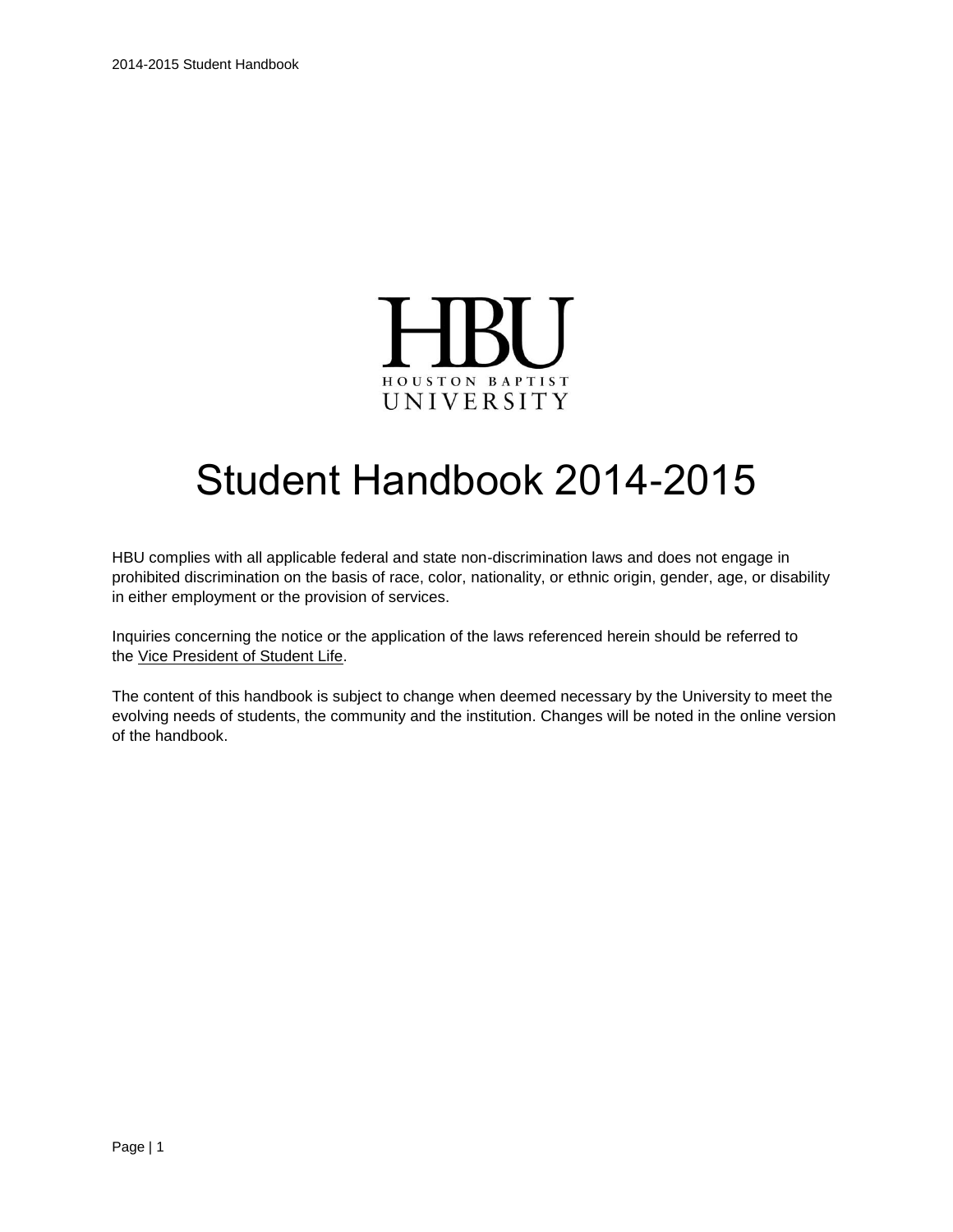## **Table of Contents**

#### **[From the President](https://hbu.edu/Students-Alumni/Student-Resources/Student-Handbook/From-the-President.aspx)**

#### **[HBU Distinctives](https://hbu.edu/Students-Alumni/Student-Resources/Student-Handbook/HBU-Distinctives.aspx)**

- University Mission and Vision
- Undergraduate Traditions
- School Songs

#### [Policies](https://hbu.edu/Students-Alumni/Student-Resources/Student-Handbook/Policies.aspx)

- Computer Use Policy
- Facilities
- **•** Grievances
- Health Issues
- Student Organizations

#### [Residence Life](https://hbu.edu/Students-Alumni/Student-Resources/Student-Handbook/Residence-Life.aspx)

- **•** Services
- Procedures
- Policies
- HBU Community Guidelines

#### [Safety](https://hbu.edu/Students-Alumni/Student-Resources/Student-Handbook/Safety.aspx)

- HBU Campus Alert and Emergency Preparedness
- Parking

#### [Spiritual Life Department](https://hbu.edu/Students-Alumni/Student-Resources/Student-Handbook/Spiritual-Life-Department.aspx)

- Community Life and Worship (CLW) Graduation Requirement
- Baptist Student Ministry

#### Student [Involvement](https://hbu.edu/Students-Alumni/Student-Resources/Student-Handbook/Student-Involvment.aspx)

- Athletics
- Campus Recreation
- Student Organizations
- Greek Life
- Music Performance Opportunities
- Serve Houston
- Tutoring Program
- Special Events
- Student Government Association (SGA)

#### [Student Resources](https://hbu.edu/Students-Alumni/Student-Resources/Student-Handbook/Student-Resources.aspx)

- Academic
- Financial
- Food Services
- Health & Fitness
- Information Technology Services (ITS)

#### [Student Code of Conduct](https://hbu.edu/Students-Alumni/Student-Resources/Student-Handbook/Student-Code-of-Conduct.aspx)

- Article I: Definitions
- Article II: Student Conduct Authority
- Article III: Proscribed Student Code of Conduct
- Article IV: Student Conduct System Procedures
- Article V: Interpretation & Revision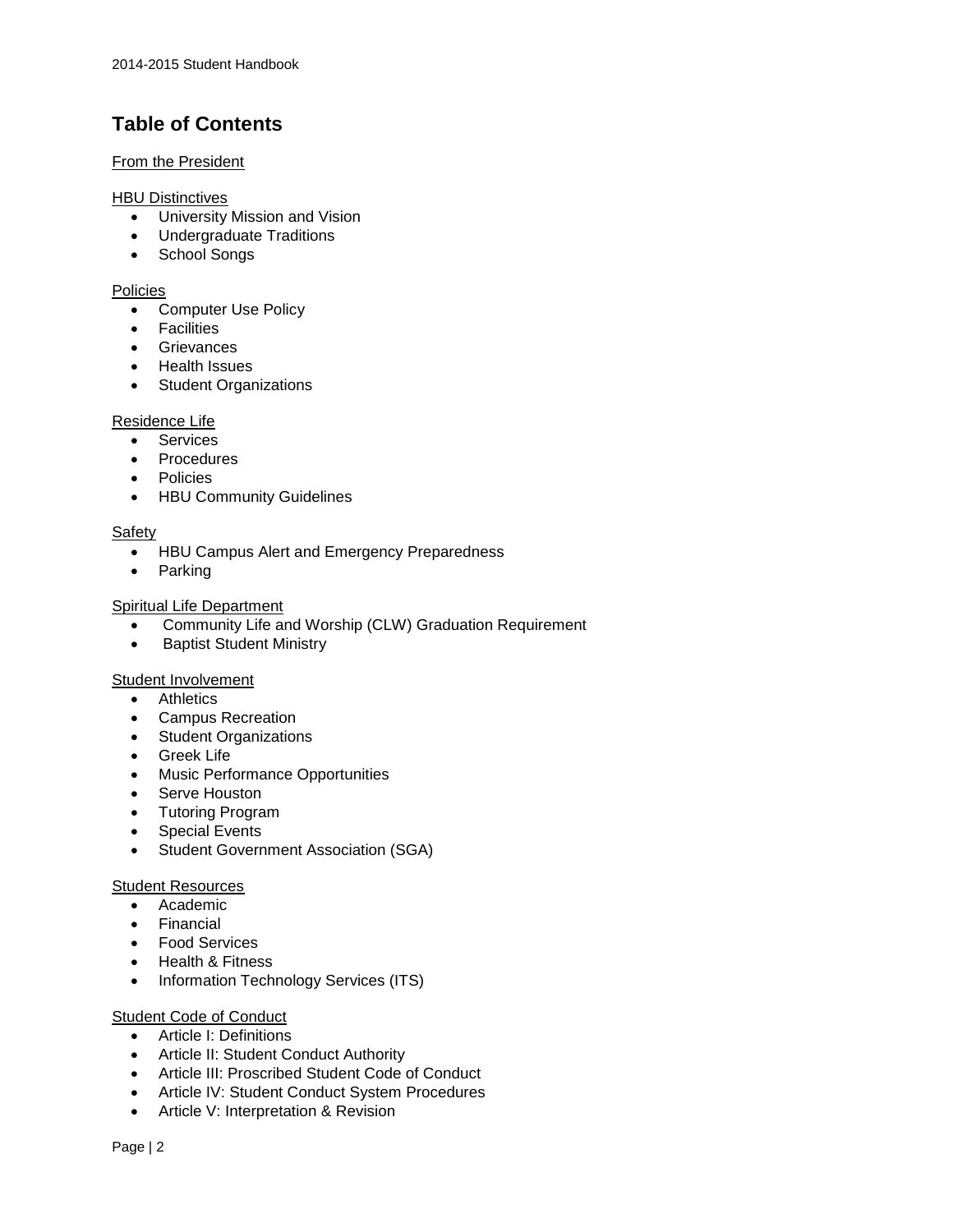[Directory of Administration](https://hbu.edu/About-HBU/General-Information/University-Leadership/University-Administrative-Team.aspx)

[Directory of General Phone Numbers](https://hbu.edu/About-HBU/Resources/Directory.aspx)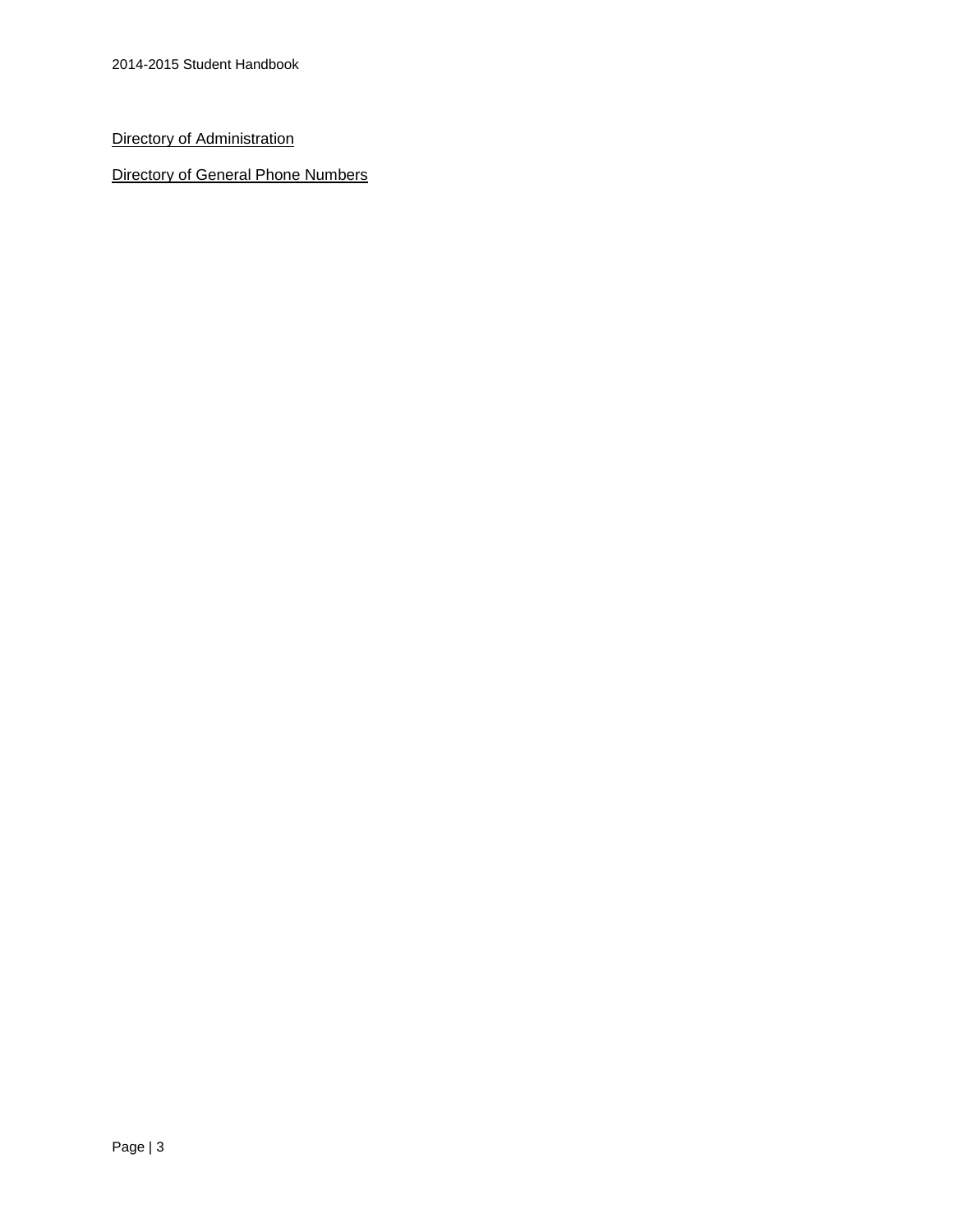# From the President

Dear HBU Husky,

Welcome to Houston Baptist University! We are so pleased to have you as a member of the HBU family. Whether you are a new freshman, a transfer student, or a returning student, we want you to feel at home on our campus as you pursue your studies and participate in some of the many opportunities available through our enriched student life program. With its small classes and warm, friendly atmosphere, HBU is an ideal place for you to build lasting relationships with other students and with members of our faculty and staff, who are dedicated to helping you grow academically, professionally, socially, and spiritually during your college years and beyond.

Again, we welcome you to our family of students, parents, faculty, staff, alumni, and many others proud to be called Huskies! We're so glad you have chosen to join the thriving community of faith and learning at HBU, where we are committed to offering you an excellent education in a Christian environment. We know that HBU is the right choice for you, and we hope that your years here will be the most memorable of your life.

Blessings,

Robert B. Sloan, Jr. President, Houston Baptist University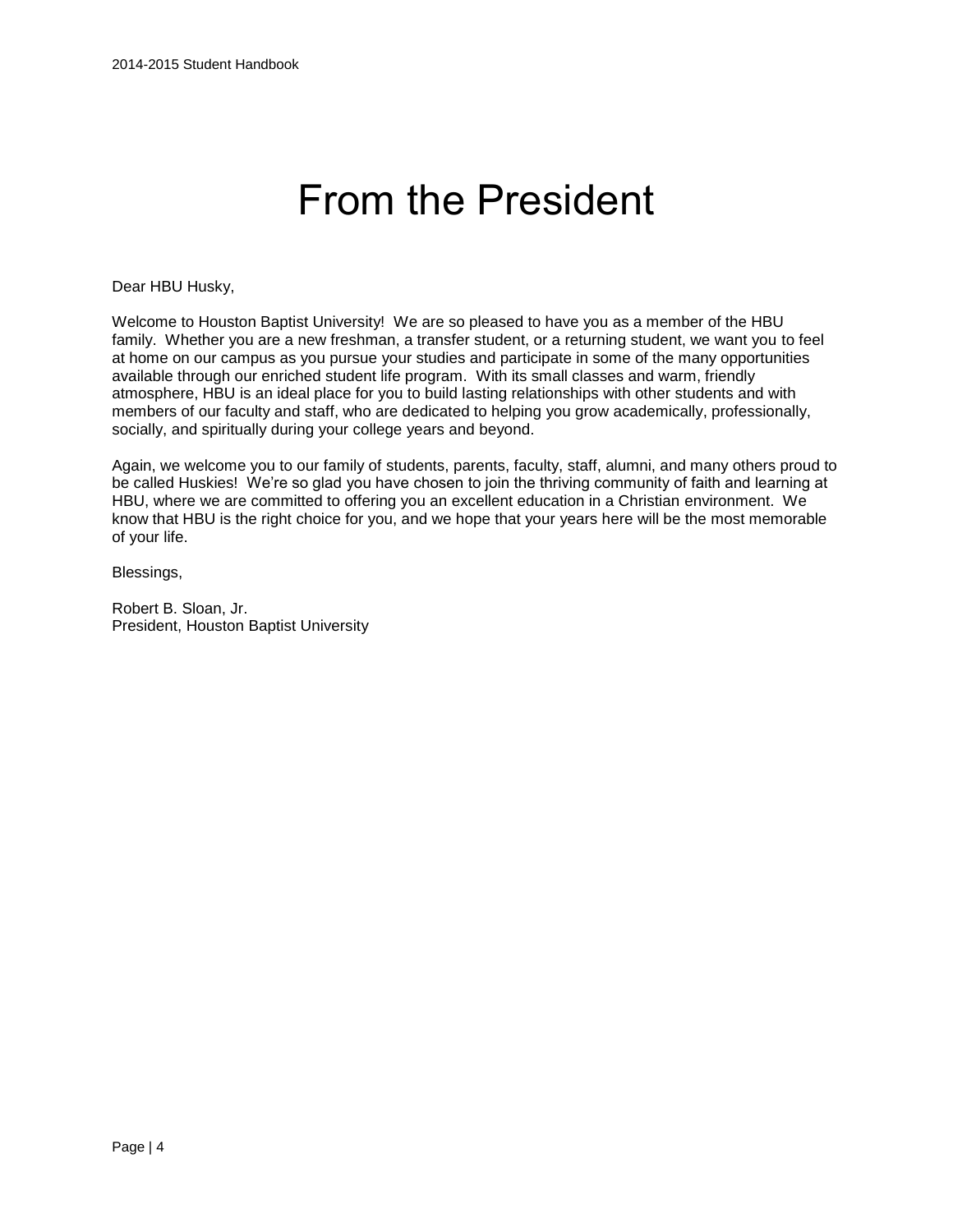# HBU Distinctives

## **The University Mission**

*The mission of Houston Baptist University is to provide a learning experience that instills in students a passion for academic, spiritual, and professional excellence as a result of our central confession, "Jesus Christ is Lord."*

-- Unanimously approved by the Board of Trustees February 24, 2009

## **Our Values**

The Preamble to the University By-Laws as stated below describes the distinctive nature of the institution.

*The Houston Baptist University is a Christian liberal arts university dedicated to the development of moral character, the enrichment of spiritual lives, and the perpetuation of growth in Christian ideals.*

*Founded under the providence of God and with the conviction that there is a need for a university in this community that will train the minds, develop the moral character and enrich the spiritual lives of all people who may come within the ambit of its influence, HOUSTON BAPTIST UNIVERSITY shall stand as a witness for Jesus Christ expressed directly through its administration, faculty and students. To assure the perpetuation of these basic concepts of its founders, it is resolved that all those who become associated with Houston Baptist University as a trustee, officer, member of the faculty or of the staff, and who perform work connected with the educational activities of the University, must believe in the divine inspiration of the Bible, both the Old Testament and New Testament, that man was directly created by God, the virgin birth of Jesus Christ, our Lord and Savior, as the Son of God, that He died for the sins of all men and thereafter arose from the grave, that by repentance and the acceptance of and belief in Him, by the grace of God, the individual is saved from eternal damnation and receives eternal life in the presence of God; and it is further resolved that the ultimate teachings in this University shall never be inconsistent with the above principles.*

## **The University Vision:**

#### *The Ten Pillars*: *Faith and Reason in a Great City*

HBU will fulfill its responsibility for the renewal of Christian higher education through a vision organized around Ten Pillars. These Ten Pillars are the reflection of envisioning sessions and conversations held with HBU faculty, staff, students, trustees, alumni, and selected members of the community. The ideas and initiatives listed in this vision document all have their roots in those sessions. While the Ten Pillars do not exhaustively list all the suggestions, or all of our plans, they do capture the spirit and direction of our university family's aspirations for HBU.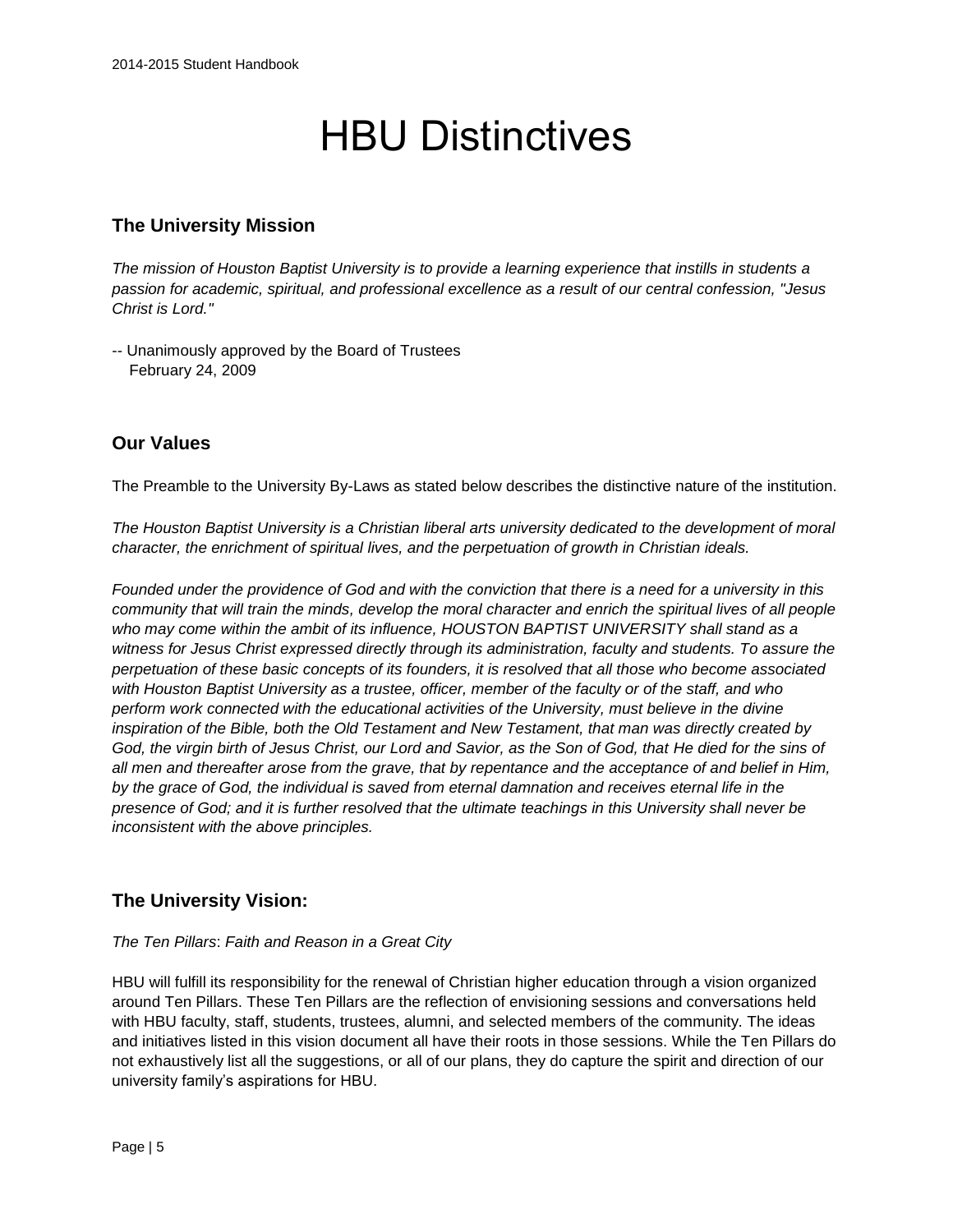- 1. Build on the Classics
- 2. Recruit for National Influence
- 3. Embrace the Challenge of Christian Graduate Education
- 4. Establish a Residential Society of Learning
- 5. Increase our Cultural Impact through our Faculty
- 6. Renew our Campus, Renew our Community
- 7. Bring Athens and Jerusalem Together
- 8. Expand our Commitment to the Creative Arts
- 9. Cultivate a Strong Global Focus
- 10. Move to the Next Level as an Institution

The full text of The Ten Pillars vision document is available at [www.hbu.edu/vision.](http://www.hbu.edu/vision)

## **Undergraduate Traditions**

Traditions are a source of pride and enthusiasm to a university community; they provide continuity through the years and combine stability with growth. Much of the excitement of attending a young, changing university is that tomorrow's traditions are being made by us today.

**Beanie and Tug-of-War** - The beanie is the University's way of welcoming freshmen to the HBU spirit and way of life. Freshmen are to wear their beanies until the exciting Tug-of-War, which occurs the first week of classes. If the freshmen lose the Tug-of-War they continue to wear their beanies for an additional week.

**Husky Sign** - The Husky sign is made by touching the thumb to the tips of the two middle fingers, making the dog's "head." The outside fingers are extended to represent the ears.

**School Colors** - Selected by our founders before the first classes began, orange and blue have become symbolic of Houston Baptist University in all phases of campus life.

**School Mascot** - The mascot of HBU is the mighty Siberian Husky. The name of our current live mascot is Kiza II (shortened from Wakiza, which means Mighty Warrior.)

## **School Songs**

**HBU Fight Song Get Up and Go, You Mighty Huskies**  Get up and go, you mighty Huskies Give it a fight for HBU. Whenever the goin' is rough and things are tough, Don't give up the fight. Shoulder the load, hold to the road, Pull with all your might. Get up and go, you mighty Huskies Give it a hail for orange and blue. Get ready to meet the test, show your best Drive until you've made History, with victory You'll win for HBU.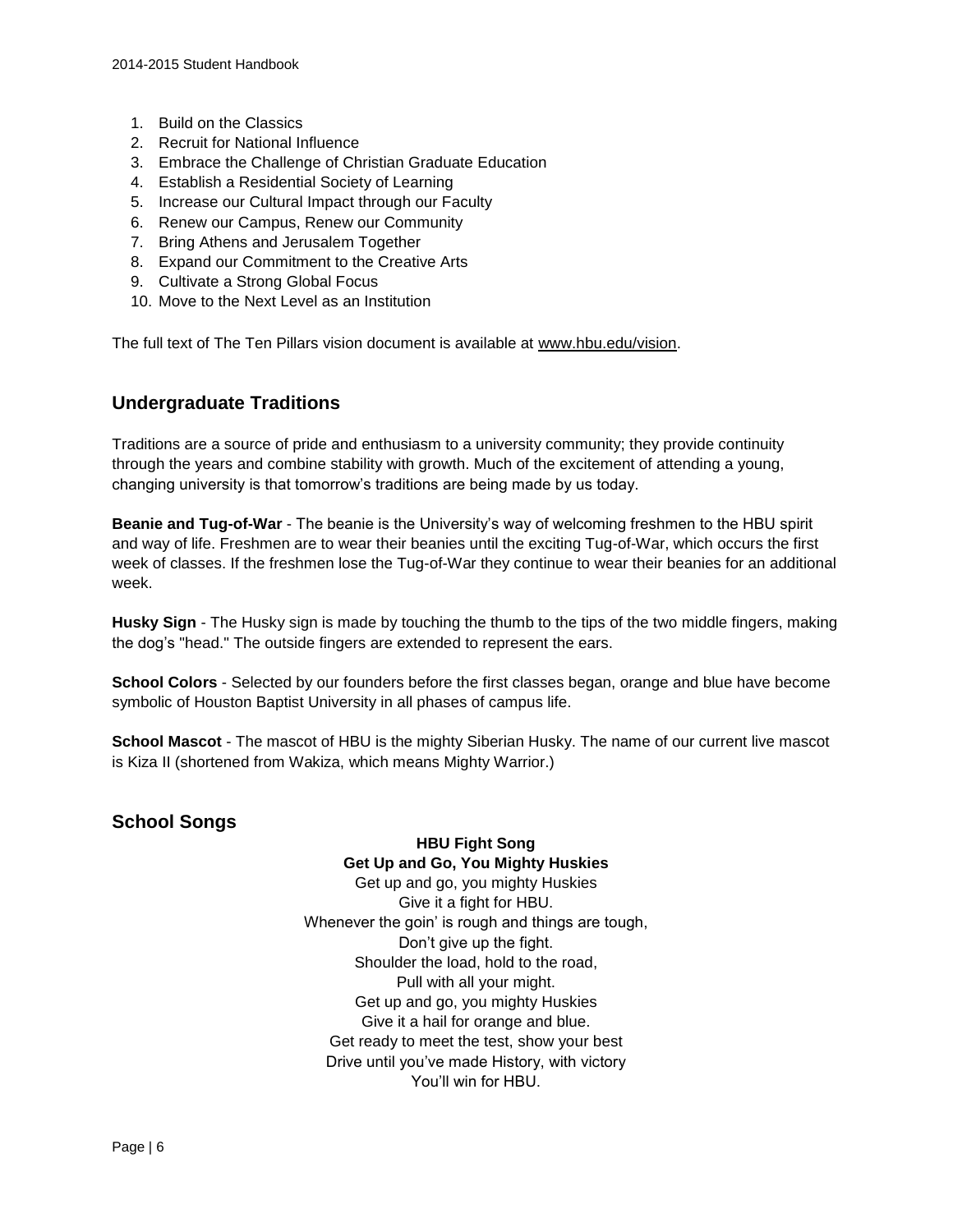#### **Words and music by Dr. Robert L. Parker**

#### **Hail the Orange and Blue**

In the great state of Texas, Houston, USA, Stands our noble Alma Mater, Christ saying I am the Way. In our search for knowledge, Tempered with Thy love, Seeking our place of service, With wisdom from above. Give us courage, strength and faith, To face a world filled with fear. Ever onward to the challenge, Knowing Thou art near.

#### **Chorus**

God bless our school. Keep her safe and true. God bless our Alma Mater. Hail the Orange and Blue.

**Words by [Dr. W.H. Hinton](https://hbu.edu/About-HBU/General-Information/University-Leadership/Presidents-of-HBU/Dr-William-H-Hinton.aspx) Music by Dr. Don Looser**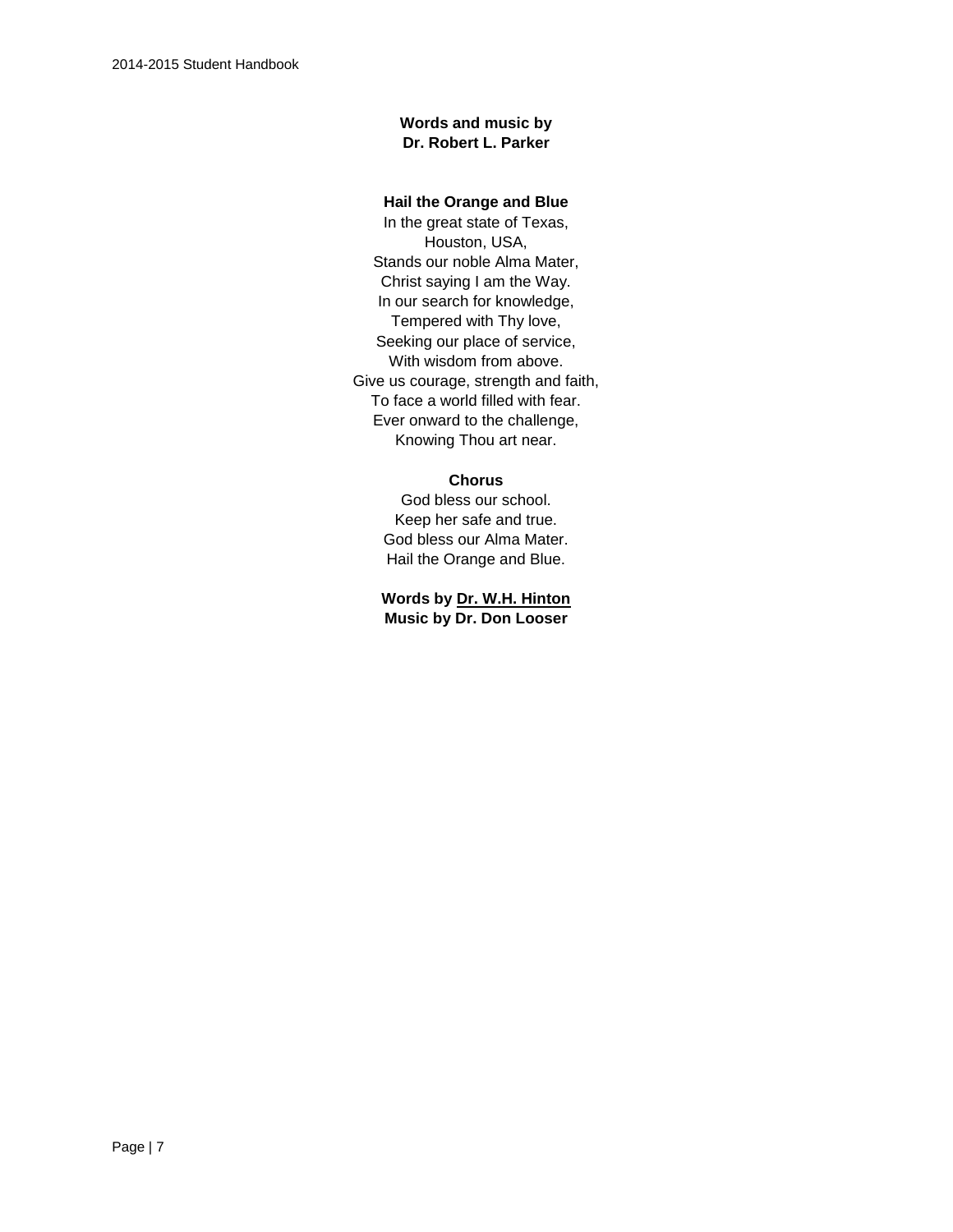# Policies

## **Campus Policies**

## **Family Educational Rights and Privacy Act (FERPA)**

In compliance with the Family Educational Rights and Privacy Act (FERPA), HBU cannot release personally identifiable information to any person other than the student, unless written permission is given for the University to do so. Students may give permission for their educational records to be released to designated parties by completing the "FERPA Authorization to Release Education Records" in the Registrar's Office.

In general, no personally identifiable information from a student's education records will be disclosed without written consent from the student. This includes, but is not limited to, grade reports, academic schedule information, and transcripts. Two exceptions may, however, be made: (1) directory information may be released unless the student requests that it be withheld, as explained in the section below; (2) records may be disclosed to parents of students who depend upon them as defined by Internal Revenue Code 1986, Section 152.

HBU has designated the following student information as public or "directory information:" name; local and permanent addresses; telephone numbers; e-mail addresses; date and place of birth; classification; major field(s) of study; classification; dates of attendance; degrees, honors, and awards received; most recent educational institution attended; participation in officially recognized sports and activities; weight and height of athletic team members; and photographs.

At its discretion, the institution may disclose such information for any purpose. Any new or currently enrolled student who does not want his/her directory information disclosed should notify the HBU Registrar in writing by using the FERPA Request to Withhold/Release Directory Information form. Such notification must be received by the end of the first full week of classes for any term to ensure that the student's directory information is not released except to officials with legitimate educational purposes as authorized by FERPA.

The request to withhold directory information will remain in effect as long as the student continues to be enrolled or until the student files a written request with the HBU Registrar to discontinue the withholding. To continue nondisclosure of directory information after a student ceases to be enrolled, a written request for continuance must be filed with the HBU Registrar during the student's last term of attendance.

HBU assumes that failure on the part of any student to specifically request the withholding of categories of "directory information" indicates individual approval for disclosure.

## **Poster/Flyer Posting**

- 1. All brochures, flyers and posters must be "poster-approved" through Office of Student Involvement, located on the second floor of M.D. Anderson Student Center.
- 2. ONLY Student Life staff will be allowed to post flyers. Flyers will be posted in appropriate bulletin board spaces only. For posting, all flyers must be delivered to the Student Involvement Office by Monday afternoon each week.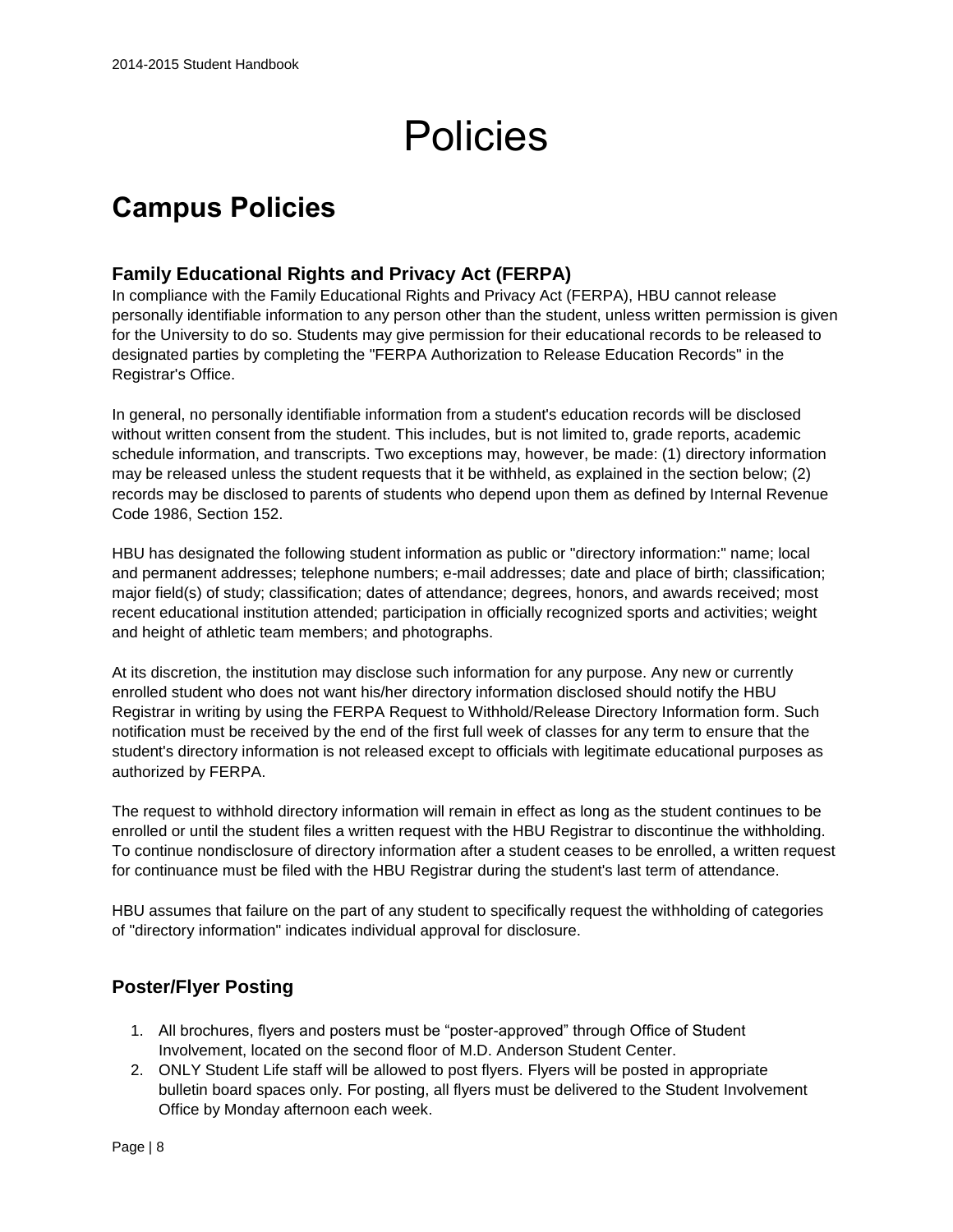- 3. Posters/signs should be in good taste as deemed appropriate by the Student Involvement staff and not include references to alcohol, sexual innuendos, or offensive language of any kind.
- 4. Posters/signs should have accurate information regarding events (place, date/time), reflecting the same information that is on the University calendar.
- 5. Student Organizations must post information about events on HuskySync for their event prior to the flyers being posted.
- 6. Because of limited space, keep the sign/poster to a maximum size of 8  $\frac{1}{2}$ " by 11" letter size paper.
- 7. Banners (maximum size of 4' x 8') may be posted in Hinton and the M.D. Anderson Student Center, hung on the cable along the upstairs railing. All banners must be approved by the Office of Student Involvement before posting.
- 8. Use of yard signs, display boards and other large scale signage is prohibited except for use by HBU departments and fee-funded organizations.
- 9. Distributing flyers on car windshields is prohibited. Police should be notified immediately if this rule is broken.
- 10. Chalking may be done only in open, uncovered areas. (Do not chalk anywhere rain cannot reach.)
- 11. If these policies are consistently violated, student organizations will lose the privilege to advertise on campus.

## **Smoke Free Campus**

The University has elected to strengthen the Smoke Free Campus Policy. Effective September 1, 2006, the policy prohibits smoking anywhere on University premises except for the confines of private vehicles.

## **Student Publications**

#### **Houston Baptist University Media Guidelines**

Houston Baptist University, acting through its Board of Trustees and its president, is the official publisher of all student publications, whether in traditional print or web format. All publications, print or web, representing or bearing the name of Houston Baptist University are expected to advance ideals in keeping with the principles of this Christian university, its Preamble, mission, and vision statement. Editors of student publications are expected to ensure that their publications uphold these same standards. In their roles as editors, students are also expected to exercise good taste, high ideals, and fair-mindedness.

### **Trademark Licensing Program**

The University has partnered with Licensing Resource Group (LRG) to implement a [trademark and](http://www.hbu.edu/HBU/media/HBU/publications/UniversityPolicies/HBULogoTrademarkLicensing.pdf)  [licensing program](http://www.hbu.edu/HBU/media/HBU/publications/UniversityPolicies/HBULogoTrademarkLicensing.pdf) to help the university protect and strengthen its brand and intellectual identity. LRG represents over 200 colleges, universities, and bowl games across the country, including seven universities in the Southland Conference.

This licensing agreement affects all departments (including athletics), student groups, and individuals who produce and/or purchase any item featuring the Houston Baptist University name or abbreviation, seal, logos or intellectual property.

#### **What kinds of items are subject to the licensing agreement?**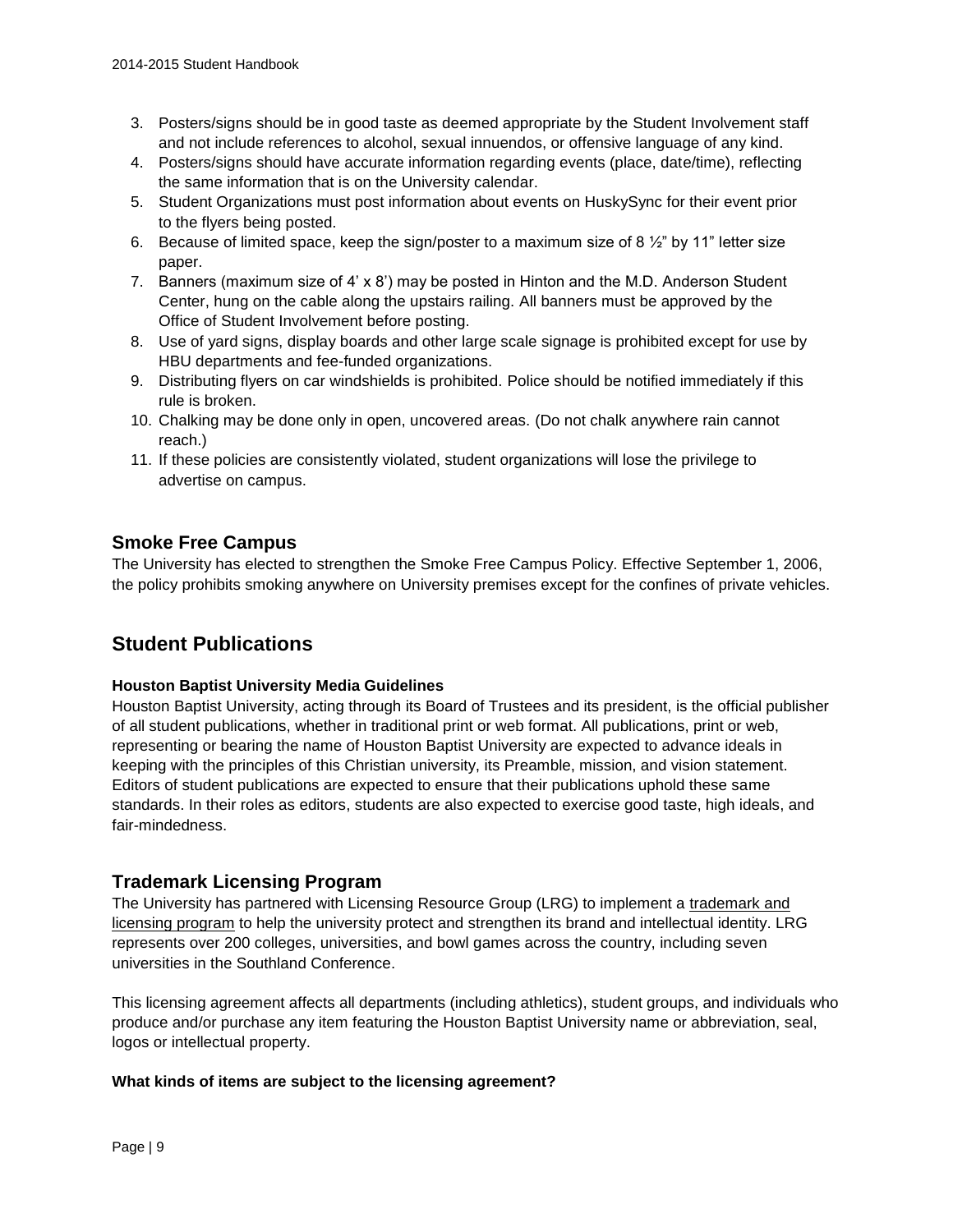- Any items that are customized or branded to represent HBU, including but not limited to clothing, caps, key chains, folders, pens, pencils, cups, flags, banners, and bumper stickers. These items include products used as giveaways, supplies, or fundraisers.
- Logos include any imprint, embroidery or application that uses HBU, Houston Baptist University, Huskies, University seals, or any new art affiliated with the University.
- Marketing material or literature used by departments to promote HBU does NOT fall under the licensing agreement.

All departments (including athletics), student groups, and individuals must order and purchase customized products from vendors approved by Licensing Resource Group (LRG). For a list of licensees that are currently licensed to produce HBU products, please visit<http://lrgusa.com/licensing/vendor-list/> and search for Houston Baptist University.

#### **What if I want to use a vendor that is not currently licensed by LRG?**

- New vendors must submit an application, be approved, and pay a fee to hold a license through LRG.
- If you are currently working with a company that is not on this list and you need them to become licensed so you can continue working with them, please have them reach out to our Brand Manager, Brad Coley at [Brad@lrgusa.com.](mailto:Brad@lrgusa.com)

#### **Whom do I contact if I have questions or need help adhering to the trademark licensing program?**

- On campus manager: Anthony Martin, Director of the University Store Call 281-649-3258 or e-mai[l amartin@hbu.edu.](mailto:amartin@hbu.edu)
- LRG Brand Manager: Brad Coley, [Brad@lrgusa.com.](mailto:Brad@lrgusa.com)

## **Computer Use Policy**

The University believes that establishing and maintaining adequate computer hardware and software for both academic and administrative purposes is foundational to the University's goal of becoming a premier Christian academic university. Houston Baptist University (HBU) makes its computing facilities available for use by undergraduate students, graduate students, faculty, and staff. The use of university computing facilities or network is considered a privilege afforded members of the HBU community. Although this policy sets forth the general parameters of appropriate use of IT Systems, students, faculty, and staff should consult school or departmental governing policies for more detailed statements on permitted use for their various roles within the HBU community. In the event of conflict between IT policies, this Computer Use Policy will prevail.

#### **A. Appropriate Use**

IT Systems may be used only for their authorized purposes – that is, to support the research, education, clinical, administrative, and other functions of Houston Baptist University. The particular purposes of any IT System as well as the nature and scope of authorized, incidental personal use may vary according to the duties and responsibilities of the User. Appropriate use restrictions extend to Users connecting to HBU IT Systems with devices not owned by HBU.

#### **B. Authorization**

Users are entitled to access only those elements of IT Systems that are consistent with their Specific Authorization. Upon request by a Systems Administrator or other University authority, Users must produce valid University identification.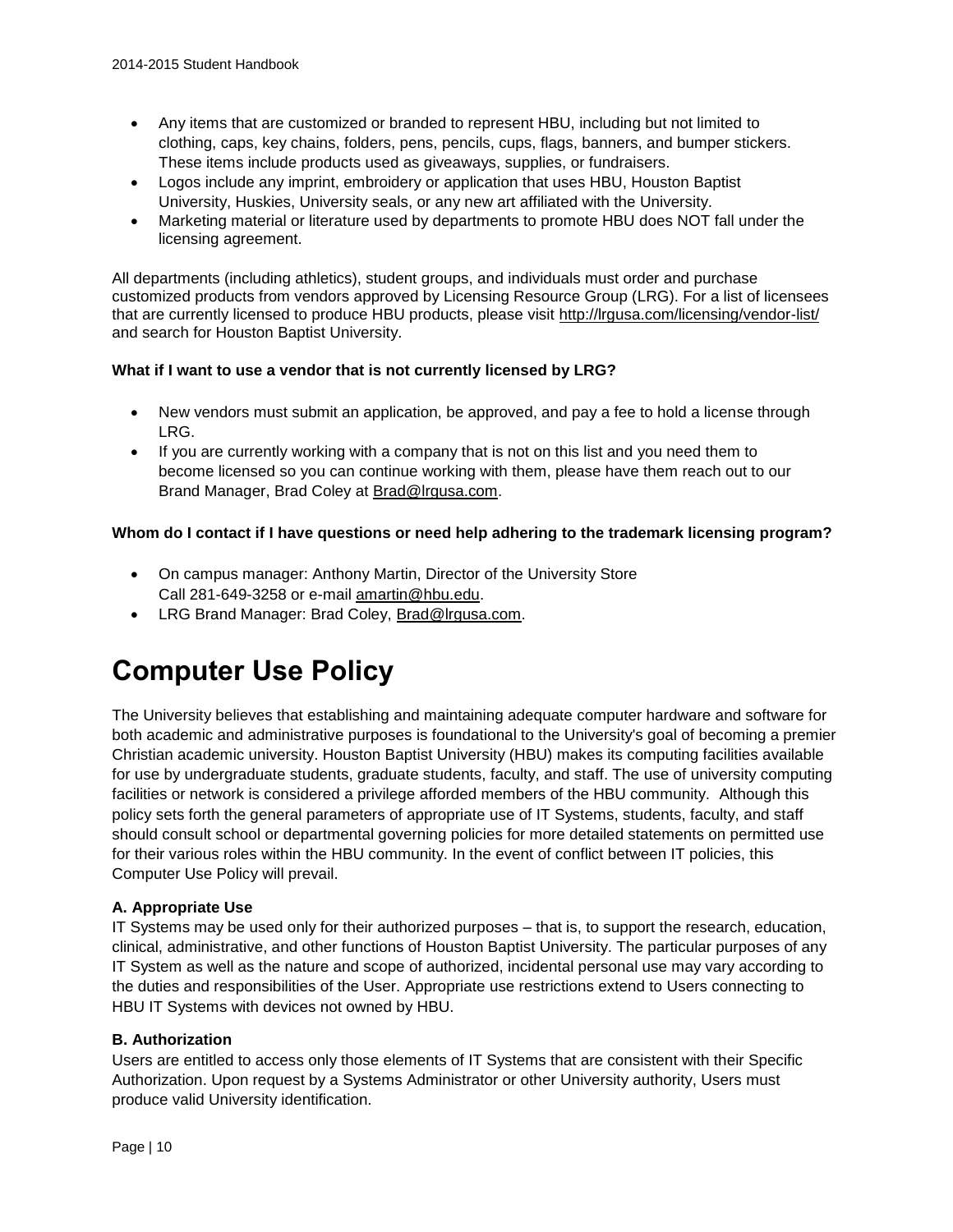#### **C. Specific Proscriptions on Use**

The following categories of use are inappropriate and prohibited:

1. **Use that impedes, interferes with, impairs, or otherwise causes harm to the activities of others**.

Users must not deny or interfere with or attempt to deny or interfere with service to other users in any way. Knowing or reckless distribution of unwanted mail or other unwanted messages is prohibited. Other behavior that may cause excessive network traffic or computing load is also prohibited.

#### 2. **Use that is inconsistent with HBU's non-profit status**.

The University is a non-profit, tax-exempt organization and, as such, is subject to specific federal, state, and local laws regarding sources of income, political activities, use of property, and similar matters. As a result, commercial use of IT Systems for non-HBU purposes is generally prohibited, except if specifically authorized and permitted under University conflict-ofinterest, outside employment, and other related policies. Prohibited commercial use does not include communications and exchange of data that furthers the University's educational, administrative, research, clinical, and other roles, regardless of whether it has an incidental financial or other benefit to an external organization.

- 3. **Use that suggests University endorsement of any political candidate or ballot initiative.** Users must refrain from using IT Systems for the purpose of lobbying that connotes University involvement, except for authorized lobbying through or in consultation with the University's Office of the General Counsel.
- 4. **Harassing or threatening use**. This category includes, for example, display of offensive, sexual material in the workplace, computer labs, or any public computing facilities and repeated unwelcome contacts with another.
- 5. **Use damaging the integrity of University IT Systems or non-HBU systems**. This category includes, but is not limited to, the following activities:
	- 1. Attempts to defeat system security.
	- 2. Unauthorized access or use. The University recognizes the importance of preserving the privacy of Users and data stored in IT systems. Users must honor this principle by neither seeking to obtain unauthorized access to IT Systems, nor permitting or assisting any others in doing the same. For example, a non-HBU organization or individual may not use non-public IT Systems without specific authorization; Users are prohibited from accessing or attempting to access data on IT Systems that they are not authorized to access; Users must not make or attempt to make any deliberate, unauthorized changes to data on an IT System; and Users must not intercept or attempt to intercept or access data communications not intended for them.
	- 3. Disguised or impersonated use.
	- 4. Distributing computer viruses or malicious code.
	- 5. Unauthorized modification or removal of data or equipment.
	- 6. Use in violation of law. Illegal use of IT Systems that is, use in violation of civil or criminal law at the federal, state, or local levels – is prohibited. Examples of such uses are: promoting a pyramid scheme; distributing illegal obscenity; receiving, transmitting, or possessing child pornography; infringing copyrights; and making bomb threat
- 6. **Use in violation of law.** With respect to copyright infringement, Users should be aware that copyright law governs (among other activities) the copying, display, and use of software and other works in digital form (text, sound, images, and other multimedia). The law permits use of copyrighted material without authorization from the copyright holder for some educational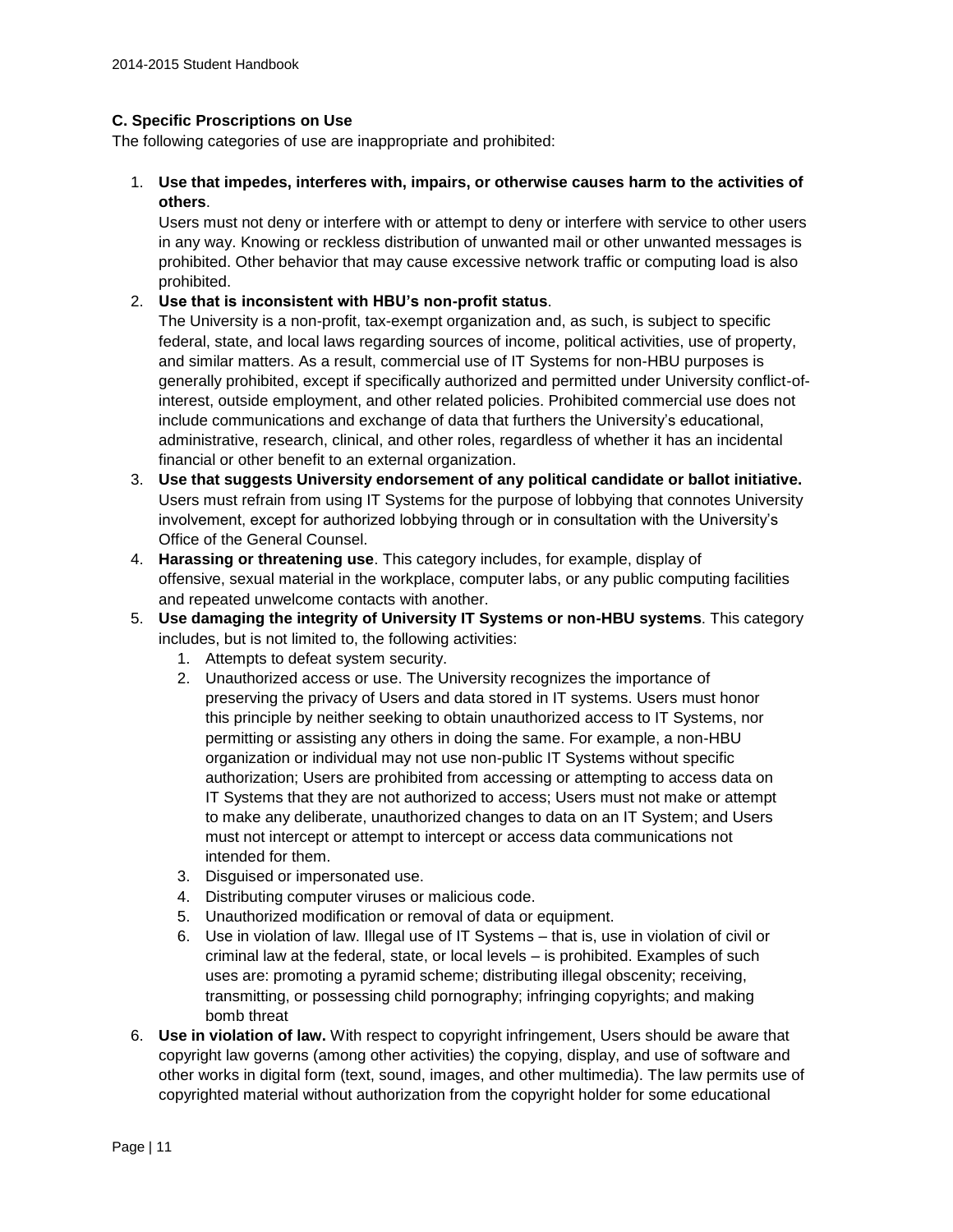purposes (protecting certain classroom practices and "fair use," for example), but an educational purpose does not automatically mean that the use is permitted without authorization.

7. **Use in violation of University contracts**.

All use of IT Systems must be consistent with the University's contractual obligations, including limitations defined in software and other licensing agreements;

- 8. **Use in violation of University policy**
- 9. **Use in violation of external data network policies**

#### **D. Personal Account Responsibility**

Users are responsible for maintaining the security of their own IT Systems accounts and passwords and may not share passwords. Passwords must conform with published guidelines at [HBU Password](http://hbu.edu/PasswordRequirements)  [Procedures.](http://hbu.edu/PasswordRequirements) Users are presumed to be responsible for any activity carried out under their IT Systems accounts or posted on their personal web pages.

#### **E. Responsibility for Content**

Official University information may be published in a variety of electronic forms. The Certifying Authority under whose auspices the information is published is responsible for the content of the published document.

Users also are able to publish information on IT Systems or over HBU's networks. Neither HBU nor individual Systems Administrators can screen such privately published material nor can they ensure its accuracy or assume any responsibility for its content. The University will treat any electronic publication provided on or over IT Systems that lacks a Certifying Authority as the private speech of an individual User.

### **Conditions for University Access**

The University places a high value on privacy and recognizes its critical importance in an academic setting. There are nonetheless circumstances in which, following carefully prescribed processes, the University may determine that other considerations outweigh the value of a User's expectation of privacy and warrant University access to relevant IT Systems without the consent of the User. Those circumstances are discussed below, together with the procedural safeguards established to ensure access is gained only when appropriate.

#### **A. Conditions**

In accordance with state and federal law, the University may access all aspects of HBU IT Systems (including devices not owned by HBU but connected to Yale IT Systems) without the consent of the User, in the following circumstances:

- 1. When necessary to identify or diagnose systems or security vulnerabilities and problems, or otherwise preserve the integrity of the IT Systems; or
- 2. When required by federal, state, or local law or administrative rules; or
- 3. When such access to IT Systems is required to carry out essential business functions of the University; or
- 4. When required to preserve public health and safety; or
- 5. When there are reasonable grounds to believe that a violation of law or a significant breach of University policy may have taken place and access and inspection or monitoring may produce evidence related to the misconduct; or
- 6. For Users who were members of the HBU faculty or staff: When the User's employment at HBU has ended and there is a legitimate business reason to access the User's IT Systems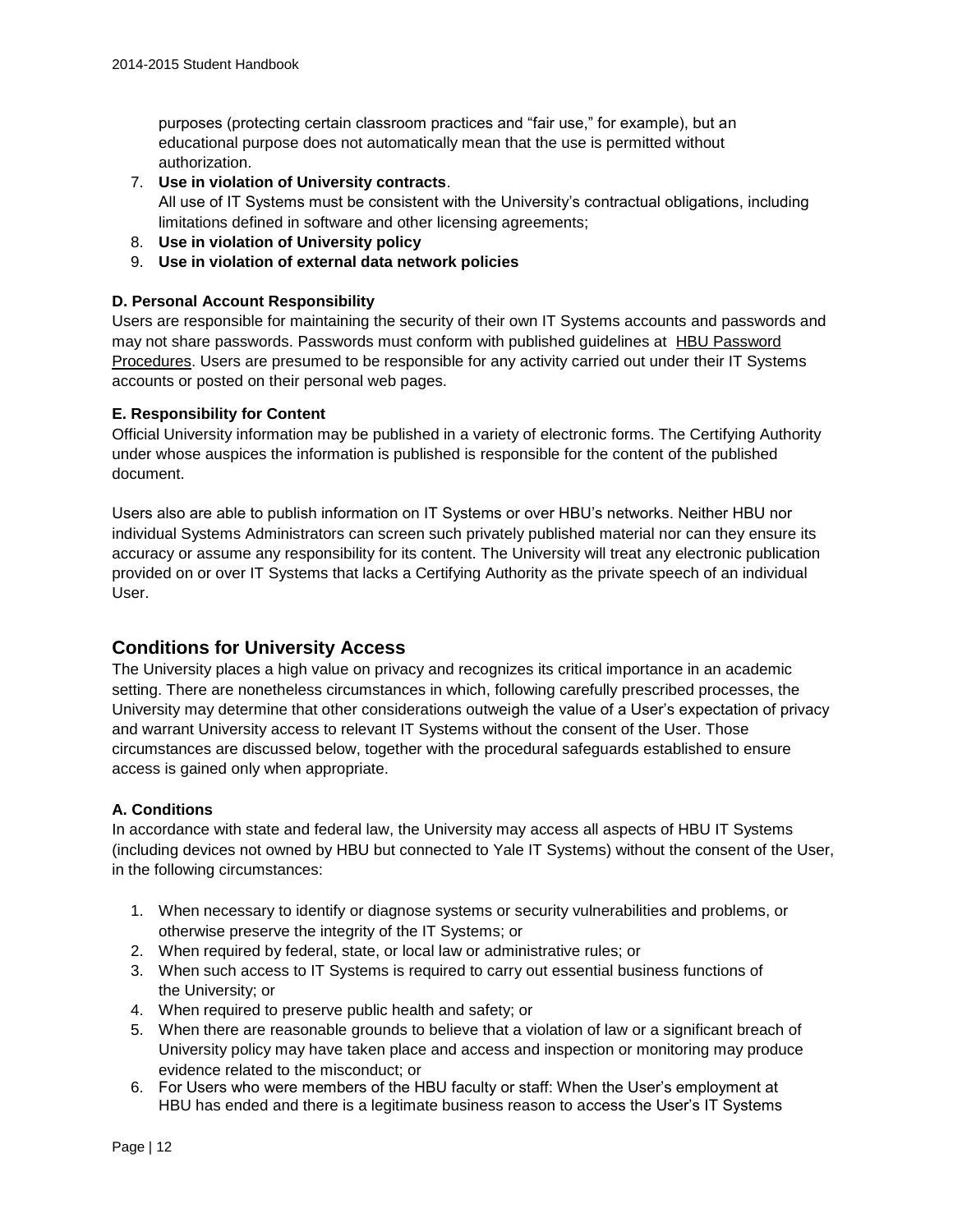#### **B. Process**

Consistent with the privacy interests of Users, University access without the consent of the User pursuant to A (1) through (5) will occur only with the approval of the Provost and cognizant Dean (for faculty users), the Vice President Financial Operations and Administration (for staff users), the Dean of HBU College or of one of the graduate or professional schools, as appropriate (for student users), or their respective delegates, except when emergency access is necessary to preserve the integrity of facilities or to preserve public health and safety. The University, through the Systems Administrators, will log all instances of access without consent pursuant to A (1) through (5). Systems Administrators will also log any emergency access within their control for subsequent review by the Provost, Vice President of Financial Operations and Administration, dean, or other appropriate University authority. A User will be notified of University access to relevant IT Systems without consent pursuant to A (1) through (4). Depending on the circumstances, such notification will occur before, during, or after the access, at the University's discretion. In the case of a former staff member, access without consent pursuant to A (6) must be approved by one of the former staff member's supervisors or their successors and no logging or notice is required. In the case of a former faculty member, access without consent pursuant to A (6) must be approved by the department chair or cognizant dean and no logging or notice is required.

#### **C. User access deactivations**

In addition to accessing IT Systems, the University, through the appropriate Systems Administrator, may deactivate a User's IT privileges, whether or not the User is suspected of any violation of this Policy, when necessary to preserve the integrity of facilities, user services, or data. The Systems Administrator will attempt to notify the User of any such action.

#### **D. Use of security scanning systems**

By attaching privately owned personal computers or other IT resources to the University's network, Users consent to University use of scanning programs for security purposes on those resources while attached to the network.

#### **E. Logs**

Most IT systems routinely log user actions in order to facilitate recovery from system malfunctions and for other management purposes. All Systems Administrators are required to establish and post policies and procedures concerning logging of User actions, including the extent of individually-identifiable data collection, data security, and data retention.

## **Facilities**

University facilities are well-maintained and their security given consistent attention in the interest of students, staff, and faculty. Cultural, educational, professional, and athletic events as well as the [Bookstore,](http://www.hbubookstore.com/) [Library](http://www.hbu.edu/About-HBU/The-Campus/Facilities/Moody-Library.aspx) and [HBU Dining Services](http://www.campusdish.com/en-US/CSSW/HoustonBaptist) are open to community visitors.

Unless otherwise scheduled for an event, our campus academic buildings are open from 8 a.m. until 10 p.m. and administrative buildings are open from 8 a.m. until 5 p.m. Monday through Friday. Academic buildings are scheduled to be open on weekends only as needed. Access to individual classrooms and laboratories is limited to those enrolled and scheduled on the University's Master Calendar. Access to University Residence Colleges is limited to residents through a code lock or keycard system. During the times that the University is officially closed, University buildings are locked and only faculty, staff, and students with keys and/or a proper ID are admitted. Clearance to others is granted through the University Police Office.

#### **Use of University Facilities**

HBU recognizes a fundamental responsibility to its community and, therefore, when possible, leases its available facilities when not required for use or work by the University. Recognized student organizations may schedule space without cost. Non-university sponsored events may include: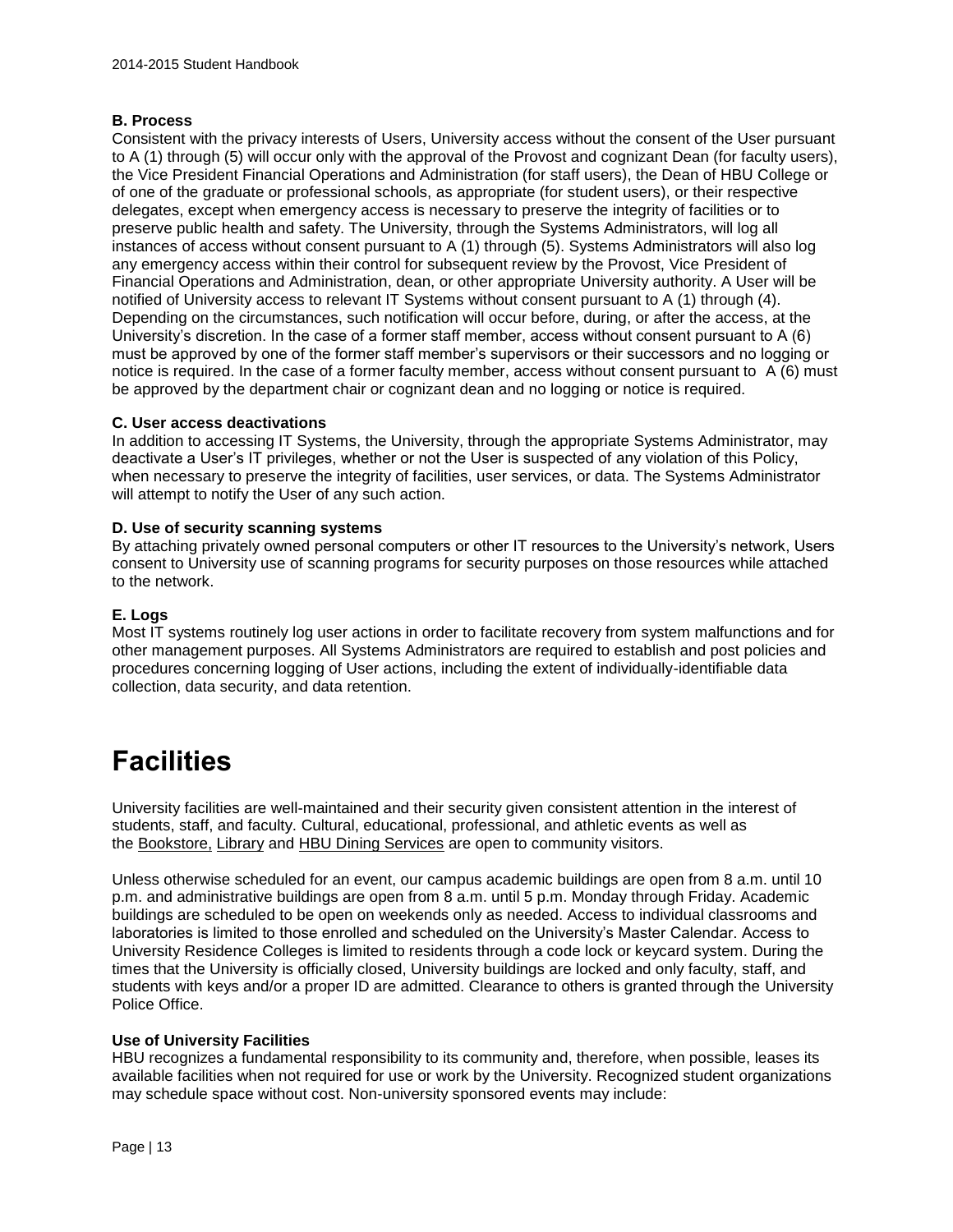- legally established organizations for presentation of educational, professional, cultural, and musical programs
- conferences, workshops, seminars
- individual recitals, weddings, receptions
- camps, athletic events

HBU complies with all applicable federal and state non-discrimination laws and does not engage in prohibited discrimination on the basis of race, nationality, ethnic origin, gender, age or disability in either employment or the provision of services. All events on campus must be in alignment with the vision, mission, and purpose of the University.

With the exception of classroom assignments facilitated by the Provost, ALL use of campus facilities must be scheduled on the University Master Calendar. If there is any damage to the scheduled facility (conference rooms, classrooms, athletic complexes, buildings, grounds, etc.) during the event, the individual or organization will be held liable for costs incurred by the University to make repairs. The University is not liable for items lost during or in connection with these activities.

For an external group or a student hosting a personal event, the Office of University Events and Conferences provides the following services:

- reservations on the University master calendar for all use of campus space when not in use by academic courses, or University initiatives\*
- event planning and consultation
- assistance with arranging services for events
- coordination of event logistics, including:
	- o Aramark Services
		- **Food service, catering, linens\***
		- **Custodial**
	- o Media Services (audio/visual)\*
	- o Operations (facility set up, equipment rental, summer lodging)\*
	- o Police support (parking, security coverage)\*
	- o Information Technology
	- o Maintenance (a/c and heating or issues related to repairs)

\*Fees are charged for facilities, food service, equipment rentals and set-ups, media service and extra police support.

#### **Scheduling of Facilities and Resources**

All facilities and meeting spaces on campus are calendared and scheduled through the [Office of](https://hbu.edu/About-HBU/Resources/University-Events-and-Conferences.aspx)  [University Events and Conferences.](https://hbu.edu/About-HBU/Resources/University-Events-and-Conferences.aspx) Student events must be approved by the Office of Student Life prior to receiving confirmation on the University Calendar. Student events must be requested at least five business days in advance. Student organizations should calendar their meeting space each semester, and all regularly scheduled student organization meetings should be held in classrooms or conference rooms. Special events may be scheduled in one of the custom halls. Attendance at the event cannot exceed venue capacity.

#### **Event requests are to be made at least five working days in advance.**

**1. Event Request -** When planning an event/meeting, you must first calendar the event on the University Master Calendar. To request an event: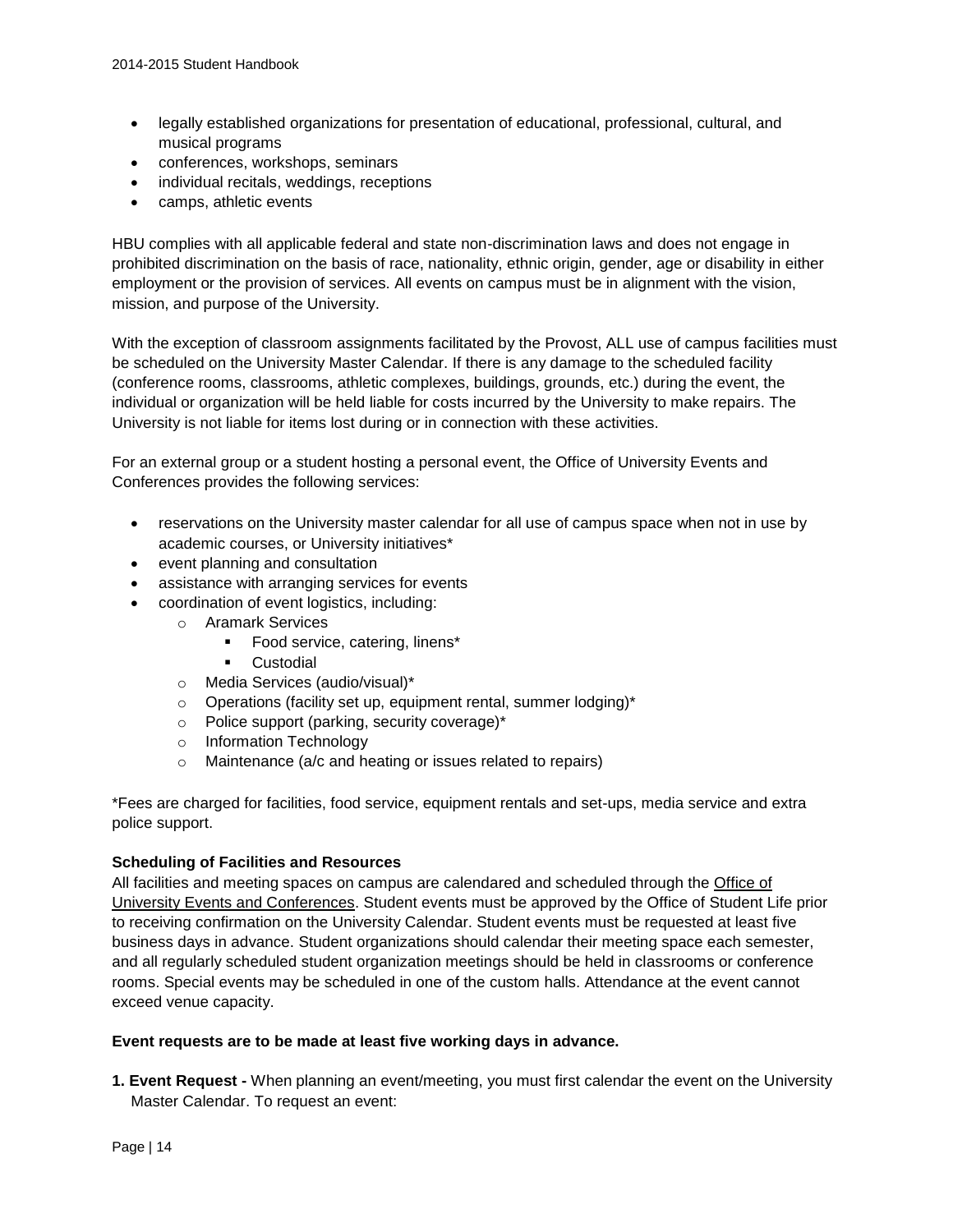- a. Sign in to your HBU Portal (my.hbu.edu).
- b. Click the "Schedule an Event" calendar icon.
- c. Using your organization's full name (for example Alpha Chi Omega, not AXO) and your name as the customer, fill out all the information in the form to the best of your ability.
- d. Select dates and times at the bottom of the screen, then click the "Create" button above the calendar.
- e. Select the meeting and click the "Assign Rooms" button. Select your rooms and click "OK" at the bottom of the pop up screen.
- f. Select the meeting and click the "Assign Resources" button. **You must select Student Life Approval as a resource.** You may also request equipment (tables, chairs, etc.) and food, but you may NOT request media.
	- o **Media Services** If you would like to request media for an event, you must have your faculty advisor request the event through the faculty/staff form under your organization's customer contact, requesting the media and the Student Life Approval resource.
	- o **Food Services/Table Linens** All food service requests (including bake sale requests and linens) can be made in Ad Astra. Note there is a charge per linen requested. ARAMARK Service has exclusivity on campus and must be given first right of refusal for any and all food service at events on campus. For any questions or special requests concerning catering, contact ARAMARK Catering at 281-649-3366 or visit them in their office in the Morris Center, 154. Organizations hosting events without food service approval will be fined \$50.00.
	- o **Equipment** All equipment must be requested through Ad Astra. You must also fill out a facility set up form and include your event confirmation email stapled to the set up. See below for more information.
	- g. Check your information, and then click "Submit" at the top of the screen.
- h. You will receive an email that your request has been submitted, and you should receive an email within two business days notifying you if your event has been approved or declined.
- **2. Notification of change/cancellations** should be made by calling the Office of University Events and Conferences at 281-649-3047 or e-mailing a notice to [events@hbu.edu.](mailto:events@hbu.edu)
- **3. Facility Set-up Request -** This request is made in addition to the calendaring for any event requiring special arrangements/set-up. The facility set-up request form is available on the [MY.hbu.edu](http://my.hbu.edu/) portal, under "HBU forms" and must be submitted to the Office of Events and Conferences at least five working days prior to the event. Specialized set-up forms have been created for all Morris Center event spaces and the Bradshaw Fitness Center. All other spaces may use the general set-up form. If dance floors are needed, they can be requested through a resources request in the event booking.

\*\*Please attach your event confirmation email to your event set-up form.

## **Grievances**

## **Copyright Infringement**

#### **Introduction**

HBU wants to protect you and our information resources. To be compliant with federal regulations, this important notification is distributed to the Campus community. Courts have recently imposed fines against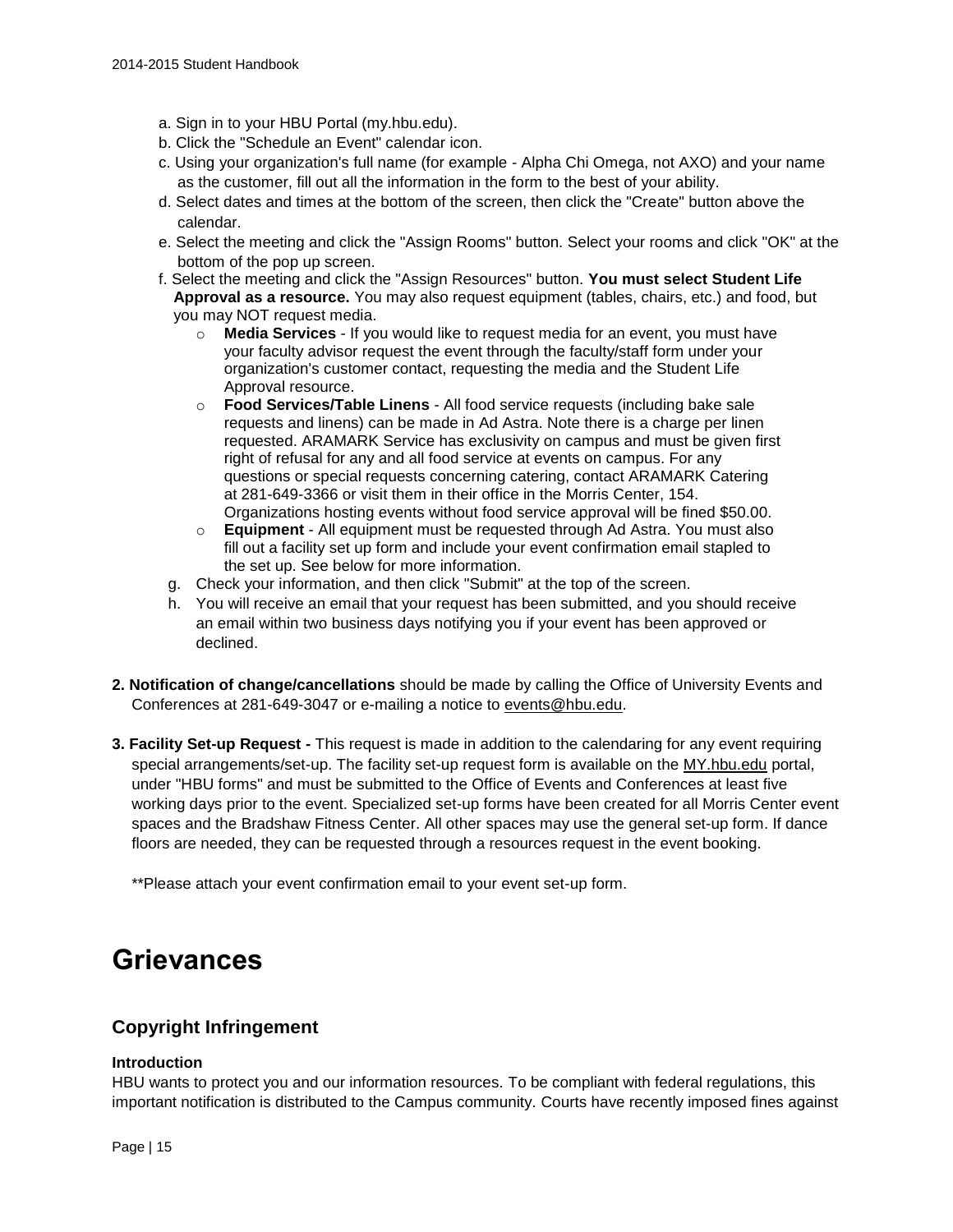individuals found guilty of violating copyright laws. The purpose of this policy is to officially notify all students, faculty, and staff, that it is a violation of federal law and HBU policy to share and/or distribute copyrighted materials without the permission of the copyright holder. Violators may be subject to civil and criminal prosecution under federal law, as well as personal sanctions specified in HBU policy. The following are Copyright policies by HBU departments.

#### **Information Technology Services (ITS)**

#### **File Sharing**

File sharing software (like BitTorrent, BearShare, KaZaA, eMule, μTorrent, etc.) is most commonly used to download music and movies from the Internet. Many do not realize that this software may turn your personal computer into a server, or upload site, even if that was not your intent. Many worms, viruses and other malicious code get transferred during peer-to-peer file transfers, too. Files on your network connected PC may then be illegally shared with every other person connected to the World Wide Web. It is imperative that the file sharing capability of these systems be disabled. If you do not know how to disable this function, please [contact the Help Desk.](http://www.hbu.edu/Students-Alumni/Student-Resources/Information-Technology-Services-(ITS).aspx) Industry representatives aggressively monitor the Internet to discover incidents of illegal file sharing. When violations are discovered, they contact the network owner and/or the Internet Service Provider and demand that the offending device be disconnected from the network. To protect the user and HBU from further responsibility under federal copyright law or HBU policy, Information Technology Services will disable network access for any machine for which a complaint of copyright infringement has been received.

#### **Scanning**

Computer Labs and other administrative areas provide optical scanners to Faculty, Staff and Students. These scanners could be used to copy (using the photocopier method) a book, journal or other printed material. The result is a computer file with the image of the book or journal pages. This file could be printed or read from the computer screen. The principle is the same; to reproduce copyrighted material into an electronic format. This is also a violation of the copyright law if done in excess of the accepted "fair use."

#### **Moody Library**

#### **Fair Use and Copyright Law**

The Copyright Law provides a set of rules regarding library reproductions. Moody library complies with the law and provides that the copying equipment displays a notice that the making of a copy may be subject to the copyright law.

The Copyright Law of the United States (Title 17, United States Code) governs the making of photocopies or other reproductions of copyrighted material. Under certain conditions specified in the law, libraries and archives are authorized to furnish a photocopy or other reproduction. One of these specified conditions is that the photocopy or reproduction is not to be "used for any purpose other than private study, scholarship, or research." If a user makes a request for, or later uses, a photocopy or reproduction for purposes in excess of "fair use," that user may be liable for copyright infringement.

This institution reserves the right to refuse to accept a copying order if, in its judgment, fulfillment of the order would involve violation of copyright law. For more information check the resources links below.

#### **HBU Actions**

#### **Computer Use Policy**

Page | 16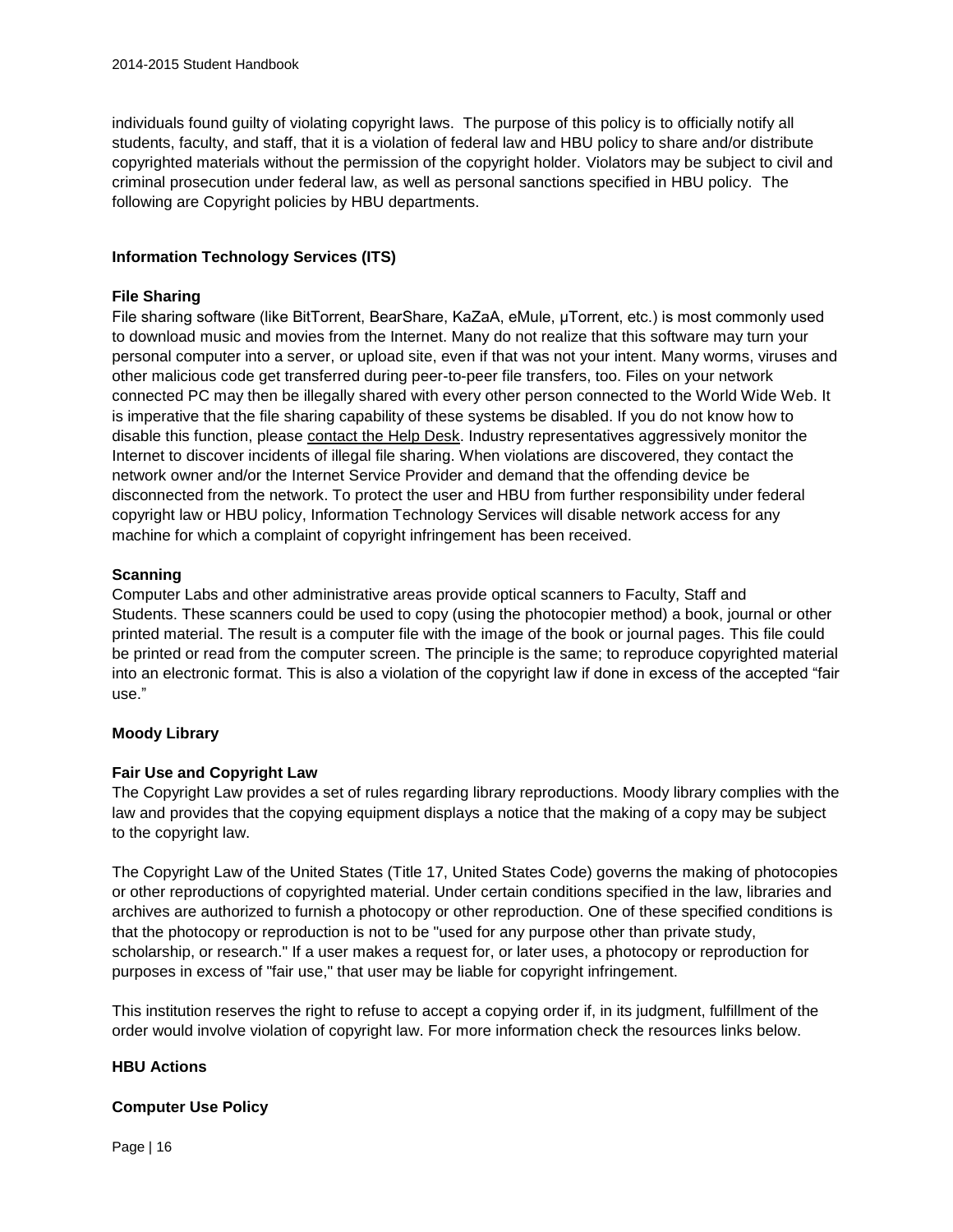The HBU Computer Use Policy states that "*The University considers violations of the computer use policy to be a disciplinary offense. Violators of the policy shall be dealt with to the fullest extent of the student code of conduct, university policy, or (if applicable) criminal law and prosecution. Intentional attempts to impede, restrict, corrupt or in any other way disrupt the efficient operation of the university computer system(s) shall be construed as a blatant and intentional attempt to breach the integrity and security of the campus computer system, and shall be subject to the fullest extent of disciplinary policy and/or law."*

#### **Resources**

- [United States Copyright Office](http://www.copyright.gov/title17/92chap5.html#504)
- [American Library Association](http://www.ala.org/ala/aboutala/offices/wo/woissues/copyrightb/copyright.cfm)
- Wikipedia [Copyright Infringement](http://en.wikipedia.org/wiki/Copyright_infringement)
- [US-CERT](http://www.us-cert.gov/cas/tips/ST05-004.html)
- [Onguard Online](http://www.onguardonline.gov/topics/p2p-security.aspx)
- [Recording Industry Association of America \(RIAA\)](http://www.riaa.com/)
- [Motion Picture Association of America \(MPAA](http://www.mpaa.org/)

#### **Grievances**

Houston Baptist University seeks to be aware of and try to resolve problems concerning its students.

- For academic concerns, refer to the Academic [Grievance Policy](https://hbu.edu/HBU/media/HBU/publications/academics/AcademicGrievanceProcess.pdf) managed by the Office of Academic Affairs.
- For concerns related to facility issues (custodial or maintenance), financial services, or food operations contact the Office of the Vice President for Financial Operations.
- For concerns about student involvement, residence life, campus recreation, Spiritual Life, student conduct policies, or other areas in Student Life, contact the Vice President of Student Life at [studentlife@hbu.edu.](mailto:studentlife@hbu.edu)
- To report another student for unacceptable behavior, refer to the Student Code of Conduct and/or contact the [Vice President of Student Life](mailto:studentlife@hbu.edu) in Brown 289.
- For concerns about non-academic employees contact the supervisor of the employee or the Human Resources Department.
- Students who wish to file a grievance or lodge a complaint but are unable to determine what procedure to follow should write the Vice President of Student Life at [studentlife@hbu.edu](mailto:studentlife@hbu.edu) who will refer action to appropriate personnel.

### **Noise**

In a community environment, the right to participate in or enjoy a particular activity ends when that activity or by-product infringes on the rights of others, particularly their right to sleep, study, or spend time in a peaceful setting. It expected that students be aware of how their actions may be affecting others and maintain reasonable noise levels 24 hours a day. Thus, music and noise may not be projected from residence hall rooms, classrooms, or vehicles to any other area of the building or to the outside of the building unless permission has been granted from the [Office of University Events and Conferences](https://hbu.edu/About-HBU/Resources/University-Events-and-Conferences.aspx) or the [Office of Student Life.](mailto:studentlife@hbu.edu)

### **Search and Seizure**

Institutional searches may be authorized by the Vice President of Student Life if there is reason to believe that it is more likely than not that items which are in violation of University policy (re. drugs, alcohol, master keys, guns, weapons, stolen property, etc.) are present in a specified location. The University also reserves the right to use a search warrant issued by civil authorities if deemed necessary or appropriate.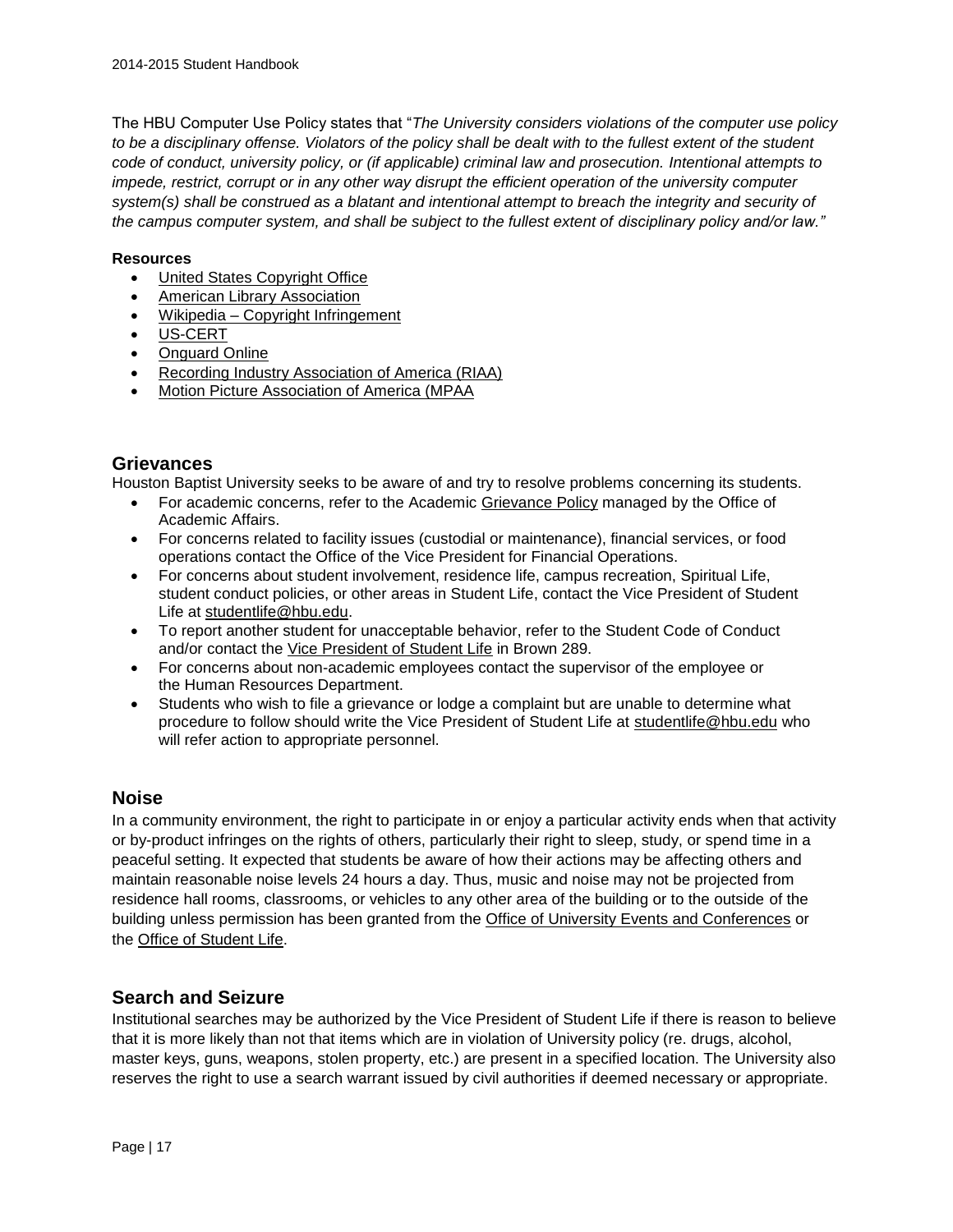## **Sexual Harassment**

#### **What is sexual harassment?**

Sexual harassment is a form of discrimination in violation of Title VII of the Federal Civil Rights Acts of 1964. Such behavior has the potential of threatening an individual's academic performance, economic livelihood, career advancement, psychological and spiritual well-being, as well as Houston Baptist University community life. The Federal Equal Opportunity Commission guidelines clearly define sexual harassment:

Unwelcome sexual advances, requests for sexual favors, and other verbal or physical conduct of a sexual nature constitute sexual harassment when:

- submission to such conduct is made either explicitly or implicitly a term or condition of an individual's employment or academic advancement,
- submission to or rejection of such conduct by an individual is used as the basis for employment decisions or academic decisions affecting such individual,
- such conduct has the purpose or effect of unreasonably interfering with an individual's work or academic performance or creating an intimidating, hostile, or offensive working or learning environment.

Sexual harassment most often occurs in situations where one person abuses the power he or she has over another person, thereby violating the boundaries and trust implicit in that relationship. However, harassment can also occur between equals (i.e., student to student). Any member of the Houston Baptist University community is a possible victim of sexual harassment, although historically women are most often victimized.

#### **Sexual harassment can involve:**

- Professor and professor
- Professor and student
- Supervisor/superior and employee
- Employee and employee
- Student and student
- Other relationships among colleagues, peers, and co-workers

#### **Sexual harassment can take many forms:**

- **Verbal harassment** may include innuendo, humor, and jokes about sex or gender-specific traits and implied or blatant verbal threats.
- **Physical harassment** may include offensive contact (patting, pinching, brushing against the body, etc.), blocking movement, attempted or actual fondling or kissing, or any other form of coerced sexual contact. (A separate section on sexual assault follows the harassment information.)
- **Non-verbal harassment** may include insulting whistling, gestures, or leering.

#### **How to deal with a sexual harassment situation:**

HBU takes sexual harassment complaints by students, faculty, administration, and staff very seriously. Sexual harassment hurts our whole community when it occurs. In addition to violating the law as well as University policy, it violates the University goal of developing a community where relationships are based on trust and mutual respect.

Any student who believes he or she is being harassed, or who otherwise feels in need of advice or support, is encouraged to immediately see one of the following people:

[Vice President of Student Life](mailto:wgoodwin@hbu.edu)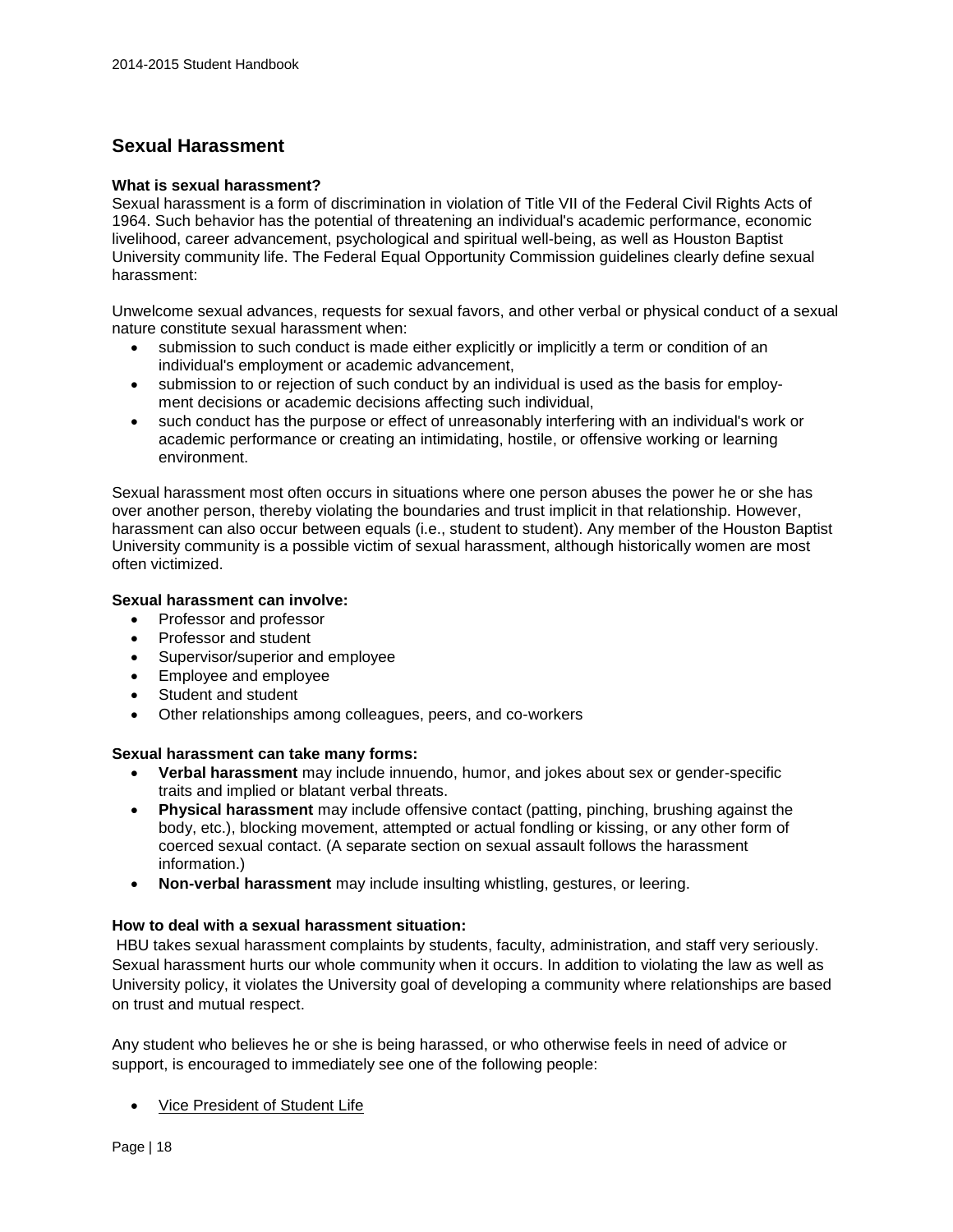- University Minister
- Director of Baptist Student Ministries
- Appropriate personnel in the Office of Human Resources

Faculty, administrators, and staff who believe they are being harassed or feeling in need of advice are encouraged to see the University General Counsel or appropriate personnel in the Office of Human Resources as soon as possible, preferably within three work days. Students are encouraged to seek assistance even if they are unsure that what they are experiencing is sexual harassment. Do not allow sexual harassment to jeopardize your rights and opportunities as a student here at Houston Baptist University for work or education. The University wants to work with students to attempt to resolve sexual harassment issues but cannot do so unless reports are received by the appropriate personnel listed above.

Reprisals or retaliation towards any person for alleging sexual harassment or for filing a sexual harassment complaint or charge is illegal and a violation of University policy. Any person who retaliates against a complainant will be subject to disciplinary action up to and including, in the case of a student, expulsion, and in the case of an employee, termination of employment. Knowingly making false allegations of sexual harassment or providing evident with the knowledge that it is false is also a violation of University policy and will subject a person to disciplinary action up to and including expulsion or dismissal. Those persons responsible for investigating and resolving complaints of sexual harassment will make reasonable efforts to protect the privacy of both the complainant and the respondent. All complaints of sexual harassment, investigation documents, and documents relative to the resolution of the complaint will remain confidential. In cases in which it is determined that sexual harassment occurred, the University will take appropriate action with or without concurrence from the complainant.

## **Sexual Assault**

#### **I. Statement of Purpose:**

The Houston Baptist University Sexual Assault Policy has been developed to ensure that a consistent procedure and coordination of University and community resources takes place when dealing with victims of sexual assault. The policy intends to meet the medical, legal, confidentiality, safety, and psychological needs of a victim and applies to both resident and off-campus students or visitors to the campus.

The policy also provides for pro-active measures and a structure that will deal with the prevention of sexual assault through educational programming as well as a continuing institutional dialogue to assess services for victims.

#### **II. Definition of Terms:**

In dealing with the issue of sexual assault it is often helpful to define terms. The formal definition of rape is adapted from the **Textbook of Emergency Physicians**:

"Rape is the carnal knowledge, to a lesser or greater degree, of a victim without consent and by compulsion, through fear, force or fraud, singly or in combination. Thus there are three elements of rape:

- carnal knowledge,
- nonconsensual coitus, and
- compulsion.

Carnal knowledge can consist of anything from complete coitus to slight penile penetration of female genitalia irrespective of seminal emission. Non-consent must be an integral part of coitus unless the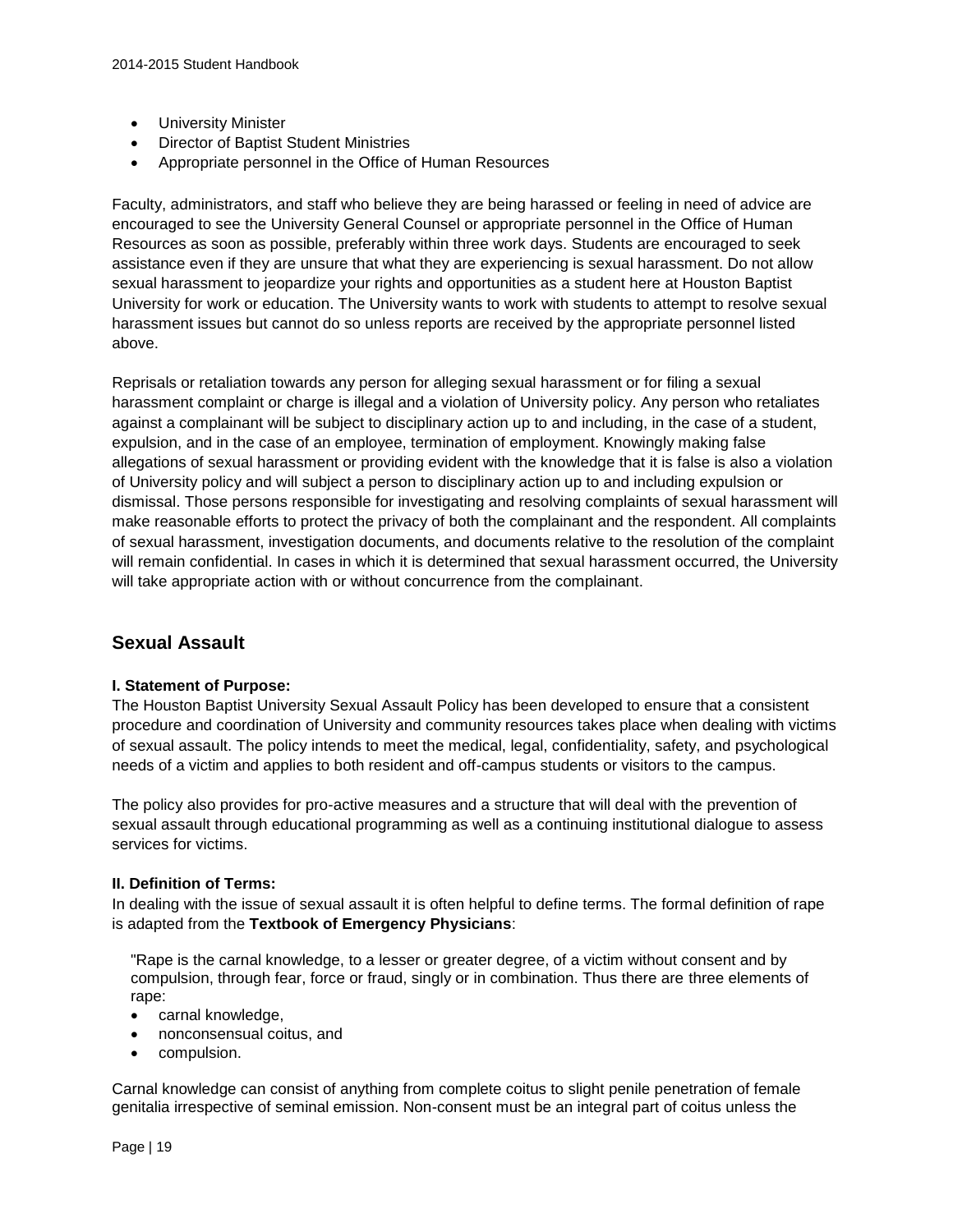victim is a minor (under statutory age of consent), intoxicated, drugged, asleep, or mentally incompetent. Finally, there should be compulsion or fear of great harm, threats with real or alleged weapon, or use of threat of brute force. Any use of intimidation invalidates any consent on the victim's part."

In addition to rape, the spectrum of sexual assault for both men and women shall include but not be limited to the following unwanted acts: inappropriate disrobing and nudity; genital exposure; fondling of breasts or genitals; single or mutual masturbation; fellatio, cunnilingus and/or sodomy; and digital or object penetration of the anus and/or vagina.

#### **III. Procedures:**

The following procedures should be followed when dealing with victims of sexual assault. A detailed explanation of this step-by-step process follows.

#### **Knowledge of Sexual Assault**

Self-reported or via University service unit, individual faculty, staff, students and/or Community agencies.

#### **Encourage Immediate Medical Attention** to:

- [Rape Crisis Program Hotline](http://www.hawc.org/) 713-528-7273
- [Memorial Hermann Southwest Hospital Emergency Room](http://www.memorialhermann.org/locations/southwest/) 713-456-5000
- [HBU Student Health](http://www.hbu.edu/Students-Alumni/Student-Resources/Health-Services.aspx)
- [HBU Campus Police](http://www.hbu.edu/About-HBU/The-Campus/Police-Parking.aspx)

#### **Notify Vice President of Student Life, Director of Student Ministries, your Resident Director, University Minister, or Police**

Confidentiality insured and safety concerns addressed.

#### **Campus Response/Coordination of Services**

Any of the above listed personnel will notify appropriate officers, link students with necessary services and personnel and inform victim of his/her option to report incident to police and/or pursue campus judicial action.

#### **Victim Follow-up**

To ensure that needs are being met.

#### **Immediate Medical Attention:**

Personnel receiving the sexual assault information will encourage the victim to seek immediate medical attention at Memorial Hermann Southwest Hospital Emergency Room and/or Rape Crises Program. Because of the extent of physical specimens required legally in cases of sexual assault, a complete and timely examination is necessary. If desired University Police will provide transportation to Memorial Hermann Southwest Hospital Emergency Room.

#### **Appropriate Notification:**

Since initial information regarding a sexual assault may come forth from a variety of campus and community sources, it is necessary that the Vice President for Student Life, the Director of Student Ministries, or the Resident Director be notified and serve as the administrator charged with coordinating services. Exceptions to this notification process occur when the victim refuses to release information about the incident and/or is protected by the ethical and legal "confidentiality privilege" afforded to the Health Services staff or the University Minister.

The victim will be assured that any referral will be confidential and is intended to help the victim meet his/her needs during this time of crisis. The victim will also be assured that he/she will be in control of decisions regarding formal charges and nothing "automatic" will take place by nature of being referred to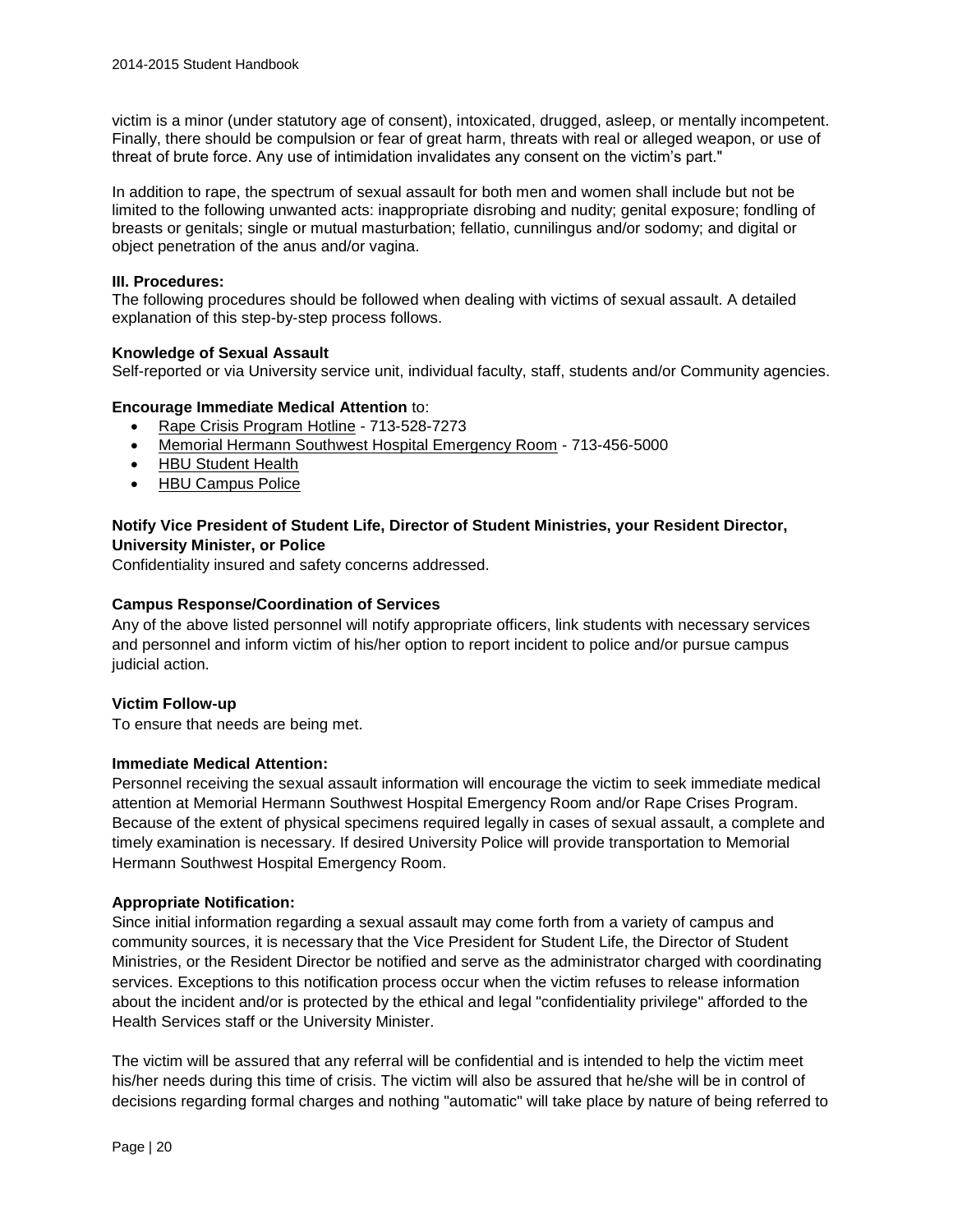the appropriate personnel listed above. This approach will hopefully reduce potential fear and anxiety levels about being referred to an administrative office and reinforce that this procedure is strictly enacted to assist the victim.

Further, the Vice President for Student Life will assist with arrangements for alternate housing if the victim feels his or her safety is in jeopardy. The Vice President for Student Life will be the University representative in discussions with parents and/or significant others when the victim so requests and in all cases in which a minor (person under 18 years of age) is involved.

#### **Campus Response/Coordination of Services:**

The appropriate Student Life personnel listed previously, once informed about a sexual assault case, will work with the victim either directly or indirectly (via other University and/or community personnel) to link students with appropriate services. In order to provide a comprehensive approach to the victim's needs the following departments will serve as the "front line" for sexual assault cases. The following is a listing of specific areas of responsibility and assistance they each have and/or can provide for the victim upon request.

- **Health Services** will contact the Memorial Hermann Southwest Hospital or the Rape Crisis Program Hotline for medical evaluation and treatment. The Student Health Clinic will make a referral for AIDS counseling and testing, treatment for positive cultures, supportive treatment for physical ailments resulting from abuse, pregnancy testing, and testing for sexually transmitted diseases as appropriate.
- **The Resident Director or University Minister** will provide referral resources for psychological assessment. If immediate attention is requested by the victim, he/she will be referred to [Rape Crisis Program](http://www.hawc.org/) 713-528-7273, otherwise, guidance will be provided the next business day.
- **The University Police** will establish the date, time, and location of the alleged assault. The Police will conduct the preliminary investigation, including collection and verification of all available facts and circumstances and will contact the Houston Police Department based on the victim's wishes. With the victim's consent, the Vice President for Student Life will receive an incident report.
- **The Vice President for Student Life** will explain the campus disciplinary process options available through the [Houston Baptist University Student Handbook](http://www.hbu.edu/HBU/media/HBU/publications/academics/StudentHandbook_current.pdf) and/or the formal criminal system. Assistance will be provided to HBU students who have been victims of sexual assault on another college campus including coordination with appropriate authorities at that location. In cases occurring off-campus, the appropriate Student Life personnel listed previously will maintain a liaison with the University Police and the Houston Police Department. Information regarding the University's discipline process and criminal system is also available to the alleged perpetrator (assuming they have student status).

#### **Victim Follow-Up:**

Shortly after initial contacts are made with the University personnel outlined in this document, the Vice President for Student Life or his/her designee will initiate a follow-up inquiry directly with the student or indirectly (if the student is still working with one of the services) to ascertain if the student has received or is receiving appropriate psychological, medical or general support attention.

#### **IV. Assessment/Prevention:**

As needed, the Vice President for Student Life will convene a meeting of appropriate personnel to discuss sexual assaults and related campus violence incidents. The goals of this group would be: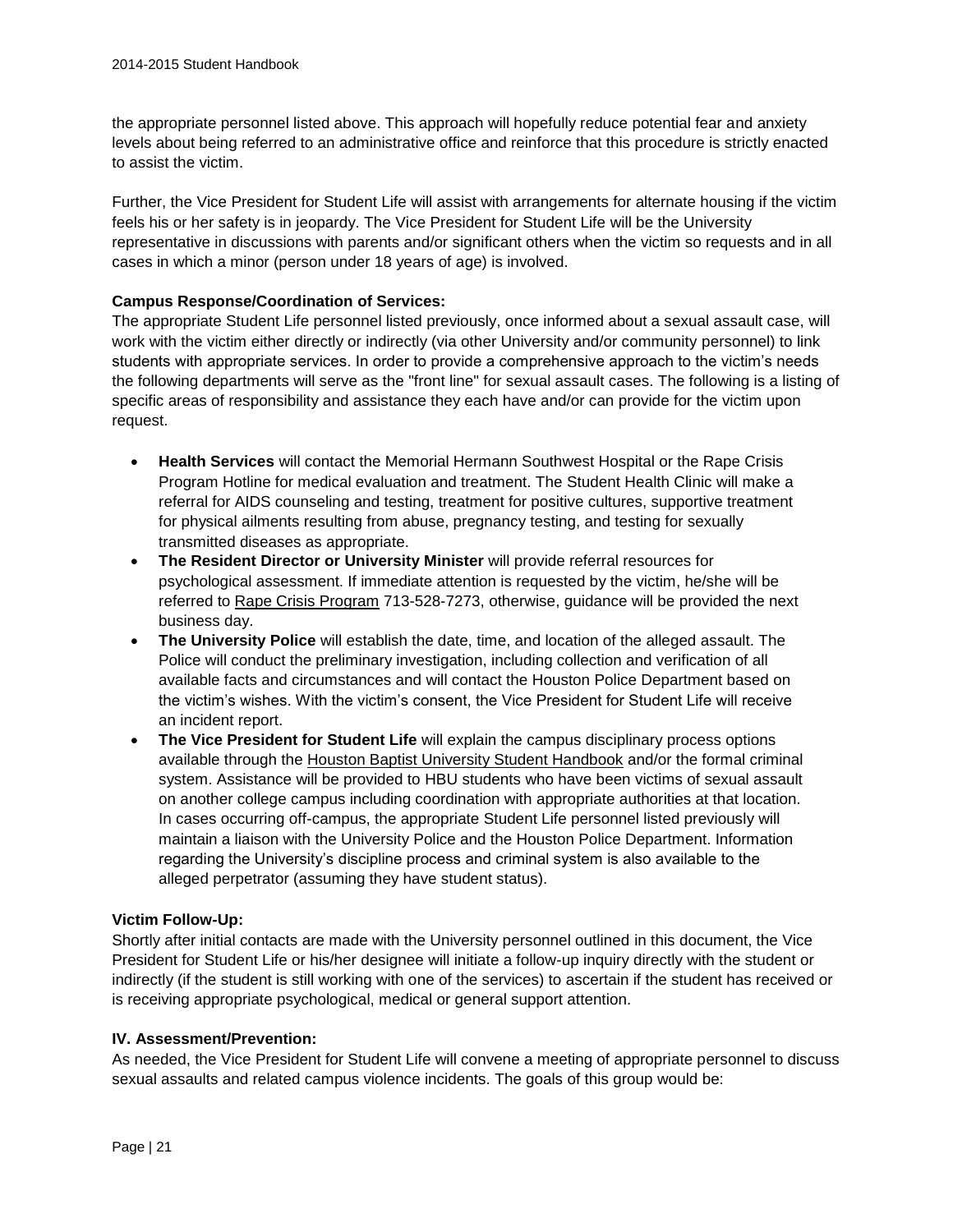- To evaluate procedures regarding cases of sexual assault and insure that victims' needs are being met through proper institutional responses and delivery of services.
- To gather information on the frequency and nature of sexual assault cases/incidents on campus. The goal of gathering this information would be the assessment of the campus environment and the development of prevention efforts.
- To develop and coordinate educational programming efforts for a campus-wide approach to the prevention of sexual assault. Ongoing programs are encouraged and available to students throughout the year through the University Police, Student Health Office, Student Involvement Office, Residence Life Office, and Student Life Offices.

#### **V. Houston Baptist University Enforcement**

Specific disciplinary policies and procedures are outlined in the Code of Conduct section of ["The Student](http://www.hbu.edu/HBU/media/HBU/publications/academics/StudentHandbook_current.pdf)  [Handbook.](http://www.hbu.edu/HBU/media/HBU/publications/academics/StudentHandbook_current.pdf)" Houston Baptist University sanctions will be issued by the Vice President for Student Life. These sanctions, which also may be combined, include (1) expulsion from the University; (2) suspension from the University; (3) eviction from the Residence Colleges; (4) required evaluation/counseling; (5) disciplinary probation; (6) educational projects. In compliance with the Sexual Assault Victims Bill of Rights (July 23, 1992), both the accuser and the accused are entitled to be informed of the outcome of the hearing(s).

#### **VI. Information on Registered Sex Offenders**

Information regarding registered sex offenders provided by the State of Texas may be obtained directly from the State of Texas Department of Public Safety registered sex offenders website at <http://records.txdps.state.tx.us/>

## **Health**

### **AIDS**

AIDS is an acronym for Acquired Immunodeficiency Syndrome and is a disease caused by a virus that breaks down part of the body's immune system, impairing a person's natural defenses against a variety of illnesses, many lifethreatening. HIV is a medical term for the virus that breaks down the body's immune system. HIV is found in many body fluids and secretions of people who are infected, but respected medical authorities have determined that its transmission is solely through blood, semen, and female genital secretions. Current medical knowledge indicates that students and employees with HIV infection do not pose a health risk to other students and employees in an academic setting. The Public Health Service states that there is no risk created by living in the same place as an infected person, casual kissing, or swimming in the same pool with an infected person.

There is as yet neither a vaccine to prevent HIV infection nor curative therapy for infected persons. Even though knowledge about limiting the consequences of established HIV infection is meager, what is presently known should be communicated through education consistent with the morals espoused by a Christian institution.

#### **Policies Regarding HIV/AIDS**

- **1. Individual Rights.** The individual rights of all people in the Houston Baptist University Community shall be safeguarded. Therefore,
	- a. the uninfected should be protected from undue risk of exposure to the disease,
	- b. the infected should be protected against prejudice and denial of the reasonable opportunity for an education at the University,
	- c. and the University condemns any and all actions of physical or emotional harassment toward the infected or those suspected of infection.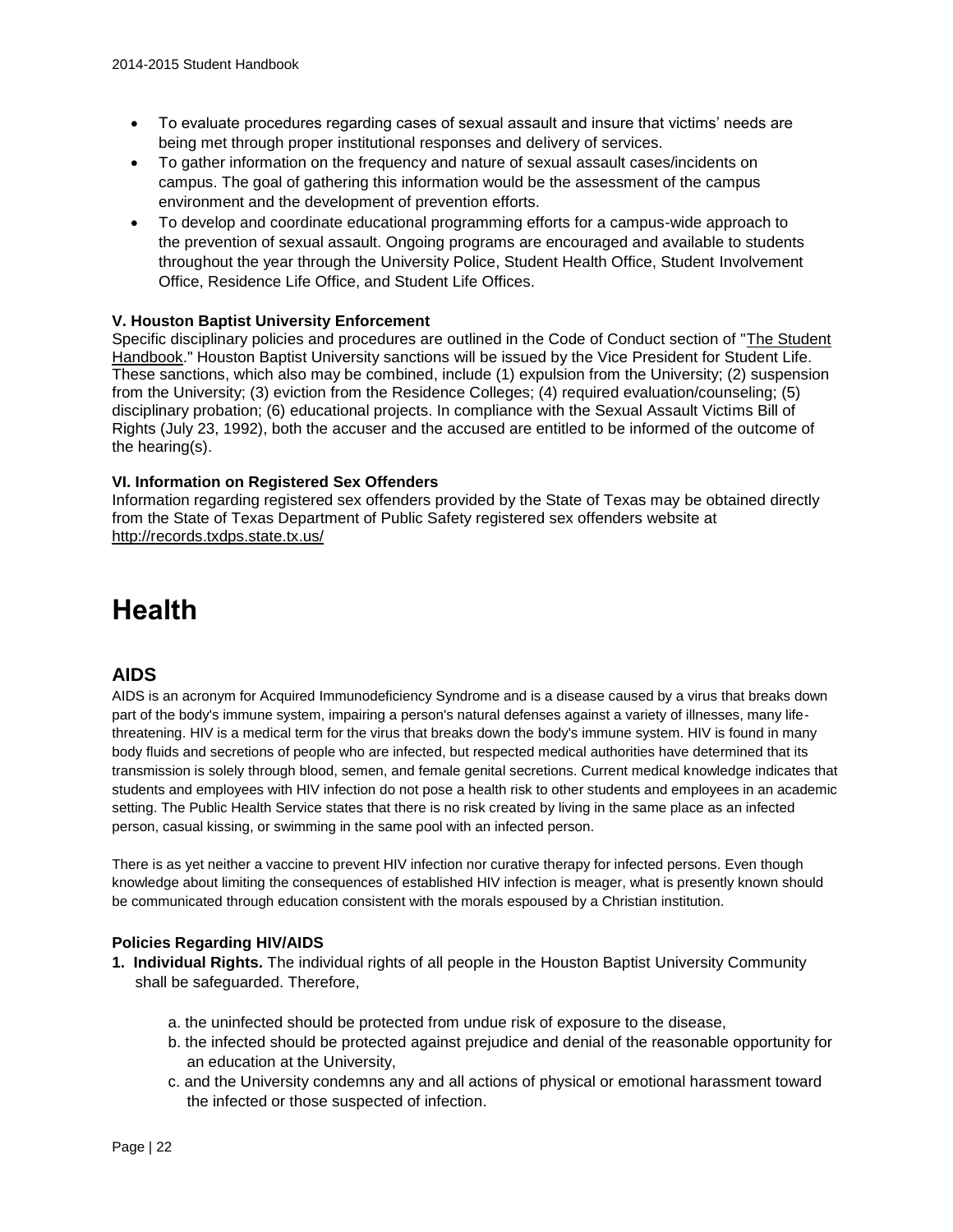- **2. Policy Implementation** -As stated above, current medical knowledge indicates that people with HIV infection do not pose a health risk to others in an academic setting. Therefore, until medical knowledge indicates a contrary conclusion, or unless health regulations or other laws require a different response, the policy of Houston Baptist University will conform to the following:
	- **a. Admissions**. No otherwise qualified individual will, solely by reason of his or her HIV/AIDS status, be denied admission to the University.
	- **b. Attendance**. Students with HIV/AIDS may attend regular classroom sessions. The University reserves the right to restrict a student on a case-by-case basis if a student has a contagious disease (including those associated with or arising from AIDS) or if the individual's behavior is disruptive or endangers the safety of health of other persons. Departments will establish safety guidelines for the handling of blood and bodily fluids in classroom settings in which analysis of these substances may be a part of the coursework, such as in nursing or biology classes.
	- **c. Access to University Housing and Facilities**. Students with HIV/AIDS will have access to University housing and facilities. Restrictions will only be imposed on the basis of medical recommendations.

## **Alcohol Policy**

Members of the HBU Community are expected to commit themselves to promoting a healthy social and academic environment where learning and campus life are not hindered by the misuse of alcohol and other drugs.

Possession, sale, or use of alcoholic beverages on campus or at University sponsored events or activities is strictly prohibited.

Evidence of use of alcohol, such as empty alcoholic beverage containers displayed in residents' rooms or in a student's possession is also prohibited.

Lighted beer signs or posters promoting the use of alcoholic beverages will not be permitted on campus. Any student who returns to campus while intoxicated shall be subject to full disciplinary action as outlined in *The Student Handbook*.

Culpability: As it is difficult to accurately determine degrees of culpability, all students present in a room or area at the time of the alcohol violation will generally be held responsible for such violation. Students are advised in advance to avoid such situations which may put them at risk of disciplinary action.

#### **Health Risks**

No printed lists or warning signs can replace talking with a professional in determining whether you or someone you care about has an alcohol problem. Such lists or warning signs can give you a sense of whether you should check out the possibility more thoroughly. The following are symptoms to watch for with respect to alcohol:

- Preoccupation with alcohol
- Increased tolerance of alcohol
- Physical deterioration
- Black-outs
- Morning tremors
- Large amounts of money spent on alcohol
- Consequences (suffering physical, social, occupational, and/or legal problems) as result of alcohol use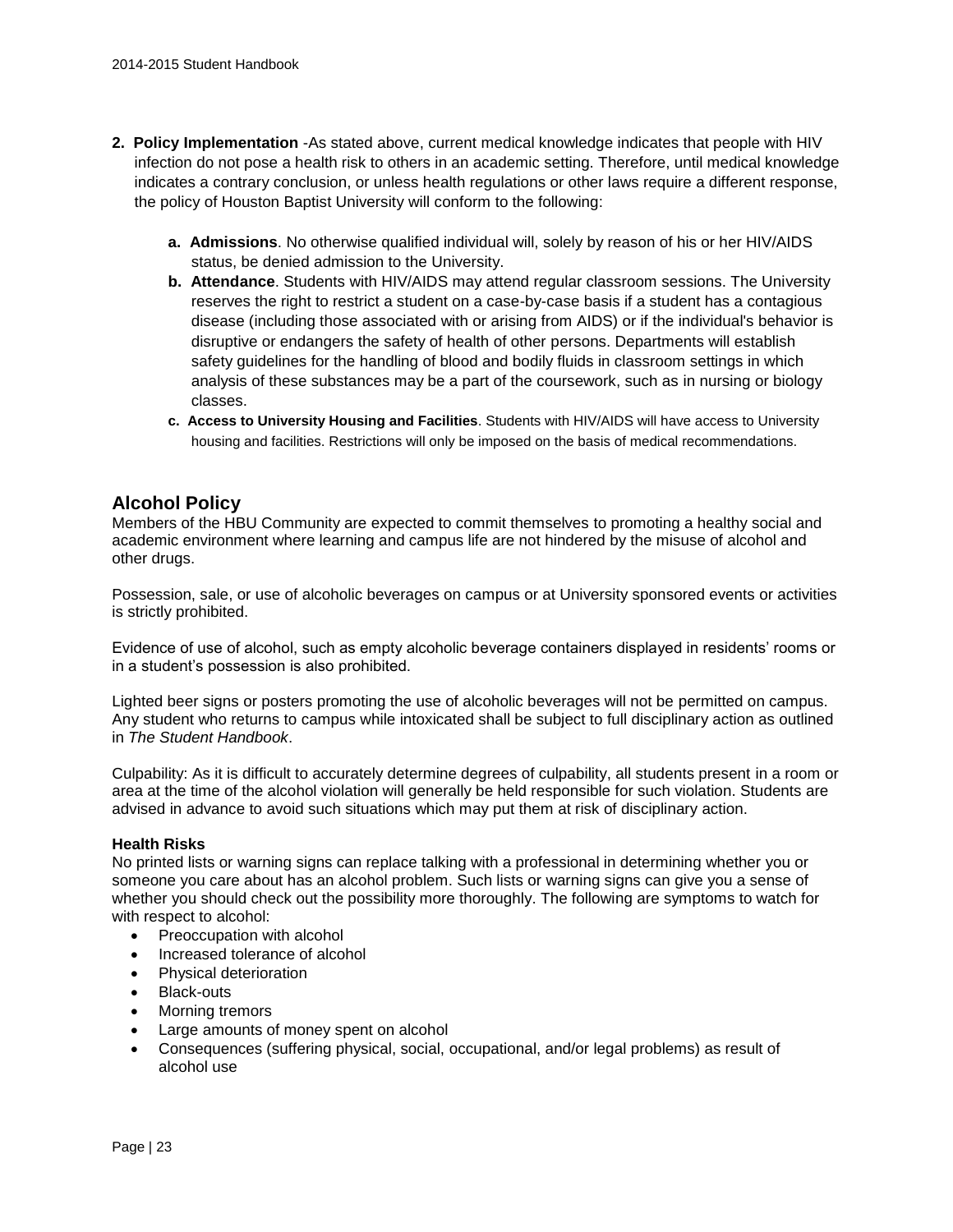#### **Alcoholic Beverage Laws for Minors**

(reference: [https://www.tabc.state.tx.us/laws/underage\\_drinking\\_laws.asp\)](https://www.tabc.state.tx.us/laws/underage_drinking_laws.asp)

#### **Purchase, Attempt to Purchase, Possession, Consumption, Misrepresentation of Age, Public Intoxication by Minor:**

- Class C misdemeanor: \$0-\$500, Alcohol awareness course, 8-40 hours community service, 30-180 days driver's license suspension or denial.
- If minor is seventeen years of age or older and the violation is the third offense, the offense is punishable by a fine of \$250-\$2000, confinement in jail for up to 180 days or both, as well as automatic driver's license suspension.
- A minor with previous alcohol-related convictions will have his or her driver's license suspended for one year if the minor does not attend alcohol awareness training that has been required by the judge.

#### **Penalties for Providing Alcohol to a Minor:**

- Class A misdemeanor: Fine up to \$4,000, confinement in jail for up to a year, or both, driver's license automatically suspended for 180 days upon conviction.
- Persons 21 or older (other than parent or guardian) can be held liable for damages caused by intoxication of a minor under 18 if the adult knowingly provided alcoholic beverages to a minor or knowingly allowed the minor to be served or provided alcoholic beverages on the premises owned or leased by the adult.
- Sale to a minor: Class A misdemeanor: Fine up to \$4,000, confinement up to a year in jail, or both.

#### **Zero Tolerance**

In Texas it is illegal for a person under 21 to operate a motor vehicle in a public place while having ANY detectable amount of alcohol in their system. On September 1, 2009, this law was expanded to include watercraft in addition to motor vehicles. The following penalties shall be imposed:

- **First Offense:** Class C misdemeanor: Fine up to \$500, attendance at an alcohol awareness class, 20-40 hours mandatory community service, 60 days driver's license suspension, 30 days ineligible for occupational license.
- **Second Offense:** Class C misdemeanor: Fine up to \$500, attendance at an alcohol awareness class at the judge's discretion, 40-60 hours of mandatory community service, 120 days driver's license suspension, 90 days ineligible for occupational license.
- **Third Offense (Under 17):** Not eligible for deferred adjudication, 180 days driver's license suspension, Ineligible for occupational license during entire suspension period.
- **Third Offense (17 or Older):** Class B misdemeanor: \$500-\$2000 and/or Confinement in jail up to 180 days, 180 days driver's license suspension, Ineligible for occupational license.

#### **Alcohol Counseling**

The following is a list of various counseling, treatment, or rehabilitation programs and facilities available in the surrounding community:

- **Alcoholics Anonymous**
- **Memorial Hermann Southwest Hospital** 7600 Beechnut Street and SW Frwy, Houston, Texas 77074 Monday, 8:00 p.m.; Wednesday, 8:00 p.m.; Friday, 8:00 p.m.
- **West Oaks Hospital** 6550 Hornwood, Houston, Texas 77074 Sunday, 8:00 p.m.; Monday, 8:00 p.m.
- **College Park Baptist Church** 7887 Beechnut Street, Houston, Texas 77074 Thursday, 8:00 p.m.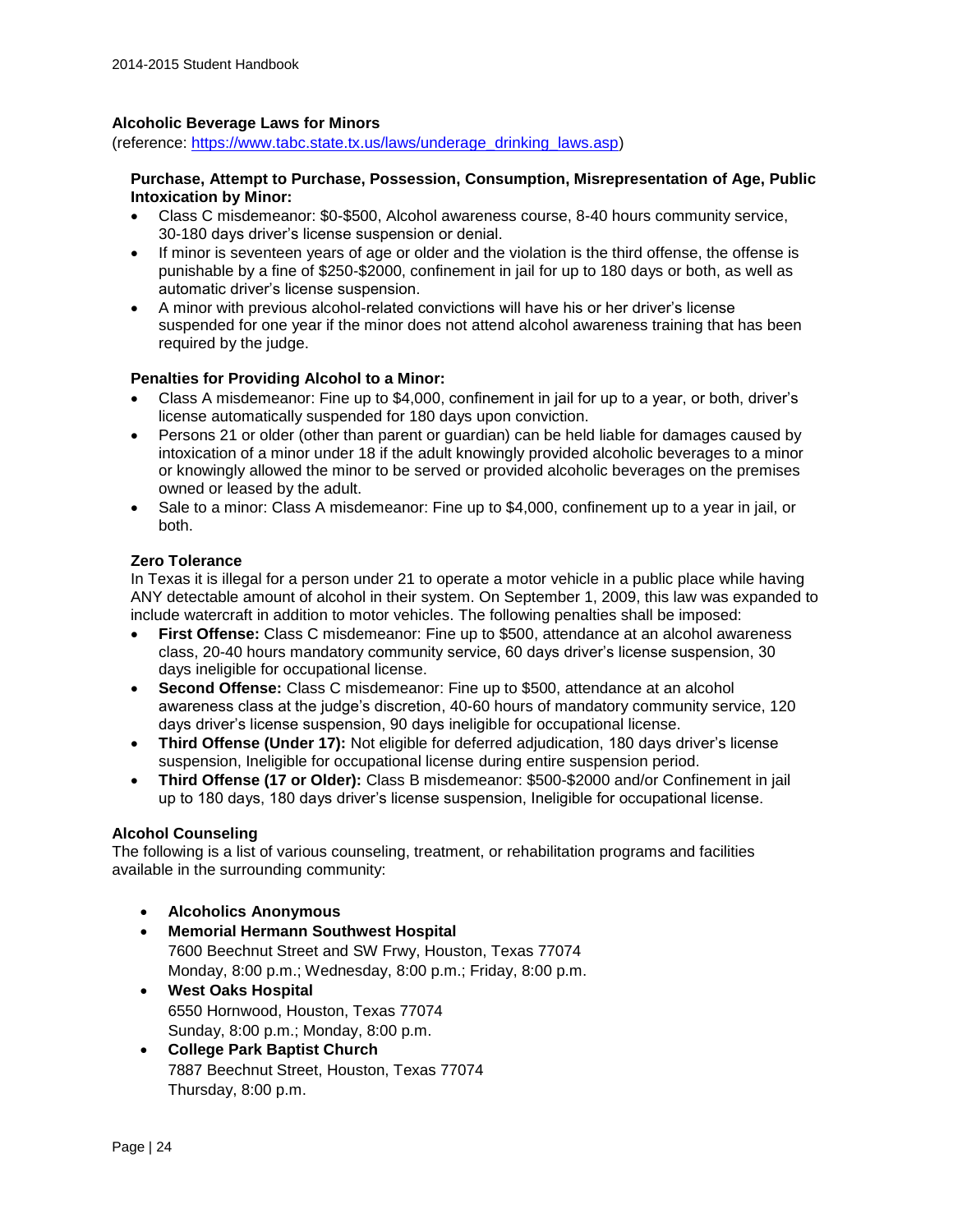#### **•** Bellaire Club

6701 Dunlap, Houston, Texas 77074 713-771-3370 Sunday, 12 Noon; Sunday, 8:00 p.m.; Monday, 12 Noon; Monday, 8 p.m.

## **Drug Policy**

HBU has a prime concern for the psychological and medical well-being of its students and employees and recognizes the problems created by the misuse of controlled substances. The University prohibits the possession, distribution, sale or use of controlled substances and all other drugs prohibited by state and federal law (i.e. marijuana, narcotics, barbiturates, hallucinogens or amphetamines). The University also prohibits the possession of drug paraphernalia (i.e. bongs, one hitters, pipes, clips, etc.).

Students who violate this policy are subject to disciplinary action by the University and/or criminal prosecution under State and Federal law.

**Sale** - When, in the opinion of the Vice President for Student Life/Director of Residential Life, there is sufficient and credible information that a student is or has been trafficking in controlled drugs, the student will be asked to withdraw from the University. A student who chooses not to withdraw will be temporarily suspended by the Vice President for Student Life/Director of Residential Life (further action as described in the Student Handbook).

**Use** - Students are urged to seek help for themselves or on the behalf of others in any matter of drug use; if, in the judgment of the Vice President for Student Life/Director of Residential Life, the welfare of the HBU campus community requires that the student receive help either on or off campus, he or she may be required to do so as a disciplinary sanction at his or her expense. (See below).

**Culpability** - As it is difficult to accurately determine degrees of culpability, all students present in a room or area at the time of the drug violation will generally be held responsible for such violation. Students are advised in advance to avoid such situations which may put them at risk of disciplinary action.

#### **The Law**

Possession, manufacture, sale, and distribution of controlled substances are illegal under both state and federal law. Giving marijuana or other drugs free of charge to friends has been interpreted in some court cases to be the same as sale or distribution. There are generally more severe sanctions given for repeat offenders. Possession of drugs in large amounts may be viewed by the courts as possession with the intent to sell.

#### **Sanctions**

A drug offense under Texas or Federal Law can be a misdemeanor or a felony depending on the charge and the amount of drugs involved. In either case, a criminal record will very likely hamper a person's chances of gaining admission to another school or securing future employment.

Court imposed penalties for a first offense for possession, distribution, or use of drugs depend upon the circumstances of the case.

Texas has some of the harshest penalties for drug possession. Possession of marijuana may be classified as light as a "Class B" misdemeanor, carrying a sentence of up to 180 days in jail and/or a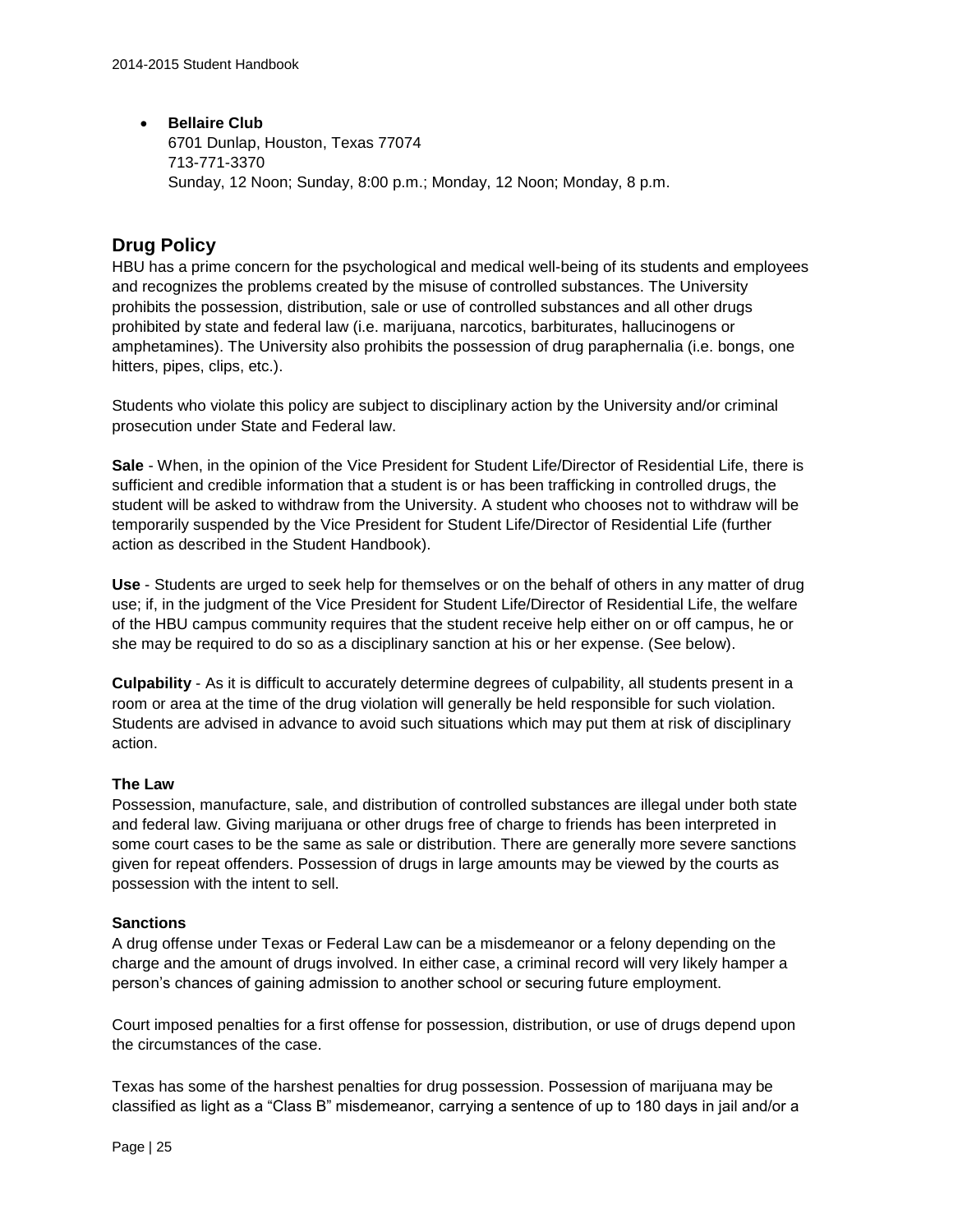fine of no more than \$10,000 for possession of two ounces or less of marijuana. This penalty can go all the way up to life in prison and a fine of up to \$50,000 for possession of over 2,000 pounds of marijuana.

As for drugs in other classes, the penalty for possession is at the very least a "Class B" misdemeanor, or a "Class A" misdemeanor, which carries a penalty of up to one year in county jail and/or a fine of no more than \$4,000, depending on the type of drug at issue. Depending on the amount of the illicit drug in the defendant's possession, the penalty can range from a third degree felony all the way up to a first degree felony. The highest penalty given in Texas for drug possession is life or 99 years in prison and/or a fine of up to \$250,000.

HBU sanctions will be issued by the appropriate Disciplinary Body. These sanctions, which also may be combined, include: (1) expulsion from the University; (2) suspension from the University; (3) eviction from Residence Colleges; (4) required evaluation/counseling; (5) disciplinary Probation; (6) fines \$50 to \$250; and (7) educational projects.

Federal Government guidelines state that anyone receiving Federal Financial Aid (Pell Grants) who is convicted of violating established Federal or State controlled substance laws may lose his or her financial aid.

#### **Health Risks**

#### **A. Cocaine and Crack:**

Cocaine (especially in "crack form") is one of the most addictive drugs. Crack addiction can become apparent within a matter of weeks. Some crack users have reported becoming addicted after their first use. Cocaine can be extremely harmful to the hearing and can cause death. It also has been linked to birth defects. A person coming down from a cocaine high often experiences feelings of paranoia, irritability and extreme depression. To compensate for these feelings, the user will often drink large amounts of alcohol.

#### **B. Hallucinogens:**

- With LSD, there is the risk of flashbacks or repeat experiences of the LSD trip without taking the drug. Effects on the user's body can include high blood pressure, faster heartbeat, weakness, vomiting, trembling, hyper-ventilation, and slowing down of motor functions. A "bad trip" on hallucinogens (LSD) can consist of loss of boundaries, paranoid feelings, extreme anxiety, panic, and in extreme cases, a psychotic reaction.
- Psilocybin (Mushrooms). There are a number of plants which have LSD-like effects which come under this category. These plants are generally dried and then eaten. Mescaline, also considered a "mushroom," comes from the top of the peyote cactus.

Psilocybin can cause dizziness, light headedness, upset stomach, vomiting, shivering, facial flushing, sweating and fatigue. With mescaline, nausea and vomiting usually occur; large doses may produce low blood pressure, cardiac depression, shallowness of breath, and headache.

#### **C. Marijuana (Cannabis):**

Marijuana impairs the user's ability to perform motor tasks such as driving a car. It impairs short-term memory and logical thinking and has also been linked to birth defects. Large doses can lead to symptoms similar to those of hallucinogens. The user may experience confusion, restlessness, hallucinations, paranoia, anxiety, or psychotic episodes. Heavy users may experience problems with sequencing ability in the brain and loss of time sense, depth perception, memory storage, and recall. Long-term use has been associated with low sperm count in males and irregularities in menstruation and ovulation in females.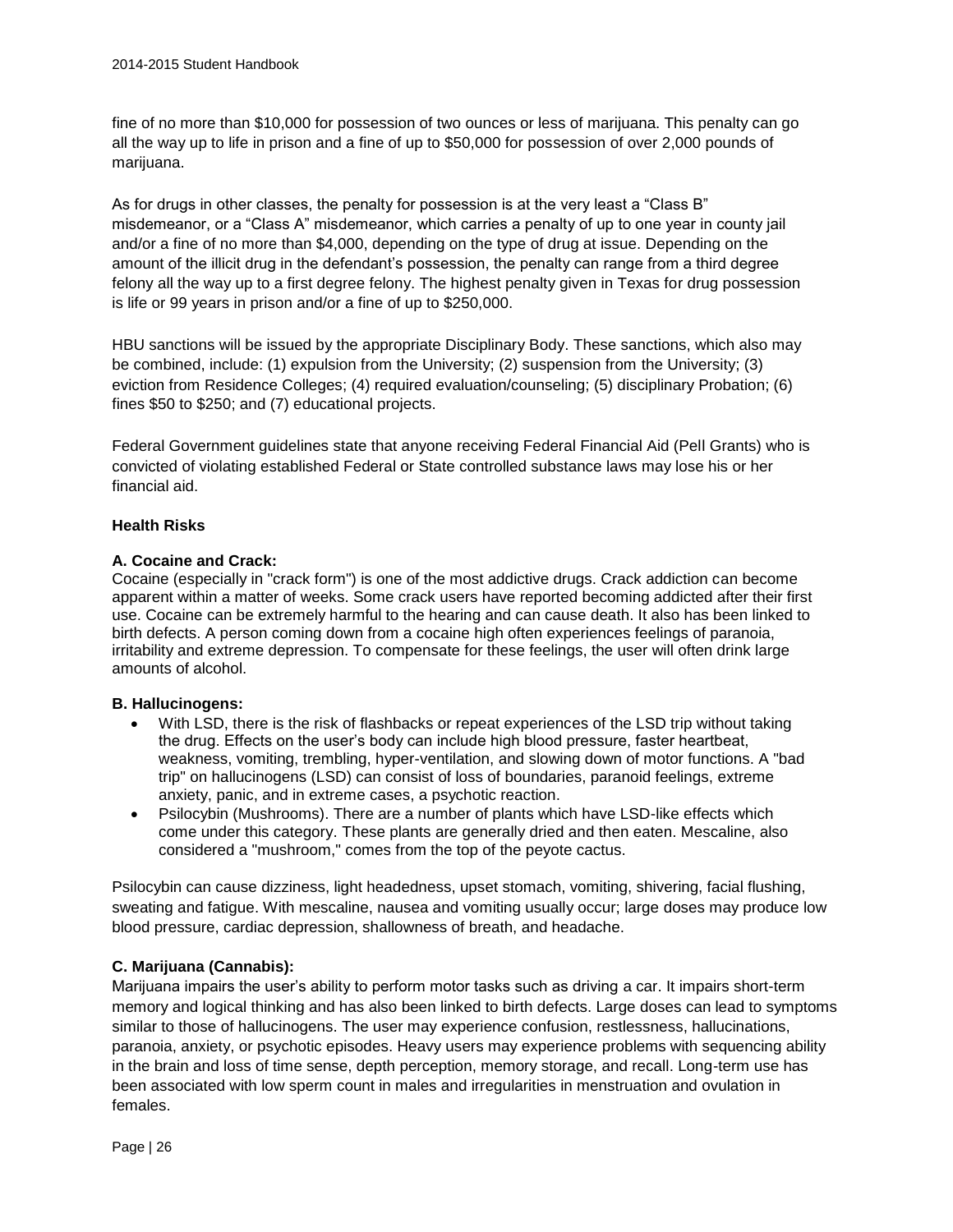#### **D. Amphetamines (Stimulants):**

Amphetamines can cause increased alertness, euphoria, increased blood pressure, and insomnia. In cases of overdose, agitation, increase of body temperature, hallucinations, convulsions, and in some cases death may occur. A person experiencing withdrawal or "coming down" will likely be apathetic, irritable, depressed, and disoriented. Long periods of sleep are also part of amphetamine withdrawal.

#### **E. Narcotics:**

Some of the more common narcotics include opium, morphine, heroin, and methadone. Narcotics may cause euphoria, drowsiness, respiratory depression, constricted pupils, and nausea. In cases of overdose, the person may experience slow and shallow breathing, clammy skin, coma, and possibly death. Someone experiencing withdrawal or "coming down" may demonstrate watery eyes, runny nose, yawning, loss of appetite, irritability, tremors, panic, cramps, nausea, chills, and sweating.

#### **F. Depressants:**

Depressants include chloral hydrate, barbiturates, benzoate, zephines, and equanil. Depressants may cause slurred speech, disorientation, and/or drunken behavior without odor of alcohol. In cases of overdose, a person may experience shallow respiration, clammy skin, dilated pupils, weak and rapid pulse, coma, and possibly death. Someone experiencing withdrawal or "coming down" may demonstrate anxiety, insomnia, tremors, delirium, insomnia, tremors, delirium, convulsions, and possibly death.

#### **Drug Counseling**

If students of HBU feel they may have a drug problem, they are encouraged to contact [Student Health](http://www.hbu.edu/About-HBU/Resources/Health-Services.aspx)  [Services.](http://www.hbu.edu/About-HBU/Resources/Health-Services.aspx) The Nurse will be able to provide confidential information and testing, or assist in making a referral to a local agency or treatment facility.

**Drug Free Campus**. The Drug-Free Schools and Communities Act Amendments of 1989 (Public Law 101226) required our institution to sign a certification to the United States Department of Education by October 1, 1990, whereby we adopted and implemented a program to prevent the illicit use of drugs and the abuse of alcohol by students and employees. The unlawful manufacture, distribution, dispensing, possession or use of a controlled substance or other mind-altering substance (as defined in the Texas Controlled Substances Act and the Texas Dangerous Drug Act) is prohibited by the University. A student who violates this prohibition will be subject to disciplinary action by the University.

#### **Health Records**

Please refer to the HBU web site [Health Services](https://hbu.edu/About-HBU/Resources/Health-Services/New-Student-Requirements.aspx) for current information on immunization and health record requirements. Students requesting a copy of meningitis vaccine records should contact the [Office](mailto:registrar@hbu.edu)  [of the Registrar.](mailto:registrar@hbu.edu)

Student health records for any on-campus Health Clinic visits may be obtained by contacting the Neighborhood Health Center at 713-456-4280.

## **Student Organizations**

The following policies apply to HBU student organizations. Other policies and procedures affecting student organizations may be covered through the Office of Student Involvement. For questions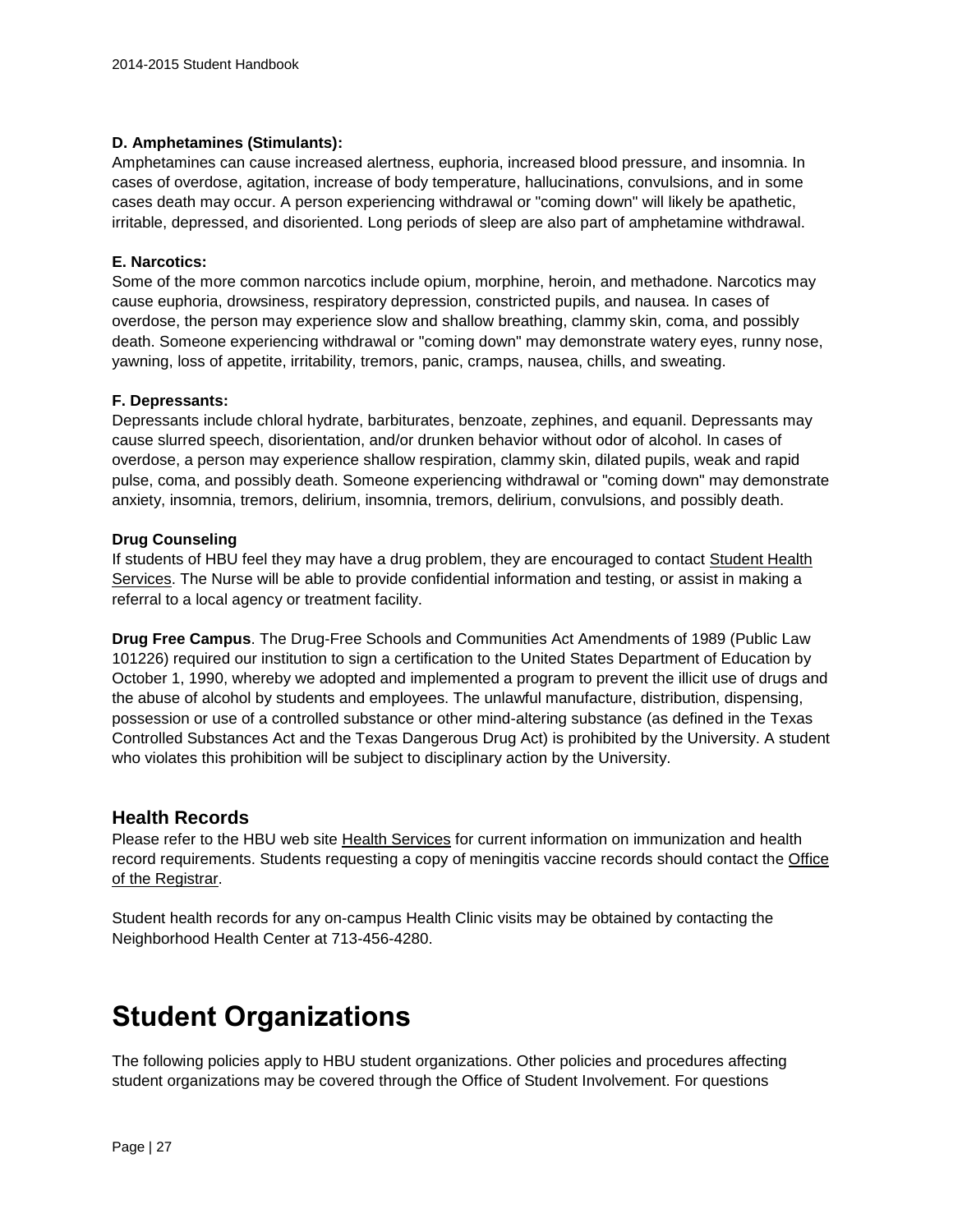concerning student organizational policies and procedures you may contact the Office of Student Involvement in Brown 292, or call 281-649-3124.

#### **Events**

Student Organizations must adhere to University Event Policies when planning events. These additional policies are required of student organizations:

- 1. If a student organization event meets any of the following criteria, an officer of the group must meet with an advisor within the Department of Student Involvement prior to reserving space.
	- o the event has a target audience from off campus
	- o the event will be outdoors
	- $\circ$  the event is a dance
	- o the event will have over 60 people
- 2. No events may be scheduled on a Sunday before 1:00 p.m. Events on Friday and Saturday evening must end by 1:00 a.m. the following morning. Any event held Sunday through Thursday must end at midnight.
- 3. The University will determine the nature and extent of security required for each event scheduled on campus by a student organization. The sponsoring organization shall pay for the cost of security required. The number of police needed will be based on the size of the facility and the number of people expected. The guideline to be used will be one officer for every 100 people or potential audience members.

Dances may be sponsored by registered student organizations or University departments and may be attended by currently enrolled HBU students and guests of the HBU student attending the dance. HBU identification cards will be required of all currently-enrolled HBU students. Guests must show picture identification. Identification will be required of all attendees.

- 4. No alcohol is allowed at HBU events held on or off campus.
- 5. All participants will conduct themselves in a manner consistent with the Christian and educational mission and purpose of the University. Examples include but are not limited to:
	- o Attire must be modest and not sensual in any way.
	- $\circ$  All dancing (individual, couples, group/line, etc.) shall be in good taste and should not be sexually suggestive, profane, or in any other way inappropriate.
	- o Language must be appropriate. No foul language or profanity will be acceptable at events.
- 6. The student leaders of the organization must be present for the duration of the event. In some cases the organization's faculty/staff advisor may also be required to attend the event (to be determined in meeting for events described in agreement with the Office of Student Involvement).
- 7. The sponsoring student organization will be held responsible for the conduct of all attendees.
- 8. Members of the organization will be responsible for cleaning the facility at the close of the event.
- 9. Failure of the organization to comply with pertinent University requirements, rules, and regulations, including those involving security and financial obligations related to the event, may result in the forfeiture of the privilege of scheduling events on campus.
- 10. Students and/or their guests will be asked to leave for non-compliance of HBU policies and standards. Students' actions may also be addressed via the University disciplinary process.
- 11. HBU Police has authority for enforcing HBU policies, local, state and national law as appropriate. Violators and uncooperative attendees are subject to arrest. Appropriate reports may be filed with the criminal courts system and the University.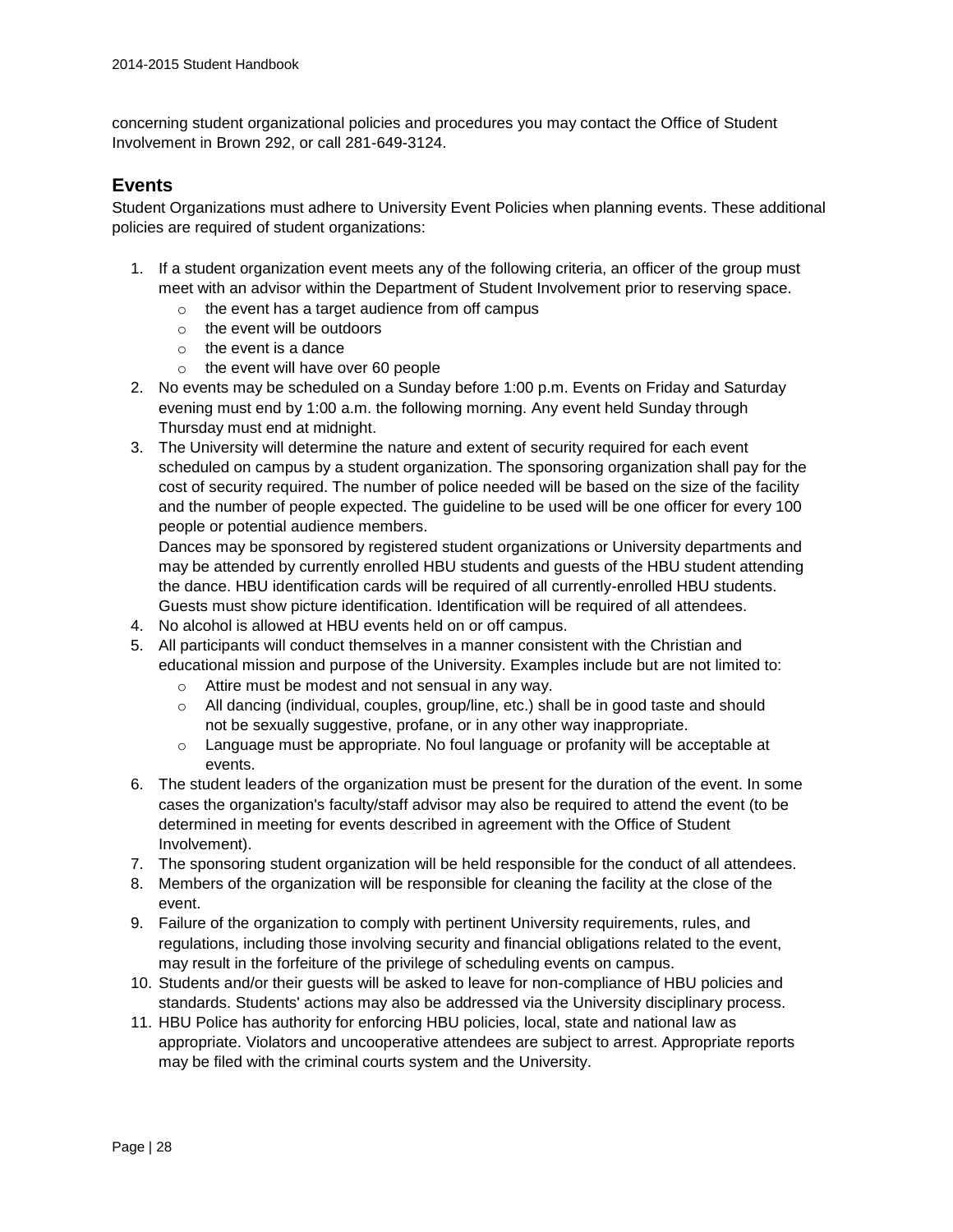## **Hazing**

Hazing refers to any intentional, knowing, or reckless act by one or more persons that occurs on or off campus, and is directed against a student for the purpose of joining, being initiated into, or maintaining full status in a group. Such acts include, but are not limited to, the following: any type of physical brutality, such as, beating, striking, branding, sleep deprivation, exposure to the elements, calisthenics, any activity involving the consumption of a food, liquid, alcoholic beverage, drug, or other substance or any other activity that subjects the student to unreasonable risk or harm or that adversely affects the mental or physical health or safety of the student or any activity that intimidates or threatens the student or that subjects them to extreme mental stress, shame, or humiliation. Consent to hazing is not a defense against hazing. Hazing is a violation of both HBU policy and Texas State Law and may subject a violator to both criminal prosecution (punishable by fines and/or jail time) and HBU disciplinary action.

## **Travel**

Questions on liability related to field trips should be directed to the Director of Student Involvement in the Student Involvement Office. All organizations taking any off-campus trip should calendar the event AND complete a "Field Trip Form" providing the following:

- 1. List of students attending event
- 2. Emergency contact information
- 3. Location/phone number of where the group is staying

Forms are available for submission online at [https://orgsync.com/36574/forms/33612.](https://orgsync.com/36574/forms/33612)

## **University Vehicles – Scheduling**

University-owned vehicles are available on a first-come, first-served basis provided the request for use has been made in a timely manner and in accordance with the guidelines established by Campus Police and Parking Services. When multiple requests have been made, priority will be given to the time stamp on the received request, whether via e-mail or in person.

#### **Guidelines**

University-owned vehicles are available for activities initiated or required by the University. The use of University Vehicles is restricted to approved drivers who have completed the required training and certification and have filed a current copy of their driver's license including their H number with Campus Police. An approved driver is a faculty/staff member or currently enrolled student that is a member of the requesting organization or student worker. Passengers of the vehicles must be employees or students, not family members or hitchhikers unless special permission has been granted in writing by the Vice President of Student Life or Director of Parking and Police Services.

- 1. The organization must reserve a vehicle no later than 5 working days prior to travel by submitting a written request in person, via Campus mail or via e-mail to Police dispatch.
- 2. The request must include date(s) of travel, type of vehicle requested, approved driver(s), and destination.
- 3. When you receive your confirmation email, download and submit a "Travel Log" to the dispatch 24 hours before your departure.
- 4. All drivers must be at least 21 years of age to drive a vehicle, whether HBU owned or rented.
- 5. A reservation may be made when the following criteria are met:
	- a. A copy of the individual driver's license and H number is on file in Police dispatch.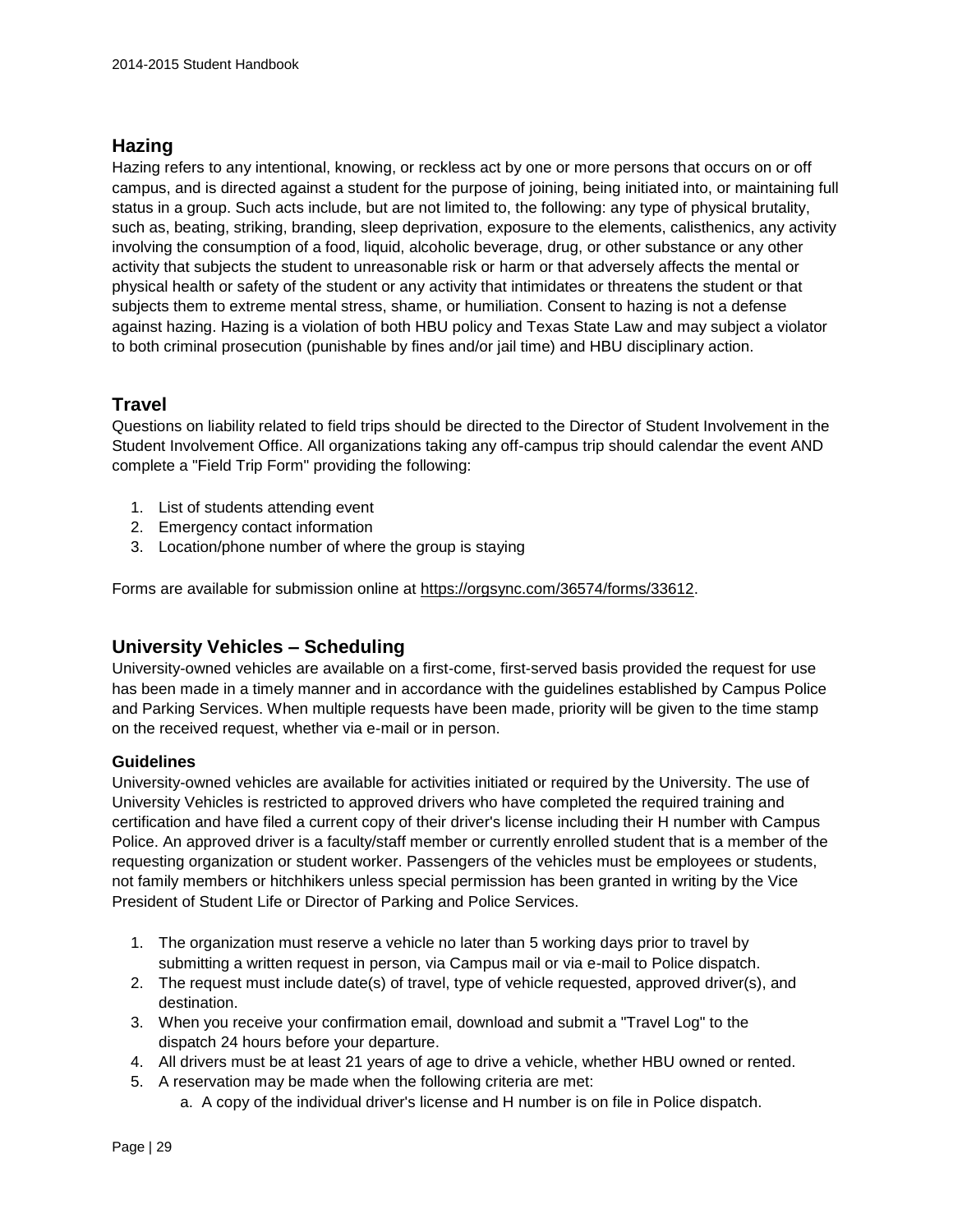- b. The driver has taken and passed an online driving test, and
- c. The driver has a clear Motor Vehicle Record (will be run by HBU Police)
- 6. If the trip exceeds 200 miles, a minimum of two approved drivers per vehicle is required.
- 7. Drivers will obey all federal, state and local laws, ordinances, etc. in operation of University vehicles. Any questions should be directed to Police Dispatch at 281-649-3314.

## **Student Organizations Relationship Statement**

#### **Section 1. Purpose Statement**

- 1. Houston Baptist University (HBU) is strongly committed to providing students opportunities for involvement in student organizations operating on campus. By maintaining a statement of relationship between the University and the student organization, the University establishes a clear set of privileges and responsibilities for student organizations to foster their success.
- 2. These policies and procedures shall conform to the policies and regulations of Houston Baptist University.

#### **Section 2. Definitions**

- 1. *Fee-Funded Student Organization*: A student organization created by a University department or division to support the on-going interests of the University community and is considered to be critical to the mission and culture of the University and routinely presents events for the University and surrounding community. A fee-funded student organization has an advisor that is paid by the University to specifically advise the organization. Other privileges may be granted to a fee-funded student organization by the sponsoring University department or division, which may or may not be extended to other student organizations.
- 2. *Honors Groups*: Organizations requiring individuals to meet a certain set of criteria for membership. Though these groups operate under the Student Involvement umbrella, they are also under the primary supervision of specific departments or faculty members.
- 3. *Student Organization Leader*: The University reserves the right to hold student organizations accountable to reasonable standards of academic performance of the group, its student organization leaders, and its members. A person meeting all of the following criteria shall be officially recognized as a student organization leader:
	- $\circ$  An undergraduate or graduate student enrolled in at least one course at the University; the student need not be enrolled during the summer semester.
	- $\circ$  A member in good standing of a student organization currently registered with the University.
	- $\circ$  A student whose name appears in a student organization's registration materials as an officer or authorized representative.
	- $\circ$  A student who is in good scholastic and disciplinary status with the University at the time of selection and during the term of the position.
	- $\circ$  The student must relinquish the position should he / she fail to maintain the above requirements.
- 4. *Faculty/Staff Advisor*: A person meeting all of the following criteria can be officially recognized as a Faculty/Staff Advisor:
	- o Must work for the university at least part -time (20 hours).
	- $\circ$  Must not advise more than 2 student organizations unless it is otherwise stated in his/ her job description.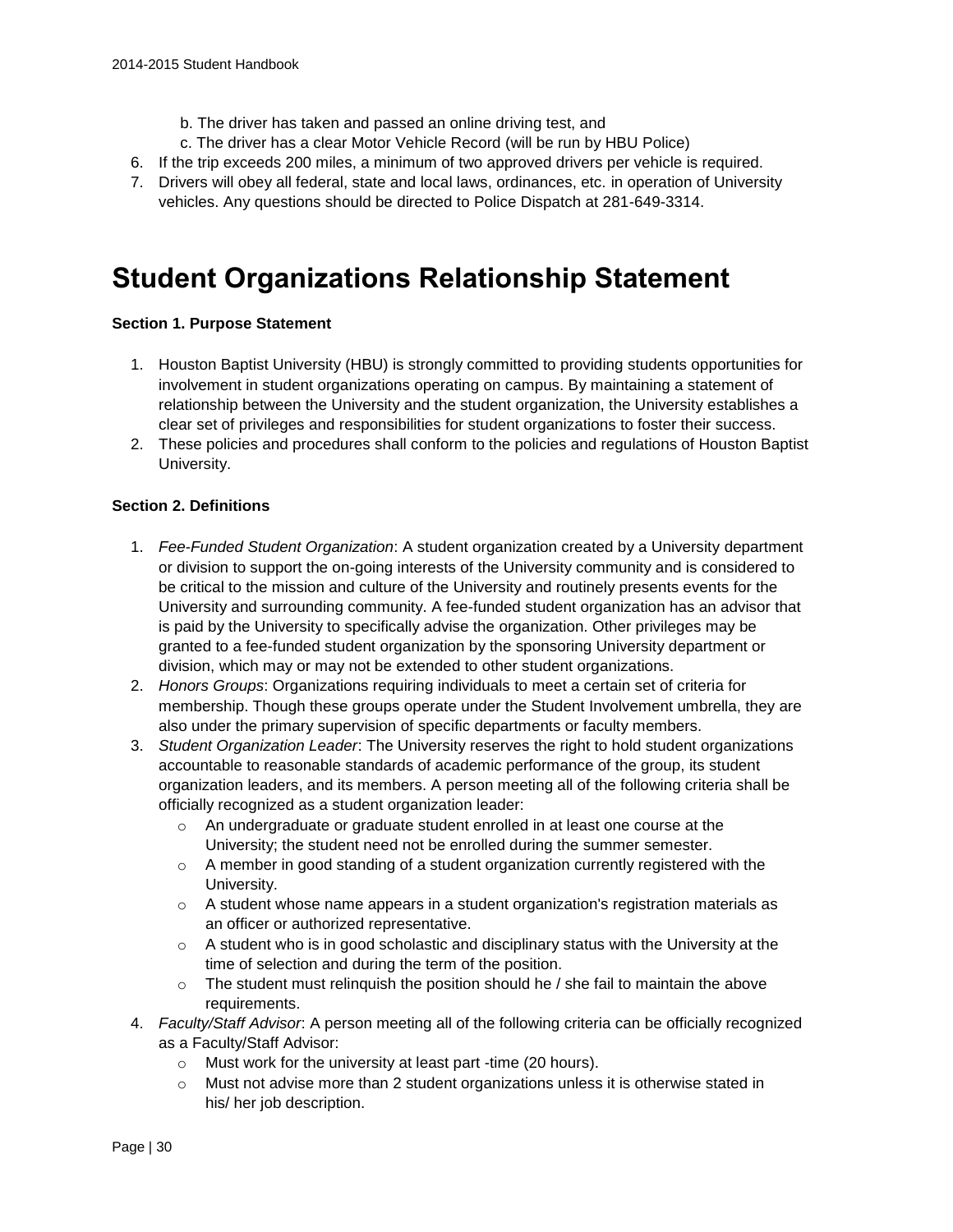- o Must not be on sabbatical.
- $\circ$  Must be willing to serve as a guide to the student organization in reference to University policies.

#### **Section 3. Process for University Recognition for New Organizations**

Registered status will be considered for any student organization that meets the following criteria:

- 1. Membership is limited to HBU students, or combination of students, faculty, and/or staff.
- 2. The petitioning group's purpose, actions, or activities do not conflict with the Christian or educational missions of the University; in particular, they do not conflict with the Preamble or the University's bylaws.
- 3. The petitioning group can meet three (3) times to create a constitution & bylaws & to secure a faculty/staff advisor.
- 4. Submit initial request including constitution, bylaws, preliminary roster (at least five HBU students), purpose of organization and faculty/staff advisor contact information to the Director of Student Involvement via HuskySync. The Department Chair and Dean must submit approval for academic groups to the Director of Student Involvement. Religious groups must also submit a Statement of Doctrine for consideration.
- 5. Paperwork will be forwarded to the Student Government Association (SGA) for comment.
- 6. SGA will forward comments and paperwork back to the Director of Student Involvement for review with the Vice President of Student Life.
- 7. The Office of Student Involvement will notify in writing the petitioning group of the final decision. Notifications will be done via HuskySync (OrgSync).
- 8. If the group is granted recognition, the three (3) highest ranking officers must attend an Organization Training and Risk Management Training.
- 9. General Social Greek Organizations: The HBU Expansion Policies for Social Greek Organizations may be obtained through the Office of Student Involvement.

#### **Section 4. Appeal process for New Student Organizations Denied Recognition**

In the event that the request for recognition is denied the following steps can be followed:

- 1. Notify in writing the [Vice President of Student Life](mailto:studentlife@hbu.edu) of the intent to appeal and resubmit the initial Recognition packet.
- 2. The Vice President of Student Life will meet with representatives from the group along with their faculty/staff advisor.
- 3. After consulting with members of the President's Executive Council, the Vice President of Student Life will render a final decision.

#### **The Vice President of Student Life is the final appellate review.**

#### **Section 5. Privileges of Recognition**

Privileges extended to student organizations in good standing with the University and currently registered with the Office of Student Involvement include the following:

- 1. **Recruitment:** Student organizations may conduct activities on campus to recruit new HBU students in accordance with University policies and procedures regarding the use of campus facilities and solicitation.
- 2. **Publicity and Promotion:** Student organizations have access to the Student Life enewsletter, HuskySync (OrgSync), and may utilize all posting areas on campus in accordance with the posting policies.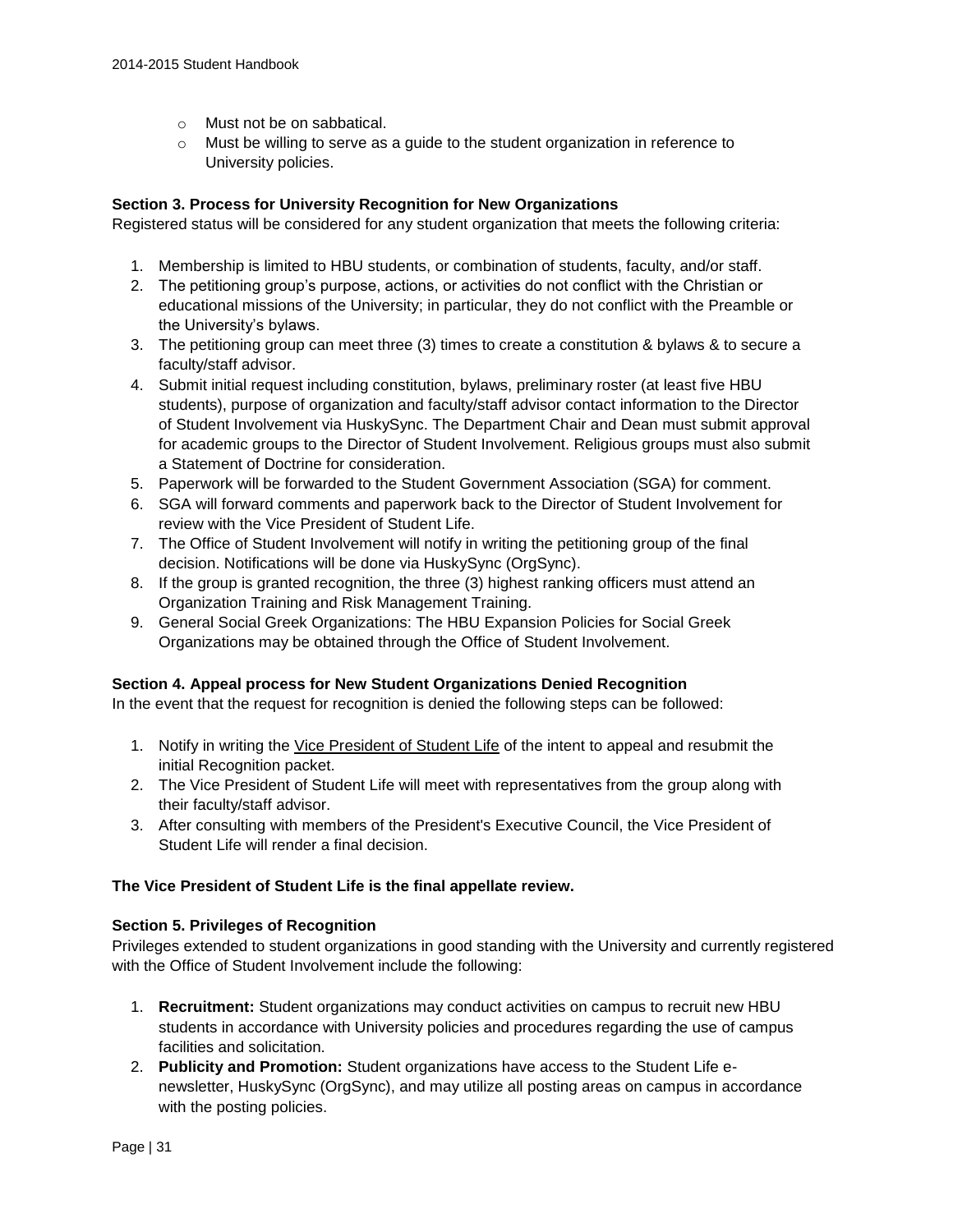- 3. **Fundraising:** Student organizations may raise funds on and off campus. If raising funds on campus, the activity must comply with all posting and solicitation policies.
- 4. **Use of Campus Facilities:** Student organizations may use University facilities for meetings, functions, programs, and other activities provided that the organization completes the appropriate facility reservation process and the activities do not intrude upon or interfere with the academic programs and administrative processes of the University. Failure to comply with facility use guidelines may restrict an organization from the use of such facilities.
- 5. **Use of the On-Campus Account System:** Student organizations may establish an oncampus account to procure University services, to purchase items and services from offcampus businesses and individuals, and to reimburse individuals for organization-related expenses. Improper use of the on-campus account may result in the loss of the account and the use of services requiring payment via the account. No student organization may use University services, facilities, and equipment while it owes a monetary debt to the University and the debt is considered delinquent.
- 6. **Participation in University-sponsored Events:** Student organizations are eligible to participate in all University-sponsored programs and activities involving student organizations (e.g., Organization Fair, Husky Fest, and Homecoming). Student organizations must comply with the sign-up procedures and rules established for the event or face exclusion from such events.
- 7. **Use of Student Involvement Services:** Student organizations are eligible for all services provided by the Office of Student Involvement.
- 8. A student organization may state that its membership is composed of HBU students, or a combination of students, faculty, and / or staff, but it shall not suggest or imply that it is acting with the authority or as an agency of the University. Student organizations are not official entities of the University and may not represent themselves as such.
- 9. Student organizations cannot use the words "Houston Baptist University" or "HBU" as part of the name of the organization, and it cannot display the seal or logo as part of any letterhead, sign, banner, pamphlet, or other printed material that bears the name of the organization.
- 10. Student organizations may indicate existence at the University by adding the phrase "at Houston Baptist University (or HBU)."
- 11. Fee-funded student organizations may incorporate the name, seal and logo of the University in accordance with University communication, policies and guidelines established by the sponsoring University department or division.
- 12. Other privileges may be granted to Fee-funded student organizations by the sponsoring University department or division that may or may not be extended to other student organizations.

### **Section 6. Responsibilities of Recognition**

- 1. It is the student organization's responsibility to provide names and contact information about the Officers, members, and advisors of the organization to the Office of Student Involvement by maintaining an updated HuskySync profile.
- 2. Student organizations must attend all organization trainings and risk management trainings scheduled by the Office of Student Involvement.
- 3. It shall be conclusively presumed that the authorized officers/representatives whose names are most currently on-file with the Office of Student Involvement are authorized to represent the organization in its relationship with the University.
- 4. Student organizations must keep an updated organizational constitution on file with the Office of Student Involvement at all times. Constitutions are submitted via HuskySync. Constitutions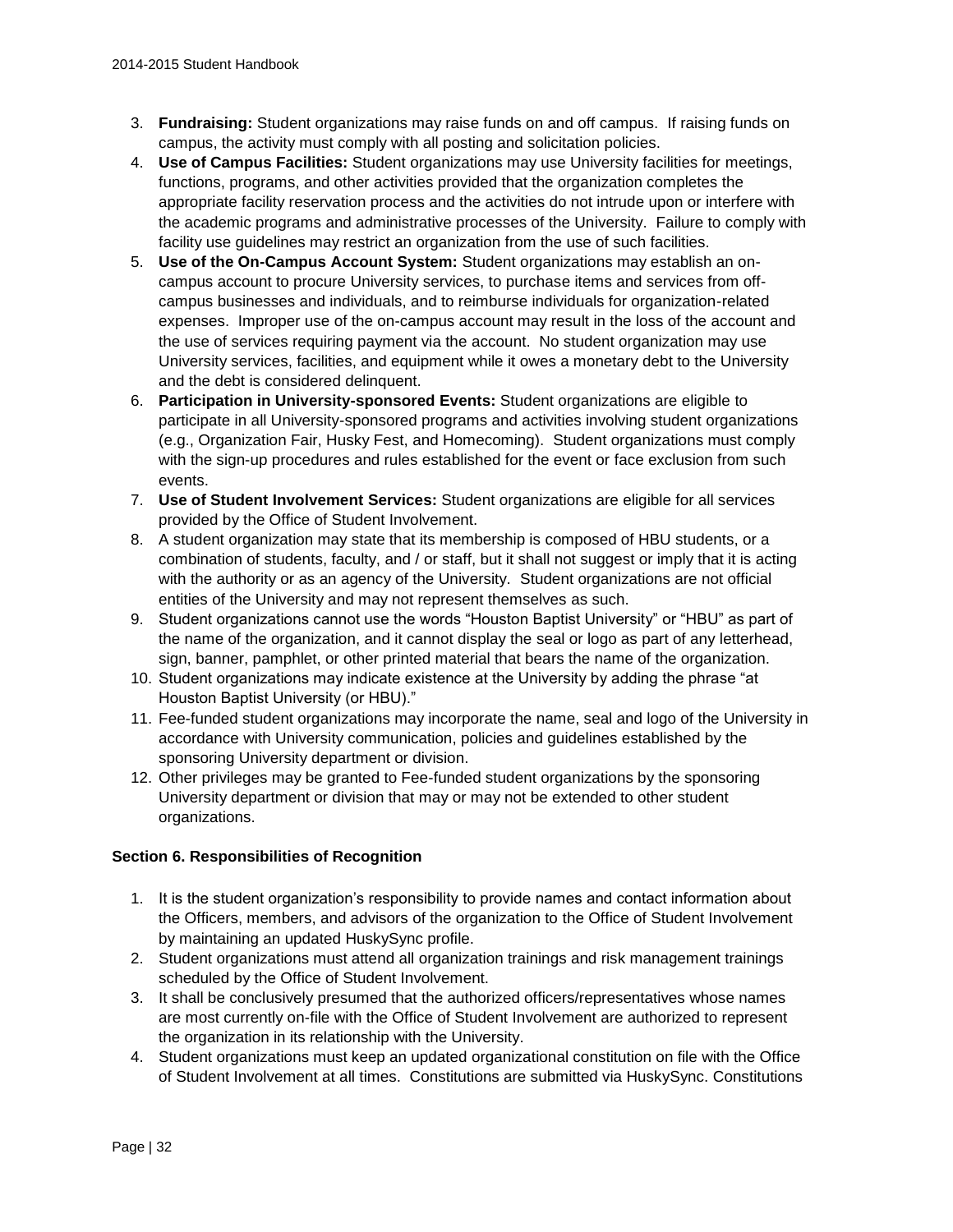should follow the following guidelines and must include those components indicated as being required:

- 1. The date of creation and revision [required]
- 2. The official name of the organization [required]
- 3. A detailed declaration of purpose of the organization [required]
- 4. Criteria for selecting membership [required]
- 5. Establishment of authority structure, including:
	- Officer/representative positions, duties, and authority [required]
	- **•** Description of officer/representative eligibility, including academic requirements meeting or exceeding those stated in Section 6 of this document [required]
	- **Procedure for selection and removal of an officer/ representatives** [required]
- 6. Procedures for decision-making (i.e., voting) in the control of organizational activities and finances, including a definition of quorum [required]
- 7. Provision for disbursement of organization assets should the organization become defunct [required]
- 8. Description of standing (permanent) and ad hoc (temporary) committees, including a list of responsibilities [recommended]
- 9. Description of the amendment process [recommended]
- 10. Provision for the selection and removal of faculty / staff advisor [recommended]
- 5. Fee-funded student organizations are subject to all laws, rules, regulations, and policies that govern the sponsoring University department or division.
- 6. The University reserves the right to hold student organizations accountable to reasonable standards of academic performance of the group, its student organization leaders, and its members. A student officially recognized as a student organization leader must meet the following academic requirements to receive and maintain such status:
	- o Be in good scholastic and disciplinary status with the University at the time of selection and during the term of position.
	- $\circ$  The student must relinguish the position should he/she fail to maintain the above requirements.
- 7. If at any time the roster for a student organization has less than ten members, the organization president and advisor should meet with the Office of Student Involvement to develop a recruitment plan. All organizations should have more than five members.

#### **Section 7. Additional Social Responsibilities of Social Greek Organizations**

- 1. The Office of Student Involvement may impose additional requirements upon general social Greek organizations.
- 2. Social Greek organizations must provide the name, address, and phone numbers of the alumni/recruitment/graduate advisor(s).
- 3. General social Greek organizations are subject to regulations from the University, their (inter) national offices, umbrella organizations and their governance councils. All general social organizations must abide by all regulations to which they are subject.
- 4. All new members are required to meet with the Office of Student Involvement within two weeks of receiving their invitation to membership.
- 5. Social Greek organizations are expected to maintain GPAs above 2.5.
	- $\circ$  If at any time an organization falls below that standard, the organization will be placed on academic monitoring for the following semester. During academic monitoring, the organization must develop and implement a chapter academic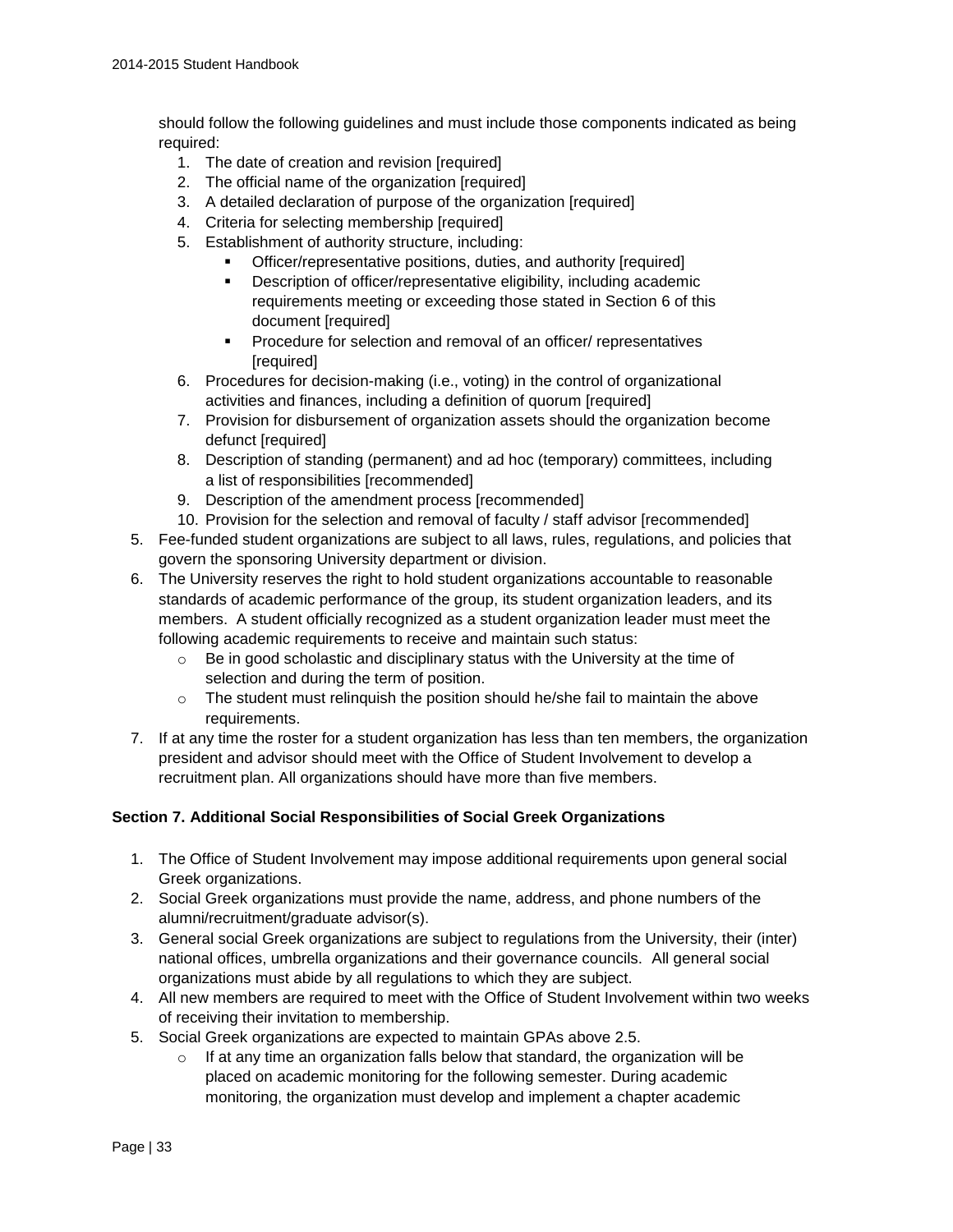enhancement program in conjunction with, and approved by, the Director of Student Involvement prior to the end of the second week of the probationary semester and meet monthly with the Director of Student Involvement to discuss the implementation and progress of the plan.

 $\circ$  If the organization meets the 2.5 standard for the following semester, the organization will no longer be on academic monitoring. Failure to meet the above requirements during the monitoring semester will mean that the organization will not be allowed to host any social events for the following semester and a new academic enhancement program will be developed.

#### **Section 8. Student Organization Discipline**

- 1. The University encourages and expects its students to act responsibly at all times, whether on or off campus. As a minimum, students are expected to comply with all local, state and federal laws, and to engage in conduct which reflects a positive image of the University as a Christian institution of higher education.
- 2. Student organizations are accountable for the conduct of their members wherever individual actions are abetted by the organization. "Abetting" may be defined as, but not limited to, organizational sponsorship, sanctioning or condoning of the event or activity. Any student organization is subject to disciplinary action or revocation of recognition as a student organization for violation of a rule or regulation of the University.
- 3. Currently registered student organizations may not co-sponsor any event, program, socialize or solicit with a suspended or unrecognized organization or any of its affiliates (alumni). Groups who choose to participate will be held to the judicial process.
- 4. Independent of sanctions imposed by national governing bodies, student conduct boards, and/or other legal entities, the University may impose sanctions on organizations which engage in misconduct. Individual student conduct is governed by the Code of Conduct found in the Student Handbook and will be handled separately, although individual conduct may also be associated with group misconduct when viewed in relation to the total facts in each separate case.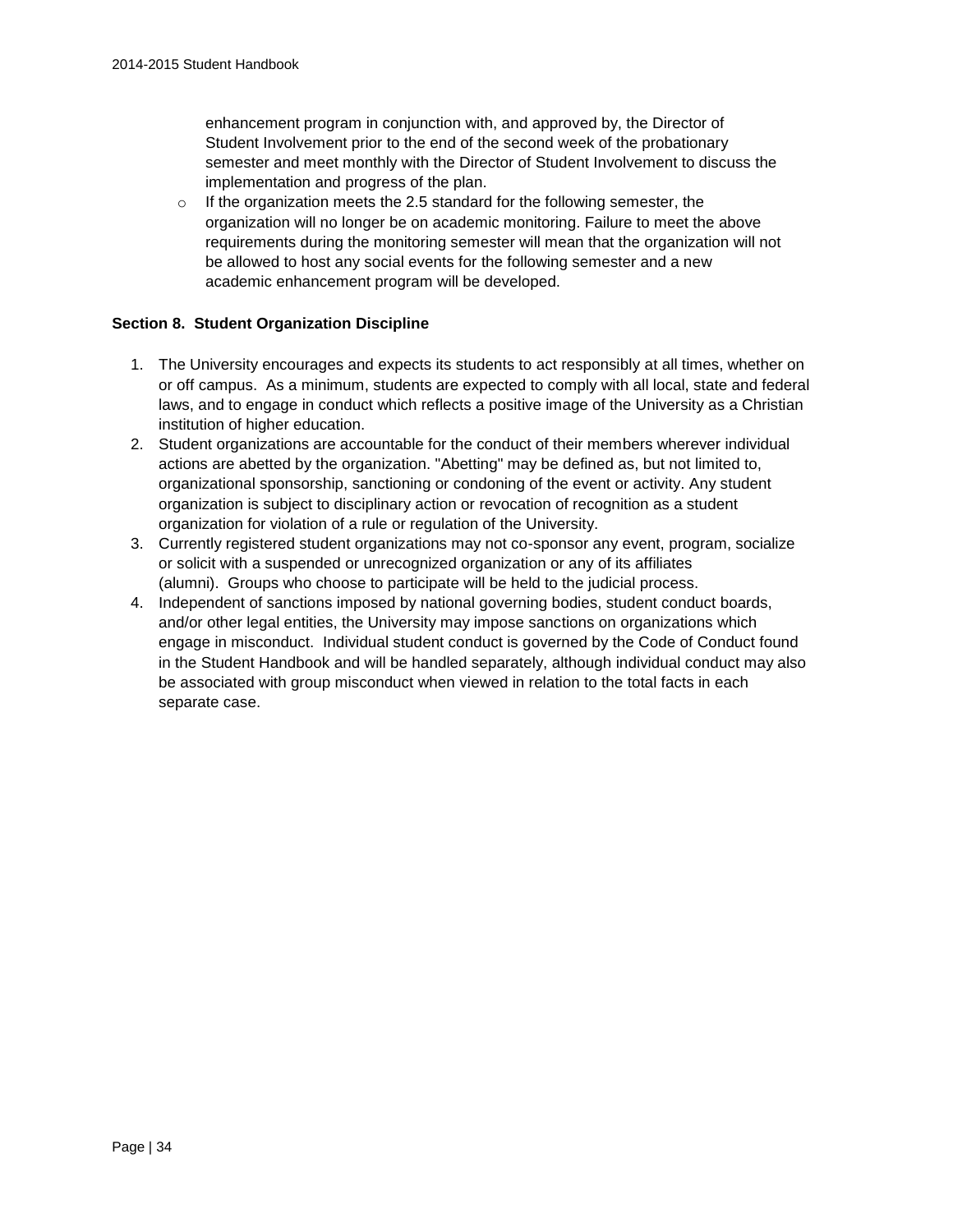# Residence Life

#### **Purpose Statement**

Living on campus is a significant part of the overall college experience and educational process. Livinglearning environments provide opportunities to grow spiritually, develop interpersonal skills, increase understanding of diverse cultures, and learn self-discipline in organizing time for study, work, and social activities. Residential students learn independent responsibility while living among friends and peers. As stated in the HBU Vision document, [www.hbu.edu/tenpillars:](https://hbu.edu/About-HBU/General-Information/The-Ten-Pillars.aspx)

#### **[Pillar Four: Establish a Residential Society of Learning...](https://hbu.edu/About-HBU/General-Information/The-Ten-Pillars/A-Residential-Society.aspx)**

*You shall love the Lord your God with all your heart and with all your soul and with all your mind.*  **Matthew 22:37 (NASB)** *If you look at the architecture of the most venerable European foundations, you see that they were designed for communal practices, a shared life—refectories for common meals, residences, libraries, and lecture halls sharing the quad. A college was a communion and a community, a society of learners.* **Darryl Tippens, [i] Pepperdine University** 

*When students live together in addition to taking courses together, the learning extends beyond the classroom into the rest of the campus. Professors teach the students, but students also teach each other by sharing their own understanding of what they learned during a lecture or a debate between classmates. The students have the capacity to spur each other on to deeper thought about the material they study in common. In this way, the work of teaching and learning integrates itself into the lives of the students. They stay in the place where learning occurs and are constantly inspired to think about what they are studying. The same dynamics apply to their spiritual formation. Living together in a community that consciously seeks to follow Christ as a model helps students take their faith seriously. The campus becomes infused with a combination of scholarship, friendship, and Christian fellowship. Students live and study on the same ground. That unique combination is what inspires alumni of many universities to develop powerful bonds to their institutions. Their colleges and their related communities of learning and residence become woven into the tapestries of their lives. They are excited to return and to send their children to the same place to have the same experience.* 

#### **Living Areas**

Students live in the following living areas: [Freshman Village](https://hbu.edu/Students-Alumni/Student-Information/Residence-Life/Residence-Housing/Residence-Colleges.aspx) (FV) - Freshmen [Hodo Residence College](https://hbu.edu/Students-Alumni/Student-Information/Residence-Life/Residence-Housing/The-Lake-House.aspx) (HRC) - Sophomores, Juniors, and Seniors [Husky Village Apartments \(](https://hbu.edu/Students-Alumni/Student-Information/Residence-Life/Residence-Housing/Husky-Village.aspx)HV) - Juniors and Seniors

#### **Residence Life Staff**

The Residence Life staff is committed to providing an atmosphere of learning and growth that will facilitate a holistic experience in the context of university community. Residence Life professional staff, Resident Directors (RD) and Resident Assistants (RA) work together in developing a community conducive to student growth -- spiritually, academically, physically and socially.

#### **Residence Life Expectations**

Because of the University's commitment to the residential experience, students are required to live on campus unless one or more of the following exceptions apply:

- 21 years of age or older prior to September 1
- Completed 64 credits prior to the beginning of Fall Semester
- Married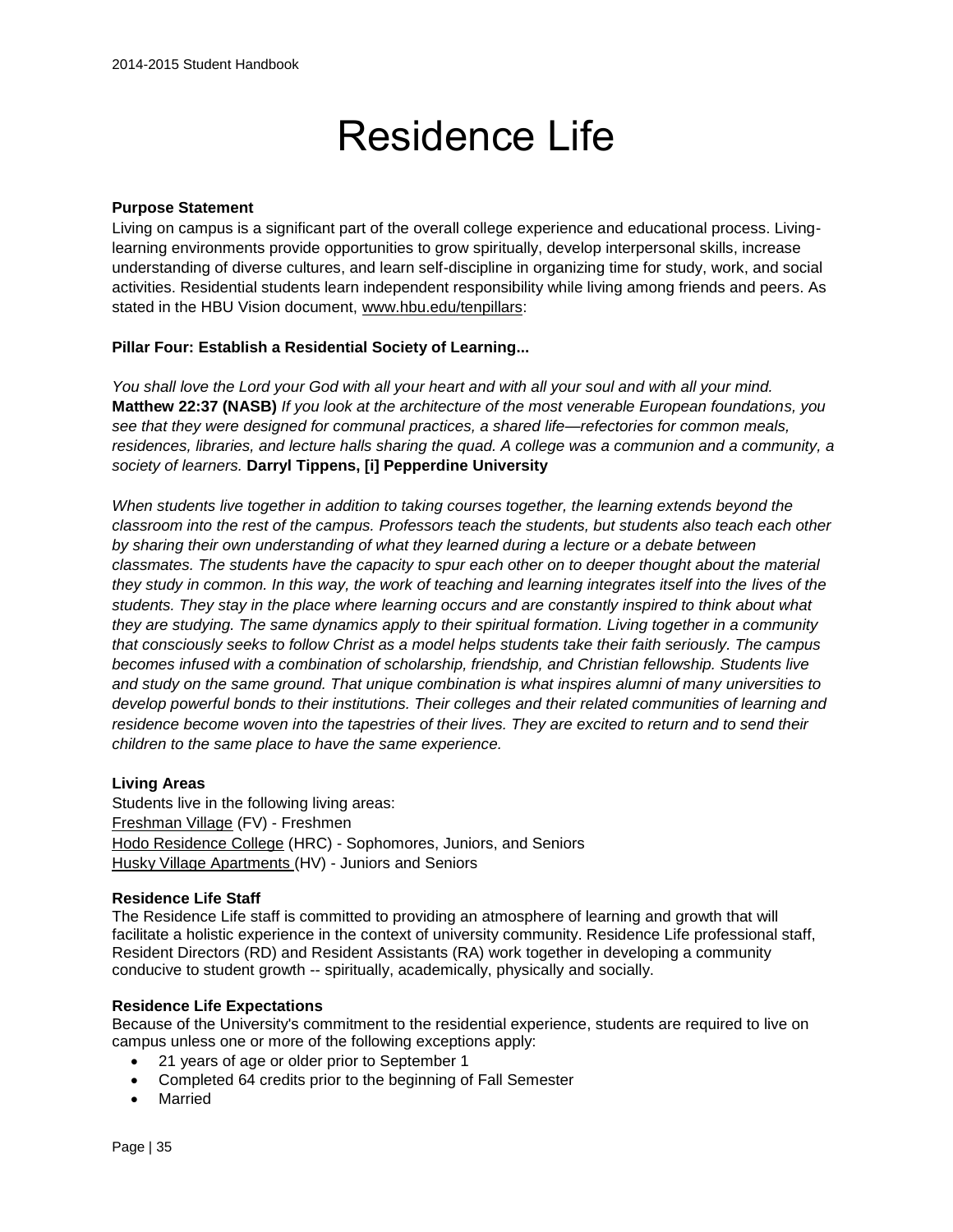- Graduate student
- Part-time student
- Living at home with parents/guardians in the Houston area (more than 50 miles away from campus)

Any student who does not meet these criteria and desires to live off campus must appeal to do so. The appeal form is available in the HBU Residence Life Office or e-mail [reslife@hbu.edu.](mailto:reslife@hbu.edu)

## **Services**

**Housing Accommodations -** Students requiring accommodations for disabilities related to Residence Life should contact the Disability Services Coordinator at [504@hbu.edu,](mailto:504@hbu.edu) and he/she will coordinate with appropriate HBU staff to arrange the accommodations for Residence Life. Visit the accommodations webpage, [www.hbu.edu/504,](http://www.hbu.edu/504) for more details.

**Laundry -** A laundry room with washing machines and dryers is provided for the use of the residents in each residential area.

**Lockouts -** If a resident becomes locked out of his or her room or apartment, he or she may get help from their building's office for assistance (during office hours). After hours, students may call the Resident Assistant on-call cell phone for assistance. Excessive lock-outs may result in a fine.

**Mail -** Resident mail is received at the office in each residential area. Husky Village and HRC residents receive mail at their individual mail boxes (packages may be delivered to the Residence Life office). The resident will be able to pick up mail during regular office hours. Mail that is not picked up within 7 days will be returned to sender.

**Residence Life Help Desks -** Each Residence College has a help desk in the lobby to serve the residents. The Residence College Help Desks are open daily from 10:00 a.m. to 12:00 a.m. (hours are subject to change). On-call phone numbers are also posted in each living area for after-hours emergencies.

**Residence Life Office Hours -** Regular office hours are Monday through Friday, 8:00 a.m. to 5:00 p.m. Office hours may vary during the course of the year due to holidays or variations in the University calendar. When the office is not open, students may call the Resident Assistant's on-call cell phone for after-hours help and HBU Police for emergencies.

**Repairs -** Maintenance requests should be reported to the Resident Assistant or the office located in each living area.

**Pool and Spa -** Please follow posted hours of operation. A lifeguard is not on duty, but an emergency call box is available for emergencies. Additional rules are posted in this area. Running, irresponsible behavior, loud noise, and public displays of affection are not allowed. Glass containers are not permitted. Modest commercial swim wear must be worn at all times. Residents and guests are expected to exhibit appropriate public behavior at all times.

**Safety -** Security features such as six-foot perimeter fencing, dead bolt locks, and limited access gates are provided. Residents should report any incident of theft, vandalism, or unsafe conditions to the University Police and Residence Life Staff.

**Police -** The University employs on-campus police officers on a twenty-four hour basis. They are responsible for maintaining safety on campus. Residents and their guests are expected to fully cooperate with all HBU police officers.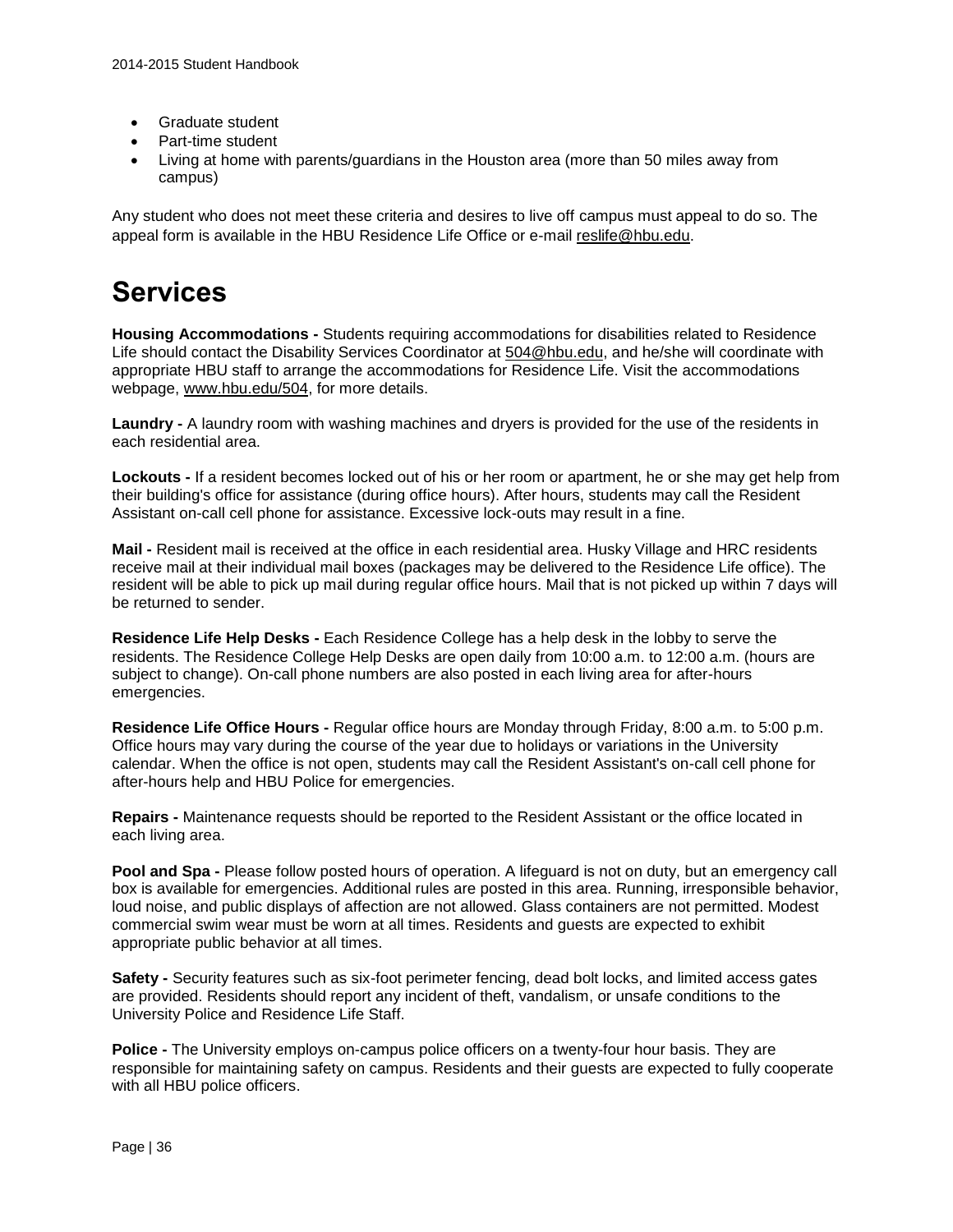#### **In case of emergency call (281) 649-3911.**

**Access to Campus -** An access code is provided for access to the Husky Village gate. Access codes are given to residents only. Call boxes are used for access to other HBU gates after hours. Gate call boxes communicate with HBU dispatch.

**Limited Access Gates -** To avoid damage to one's vehicle and to the vehicle access gates, residents should pass through the gates carefully. Tailgating and following other cars through the gate is not permitted. The Residence Life Office is not responsible for damage which occurs to residents' or guests' vehicles. Residents who vandalize the gates in any way whatsoever or who bump the gate will be fined, required to pay the costs of repairs, and may face disciplinary action and/or criminal prosecution.

**Residence College Security -** An access code and/or card is given to residents for after-hours access. For the safety of the community the code and/or card must not be given out for any reason to anyone not residing in the Residence College. A fine of \$100 will be assessed to any resident disclosing the code and/or allowing others to use the access card.

# **Procedures**

**Residence Life Agreement -** In order to reside on campus, students must agree to the [Residence Life](https://hbu.edu/Students-Alumni/Student-Information/Residence-Life/Residence-Housing/Housing-Details/Housing-Agreement.aspx)  [Agreement](https://hbu.edu/Students-Alumni/Student-Information/Residence-Life/Residence-Housing/Housing-Details/Housing-Agreement.aspx) as part of the housing application. A Housing Contract also must be signed prior to move-in.

**Meal Plan -** A [meal plan](https://hbu.edu/Students-Alumni/Student-Information/Residence-Life/Residence-Housing/Housing-Details/Dining-Memberships.aspx) is required of all residential students. The meal plan does not include University vacation periods or breaks between semesters. In the event that a resident needs to alter his/her meal plan, a meal plan change form may be obtained in the HBU Residence Life Office. Meal plan changes are only allowed during the first two weeks of each term.

**Residence Life Appeal Process -** Approved appeals are rare since the policies and procedures that govern Residence Life must be consistent for all residents. Resident may appeal the Residence Life Agreement by submitting a written appeal form. Students may contact Residence Life for more information. The student is responsible for the full terms of the Residence Life Agreement during the appeal process.

**Housing Assignment -** All students will receive a notice via e-mail to their University account confirming their move-in date and roommate assignment.

**Keys -** Each resident is provided keys to access his/her room upon checking in.

- Lost keys should be reported to the RA or Residence Life Office immediately.
- A replacement charge of \$50 will be assessed for each lost key.
- Duplication of keys is prohibited. If a duplicate key is found, the student may be fined for the replacement of the keys and lock and be subject to further disciplinary action.
- It is strongly recommended that rooms are kept locked when not occupied.

**Room Consolidation –** During the first three weeks of each term, students residing in a room without a roommate may be required to consolidate rooms. Residents in the Husky Village Apartments may also be required to relocate during the consolidation period.

**Room or Apartment Transfers -** The following guidelines apply to all room/apartment changes:

- Before requesting a room change, residents must speak with their RA regarding reasons for wanting to move.
- Residents may fill out a room assignment change form obtained from the Residence Life Office.
- A resident moving without receiving approval may be sanctioned and required to pay a fine.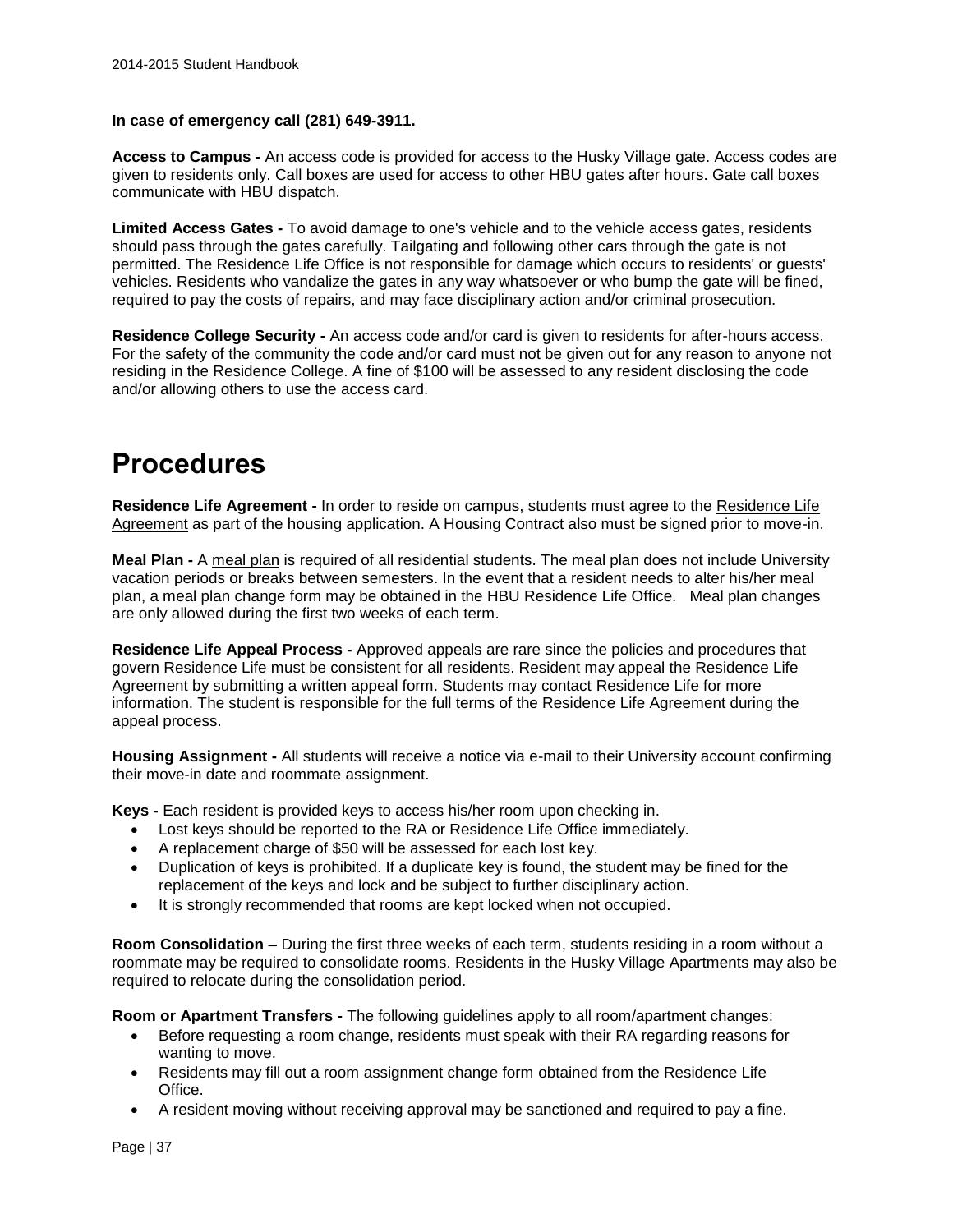**Residence College Holidays and Semester Breaks -** The Residence College will close at 5:00 p.m. the last day of classes for vacations, semester breaks, and the last day of final examinations at the end of each term. Residence Colleges will open at 1:00 p.m. the day before classes begin each term and following all vacation periods. If a resident needs housing between semesters or during breaks, they must submit an appeal in writing, at least two weeks in advance, to the Residence Life Office, stating the exact dates they want to stay and why. Break appeals will be granted only in special circumstances as determined by HBU Residence Life. Break appeals must be approved or the resident will be required to move out during the break. HBU assumes no responsibility for housing and meals for students when the Residence Colleges are closed. **There are no appeals for the summer break. Housing is not available between the end of Spring term and start of Summer terms.**

**Right of Entry -** Residence Life Staff reserves the right to enter and inspect living areas, including the bathroom. Some of the reasons for inspection include, but are not limited to:

- University policy is suspected of being violated;
- an occupant of the room is believed to be physically or emotionally in danger;
- maintenance or repair work is necessary or requested;
- health or safety hazards are suspected;
- local, state or federal law is suspected of being violated;
- a cleanliness inspection is deemed necessary.

The staff member will knock and identify him/herself before entering.

#### **Move-In**

- Residents of each room are responsible upon move-in to complete the Room Condition Form. Rooms will be considered in good condition if the resident does not complete and/or submit the Room Condition Form.
- Students are responsible for the appearance and care of their room.
- Any and all defects and damages reported must be noted, and a written work order must be completed. Otherwise, the premises, fixtures, appliances and furniture will be considered to be clean, safe, and in good working condition.

#### **Move-Out**

- Before checking out, the room and common areas must be in "Model Ready Condition"; all furniture and University property must be arranged properly and the room and common areas must be cleaned.
- When a student is moving out, it is his or her responsibility to set up a time with his/her Resident Assistant to check out. A walk-through must be scheduled with Residence Life staff prior to move out.
- Failure to clean, damaged/missing appliances/furniture, and leaving items behind will result in applicable charges to complete such cleaning, repair, replacement or removal of items. HBU Operations may assess damage and/or cleaning fees when applicable.
- When a resident leaves, whether at or prior to the ending date of his or her agreement the common areas must be cleaned. These areas include, but are not limited to the windows, bathroom, patios, balconies, kitchen appliances, and the living room. These areas must be clean and in good repair and condition, reasonable wear expected. All residents will be responsible for damage/repair cost in common space.
- Failure to schedule a walk-through indicates an agreement to accept assessment of damages and charges upon inspection by Residence Life Staff and HBU Operations. **The final determination of damage charges will be made by management staff that may not inspect the room or apartment until after the student has moved out**.

### **Emergencies**

All emergencies should be reported immediately to the University Police. Please call the University Police at 281-649-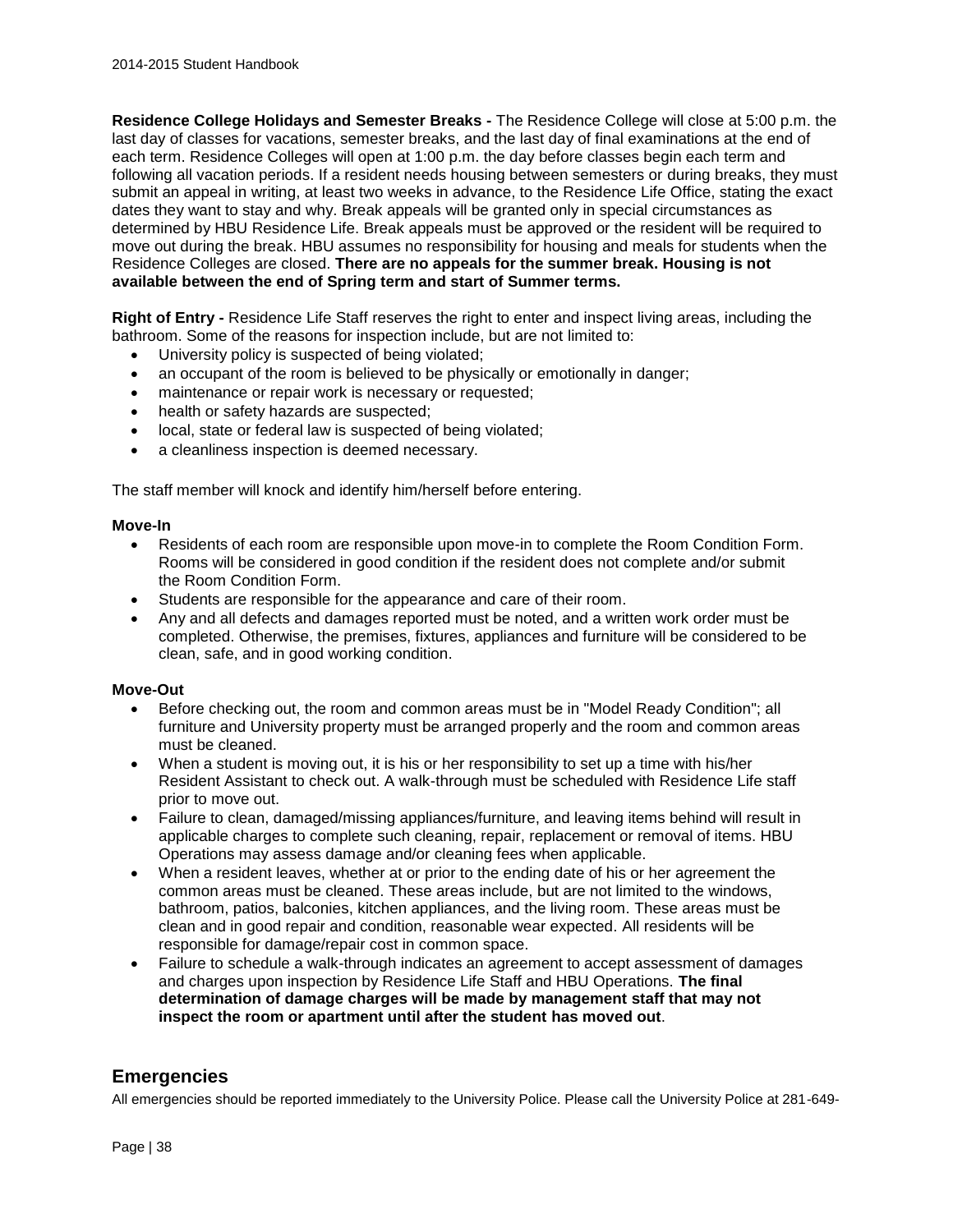3314 (non-emergencies) and/or 281-649-3911 (emergencies) to report any criminal activity, fire or medical emergency. From a University phone, dial ext. 3911.

**Emergency Fire Procedures -** In order to protect the health and property of residents, the University has established the following procedures for fire safety:

- 1. Before a Fire:
	- o know the location of fire safety equipment on the floor,
	- o know the location of all exits throughout the building, and
	- o know the location of designated evacuation locations.
- 2. Discovering a Fire:
	- $\circ$  vacate the building as quickly and safely as possible via the nearest accessible exit,
	- o if time permits, notify University Police (Ext. 3911) and Residence Life Staff.
- 3. Being warned of a fire when in your room:
	- o open curtains,
	- o put on shoes and coat and take a wet towel to cover the face,
	- o turn off all lights,
	- o vacate the room, close the door, and lock it if time permits,
	- $\circ$  vacate the building as quickly and safely as possible by the nearest accessible exit, and
	- $\circ$  if you encounter smoke while exiting, keep as low to the floor as possible. NOTE: If your door or doorknob is hot, do not attempt to leave your room. Keep your door closed. Place a blanket or towel along the bottom of the door to keep smoke out of the room. If a window is available, hang something out of it and shout for help to attract attention.
- 4. After Vacating the Building:
	- o leave the immediate area of the building, and
	- $\circ$  remain in the designated evacuation location, and at least 100 feet away from the building, until you receive further instructions from emergency personnel and/or staff members.

NOTE: Tampering with fire equipment, smoke detectors, and/or sounding a false fire alarm is against the law. Violators will face a Disciplinary Hearing and could be referred to the civil authorities. If found guilty violators could be fined up to \$500 and dismissed from campus housing.

# **Policies**

### **Visitation Policy**

Visitation policies have been established in each Housing Area in order to create a healthy, safe living environment for all residents.

**Overnight guests of the same sex** may not stay more than two consecutive nights or more than four nights in a month. Overnight guests of the same sex are allowed only with the approval of all roommates. Guests of the opposite sex are not allowed to stay past established visitation hours.

#### **Residence College**

- All visitors must leave photo identification at the front desk when they sign in and must be escorted by a resident.
- The resident is responsible for the behavior of his/her guest.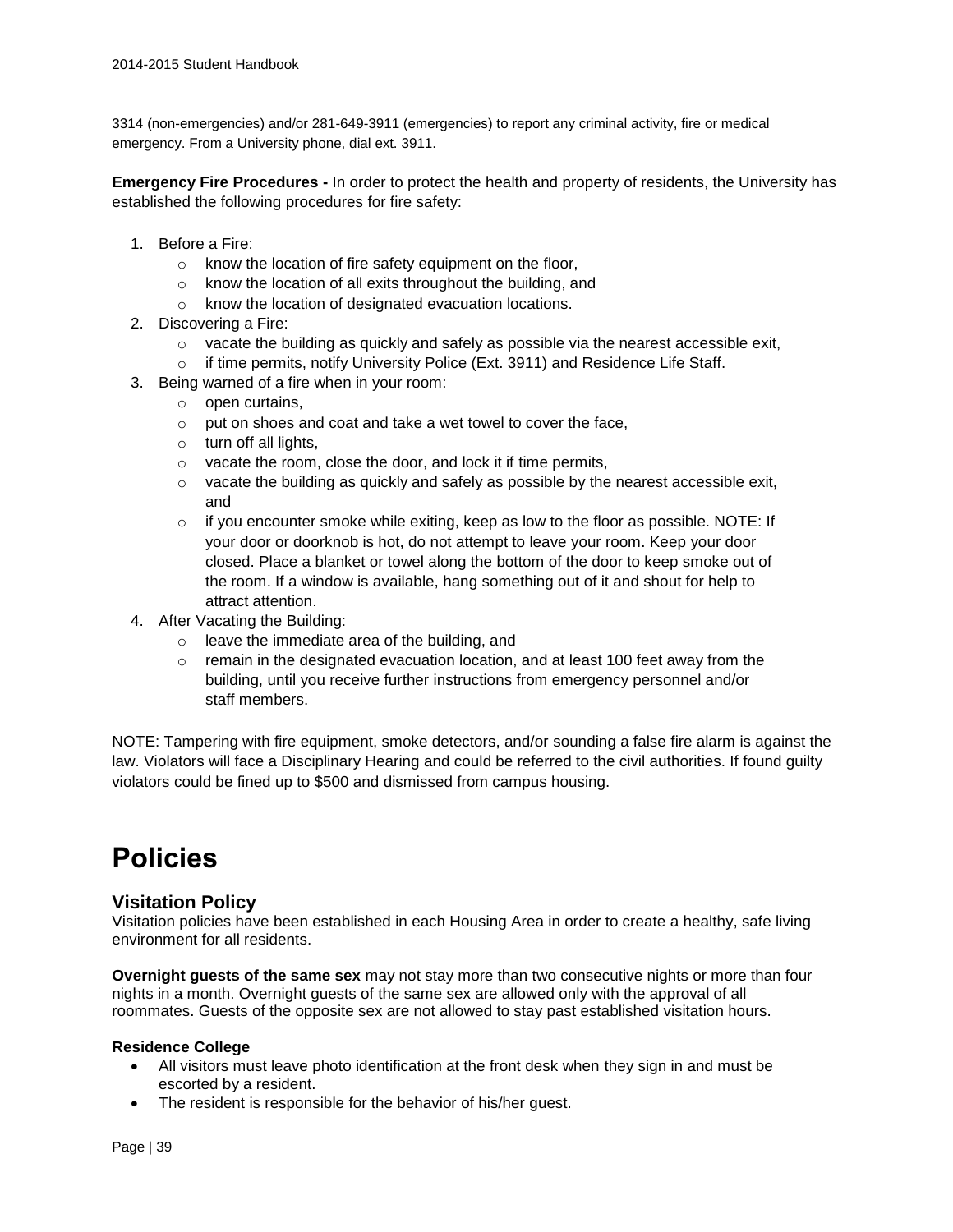- All visitor-occupied rooms must have room doors fully open.
- All visitor-occupied rooms must have lights on.
- Guests of the opposite sex are prohibited from showering in the residents' bathrooms. Guest bathrooms are provided in the lobby of each Residence College.
- Resident Assistants (RAs) will monitor visitation during rounds.

**Visitation of the opposite sex** - The Residence Colleges (FV & HRC) have established visiting hours for members of the opposite sex as follows:

| Monday - Thursday: | 1:00 p.m. to 10:00 p.m.   |
|--------------------|---------------------------|
| Friday:            | 1:00 p.m. to $12:00$ a.m. |
| Saturday:          | 1:00 p.m. to $12:00$ a.m. |
| Sunday:            | 1:00 p.m. to 10:00 p.m.   |

Visitation of the same sex may take place in the Residence Colleges anytime they are open. The visitor must show his/her HBU ID or sign in with a resident and present an off-campus ID. Same-sex guests who stay after 12:00 a.m. will be considered overnight guests and must be registered with the RA on duty. Residents may contact the RA on call to register overnight guests.

**No visitation during breaks** - During the University breaks, there will be no one allowed into the building except with advance permission of the Resident Director.

#### **Husky Village**

Visitors of the opposite sex are permitted between the hours of 12 p.m. and 1:00 a.m. daily.

# **Facility Policies**

**Antenna Hookups -** Individual outdoor antenna or satellite hookups are not permitted.

**Barbecue Grills -** Fire codes prohibit the storage or use of barbecue grills on the sidewalks in front of each building and on the unit patios and balconies. Students should use the community grills provided. Please leave the equipment, grills, and area clean for the next person. Flammable liquids may not be stored in rooms or apartments.

**Bicycles -** Bicycles must be stored in the outdoor bike racks or in an individual's room. Bicycles may not be stored in hallways or access areas. Do not chain bicycles to trees or fences. If a bicycle is kept on the property, it is at the individual's sole risk of loss or damage. Abandoned bicycles will be thrown away at the end of the Spring term.

**Cafeteria Dishes -** All cafeteria dishes (plastic tumbler glasses, hot drink mugs, silverware, plates, bowls, utensils, etc.) must remain in the cafeteria.

**Cleanliness -** Residents must maintain their apartment/room in a clean, orderly, and sanitary condition at all times. Unclean conditions may create an unhealthy environment for roommates and/or neighbors. All residents are responsible for the cleanliness of their respective common area(s). If the maintenance staff must clean an apartment to assure sanitary conditions, the responsible resident will be required to pay for the cleaning or repair.

**Common Areas -** Residents are expected to use common sense and consideration for others when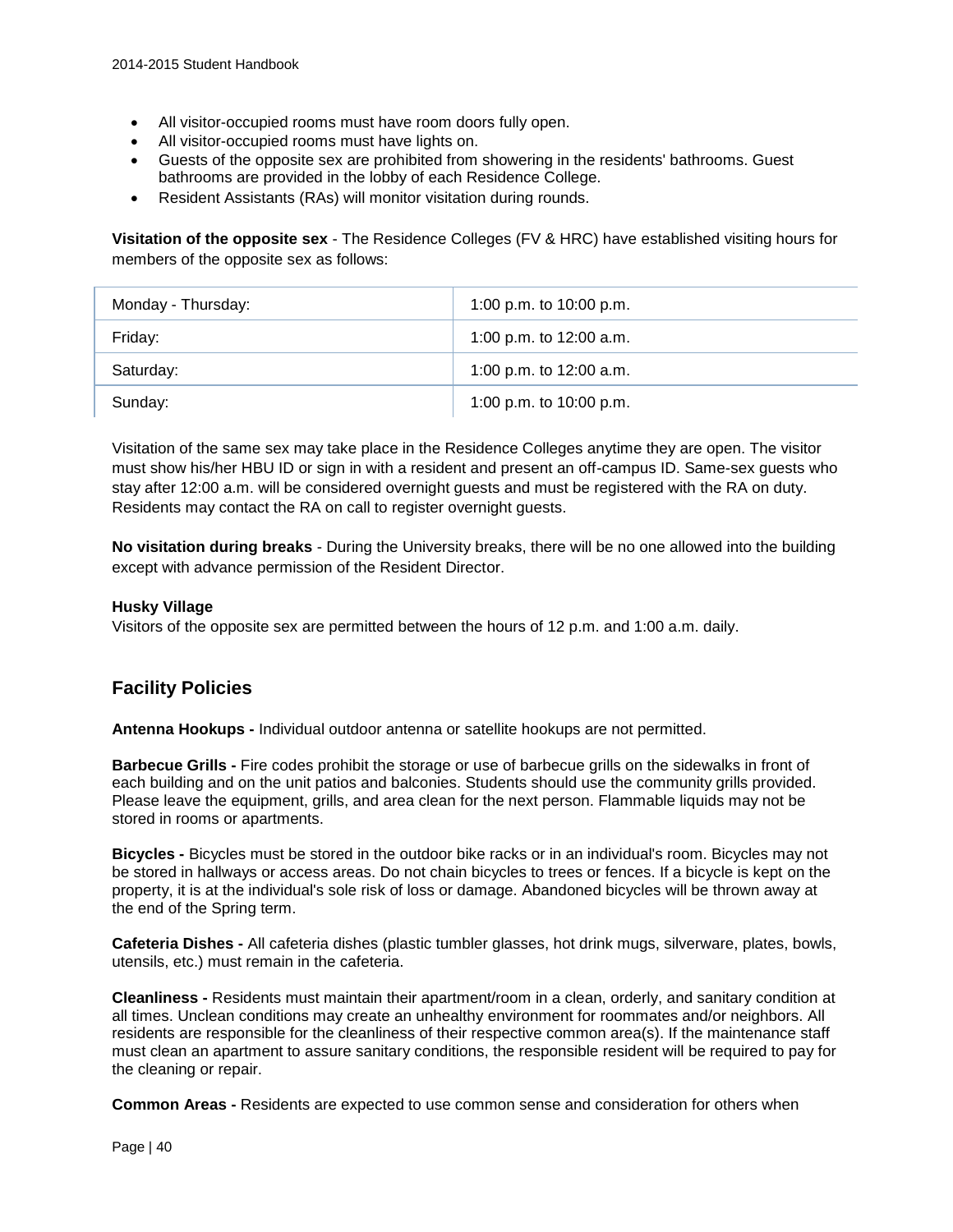using these facilities. Use of the common areas is a privilege that can be withdrawn for any reason. Do not make loud noise or play music in the courtyard, clubhouse, pool area, or other common areas. Residents and their guests are required to follow the posted rules and regulations.

**Common Area Damage -** Residents of a wing, hall, or building are jointly responsible for the care, cleanliness, and protection of common areas. Damages may be charged to students of that suite area, apartment, or residents of the entire building if assessment to specific individuals cannot be determined.

**Common Area Furniture -** Public or common area furnishings or equipment must remain in those areas.

**Decorations -** Personal decorations are not to be displayed publicly except on the Residence Hall room door. Aluminum foil may not be placed in windows as insulation or decoration. Decorations inside the room or apartment must comply with other stated guidelines and be consistent with the morally conservative environment of the University. All decorations should be temporary in nature so as to not permanently deface or cause damage. Posters and other wall decorations are only permitted to be hung with tape that will not damage painted wall surfaces. No wall papering or painting is permitted. Residence Life has the authority to take down all decorations.

**Fire Hazards -** Because of the potential for accidents or fires, the following regulations must be observed:

- no open flames (candles, Sterno, liquid fuel, etc.);
- no incense;
- no hot plates;
- no halogen lamps; only UL approved, or listed, electrical lights or extension cords may be used;
- lights are not to be placed around doors or windows with the power line passing through the doorway or window frame to an outlet;
- no multiple-outlet, "octopus" plugs in your room or apartment unless they have a selfcontained circuit breaker; only artificial trees are permitted in students' rooms; decorations may not obstruct an exit;
- do not hang anything from sprinkler heads; and
- all decorations used on the inside of the University building must be flameproof or flame retardant.

**Husky Village Patios and Balconies -** Keep patios and balconies clean and uncluttered at all times. Only appropriate patio furnishings should be used. Do not dry clothing or linens or store personal items on patios or balconies at any time, including but not limited to boxes, tires, recyclables, and/or broken furniture. No HBU apartment furniture is allowed to be used outside the apartment.

**Motorcycles -** Motorcycles and all other motorized two or three-wheeled vehicles must be licensed for operation on public roadways and must be registered at the University Police Department. These types of vehicles may not be allowed on the property. However, if permitted, the vehicle must be parked in a parking space.

**Parking Areas and Permits -** All vehicles operated on the University property must be registered at the University Police Department. A resident may have one vehicle registered in his or her name or his or her parent's name parked on-site at any time. Commercial vehicles, boats, campers, trailers or large recreational vehicles may not be stored on the property, even temporarily, without prior written permission. All vehicles that have not been properly registered may be towed at the owner's expense. Vehicles may not be maintained, repaired, or washed on the property.

**Pets -** For health and sanitation reasons, students may not keep any pets. Mammals, reptiles, insects, and fish of any kind are prohibited.

**Residence College Courtyards -** The courtyards are for community use. Please do not leave personal property in the courtyard area or common walkways.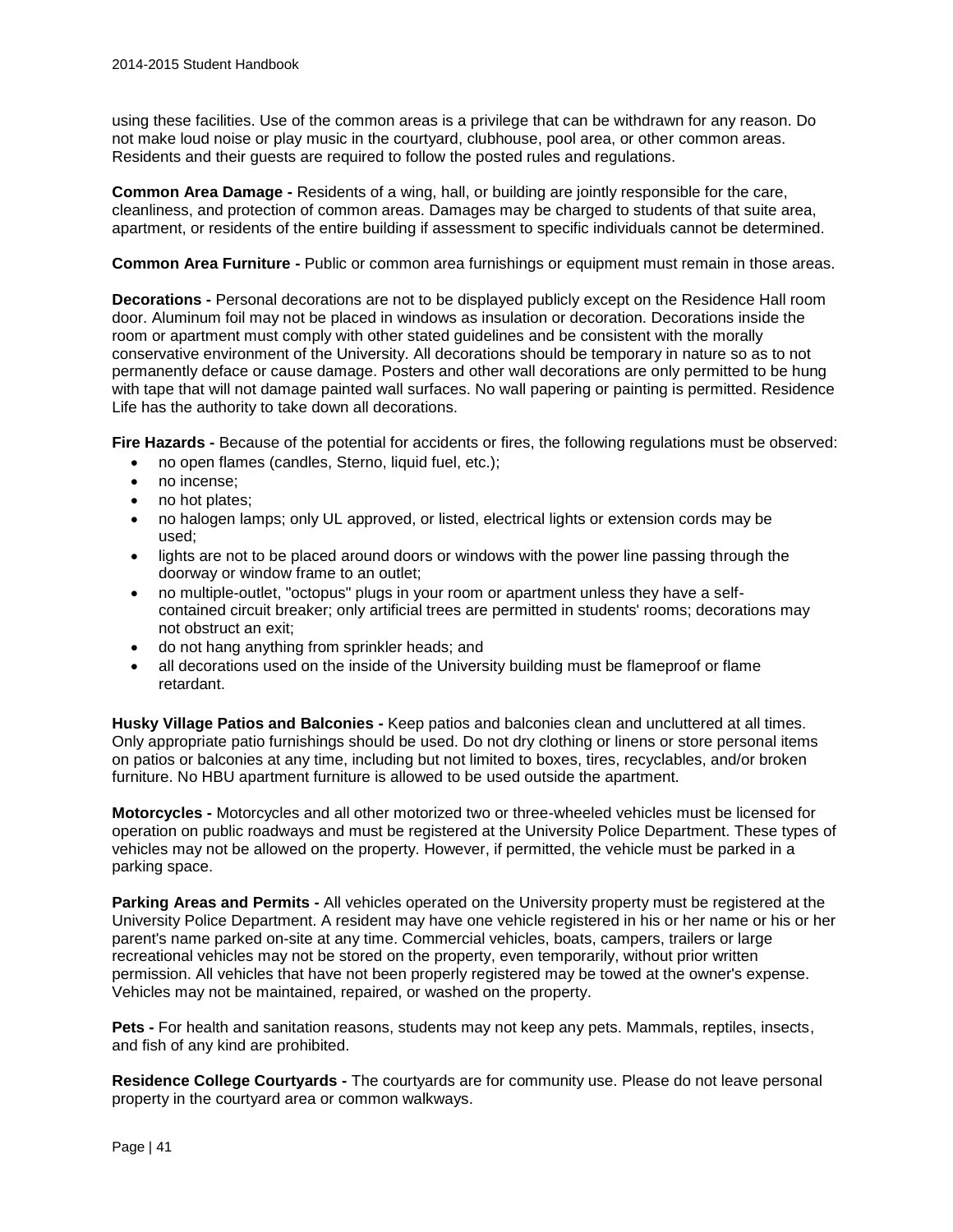**Room Furniture -** University furniture in a given room must remain in that room. Residents are responsible for all University property assigned to their rooms and will be billed at the end of the semester/academic year for missing or disassembled items.

**Street Signs -** Municipal signs (stop, yield, street, interstate, etc.) are not allowed in campus housing.

**Thermostats -** Each room/suite/apartment has a thermostat that controls the inside air temperature. The thermostat setting must be maintained at a reasonable temperature. Residents should not set the thermostat below 70 degrees for cooling or above 82 degrees for heating. Moderate temperature settings help to ensure constant function and help to save energy.

**Trash -** All trash must be deposited by residents in provided trash barrels and dumpsters. Failure to deposit trash in the appropriate place may result in fines.

# **HBU Community Guidelines**

**Alcohol Policy -** Possession or consumption of alcohol is not permitted anywhere on campus. Alcoholrelated conduct that ignores the rights of others to a quiet, orderly living environment is not acceptable. Alcohol containers, full or empty, are not allowed in student rooms/apartments.

**Chronic Misbehavior -** A student establishes an unacceptable pattern of misconduct when he or she is frequently in trouble, though individual offenses might be minor. A pattern of recalcitrance, irresponsible conduct, or manifest immaturity may be interpreted as a significant disciplinary problem.

**Drugs and Illegal Substances -** Use, possession, and/or distribution of drugs and/or illegal substances is strictly prohibited and may result in eviction from campus and referral to the University conduct officer and/or law enforcement agencies. This includes possession of any drug paraphernalia.

**Failure to Comply -** Students must comply with all written and verbal requests and instructions from University officials. This includes requests to produce valid identification. Failure to comply may result in disciplinary action and/or fine.

**Firearms/Weapons -** Firearms and other weapons are not allowed on the property. All students and their guests must comply with all federal, state, local and University laws and regulations pertaining to all weapons including, without limitation, explosives, bows and arrows, illegal knives, martial arts weapons, air rifles, BB guns, or any other object that can be construed as a weapon.

**Implied Consent -** All students in a room/area will be held responsible for the behavior/objects in that room or area. In addition, residents who are not observed participating in misbehavior or in possession of inappropriate items/objects, but are in the presence of a policy violation, may be held responsible. This is called "Implied Consent." If a resident is present, he/she will be held responsible unless it can be clearly demonstrated that he/she had no knowledge of the violation.

**Loss of Property -** The University assumes no responsibility for damages and/or loss of personal property due to theft, fire, destruction, acts of God, etc. Students are advised to check with their parents/guardians regarding their insurance coverage. Students are encouraged to get renters' insurance and may contact the HBU Residence Life Office for options. Students are reminded that any belongings left in campus housing after moving out will be disposed of by the University at the resident's expense.

**Minor Children -** Residents are required to supervise at all times any guests on the property who are minor children. Babysitting is not permitted in any on-campus housing. With the exception of family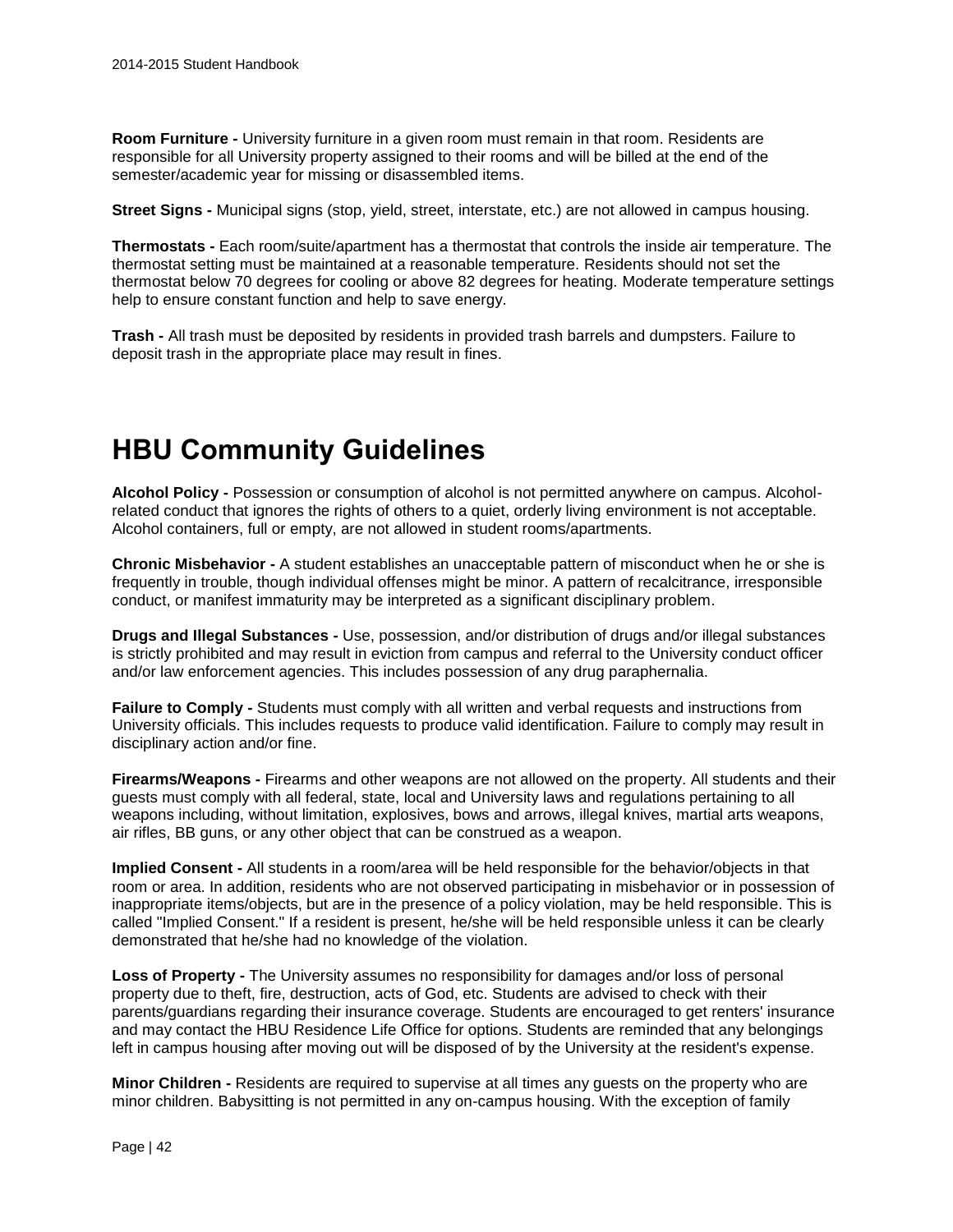housing, guests under the age of 16 are not allowed to stay overnight.

**Noise Policy -** Residents and their guests must respect the rights of others at all times by behaving in a manner that is conducive to sleeping and studying. High volume sounds from home and car stereos, televisions, electrical instruments, and such are not permitted. Residents are expected to show consideration and courtesy to others at all times.

**Quiet Hours -** In order to meet the many requests of resident students for a better living and learning environment on campus, the hours between 10:00 p.m. to 10:00 a.m. have been set aside as quiet hours for residents to relax, study, and sleep.

**Posting -** All signs and posters must be pre-approved by the HBU Student Life Office before being posted. If approved, posters, signs, and other items will be posted in designated areas.

**Roommate and Neighbor Conflict Resolution -** All residents agree to abide by the following process:

- 1. The complaining resident will discuss the problem with an RA/RD; the staff will give tips on how to talk with the roommate/neighbor; the complaining resident will address the concern directly with the roommate/neighbor.
- 2. HBU staff will follow up with the complaining resident. If the problem remains, a resolution meeting will be held among roommates/neighbors and staff. A written roommate/neighbor agreement may be formulated to help arrive at resolution.
- 3. HBU staff will follow-up and revise the roommate/neighbor agreement if needed.

Only after the staff feels that the roommate/neighbor resolution process has been given full opportunity to resolve the issue will changes in room or apartment assignments be considered. Failure to get along with roommates/neighbors is not grounds for cancellation of a Residence Life Agreement.

**Solicitation -** No student is to permit his or her room to be used for any commercial purpose. Soliciting in the Residence Colleges or on University grounds is forbidden without the expressed written permission of the Vice President of Student Life. Campus organizations must obtain permission from Residence Life in order conduct meetings in campus housing areas.

**Smoking -** HBU is a smoke-free campus. Smoking is prohibited anywhere on University premises except for the confines of private vehicles.

**Verbal and/or Physical Abuse -** Residents and guests are to treat all neighbors, apartment mates, visitors, Residence Life staff, and other University officials with courtesy and respect. Verbal abuse will not be allowed, including swearing, name-calling, or any other language offensive or demeaning to the person. Physical violence of any type will not be tolerated.

**Windows -** Students are prohibited from entering or exiting rooms or buildings through the windows.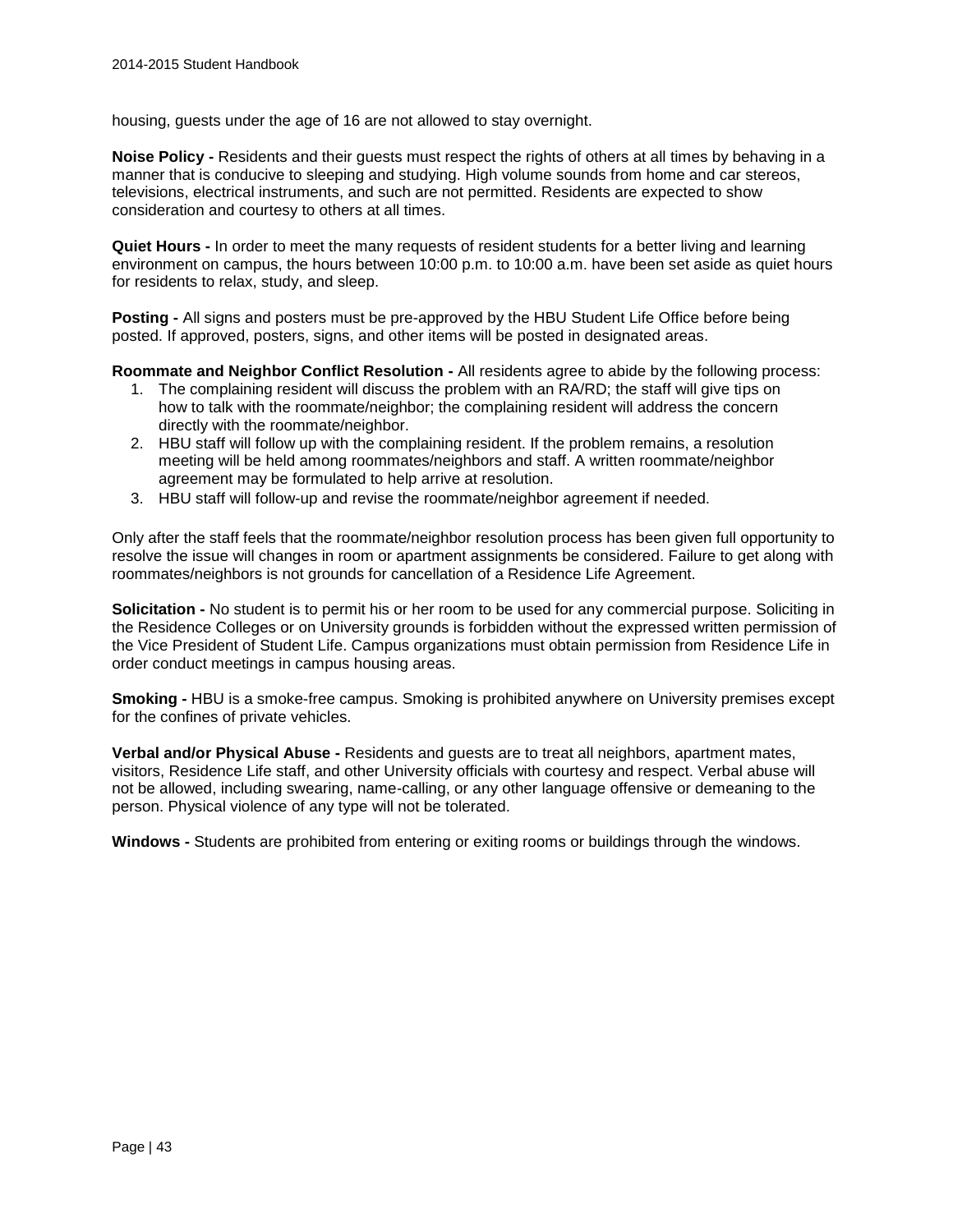# **Safety**

# **University Police**

It is the desire of the University to provide a safe and peaceful campus, free from fear or concern for one's personal safety. Although this is a challenge in today's society, the campus police are well-equipped to meet this and other challenges.

The Police Department in and of itself cannot guarantee every person's safety. It requires the combined efforts of a professional police team along with the awareness and concern of all members in the University community. One of the major functions of the officers is to patrol the University campus 24 hours per day, seven days per week. Numerous Emergency Call Boxes, which ring directly to the University Police Department, are located around campus.

Another tool which is absolutely essential in order to maintain peace and safety on campus is the personal awareness of every member of the University community. It is essential that you remain aware of your surroundings and report any unusual or suspicious activity. The officers would much rather respond to a call that proved to be a non-incident, than to write an incident report after a situation occurs in which they had no opportunity to intervene.

Functions of the University Police include, but are not limited to:

- Responding to call boxes
- Investigating all crimes reported on campus
- Patrolling
- Enforcement of local and state laws
- Crime prevention
- Parking permits and enforcement
- After-hours gate access

The officers of the Houston Baptist University Police Department are highly committed to this University and to maintaining the safety of every person. They take a personal interest in each and every person. Please help them help you.

#### **How you can help:**

- Report any suspicious activity by calling the University Police Department at extension 3911 or 281-649-3911, call on the Emergency Call Boxes, or stop by the Police Department.
- Allow the Police to be of service to you. Please call if you have a concern or desire a police escort to your vehicle or Residence College, especially at night.
- If you have fears for your personal safety or that of your personal property, talk to the Police Department.
- Take advantage of the crime prevention presentations given on campus. Call the University Police at 281-649-3314 for the time and location of the next presentation.
- If there is an emergency, remain as calm as possible, call ext. 3911, and give the dispatcher the facts as completely as possible. Make sure you give your name, location, and the nature of the emergency. Don't hang up when the conversation is over: wait until the dispatcher hangs up. Remain calm and encourage others to remain calm.
- Report any theft, no matter how minor, to the Police Department.
- Read, understand, and abide by the parking and vehicle regulations. More than anything, they are written to protect you and your property.
- Communicate with the Police.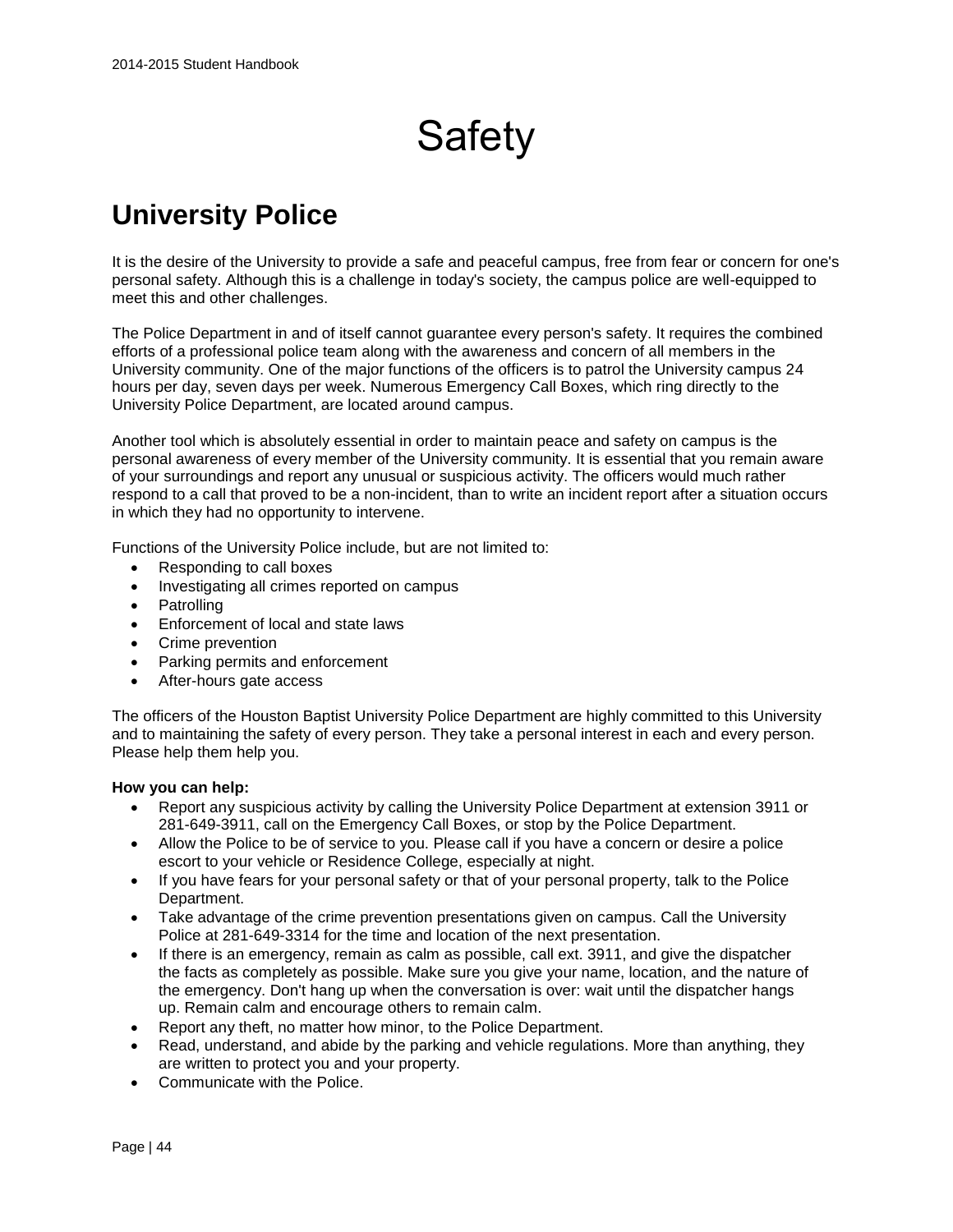#### **Find more information at [www.hbu.edu/UniversityPolice](http://www.hbu.edu/UniversityPolice)**

#### **Campus Call Boxes**

HBU's security system includes numerous emergency call boxes located in different areas on campus. They are generally identified by a blue light on top. These call boxes are available in an emergency situation. As soon as the button on the call box is PUSHED, the University Police are alerted and will respond through the speaker on the call box.

#### **To REPORT ALL EMERGENCIES (including medical) CALL EXT. 3911 on a campus telephone, or DIAL (281) 649-3911.**

- Police Non-Emergency Line (281) 649-3314 (ext.3314 on campus)
- HBU Switchboard (281) 649-3000
- Emergency Call Boxes are located in lots 1, 2, 3, 4, 5, and 6.

#### **Medical Emergencies**

Should you have any type of medical emergency on campus, call (281-649-3911) ext. 3911 immediately. HBU has trained officers to provide the quickest and most appropriate attention until the paramedics arrive. Contacting the Houston Fire Department or the University Clinic directly will only delay medical attention. **Please call 3911 for any emergency**.

# **HBU Alert & Emergency Preparedness**

Houston Baptist University strives to create a safe and secure learning and living environment on our campus. It requires the combined efforts of a professional police team along with the awareness and concern of all members in the University community.

# **The HBU Alert System**

HBU has implemented an important communication tool for students, faculty and staff. *The HBU Alert System* can provide quick voice or text messaging to local or cell phones as well as through HBU email accounts in the event of a campus emergency. Standard messaging rates may apply.

- **Opting out of notification services -** Anyone may opt out of SMS (text) messaging by responding to the text message as directed or by texting "STOP" or "QUIT" to 23177. Students, faculty and staff **may not** opt out of email notification through your university-hosted email (name@hbu.edu). If you are **not associated with HBU in any manner**, please notify the Registrar's Office. Include the phone number and/or email address that received the notification that should be removed from our notices.
- **Changing/updating notification settings:**
	- o **Students:** Make sure that your contact information is up-to-date and then follow these instructions.
	- o **Faculty and Staff:** Make sure that your contact information is up-to-date then follow these instructions.
	- o **Alumni, Parents, those no longer attending HBU or are not associated with HBU:** Report all address and phone number changes to the Registrar's Office.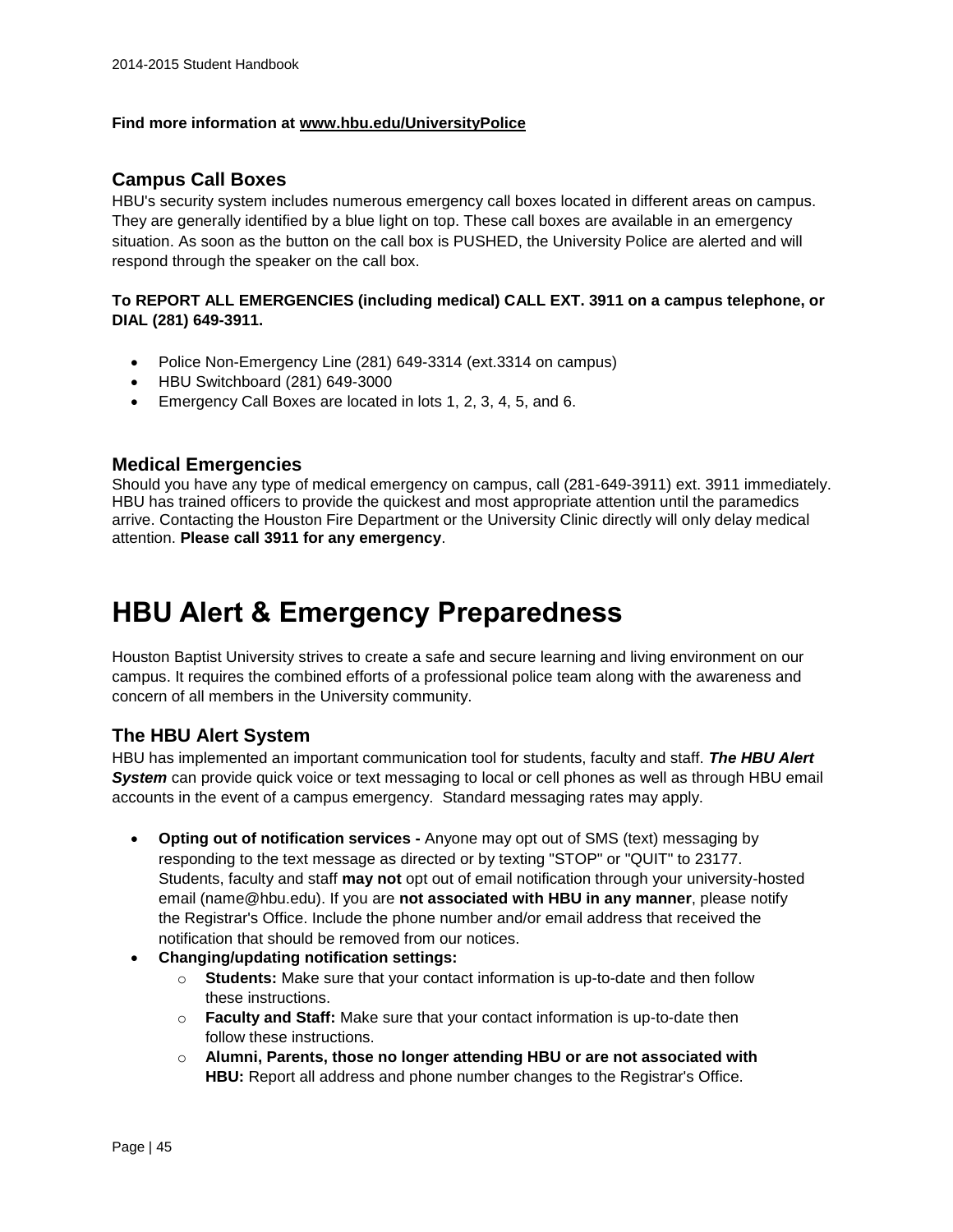- **Campus phones vs. cell phones -** The University phone system can only handle a limited number of simultaneous incoming calls. Therefore, cell phones may receive an alert prior to campus phones.
- **Replaying the message -** While on the call, you can replay the message by pressing the star (\*) key at the end of the message. You may also check your email to locate a link to the message.
- **Caller ID -** When HBU sends a call out using the HBU Alert System, it will always display the University's main switchboard number as the Caller ID. Please do not call the main university switchboard when you receive a message. Instead, visit this page at **[hbu.edu/alert](http://hbu.edu/alert)** for more information on the situation.
- **Responding to busy signals or no-answer situations -** For busy signals, the call will be repeated several times in an attempt to reach you. The same is true for no-answer calls and call waiting. If the call goes to a voicemail box, a message will be left. If after several attempts the call does not successfully go through, the system will stop attempting and report your number to be busy.
- **Emergency contact information will not be published or shared.**
- **Send questions and comments** to [HBUAlert@hbu.edu.](mailto:HBUAlert@hbu.edu)

Phone numbers are taken from information provided through HuskyNet, so it is important that students provide the University with up-to-date contact information. To view contact information students should read the directions at [www.hbu.edu/alert.](http://www.hbu.edu/alert) In the event of an emergency, the University will also utilize the following communication outlets:

- **The University Portal:** Emergency information will also be posted for internal audiences at **[my.hbu.edu](http://my.hbu.edu/)**, the University portal.
- **Local news and radio:** HBU will communicate with local news outlets in order to quickly disseminate news and information. Key media outlets include KHOU (11), KPRC (2), KTRK (13), KRIV (Fox), Univision (45), and KTRH Radio (740 AM, Houston's official Emergency Broadcasting station), as well as the Houston Chronicle website.
- **[www.school-alerts.com](http://www.school-alerts.com/)**: This Houston website carries emergency notifications for all local public and private schools. You may visit their website to receive notifications of school emergencies including school closings, delayed openings, early dismissals, reopening announcements, shelter in place announcements, and other special alerts.

# **Parking**

# **General Regulations**

Houston Baptist University has adopted a parking and traffic program to create an orderly traffic flow and equitable parking conditions on campus. Your personal safety, the recognition of the needs of others, campus appearance, and applicable laws were considerations in the formulation of these regulations. The program is administered by the [Houston Baptist University Police Department.](http://www.hbu.edu/About-HBU/The-Campus/Police-Parking) Every vehicle on campus must be registered. Short-term registration is available through the University Police Department.

Possession of a parking permit is not a guarantee of a parking place in a specific lot. To park on University property you must have a permit. You may park only where your permit allows. A faculty/staff permit allows you to park in any available, unassigned space. Parking regulations are enforced Monday-Friday from 6 a.m. to 8 p.m.

Visitor parking is available in several locations. Failure to display either a permanent or temporary permit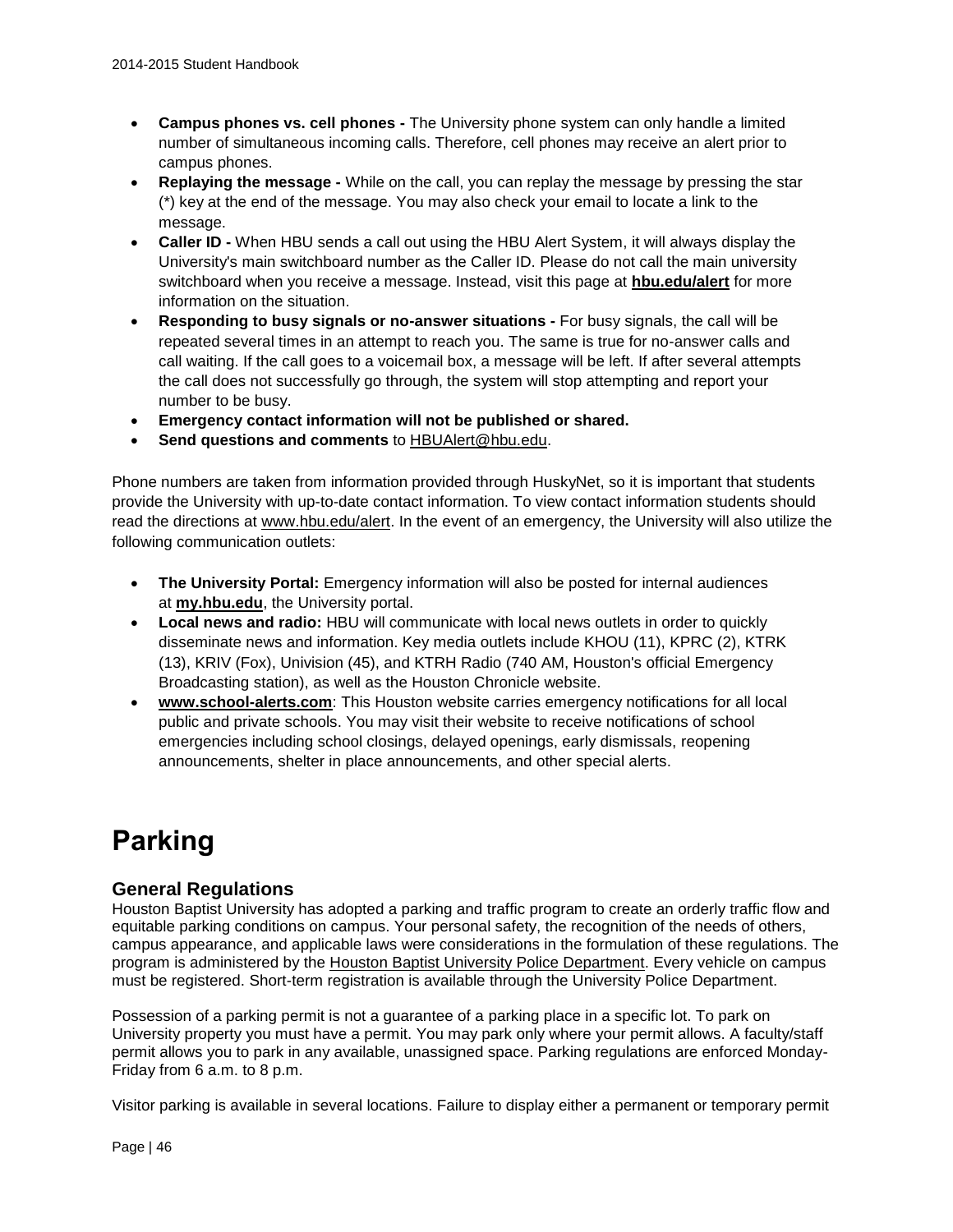does not allow parking in visitor places. License plate numbers of vehicles parked in visitor parking will be monitored and citations for parking in a visitor space and failure to secure a parking permit will be issued to vehicles belonging to students or their families.

Handicapped parking is available in designated parking spaces. Parking in handicap parking places is not allowed without the handicap permit. A University permit is also required where the vehicle is issued special handicap identification by the state.

No Parking Areas include the loading dock behind the M.D. Anderson Student Center, fire lanes, no parking zones, the grass, sidewalks, along curbs or any spot that would disrupt pedestrian or vehicular traffic.

Emergency Call Boxes are located in lots 1, 2, 3, 5 and 6. You may use Emergency Call Boxes for auto assistance as well as emergencies. For assistance, please call ext. 3314. Only construction personnel may park in construction areas.

# **Vehicle Registration**

Anyone (except visitors) who operates a motor vehicle on Houston Baptist University property must register that vehicle. Motorized wheelchairs and authorized University vehicles and equipment are exempt.

# **Special Areas**

- **Sharp Gym** Parking is restricted to special permits issued by the Athletic Director. All others are subject to towing.
- **Glasscock Center** Parking behind the Glasscock is restricted to maintenance personnel only. All others are subject to towing.
- **Loading Zones** -These areas are reserved for loading and unloading objects into and from your vehicle. All loading zones are restricted to a maximum 20-minute time limit. Student or faculty usage requires prior approval from the University Police; call 281-649-3314 to request approval.
- **Bicycles and Motorcycles** must be parked in designated areas.

### **Campus Traffic**

**Sidewalks** -Only emergency and University vehicles authorized by the University Police are permitted access to the sidewalks. Policies pertaining to vehicular use of sidewalks are in effect 24 hours per day, seven days per week.

### **Enforcement**

University police officers have the authority to issue citations 24 hours per day, seven days per week. You may receive a warning citation or a university citation. Both warning and university citations are recorded in the University Police Office. Citations can be issued for any of the following violations:

#### **Typical Parking and/or Traffic Violations and Associated Fines**

#### **Group A - Fine \$100**

- Fire lane zone
- Handicapped zone

#### **Group B - Fine \$30**

• Faculty/staff restriction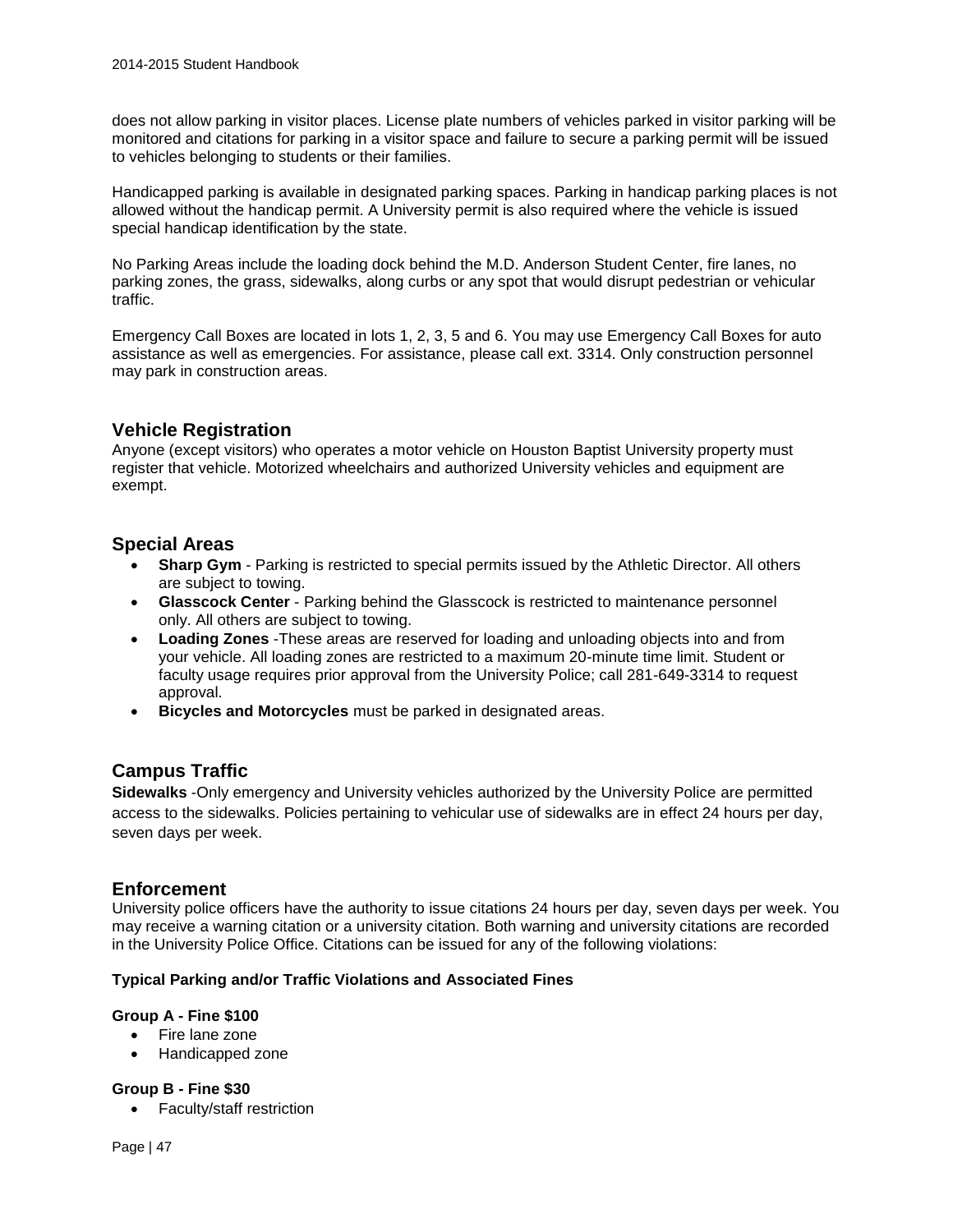• Proper permit not displayed

#### **Group C - Fine \$50**

- Loading zone
- No parking zone
- Blocking traffic way
- Blocking two spaces
- Parked on grass, sidewalk

#### **Group D - Moving Violations**

| <b>Violation</b>                        |       |
|-----------------------------------------|-------|
| Unsafe operation                        | \$100 |
| Failure to stop at stop sign            | \$50  |
| Driving wrong direction on one-way road | \$50  |
| Speeding<br>$\bullet$                   | \$75  |
| Driving on sidewalk or grass            | \$50  |

#### **Towing**

University Police Officers are authorized to have a vehicle towed at the owner's expense for the following reasons:

- 1. Vehicles which block the access or egress of others
- 2. Parking in one location in excess of 7 days
- 3. Parking of a non-conventional vehicle without University Police approval
- 4. Unauthorized parking in Handicap Zone
- 5. Excessive unpaid violations
- 6. Parking which creates a hazard

#### **Additional Violations**

- 1. Changing, damaging, or moving any University traffic sign or signal on HBU property
- 2. Removing citations from other vehicles
- 3. Providing false information on vehicle registration documents
- 4. Disobeying traffic direction given by a police officer
- 5. Failure to obey traffic signs or barricades.

There is a minimum fine of \$25. Fines levied by citations must be paid within ten (10) working days. Failure to do so will result in a doubling of the fine and a charge for the higher amount will be placed on the student or staff member's account. All fines are paid in the Business Office.

# **Appeal Procedures**

Any citation may be appealed by completing an appeal form in writing available from the University Police Department. Appeals must be filed within ten (10) working days of the issuance of the citation. Appeals will be reviewed by the Chief of Police or designee. A grace period of ten (10) working days will be allowed for the payment of citations where the appeal is denied. The University reserves the right to withhold the issuance of grade reports, verification of enrollment, or University transcript until arrangements have been made with the Business Office for the payment of citations.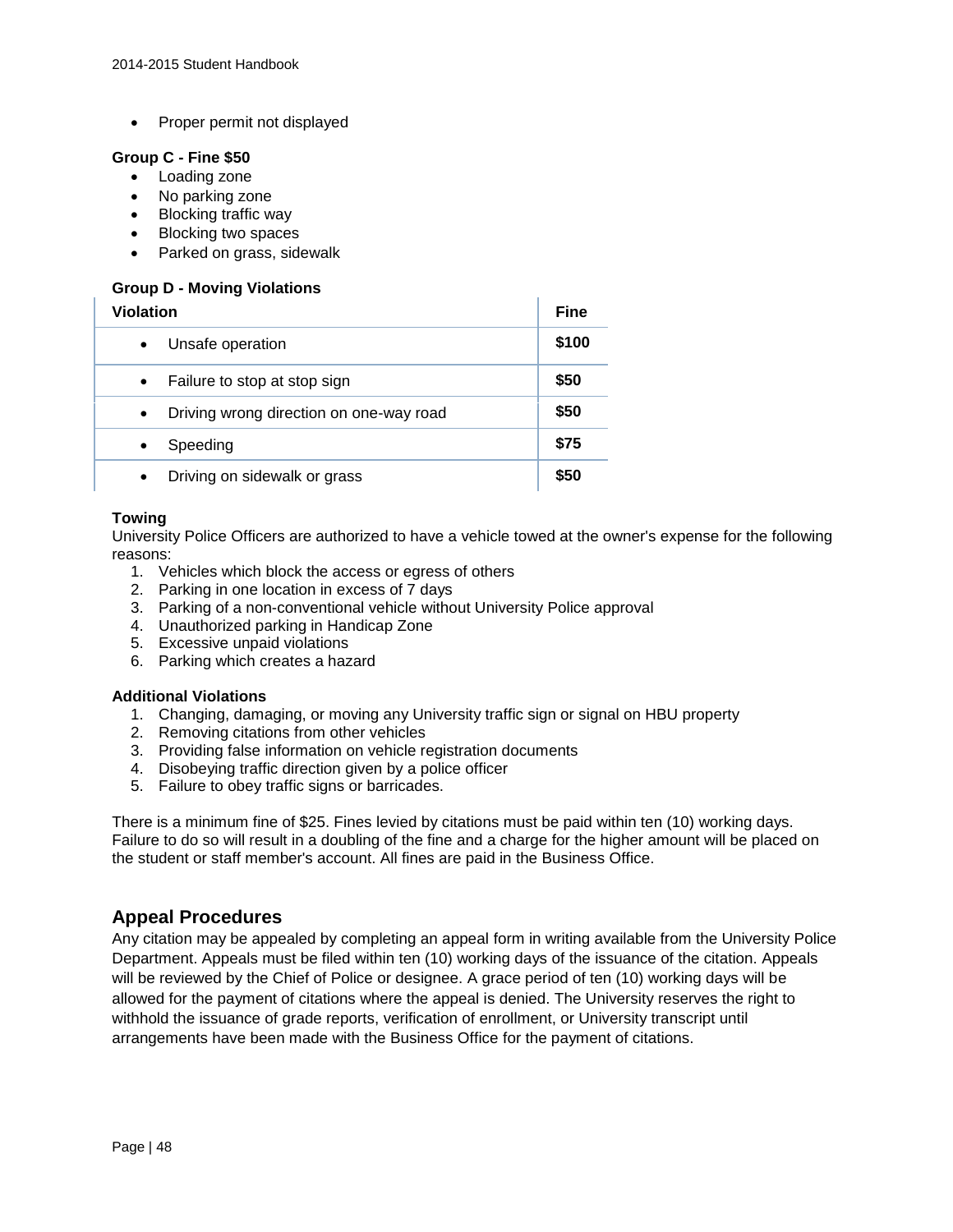# Spiritual Life

In fulfilling the Spiritual Life Mission Statement we seek to foster Christian community life and worship by creating experiences for students, faculty, and staff in spiritual formation that will support the integration of faith and learning. The theme for 2014-2015 is *"Love God-Love Others,"* Matthew 22:37-39*: "Jesus replied, 'Love the Lord your God with all your heart and with all your soul and with all your mind. This is the first and greatest commandment. And the second is like it: Love your neighbor as yourself.'"*

The Spiritual Life Department includes the Community Life and Worship Program, Baptist Student Ministries, and Prayer Ministries. [Contact the Spiritual Life staff](https://www.hbu.edu/Students-Alumni/Student-Information/Spiritual-Life/Spiritual-Life-Department/Contact-Us.aspx) or visit the Spiritual Life Office, located on the second floor of the Baugh Center.

# **Covenant Fellows Program**

This program requires application for admission. Applications are received each spring for the following academic year. Participants receive an annual scholarship. More details on criteria for involvement as well as aspects of the program are available on the website, [www.HBU.edu/CovenantFellowsProgram.](https://www.hbu.edu/CovenantFellowsProgram)

The purpose of the [Covenant Fellows Program](http://www.hbu.edu/CovenantFellowsProgram) is to give students called to Christian ministry financial, personal and professional support as they further their undergraduate development into competent and holistically educated ministers/professors/missionaries. HBU covenants with our students and with local churches to provide educational and professional experiences that will prove beneficial to both those studying in the program and those churches supporting and employing our ministerial students. For more information contact [Danny Miller,](mailto:dmiller@hbu.edu) Baptist Student Ministries Director, at 281-649-3223.

# **University Minister**

The University Minister's office is located on the second floor of the Baugh Center in the Spiritual Life office suite. To reach the University Minister, call 281-649-3117.

# **CLW Graduation Requirement**

All students seeking an undergraduate degree (full-time or part-time) have a CLW Graduation requirement of 80 credits. Students are encouraged to garner a minimum of 10 credits per semester until the full requirement is met and to complete their CLW requirement before their last semester. *Students must satisfy this requirement in order to graduate from HBU.*

[Community Life and Worship website](https://hbu.edu/Students-Alumni/Student-Information/Spiritual-Life/Community-Life-and-Worship.aspx) provides details about available CLW events. Questions about the CLW graduation requirement or the Spiritual Life Program may be directed to the [Spiritual Life Office.](https://www.hbu.edu/Students-Alumni/Student-Information/Spiritual-Life/Spiritual-Life-Department/Contact-Us.aspx)

**Transfer Students** will receive a transfer credit of 3/4 credit for every transfer hour. For example, a student with 40 transfer hours will receive 30 CLW credits towards the requirement of 80 CLW credits. Please note the requirements below for those entering the university for the first time after the 2010-11 academic years.

**Community Life and Worship Credit Events** – The CLW program offers a variety of events each semester and students are encouraged to attend. A maximum of 20 credits will be allowed per semester.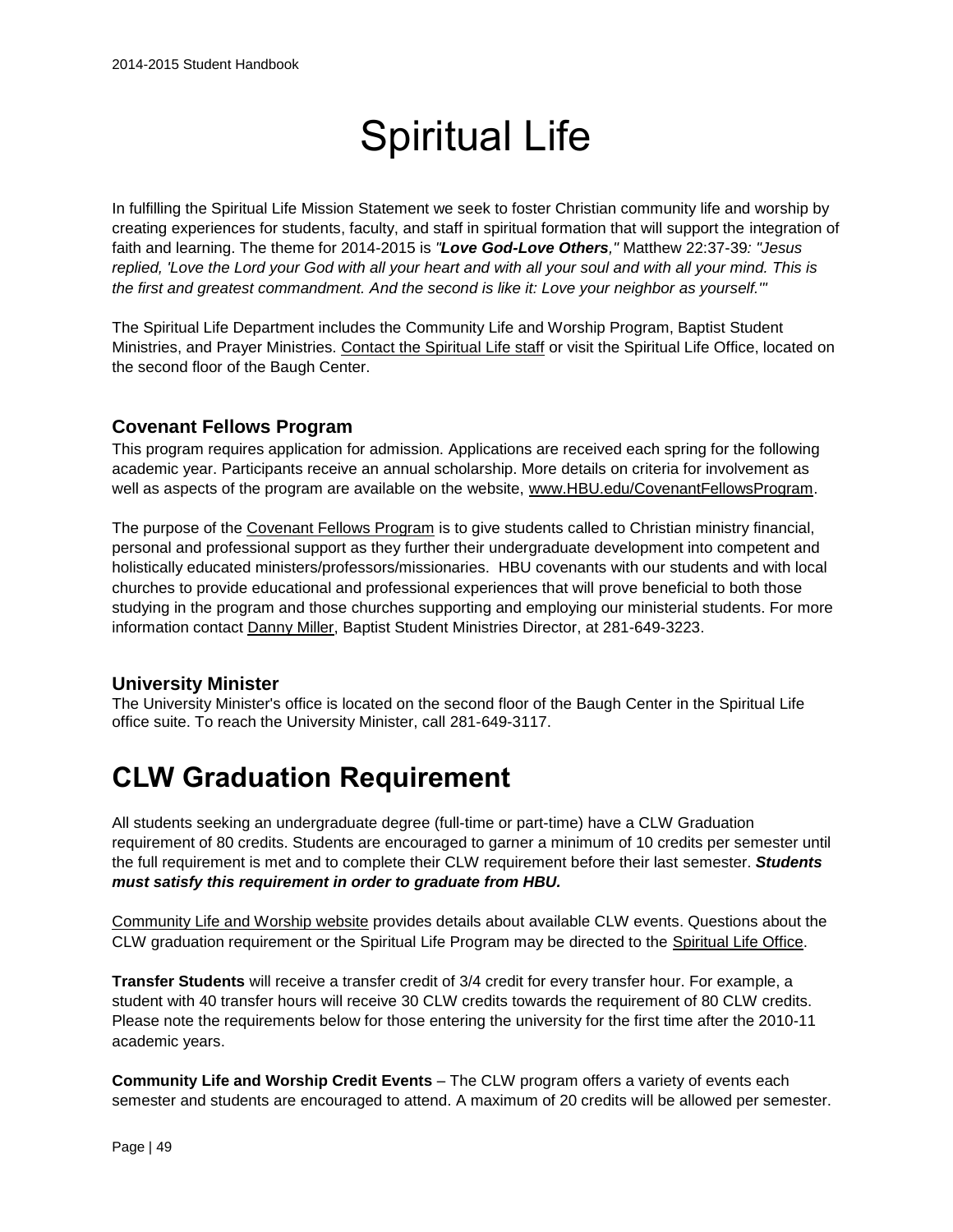For all new transfer and freshmen students matriculating into the university starting fall 2010, the CLW requirement has changed to the following:

| <b>EVENT</b>                                                             |                             |  |
|--------------------------------------------------------------------------|-----------------------------|--|
| Section A - Worship Events (a minimum of 50 CLW credits must be accrued) |                             |  |
| <b>EVENT</b>                                                             | # of CREDITS                |  |
| <b>Wednesday Convocation</b>                                             | 1 credit                    |  |
| Power Wednesday (first Wednesday of each month)                          | 2 credits                   |  |
| <b>Thursday Convocation</b>                                              | 1 credit (per Convocation)  |  |
| Power Thursday Convocation (first Thursday of each month)                | 2 credits                   |  |
| <b>Opening Convocation</b>                                               | 2 credits                   |  |
| Founders' Day                                                            | 2 credits                   |  |
| <b>Honors Convocation</b>                                                | 2 credits                   |  |
| IGNITE! (Spiritual Emphasis Week)                                        | 2 credits (per Convocation) |  |
| Passion Week                                                             | 1 credit (per Convocation)  |  |
| Fuego (contemporary worship service)                                     | 2 credits (per Fuego)       |  |
| <b>Fellowship of Christian Athletes</b>                                  | 1 credit                    |  |
| C.S. Lewis Worship/Bible Study                                           | 1 credit                    |  |

#### **Section B - Community Life Events (No more than 30 CLW credits)**

| Weekly Service Opportunities (through Student Life) | 1 credit                          |  |
|-----------------------------------------------------|-----------------------------------|--|
| <b>Campus Service Days</b>                          | 2 credits                         |  |
| HBU sponsored Mission Learning Opportunities        | 5 credits/week                    |  |
| Mission Trips (pre-approved)                        | 5 credits/week                    |  |
| <b>Internships</b>                                  |                                   |  |
| Service Learning                                    | 20 credits (1 internship/career)  |  |
| Church Leadership                                   | 20 credits (1 internships/career) |  |
| <b>Student Ministries</b>                           |                                   |  |
| See You at the Pole                                 | 1 credit                          |  |
| <b>ABIDE Prayer Retreat</b>                         | Up to 3 credits                   |  |
| Passion Conference                                  | Up to 3 credits                   |  |
| <b>Other Alternatives</b>                           |                                   |  |
| <b>Organization Sponsored Events</b>                | 1 credit                          |  |
| <b>CLW Small Group Bible Studies</b>                | 1 credit                          |  |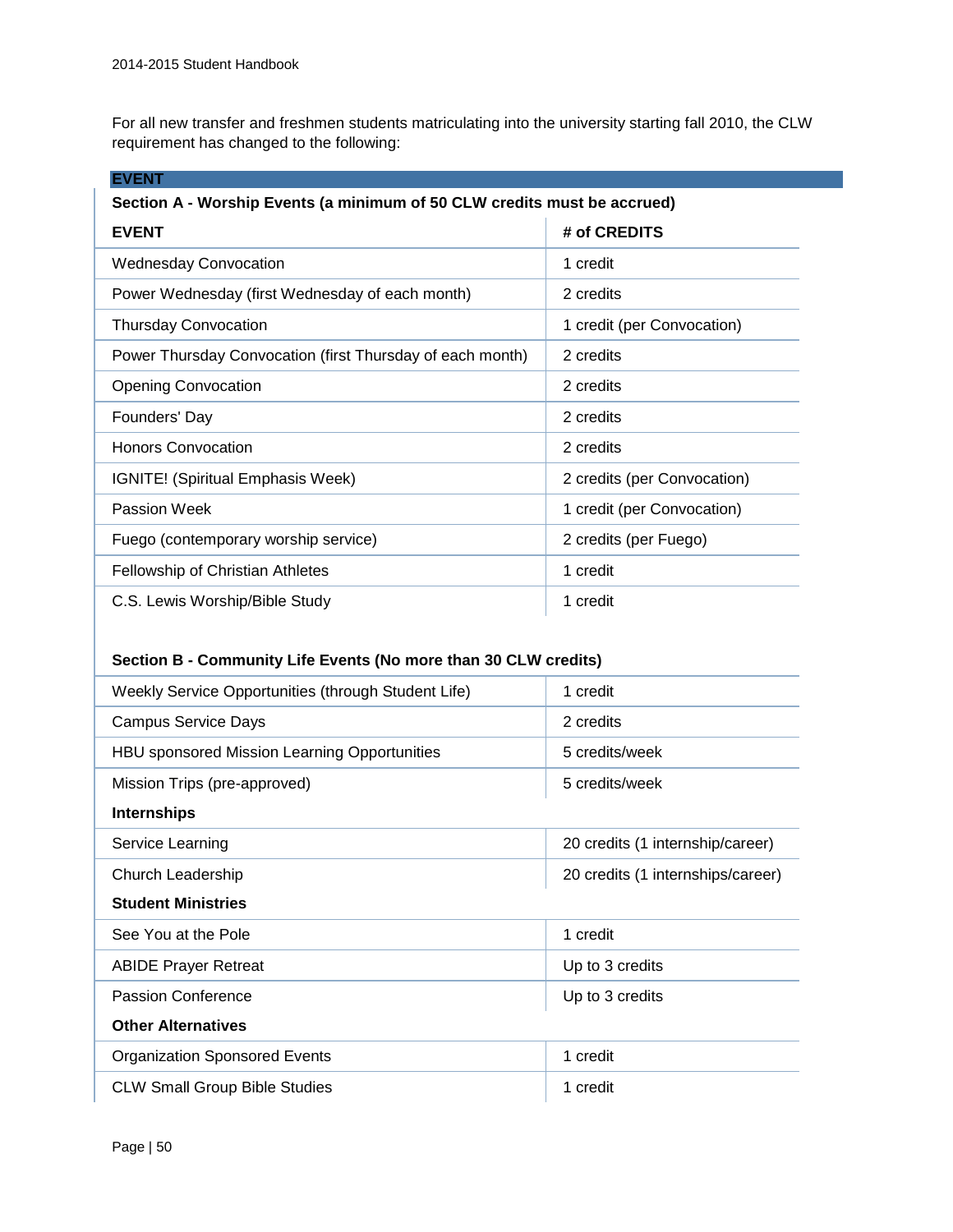| <b>University Sponsored Lectures</b> | 1 credit                |
|--------------------------------------|-------------------------|
| Seminars and special opportunities   | 2-3 credits             |
| Dunham Bible Museum                  | 2 credits (per exhibit) |
| Early Church Exhibit                 | 2 credits               |
| <b>Traveling Exhibit</b>             | 2 credits               |
| C.S. Lewis/Nooma DVD's               | Up to 15 credits        |

**Attendance and Tracking** - A representative designated by the Spiritual Life Office will be available at approved events to record attendance. The student is responsible for having his/her attendance recorded by ID card scan or sign-in. A student may only sign in twice per semester at Convocation. Participants do not receive credit when they arrive late, leave early, fail to sign-in or scan-in, or distract someone else from participating. Students may check their CLW record on their HuskyNet account. It is the student's responsibility to notify the Spiritual Life Office with any questions regarding his or her CLW record. In the case of a discrepancy in the student CLW record, changes in credit can only be done for the semester prior to the request.

**Petitions Policy** - All students seeking an undergraduate degree must complete the 80 CLW credit requirement in order to graduate. No petitions are accepted requesting a decrease in credit requirement. A student may petition to earn credit beyond the semester limit, but only during the semester in which graduation is to occur. Note that the CLW committee will make a decision regarding the petition and is pleased to help the student work out a plan on a case-by-case basis. Petition forms are available in the Spiritual Life Office.

### **Internships**

#### **Service Learning Internships (SLI)**

Students interested in serving others and desiring to make an impact in their community can participate in a [Service Learning Internship](https://hbu.edu/Students-Alumni/Student-Information/Spiritual-Life/Community-Life-and-Worship/Ministry-Opportunities/Service-Learning-Internship.aspx) (SLI). Students serve 30 hours at a faith-based nonprofit agency over a period of one semester. Students will reflect on an article that is assigned as well as turn in a final project that expresses the experiences and lessons learned throughout the internship. Upon satisfactory completion of all requirements, students receive 20 CLW credits. Students *must* apply and be accepted by the Spiritual Life Office prior to beginning the internship. Interested students can contact [Pam Netter.](mailto:pnetter@hbu.edu)

#### **Church Leadership Internships (CLI)**

The [CLI](https://hbu.edu/Students-Alumni/Student-Information/Spiritual-Life/Community-Life-and-Worship/Ministry-Opportunities/Church-Leadership-Internships.aspx) is an internship for those students who want to be in leadership in their local Christian church. The Spiritual Life office would like to be a part of mentoring and celebrating the gifts of our students in the ministry settings that God has placed on their lives. The definition of leadership for this internship consists of one who guides, directs, and/or presides over an activity, program or group of people. Students participating in this internship will complete 30 hours of service in one semester at one Christian ministry site. Components of this leadership opportunity include a written proposal, an on-site supervisor and accountability group, and a final reflection paper. The CLI may not be used in conjunction with meeting academic requirements and/or receiving monetary compensation. Upon satisfactory completion of all requirements, students receive 20 CLW credits.

A student may complete one CLI and SLI in their career as a student at HBU. In addition to completing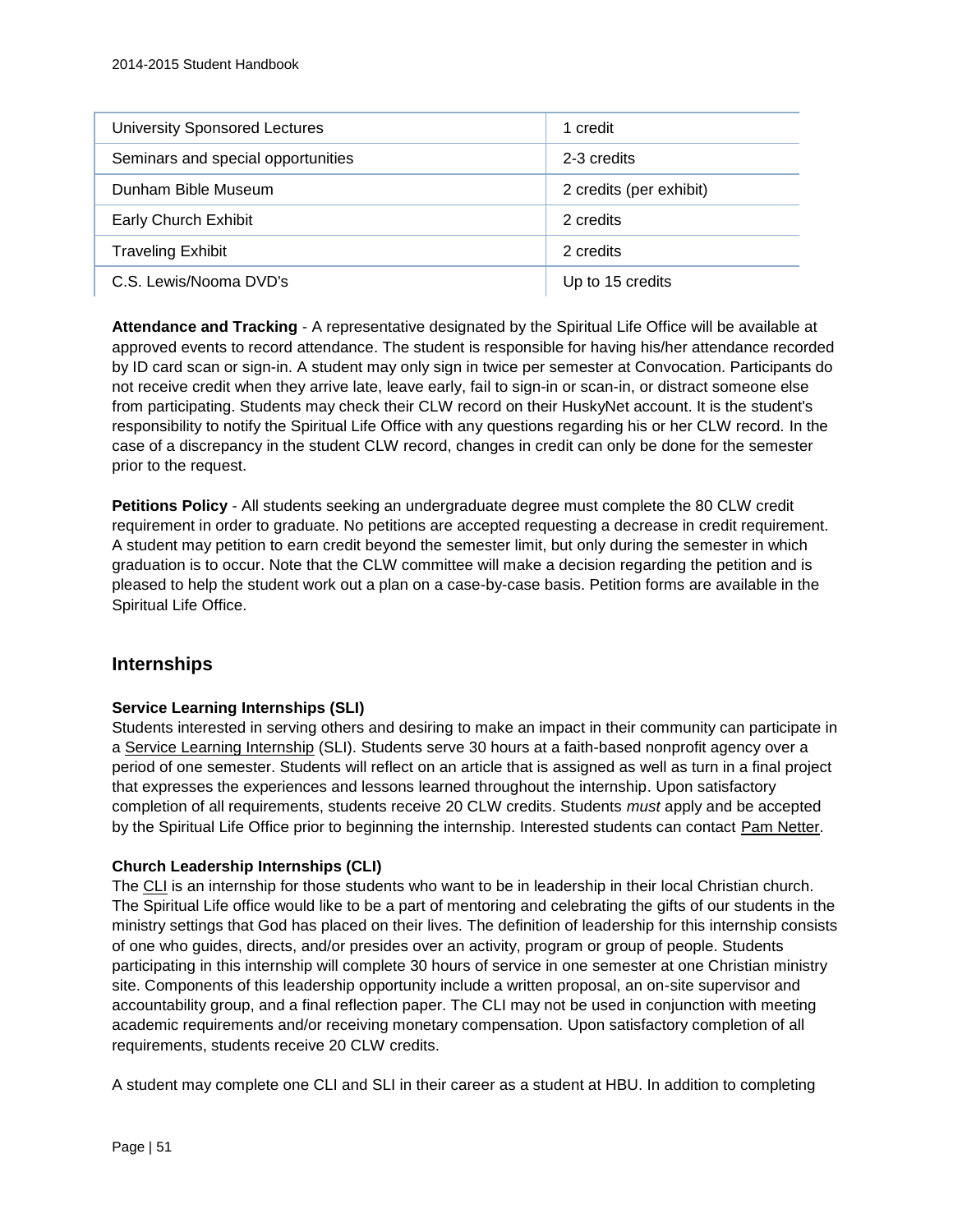either the SLI or CLI, a student is able to receive the maximum 20 CLW credits per semester through the other scheduled CLW opportunities. Interested students can contact [Pam Netter.](mailto:pnetter@hbu.edu)

# **Baptist Student Ministries**

In [Baptist Student Ministries,](https://hbu.edu/Students-Alumni/Student-Life/Spiritual-Life/Community-Life-and-Worship/Ministry-Opportunities/Baptist-Student-Ministries.aspx) our desire is to equip students to live a disciplined life following Christ. This is accomplished by:

- Challenging believers to daily grow in their desire to know God more intimately.
- Helping students to identify their spiritual gifts in order to more uniquely fit into the body of Christ
- Leading those involved to discover the richness of the diversity on our campus.
- Equipping leaders to share the Good News of Jesus Christ here and around the world.
- Assisting students to become actively involved in a local body of believers through regular church attendance.

## **P.Y.R.O.**

[P.Y.R.O.](http://www.hbu.edu/Students-Alumni/Student-Life/Spiritual-Life/Community-Life-and-Worship/Ministry-Opportunities/LeadershipTeam-PYRO.aspx) (Passionate, Young, Radical Overcomers) is the leadership team for Baptist Student Ministries. It gives students an opportunity to grow in leadership in such ministries as:

- Commuter Ministry
- Disciple Now
- Freshman Fellowship
- **•** Mission Munchies
- Praver Team
- Evangelism
- Student Missions
- Worship

#### **Weekly Ministry Activities**

- **Mission Munchies -** Weekly meal immediately following Wednesday Convocation is provided by student organizations and local churches. Minimum donation of \$1 is applied toward student missions.
- **Freshman Fellowship -** Monthly gathering for freshmen full of discipleship and fun on advertised Thursdays.
- **Prayer Counseling** Regularly after Convo and Fuego.
- **Freshmen Involved in Reaching Maturity (F.I.R.M.)** These groups of freshmen meet weekly for discipleship, accountability, and outreach.
- **Special opportunities to Live In Discipleship (S.O.L.I.D.)** These groups take the principles of F.I.R.M. to the next level for upperclassmen.

### **Missions and Mission Learning Opportunities**

Annual missions learning opportunities are a great way for students to serve and develop a deeper understanding of how Jesus works in places all around the world. These opportunities provide academic, cross-cultural, hands-on experiences to prepare students for missions. During Spring Break and other times of the year, teams of students and staff are living out the gospel here in Houston and around the world. Contact [Spiritual Life Office](https://www.hbu.edu/Students-Alumni/Student-Information/Spiritual-Life/Spiritual-Life-Department/Contact-Us.aspx) to learn more about Mission Learning Opportunities.

### **Other Opportunities**

- Spiritual Emphasis Week
- Student Mission Opportunities
- Disciple Now Teams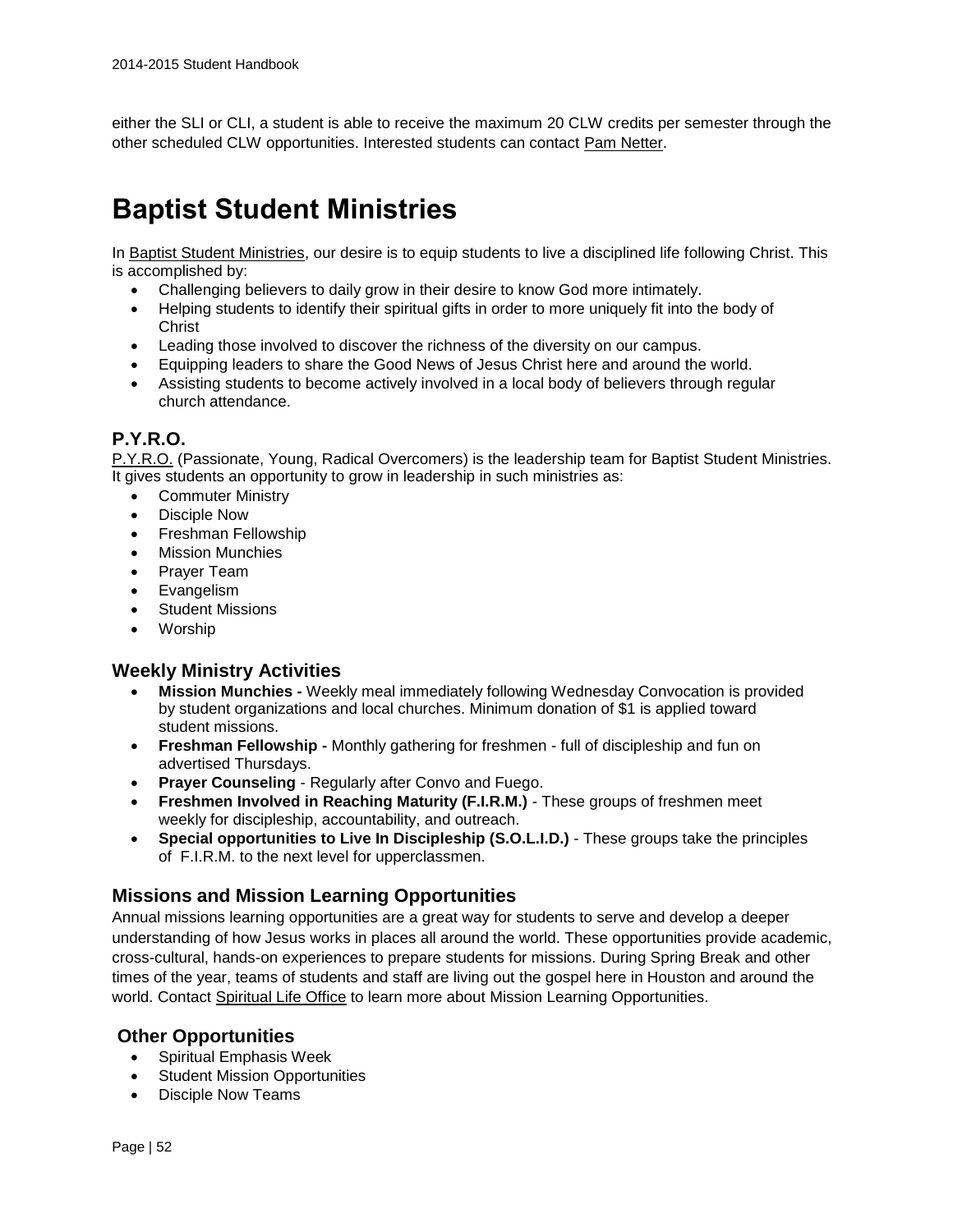- See You at the Pole (Flagpole at Fondren Rd. entrance to campus)
- National Day of Prayer
- ABIDE Prayer Retreat
- Prayer Walks
- Passion Conferences
- Prayer Room and prayer ministries

Please come by the Baptist Student Ministry Office, located on the second floor of the Baugh Center or [contact Danny Miller,](https://hbu.edu/Students-Alumni/Student-Information/Spiritual-Life/Spiritual-Life-Department/Meet-Our-Staff/Danny-Miller.aspx) at dmiller@hbu.edu.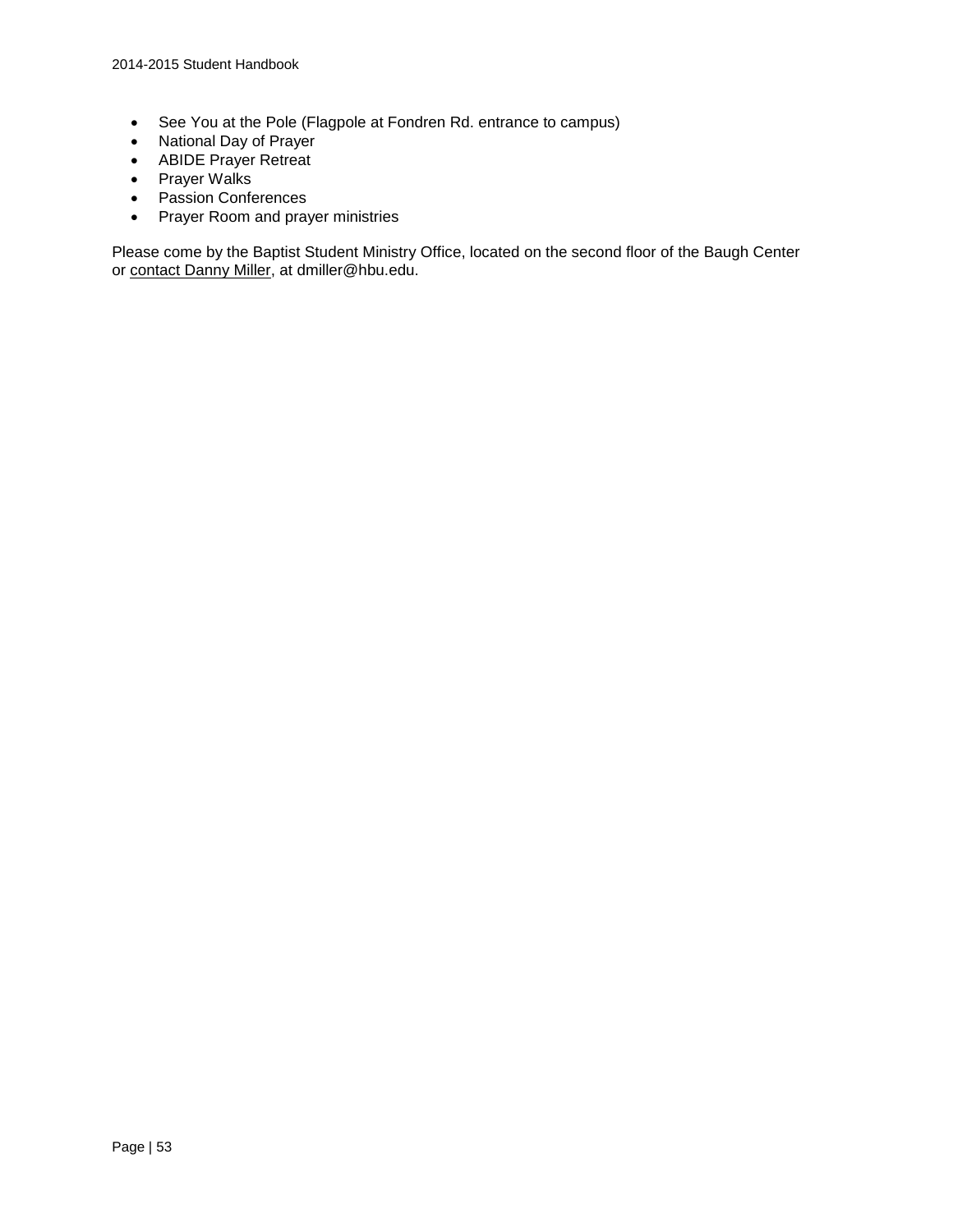# Student Involvement

To help you make the most of your college experience, HBU offers a vast array of opportunities beyond the classroom, such as academic contests, performing arts, concerts, art exhibitions, participation in intramurals, and supporting the championship intercollegiate athletic teams. You may also pursue leadership positions in Student Government, Student Programming, Ministry Leadership, clubs, organizations, and multiple other arenas.

# **Athletics**

Houston Baptist University now sponsors 16 NCAA Division I athletic programs. The women's sports are soccer, volleyball, cross country, basketball, indoor track and field, outdoor track and field, golf and softball, while the men compete in football, soccer, cross country, basketball, indoor track and field, outdoor track and field, golf and baseball. All of the Husky athletic teams will play in the Southland Conference, with the exception of men's soccer, which will compete in the Western Athletic Conference. Football will play its first official season in the Football Championship Subdivision (FCS) and the Southland in 2014, including five home games at the new on-campus stadium.

Admission to all of the Huskies' home athletic events is free to currently enrolled HBU students with a valid student ID. Students are encouraged to attend and continue to support the great tradition of HBU athletics. For more information, including team posters and schedules, visit the Athletics Offices located in Sharp Gym or the HBU Bradshaw Fitness Center or call 281.649.3205. Follow the Huskies online or on mobile devices by logging onto the official website - [HBUHuskies.com,](http://www.hbuhuskies.com/) on Facebook by searching for "HBU Athletics," and on Twitter by following @hbuhuskies and using the hashtag #DawgsUp. Text message athletics news updates are available by signing up for the Husky Crew on [HBUHuskies.com.](http://www.hbuhuskies.com/)

### **Campus Recreation**

Campus Recreation strives to enhance the mind, body and spirit of students, faculty and staff by providing programs, services, and facilities that are responsive to the physical, social, recreational, and lifelong educational needs of the campus as they relate to health, fitness, and learning.

#### **Campus Rec Committee**

This committee, with representatives from participating teams, in conjunction with the Director of Campus Recreation, shall have direction over all aspects of the campus program.

#### **Opportunities**

- Bradshaw Fitness Center
- Dragon Boat Regatta
- Group Fitness Classes
- Intramural Sports
- Club Sports
- Epic Adventures
- Rock Wall
- Just for Fun!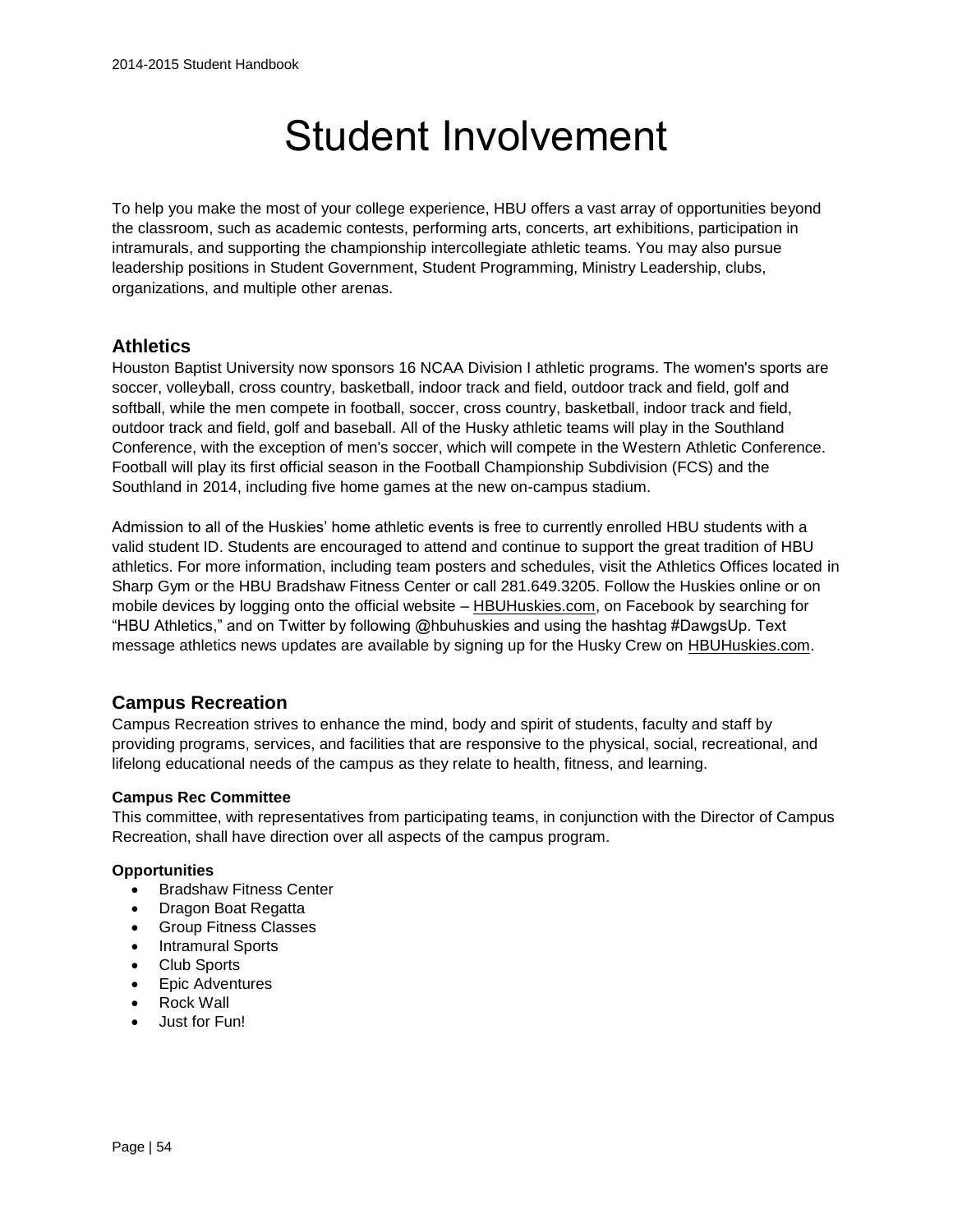#### **Eligibility**

The following persons are eligible to participate in Campus Rec programs: (1) students currently enrolled at HBU and in good standing, (2) alumni (HBU graduates), and (3) HBU faculty and staff.

- Any athlete who has participated in an intercollegiate contest or was listed on a team roster for Houston Baptist University is ineligible to participate in an intramural contest (in same sport) for at least 12 months from the time their name was dropped from the roster. For more information about eligibility, please contact the office of Campus Recreation.
- Rules for all sports may be obtained from the [Director of Campus Recreation.](https://hbu.edu/Students-Alumni/Student-Information/Student-Life/Campus-Recreation/Contact.aspx)

#### **Health and Injuries**

Since participation in the Campus Rec program is on a voluntary basis, neither the University nor any Campus Rec staff member will accept responsibility for injuries sustained while participating in scheduled activities. All participating students are encouraged to have health insurance.

#### **Awards**

The Men's Intramural Sweepstakes Trophy and the Women's Intramural Sweepstakes Trophy are awarded each year at Honors Convocation to the team amassing the most points during the season.

#### **Student Organizations**

Student Organizations are a vital part of college life and offer HBU students a myriad of opportunities to connect and become involved in campus life. Participation in these groups will provide additional opportunities to enrich your college experience. For more details about organizations, contact the **Student** [Involvement Office,](https://hbu.edu/Students-Alumni/Student-Information/Student-Life/Student-Involvement.aspx) second floor of the M.D. Anderson [Student](https://hbu.edu/Students-Alumni/Student-Information/Student-Organizations.aspx) Center, 281-649-3124, or go to Student [Organizations.](https://hbu.edu/Students-Alumni/Student-Information/Student-Organizations.aspx)

### **Greek Life**

The Greek community at HBU is made up of three fraternities and five sororities. Fraternities and sororities encourage academic achievement and leadership development with their members. Fraternities and sororities encourage their members to give back to HBU and the greater Houston community through a myriad of philanthropic projects and opportunities.

#### **Recruitment/Membership Intake**

Each group may have different recruitment dates and formats. For more information about these groups and their recruitment/intake schedules please contact the Director of Student Involvement or go to [Greek](https://hbu.edu/Students-Alumni/Student-Information/Student-Organizations/Greek.aspx)  [Life.](https://hbu.edu/Students-Alumni/Student-Information/Student-Organizations/Greek.aspx) Not all chapters will accept first-time freshmen.

### **Music Performance Opportunities**

Students who sing or play are encouraged to participate in one of many musical ensembles at HBU. Schola Cantorum and University Singers are by audition with Dr. Yarrington, 281-649-3027. There are participation scholarships for both groups if one qualifies. There is also opportunity to sing in either the Men's or Women's Glee Clubs, both meeting on Tuesday afternoons once a week for 30 minutes. Students who play musical instruments and would like to participate in the HBU Band are encouraged to contact Patrick Moore in the Music Office at 281-649-3338.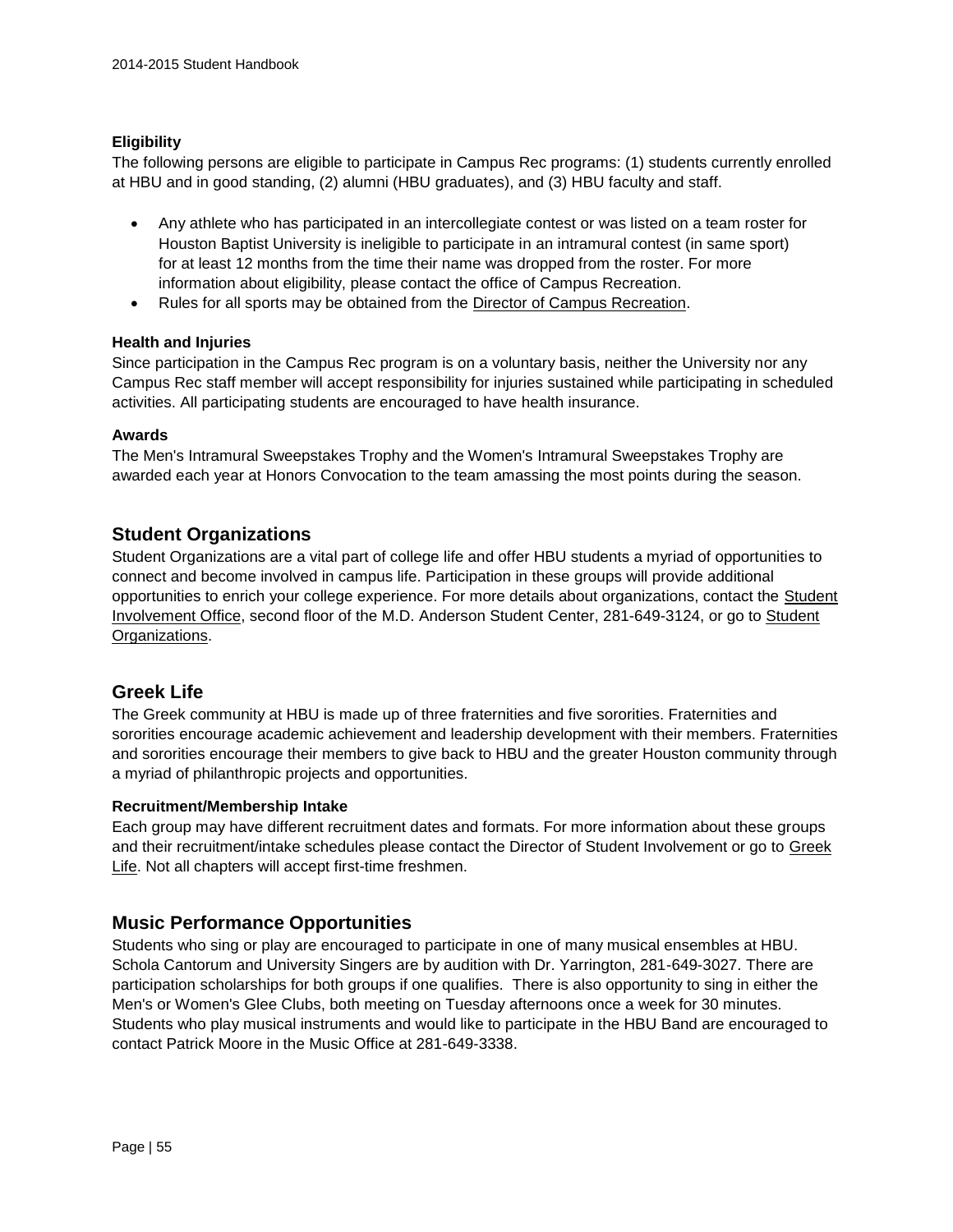# **Serve Houston**

Service Houston is a program that is designed to provide students with an opportunity to serve the community in which they live. One all-campus Serve Houston event will take place each semester. Students, faculty, and staff are together sent out to serve the Sharpstown neighborhood by partnering with numerous non-profit organizations and local elementary schools. Some students will have an opportunity to serve the greater Houston area, as well as partake in continuing service opportunities. Students will also have an opportunity to reflect individually as well as with peers about their local service experience. For additional information, check [the Community Life and Worship page](https://hbu.edu/Students-Alumni/Student-Information/Spiritual-Life/Community-Life-and-Worship.aspx) (regarding [Service](http://www.hbu.edu/Students-Alumni/Student-Life/Spiritual-Life/Community-Life-and-Worship/Ministry-Opportunities/Service-Learning-Internship.aspx)  [Learning Internships\)](http://www.hbu.edu/Students-Alumni/Student-Life/Spiritual-Life/Community-Life-and-Worship/Ministry-Opportunities/Service-Learning-Internship.aspx) or contact the Office of Student Involvement.

# **Tutoring Program**

Community Service Work Study supports local inner-city elementary schools by providing mentors and tutors for at-risk children. Students may receive CLW credits by applying tutoring hours to Service Learning Internship (SLI) or a student may choose to receive work study compensation through this opportunity. However, the SLI may not be used in conjunction with meeting academic requirements and/or receiving monetary compensation. All tutors must go through a background check. Please [contact](https://hbu.edu/Students-Alumni/Student-Resources/The-Career-Center/Contact.aspx)  [the Career and Calling department](https://hbu.edu/Students-Alumni/Student-Resources/The-Career-Center/Contact.aspx) or Janet Feng in Financial Services for more information.

# **Special Events**

**Art Exhibitions** - The Visual Arts Department presents various professional and student art exhibitions throughout the academic year, including faculty, alumni, and visiting artists from the professional community. The Masters of Fine Arts holds an annual qualifying Thesis exhibition for all MFA candidates that are graduating, along with MFA thesis lectures, open to the public. Senior art majors are highlighted each semester through the exhibition of their senior projects. The Annual Student Art Exhibition, held each spring, features the work of all undergraduate art students. The University Academic Center houses both a Contemporary Art Gallery as well as a Fine Arts Museum that both offer a diverse exhibition schedule.

**Elections -** During the fall and spring semesters, Student Government elections are held. Special elections are held for Homecoming Court, and Mr. and Miss HBU.

**Founders' Day -** A special convocation is held in the fall semester to honor the University founders. This service marks the month the state of Texas granted Houston Baptist College its charter, designating it as an educational institution.

**Homecoming** - A week of activities in November to show your Husky Pride. Students and alumni celebrate the university by attending events throughout the week. The Homecoming Court is honored during halftime of the Football Game.

**Honors Convocation** -The last Convocation of the academic year is a special program honoring the University's outstanding students. In addition to awards presented by each of the colleges and schools, other awards are presented for athletics, student life and the president's office.

**Husky Revue** - This yearly tradition held in the Spring is a campus-wide variety show that allows students to showcase their talents, sponsored by the Student Programming Board.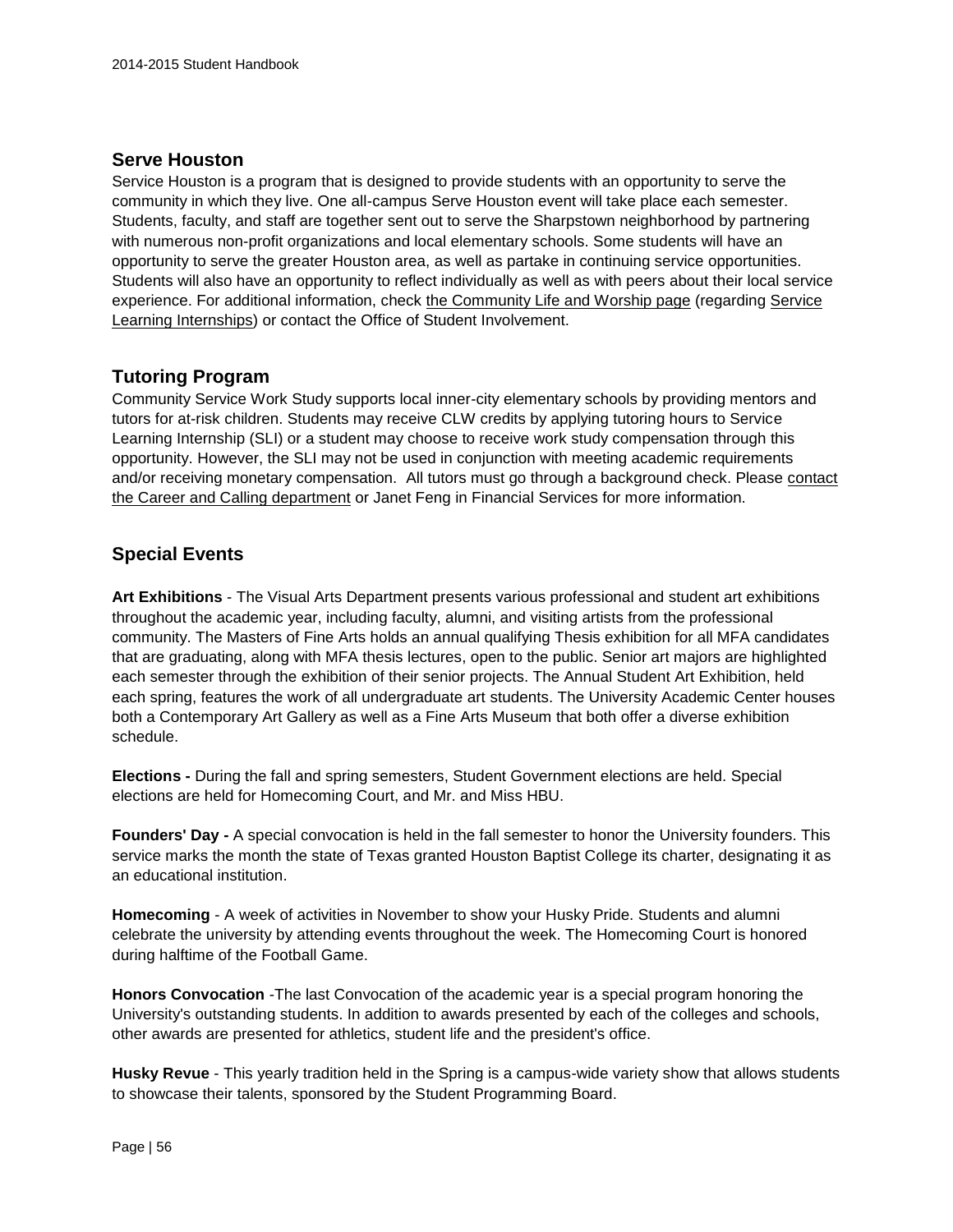**Late Nite Breakfast** - Need a break from studying? Then this yearly tradition is for you! Breakfast is provided for all enrolled HBU students before finals during fall and spring semesters. Beginning at 9:00 p.m., breakfast is served by faculty, administration, and staff in the Baugh Center Cafeteria.

**Mission Munchies -** Lunch for \$1.00 is provided by various sponsors throughout the year at the conclusion of Convocation. Money received goes to Summer Missions.

**Organization Fair -** Organizations have an opportunity to introduce themselves to the campus community, promote upcoming events, and recruit new members.

**Recruitment/Membership Intake -** Early in the Fall and Spring semesters, HBU's Greek Life organizations begin their recruitment activities. See "Greek Life" under the organization section for more details.

**Spiritual Growth -** A variety of opportunities are available to encourage spiritual formation. Refer to the Spiritual Life department sections in this handbook. Spiritual Emphasis Week (IGNITE!), held in the fall, and Passion Week, scheduled in the spring, feature special speakers and events.

**Spring Fling -** This campus-wide event, on the last day of spring classes, is a highlight for the semester and offers entertainment for all. Students, faculty and staff participate in a variety of activities and enjoy fun, games, and food that are sponsored by Student Programming Board.

**Winter Formal -** A special event on the last day of class to end the fall semester. The campus-wide semiformal features a dance and entertainment which give students a break from classes before the start of finals, sponsored by the Student Programming Board.

### **Student Government Association (SGA)**

We, the Student Association of Houston Baptist University, by and with the consent of the faculty and administration, in order to govern ourselves more wisely; to promote greater understanding and cooperation with the faculty and administration; to foster the recognition of privileges and responsibilities of the students of the University community; to provide opportunity for responsible individual and collective action; to foster high ideals of conduct and academic standing; and to establish worthy traditions, establish the Student Association and the [Student Government Association.](http://orgsync.com/38407/chapter)

All currently enrolled students of Houston Baptist University shall be members of the Student Association and shall be entitled to all rights and privileges outlined therein. The Student Association members shall come from the Freshman, Sophomore, Junior, and Senior classes; and from all colleges and schools of the University organized under their dean.

Elections for all SGA positions, except freshman representative, are held each spring. Freshman representatives are chosen from the Freshman Council each fall. For more information you may stop by the SGA Office, 2<sup>nd</sup> floor Baugh.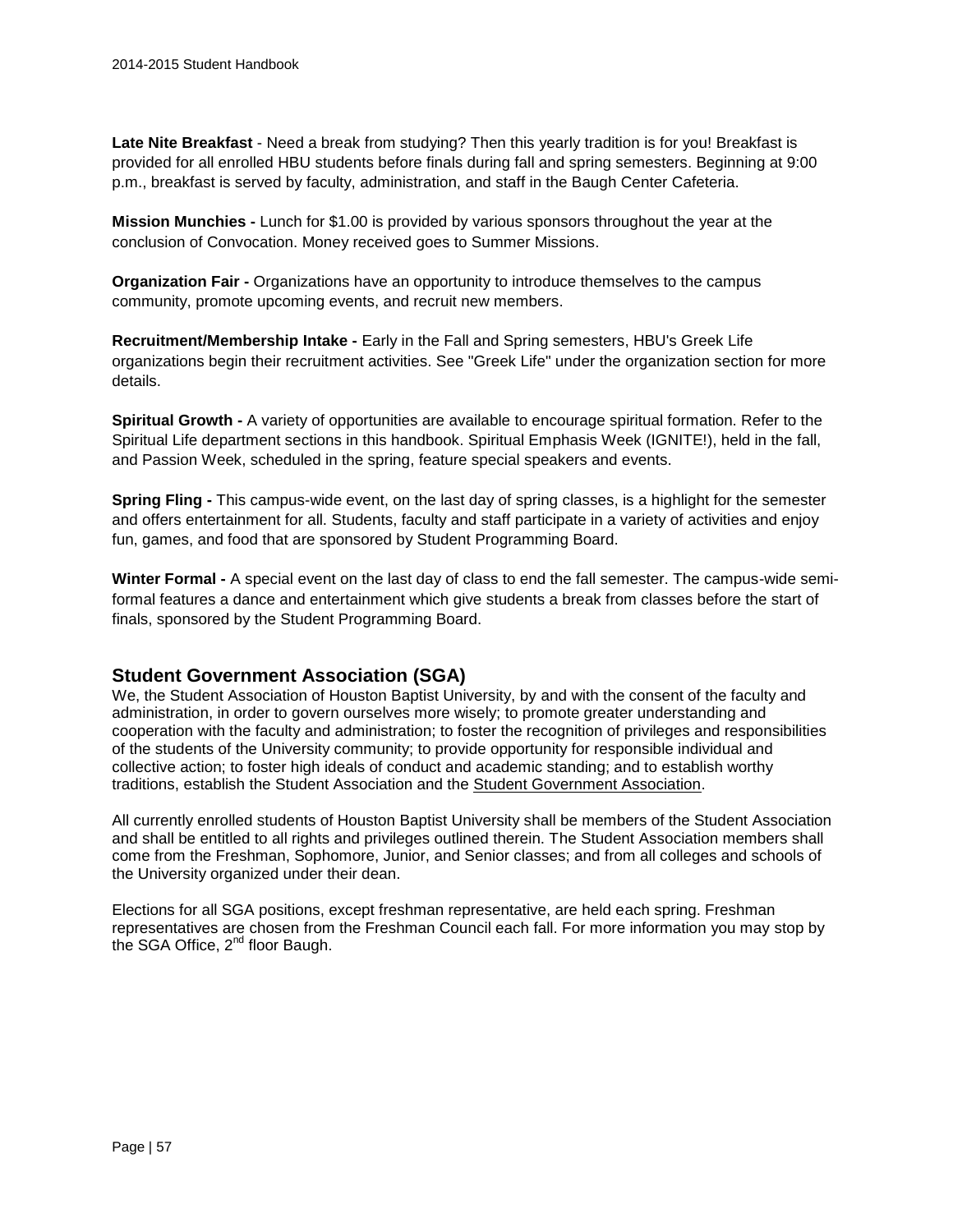# Student Resources

# **Career and Calling**

Career and Calling seeks to provide assistance for students and alumni in exploring one's life calling through personal discovery, vocational exploration, and educational training. Check out [Career and](http://www.hbu.edu/careerandcalling)  [Calling](http://www.hbu.edu/careerandcalling) for internship and job opportunities. Other Career and Calling activities include:

- [Hire-A-Husky](https://www.myinterfase.com/hbu/student/) a web-based resume and job posting service
- Information regarding Job fairs on and off-campus
- Assessment tools
- Building and revising resumes
- Dress for success tips
- Interview preparation
- Career counseling and development
- Campus interviews with prospective employers
- Networking and career seminars held on campus
- Participate in Mock interviews
- Discussions pertaining to "life call" and integration into vocation
- Husky Shadow program involving current students and alumni
- Spring Business Etiquette Dinner

For further information, please visit [www.hbu.edu/careerandcalling,](http://www.hbu.edu/careerandcalling) call 281-649-3475 or stop by the Office in Brown 293, Student Life suite on 2nd floor of M.D. Anderson Student Center.

# **First & Second Year Experience (FYE)**

The First & Second Year Experience Office at Houston Baptist University strives to help students identify the many ways in which they can be successful both personally and academically during their first year of college and beyond. The Office plans programs to help students develop a good foundation for learning, as well as leadership and involvement opportunities. The FYE Office is responsible for Welcome Days, a Peer Mentoring program, and much more.

The Husky family includes students' families because they are an important part of students' transition to college. The FYE Office wants extended family members to feel welcome and included in the HBU community and provides them opportunity to join the Parent & Family Association, where they can receive email updates on HBU events, newsletters, a Parent and Family Weekend, and opportunities to network. The FYE Office is located in MDA Student Center, Brown 280. For more information call 281- 649-3652 or email [fye@hbu.edu.](mailto:fye@hbu.edu)

# **ID Cards**

At the initial HBU enrollment, each student receives an ID card with the student's Huskynet number (H#) and photo ID. If lost, a replacement ID card may be purchased for a fee of \$10. Check with staff at front desk in Moody Library.

The student ID card is used in a variety of ways, including, but not limited to:

- library resource checkout
- dining services (meal plan or declining balance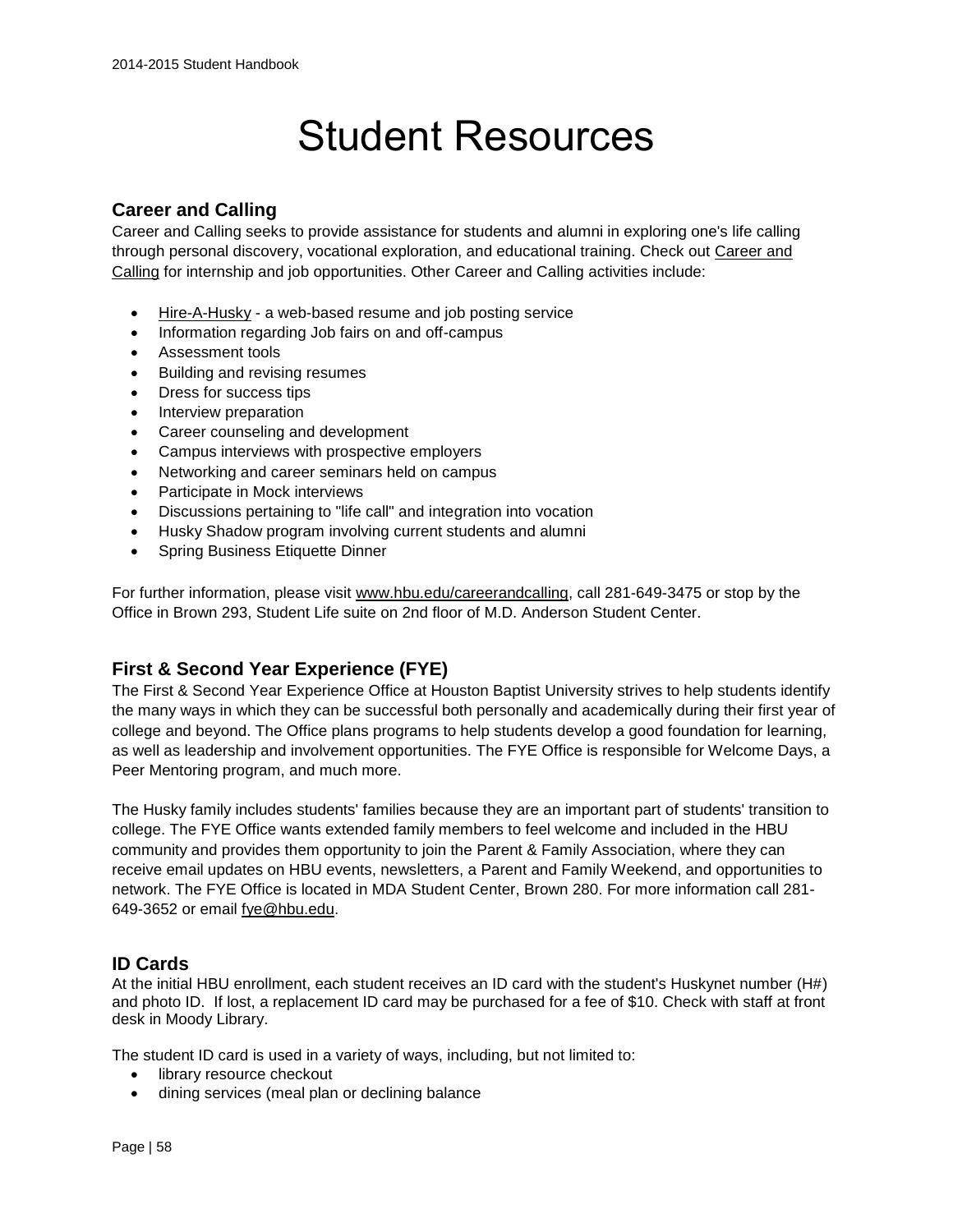- University Bookstore book buy-back
- utilizing services at the Health Clinic and Counseling
- attendance at Convocation and other CLW Events
- Bradshaw Fitness Center access
- Hodo Residence College resident access
- admission to HBU regular season home athletic events
- admission to Moody Library.

Upon request, students must furnish satisfactory identification to University staff, faculty members, administrative officials, and/or police officers. The Student ID card is the official means of identification and should be carried at all times when on campus. Falsification or misuse of this card is considered a violation of University policy.

### **Lost and Found**

All lost and found items are to be taken to or retrieved from the Student Life Office, located on 2nd floor of M.D. Anderson Student Center (Brown 281). Items will be held for only 30 days.

#### **Museums**

The Morris Cultural Arts Center at Houston Baptist University houses three (3) museums which are open to the community and are free for HBU students. The three museums are open Monday-Saturday, 10:00 a.m.-4:00 p.m., except on University holidays:

#### **Dunham Bible Museum**

Holding one of the most extensive collections of rare Bibles in the nation, the [Dunham Bible Museum'](http://www.hbu.edu/About-HBU/The-Campus/Facilities/Morris-Cultural-Arts-Center/Museums/Dunham-Bible-Museum.aspx)s exhibits include ancient manuscripts, medieval scriptures, a working Gutenberg-style printing press, some of the first Bibles printed in America, and even some of the earliest Bibles printed in the English language -- all creatively displayed to show the Bible's history and impact on civilization and culture. CLW points are available for viewing and answering questions about the Dunham Bible Museum exhibits. [www.hbu.edu/biblemuseum](http://www.hbu.edu/biblemuseum)

#### **Museum of American Architecture and Decorative Arts**

Showcasing Texas between 1830 and 1930, the [Museum of American Architecture and Decorative Arts](http://www.hbu.edu/About-HBU/The-Campus/Facilities/Morris-Cultural-Arts-Center/Museums/Museum-of-American-Architecture-and-Decorative-Art.aspx) features household furnishings and decorative arts from the days when Houston was merely a frontier settlement. [www.hbu.edu/About-HBU/The-Campus/Facilities/Morris-Cultural-Arts-](http://www.hbu.edu/About-HBU/The-Campus/Facilities/Morris-Cultural-Arts-Center/Museums/Museum-of-American-Architecture-and-Decorative-Art.aspx)[Center/Museums/Museum-of-American-Architecture-and-Decorative-Art.aspx](http://www.hbu.edu/About-HBU/The-Campus/Facilities/Morris-Cultural-Arts-Center/Museums/Museum-of-American-Architecture-and-Decorative-Art.aspx)

#### **Museum of Southern History**

A window into the South during the mid-1800's, the [Museum of Southern History](http://www.hbu.edu/About-HBU/The-Campus/Facilities/Morris-Cultural-Arts-Center/Museums/Museum-of-Southern-History.aspx) showcases room settings, clothing, fine furnishings, uniforms, tools and weapons that give visitors a sense of how settlers rebuilt their lives after the Civil War. [www.hbu.edu/About-HBU/The-Campus/Facilities/Morris-Cultural-](http://www.hbu.edu/About-HBU/The-Campus/Facilities/Morris-Cultural-Arts-Center/Museums/Museum-of-Southern-History.aspx)[Arts-Center/Museums/Museum-of-Southern-History.aspx](http://www.hbu.edu/About-HBU/The-Campus/Facilities/Morris-Cultural-Arts-Center/Museums/Museum-of-Southern-History.aspx)

### **Post Office**

Located on the first floor of M.D. Anderson Student Center, under the stairs around the corner from the University Store, the HBU Post Office can take care of all your shipping and mailing needs:

- Shipping: USPS, UPS and FedEx
- Packing materials: boxes, envelopes, packing materials and tape
- Free delivery confirmation is provided on all First Class and priority packages or boxes.
- UPS shipments are automatically insured for \$100 and a tracking number will be provided.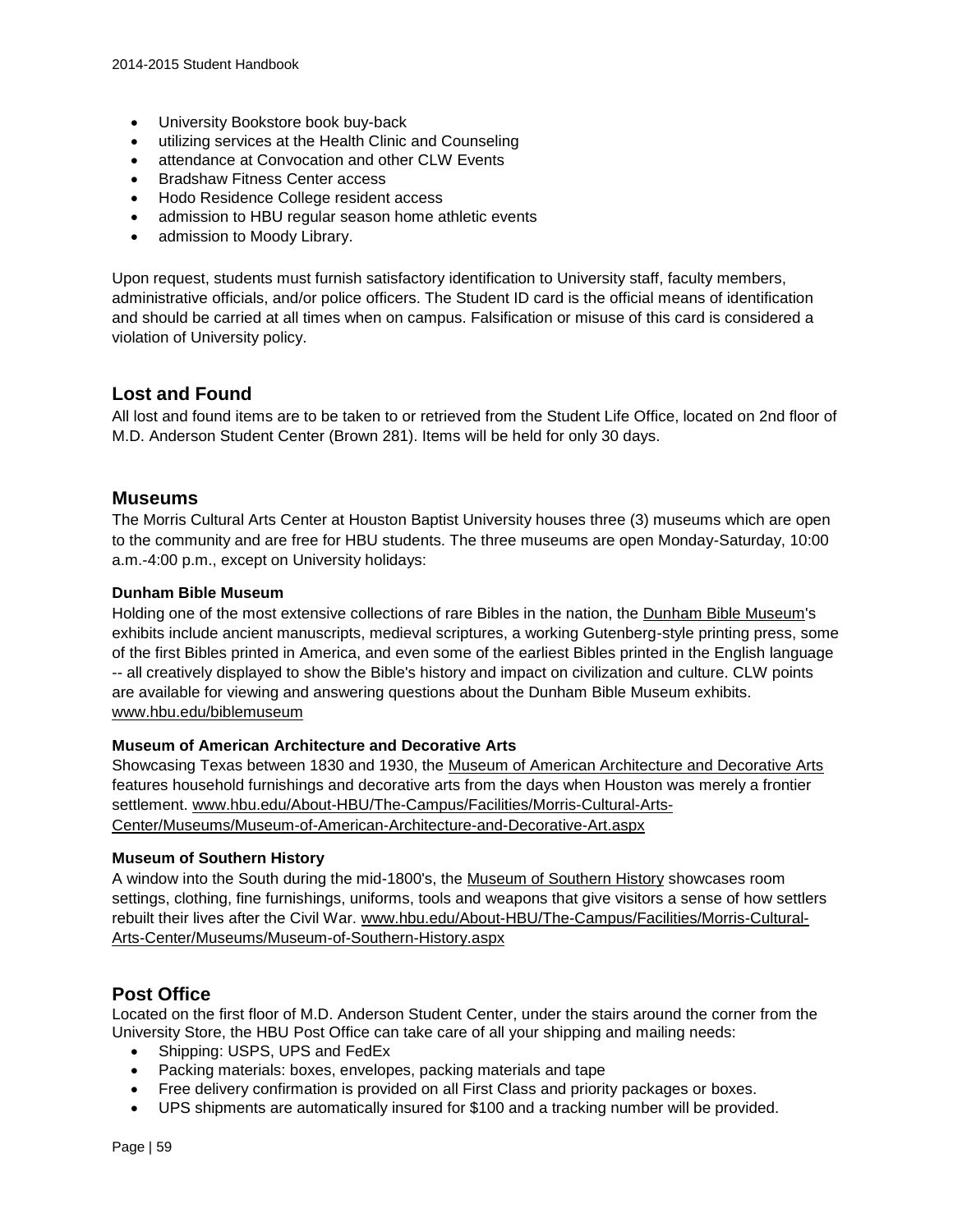- Stamps available for purchase, same price as USPS.
- Fax services available for per-page fee: \$.25 for local calls and \$.50 for long distance.

#### **Student Enewsletter**

The Student Enewsletter comes as a weekly email to all currently enrolled students at their assigned HBU email address. The enewsletter includes information about weekly and upcoming events, news and announcements as well as valuable links to other resources and discounts. Some mid-week announcements or other campus announcements may also be sent to keep students informed of important events, policies, deadlines or opportunities. Contact [studentlife@hbu.edu](mailto:studentlife@hbu.edu) for any questions or concerns.

# **Academic**

#### **Academic Success Center**

The mission of the Academic Success Center is to provide academic resources to facilitate student academic success. Resources are offered free of charge and include individual and group tutoring, study groups, academic workshops, academic coaching, and study skills assistance. For more information, please visit [www.hbu.edu/asc.](http://www.hbu.edu/asc)

#### **Advising**

The advising process is designed to help the student make important decisions related to academic and career progress. All HBU students should become familiar with their advisor and the advising process. Below are some guidelines to follow to make the advising process a successful part of the HBU experience.

Promptly after enrollment, all students are assigned an Academic Advisor, a faculty advisor who can help students navigate the Liberal Arts Core Curriculum and Major requirements and counsel students on all academic matters, broad career and vocational interests, etc. The Academic Advisor can also assist students in planning major-specific educational and career goals. Students may see Academic Advisors  $t^{\circ}$ 

- discuss academic successes, failures, or other issues that may affect academic progress
- select courses for each semester
- change a major or minor
- file a degree plan
- discuss educational and career goals, and
- provide personal encouragement and support

The faculty advisor's responsibility to the student is

- to listen and help solve problems regarding academic or career issues,
- to aid in selecting appropriate courses each semester,
- to serve as a reference to appropriate campus resources, and
- to assist the student in attaining educational and career goals.

The student's responsibility to the faculty advisor is to

- come to the advising sessions prepared and ready to ask questions,
- be knowledgeable about HBU academic policies and procedures,
- know the office hours and location of advisors,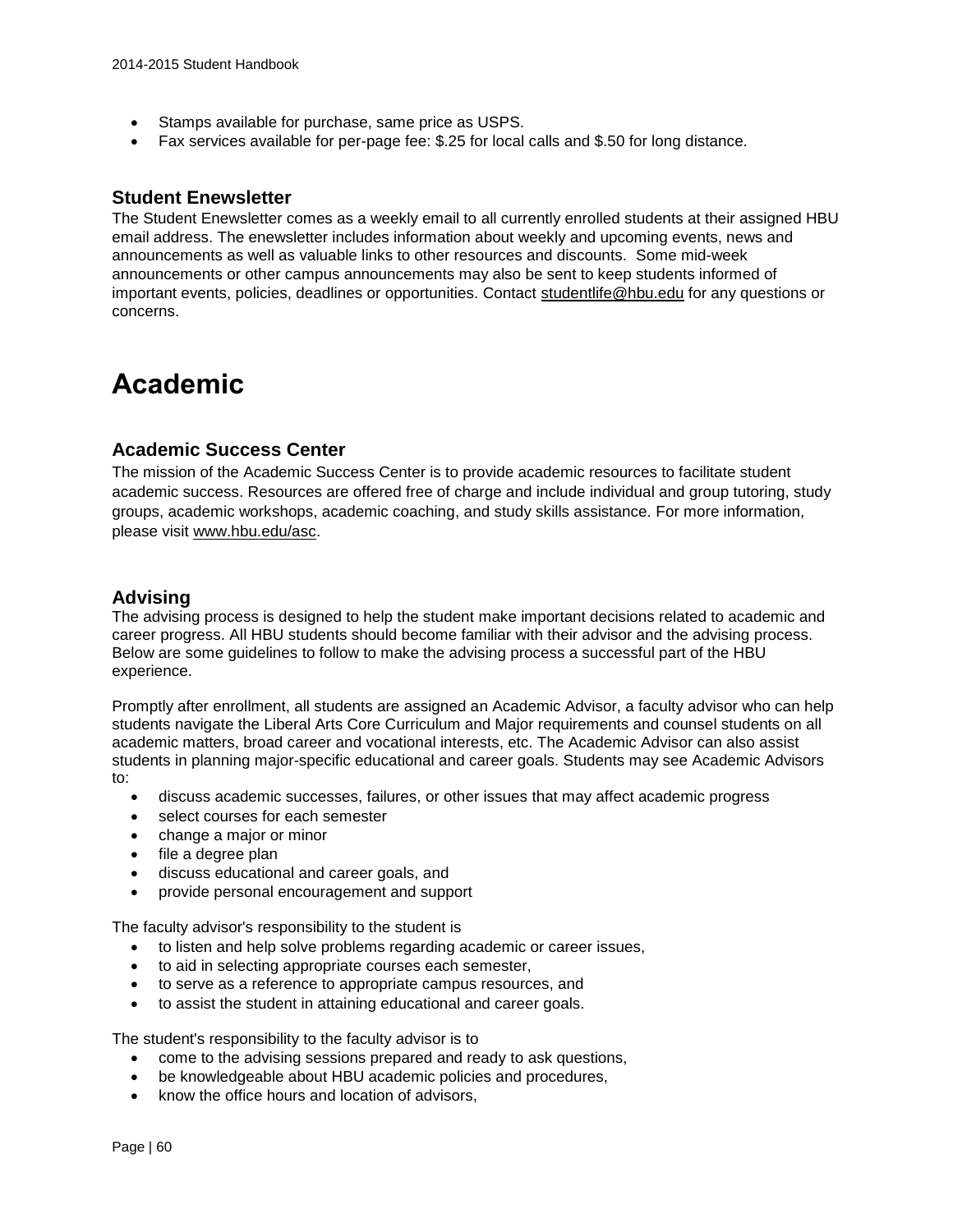- schedule appointments with advisors,
- keep scheduled appointments on time or cancel in advance,
- accept responsibility for academic decisions,
- seek assistance before experiencing academic difficulty, and
- share information about educational and career goals.

### **Bookstore**

The HBU bookstore is located on the first floor of the M.D. Anderson Student Center. Please refer to [www.hbubookstore.com](http://www.hbubookstore.com/) for details on hours of operations, methods of payment, textbook ordering/purchasing/buy-back, refund policies, and other services offered.

### **HBU Navigate**

HBU Navigate provides a central location for students to find the people and resources on campus to help them succeed. HBU Navigate also provides an easy way to schedule appointments with instructors, advisors and tutors. Students may also view recommendations and tips for improvement displayed on their HBU Navigate homepage or sent by email.

HBU Navigate is located on the HBU Portal. Just click on the Navigate icon in the top left corner.

#### **Learning Disabilities/Academic Accommodations**

Houston Baptist University complies with the Americans with Disabilities Act and Section 504 of the Rehabilitation Act of 1973 regarding students with disabilities. Any student who needs learning accommodations should inform the professor immediately at the beginning of the semester that he/she will be requesting accommodations. In order to request and establish academic accommodations, the student is required to read and follow ALL (11) SECTIONS of the HBU Academic Accommodations website, **[www.hbu.edu/504Accommodations](http://www.hbu.edu/504Accommodations)**. The eleven (11) sections are on the left side of the main Academic Accommodations web page. Accommodations are **not retroactive**. Academic Accommodations must be applied for and written each semester. If academic accommodations are approved, a Letter of Accommodations will then be sent to the professor(s). Please refer to the website, [www.hbu.edu/504](http://www.hbu.edu/504) for all accommodation policies and procedures.

### **Library**

The Moody Library is designed, staffed, and operated in order to provide resource materials and research assistance for students, faculty, and staff. The library contains approximately 300,000 books, e-books, and other items and subscribes to or provides electronic access to over 78,000 periodicals. Hours: The library is open 83.5 hours per week.

| Monday-Thursday | 7:30 a.m. - 11:00 p.m.                                       |
|-----------------|--------------------------------------------------------------|
| Friday          | $7:30$ a.m. $-5:00$ p.m.                                     |
| Saturday        | 12:00 p.m. - 6:00 p.m.                                       |
| Sunday          | 2:00 p.m. - 12:00 midnight<br>Closed Sundays in Summer Term. |

#### **Hours**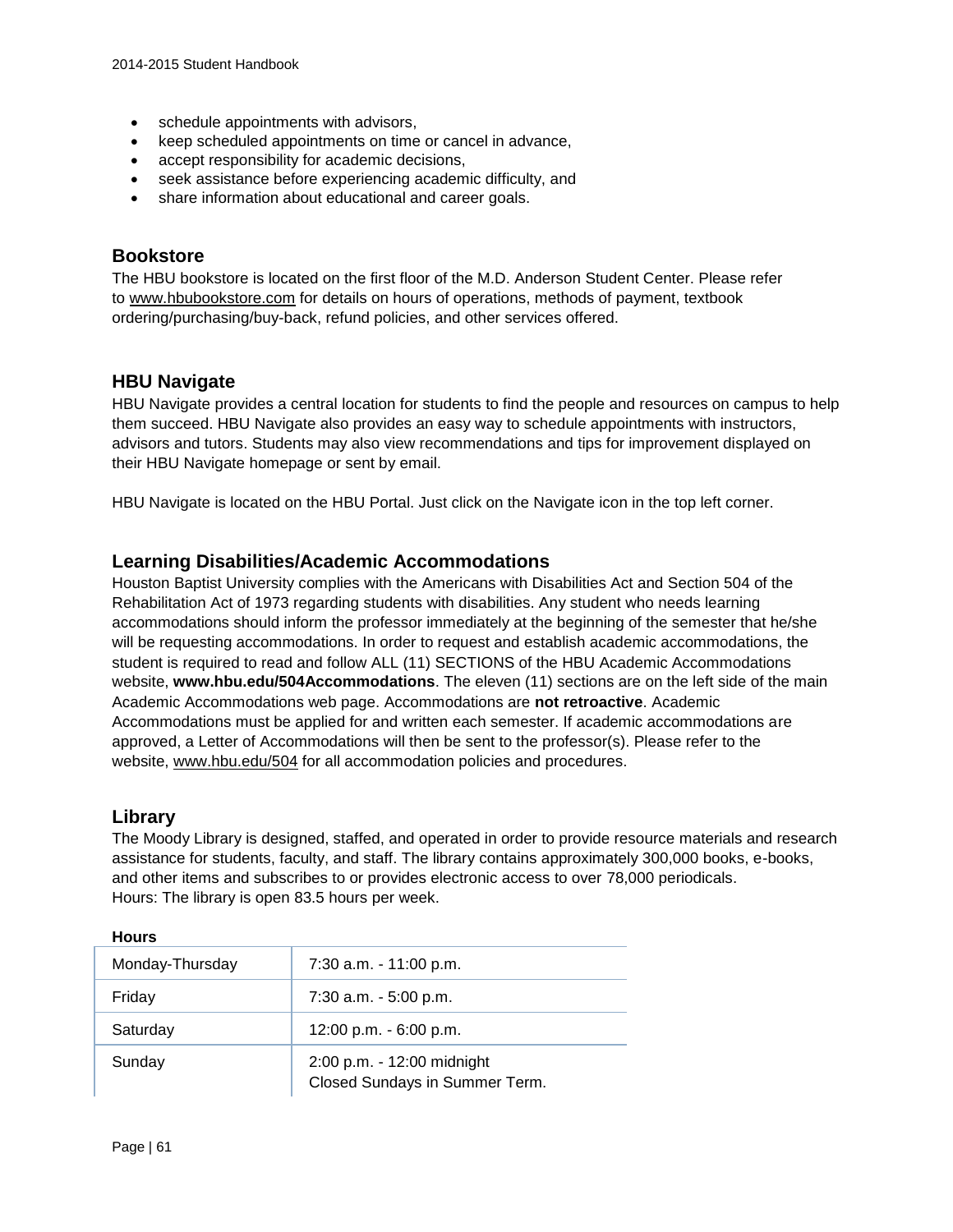Holiday schedules will be posted. The library is not open during Christmas break. For more information call 281-649-3304 or visit the University's website at [www.hbu.edu/moody.](http://www.hbu.edu/moody)

**Borrowing Privileges -** Circulating books can be kept for a period of three weeks. To check out books, students must present a current HBU I.D. card. Books can be renewed twice if no one else needs them and must be returned to the library for renewal. Patrons can place holds on materials that are checked out.

The automated circulation system sends notices of overdue materials via e-mail. Fines for overdue books are 25 cents per day per book and \$5 per day for reserve materials. Unpaid fines and unreturned books can affect registration, receipt of grades, etc.

**Reference Service** - Professional librarians are on duty at the reference desk most hours the library is open. They are available to assist students in the use of the electronic catalog, periodical indexes, reference books and electronic databases, including the Internet.

When faculty members make appointments, the librarians can provide group instruction in the effective use of library resources. Open orientations are also available.

**Reserve Books** -Faculty members place heavily-used books on reserve at the circulation desk. Reserve check-out periods range from two hours to one week.

**Non-Book Materials** - The library maintains collections of CDs, DVDs, and VHS tapes. CDs must be used in the library. All other non-book materials can be checked out for varying time periods.

**Off-Campus Resources -** The Houston Public Library issues cards to Houston Baptist University students valid at the Central Library and other branches. The nearest branches to Houston Baptist University are located at Fondren and Clarewood and Augusta at Westheimer.

HBU students are eligible for TexShare cards which allow them to check out library materials from any participating Texas library. All branches of the University of Houston, the University of St. Thomas, and Texas Southern University participate in the TexShare program. Rice University does not.

Interlibrary loans are available for research materials not located in the University library. Apply at the Reference Desk.

**Photocopiers** -The library provides three photocopy machines. Patrons can use coins (15¢ per 8 1/2" x 11" or 20¢ per 11" x 17") or declining balance cards, available at the circulation desk. The cards provide substantial savings. The library does not provide change.

**Computers** - Most of the computers in the library require a student log-in and password and are loaded with the same software as computers in the computer labs. Reference librarians are available to assist students in the use of library databases and other library-related online materials. A few computers are provided for the use of the general public and do not require a log-in.

### **Testing Services**

Testing Services seeks to provide a secure, professional, supervised testing environment to meet individual, University, and community assessment needs. Institutional testing is currently offered for the following exams:

Page | 62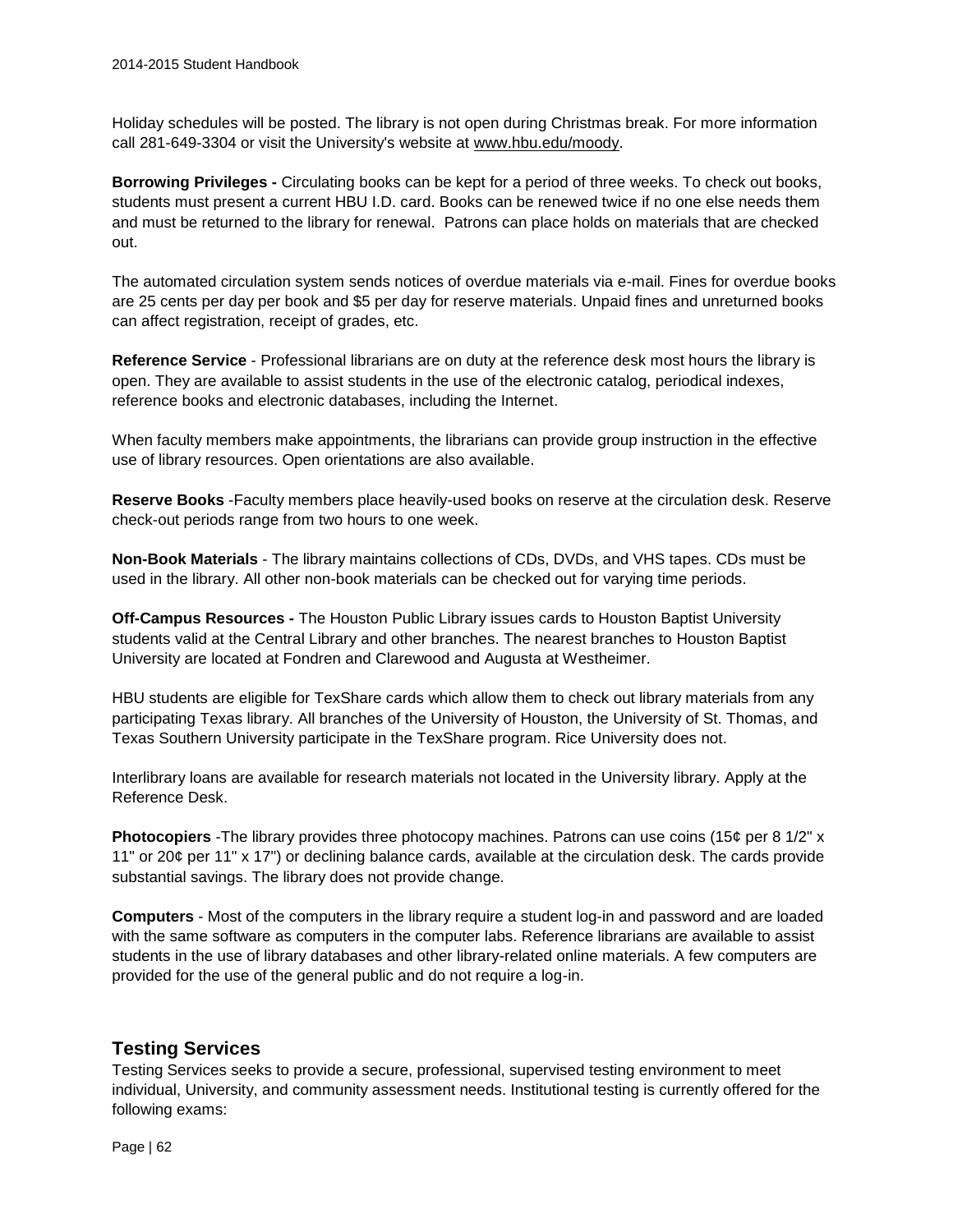- Reading Proficiency (Pre-THEA)
- THEA (to be discontinued as of December 2014)
- CLEP
- HESI
- ACT Residual
- Computer Proficiency Exam (contact: [jtalbert@hbu.edu](mailto:jtalbert@hbu.edu) for assistance)
- Math Placement Tests (contact: [mathplacementtesting@hbu.edu\)](mailto:mathplacementtesting@hbu.edu)
- Spanish Placement Tests (contact: [ebermejo@hbu.edu\)](mailto:ebermejo@hbu.edu)
- Education Practice Tests
	- o Prior approval is required from education advisor before registering.
	- o Refer to [COEBS CPPE website](http://www.hbu.edu/Choosing-HBU/Academics/Colleges-Schools/School-of-Education/Center-for-the-Preparation-of-Professional-Edu.aspx) for further information.

For information about exams and online registration and payment, visit [www.hbu.edu/testing.](http://www.hbu.edu/testing) HBU Testing Services also offers Individual Proctoring services and administers some Saturday exams. Contact [testing@hbu.edu.](mailto:testing@hbu.edu)

# **Financial**

# **Cashier's Office**

The Cashier's Office provides students with assistance regarding their financial student accounts. This includes financial advising regarding payments and charges, establishing a payment plan, and making tuition payments. The Cashier's Office is available to assist students Monday through Friday between 8:00 a.m. and 5:00 p.m. by calling 281-649-3471. Our mailing address is: HBU, Financial Services Office, Atwood II-112, 7502 Fondren Road, Houston, TX. 77074-3298. Our e-mail address is [cashier@hbu.edu.](mailto:cashier@hbu.edu) Payments made in person may be in the form of cash, check, money order, MasterCard, Visa, Discover Card, American Express or debit cards. In addition, credit card/debit card payments are accepted by telephone during business hours.

### **Financial Aid**

The Office of Financial Aid provides financial assistance information, advising, and help to students planning to enter and remain in the University. In order to establish the need of each applicant, the Free Application for Federal Student Aid (FAFSA) should be completed online at [www.fafsa.ed.gov](http://www.fafsa.ed.gov/) as soon as possible after January 1. HBU's school code for the FAFSA is 003576. **April 15 is the preferred deadline to submit the FAFSA and any additional documents required as a result of the FAFSA**. Forms for supplying the information necessary to secure financial assistance are available in the Financial Aid Office and also online in the [Financial Aid Forms Library.](https://hbu.edu/Choosing-HBU/Admissions/Financing-Your-Education/Forms.aspx) All merit, talent, and off-campus scholarships are coordinated through the Financial Aid Office. For further information regarding the various aid programs, contact Financial Aid at 281-649-3749.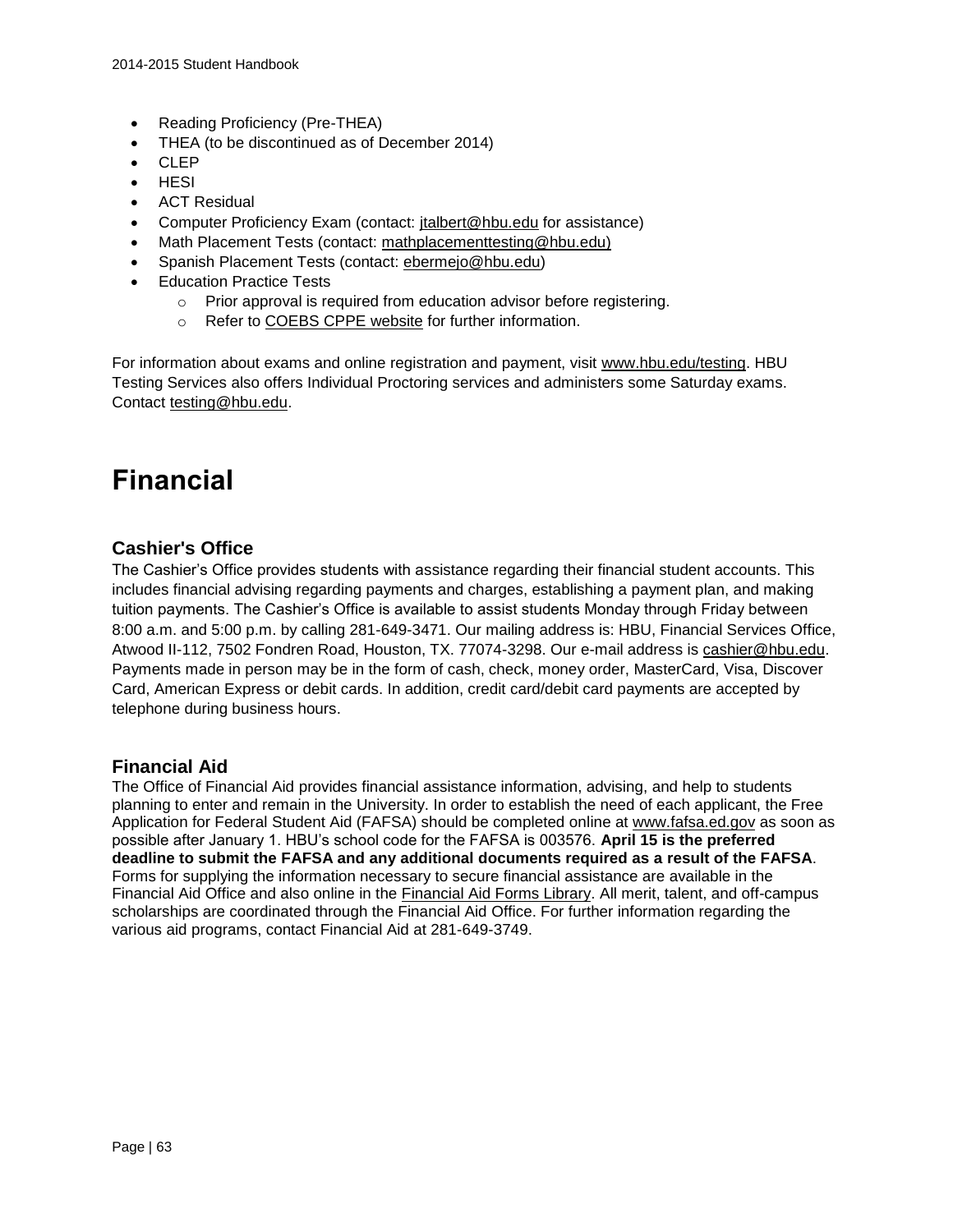# **Food Services**

HBU dining services through ARAMARK Higher Education is here to meet your dining needs. You can find daily menus, including nutritional information; hours of operation for all our locations, and buy a meal plan by visiting our website at [www.hbu.campusdish.com;](http://www.hbu.campusdish.com/) or call us anytime at 281-649-3259.

#### **Baugh Dining**

Real Food on Campus (RFoC) offers fresh, healthy, and diverse options that are customized to meet your lifestyle needs. Our residential restaurant located on the first floor of the Baugh Center, is about more than your traditional all-you-can-eat dining program; it's about reinventing your entire residential dining experience. Our menu offerings include fresh produce, vegetarian options, breakfast waffles, exhibition cooking made-to-order, grill favorites, pizza and pasta, sandwiches, home-style options, and much much more! Utilize your all-you-care¬ to-eat meals per week/semester, cash, credit and debit cards and declining balance, all at the Baugh RFoC Residential Restaurant.

#### **Java City**

Located off the main lobby of the library. Relax and enjoy the aroma of Java City® Coffee or sip on a fresh fruit smoothie. We also offer grab-n-go sandwiches, fresh fruit cups, bagels, pastries, and more. Whether you're on the go or need to relax, stop by and enjoy some time with your friends. Use your declining balance or pay with cash or credit card.

#### **Hinton P.O.D. Express**

Located in the first floor Hinton Center lobby (between Dillon 1 and 2) stop by and get your caffeine buzz, indulge in a salad or baked goodies, and enjoy wireless internet access. You can also use your declining balance dollars here as well.

#### **P.O.D. Express (Provisions On Demand)**

Located in the Husky Village Clubhouse. Health and beauty items, snacks, beverages, fresh sandwiches, salads and frozen food are available for purchase.

#### **Chick-fil-A**

Located in M.D. Anderson Student Center, now serving nuggets, sandwiches, salads, and wraps. This location also has a C-store with F'Real milk shakes, Jamba juice drinks, candy and gum. Accepts cash, credit cards and declining balance dollars.

# **Health & Fitness**

### **Counseling**

Counseling services are available during fall and spring semesters for currently enrolled HBU students through a partnership with Julianna Poor Memorial Counseling Center of Houston's First Baptist Church.

To schedule an appointment, students call 713-335-6461 and specify counseling at HBU. Appointments are required and available on a first-come, first-serve basis. Counseling services are currently offered without charge to HBU students.

Located: Hodo Residence College 102A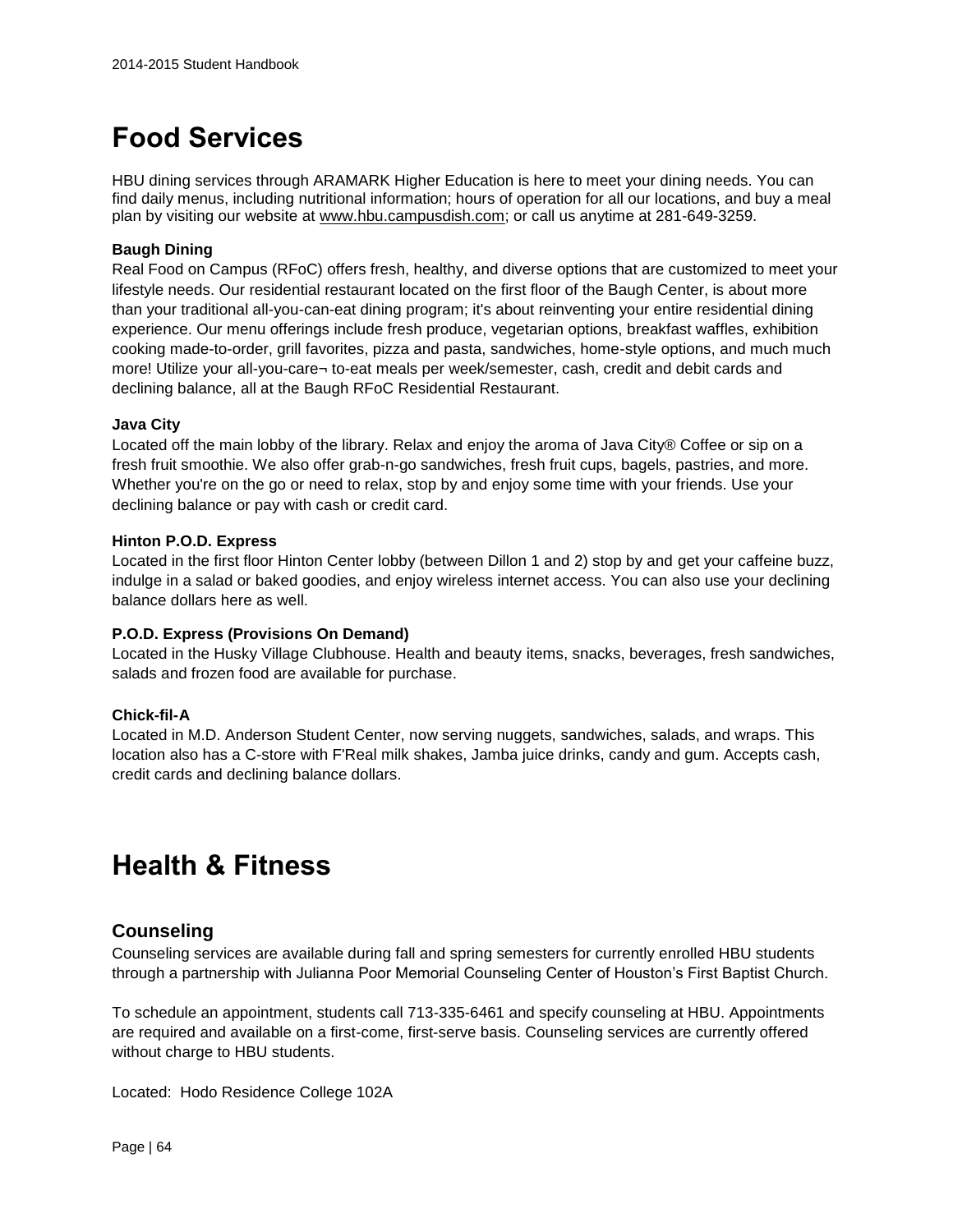Hours: Monday-Thursday 2-6 p.m.

For additional questions, please contact David Hao, Associate Dean of Student Success, at [dhao@hbu.edu.](mailto:dhao@hbu.edu)

## **Fitness Center**

The Bradshaw Fitness Center, located at 7731 Southwest Freeway, provides currently enrolled students the following:

- Indoor Aquatics Center with 3 pools
	- o lap pool 25 yard, 4 lane
		- o exercise pool
		- o whirl pool
- Fitness floor 10,000 square feet, with cardiovascular and strength equipment
- Group Exercise classes both land and water
- Fitness Camps and more

Students must present current student HBU ID card or another valid ID on every visit and adhere to Bradshaw policies and procedures while on the premises. For policies and procedures, class schedules and additional information please visit [www.hbufit.org](http://www.hbufit.org/) or contact [Student Life.](mailto:studentlife@hbu.edu)

#### **Student Health Insurance**

Students are encouraged, but not required, to be covered by a health insurance plan. Visit [www.hbu.edu/studenthealthinsurance](http://www.hbu.edu/studenthealthinsurance) for more information.

### **Student Health Services**

Basic health services are provided in the Health Clinic, which is located in Hodo Residence College 102C.

#### **Purpose**

The purpose of HBU's [Student Health Services](http://www.hbu.edu/studenthealth) is to promote the wellness of the campus community through health education and provision of basic health care services.

#### **Hours of Service**

The clinic will open September 2, 2014.

#### **2014-2015 Clinic Hours**

| Monday    | 9:00 a.m. - 12:00 p.m.   |
|-----------|--------------------------|
| Tuesday   | $9:00$ a.m. - 12:00 p.m. |
| Wednesday | 9:00 a.m. - 12:00 p.m.   |
| Thursday  | 9:00 a.m. - 12:00 p.m.   |
| Friday    | ∣CLOSED                  |

*The Clinic is open during fall and spring semesters when class is in session. The clinic is not open during finals, holidays, summer terms and semester breaks.*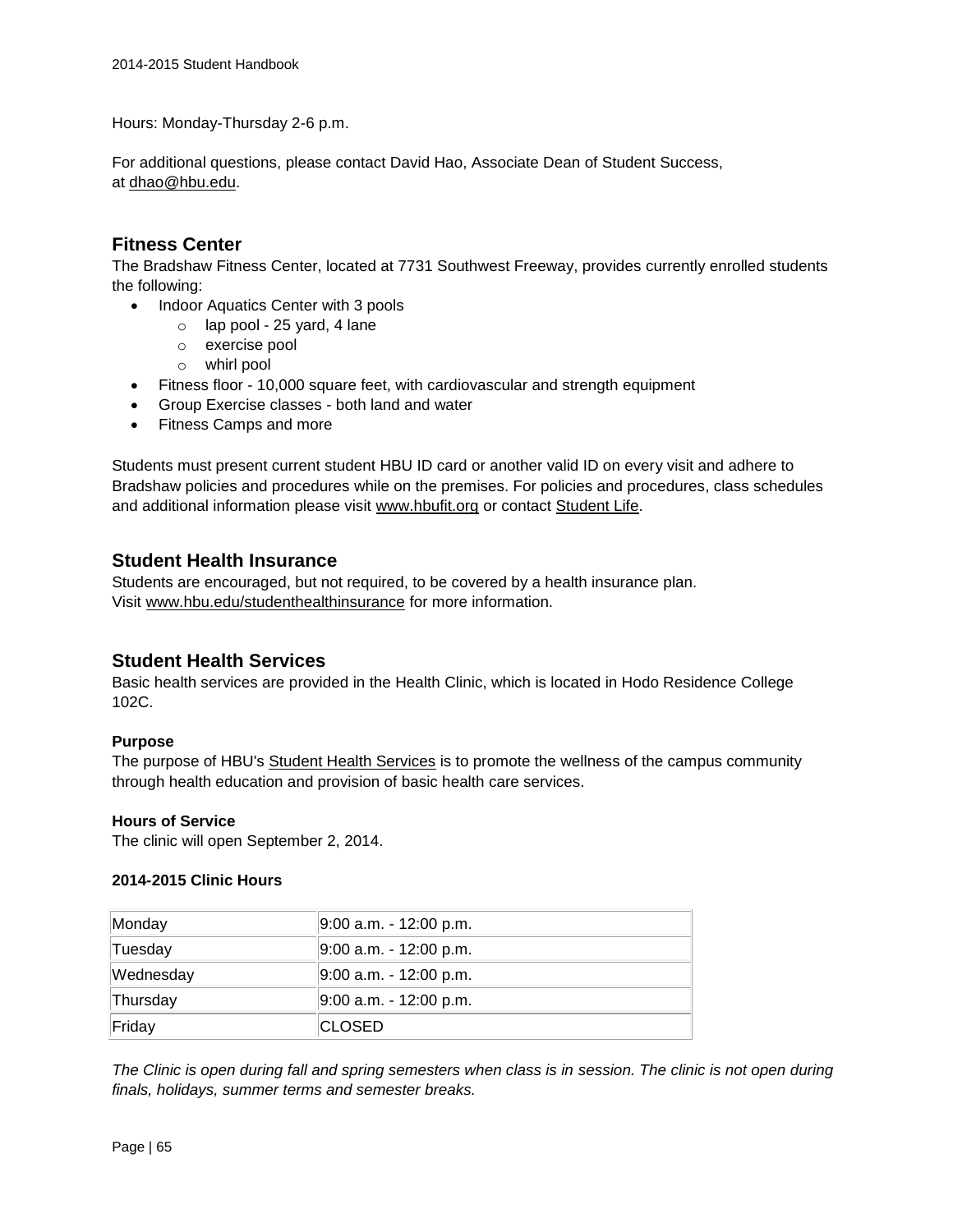The last patient will be seen at 15 minutes prior to the scheduled closing time. Clinic staff will be available to see students on a first-come, first-serve basis. Non-emergency visits to the Health Clinic should be made at times that do not conflict with the student's class schedule.

#### **Personnel**

The Clinic staff are licensed medical personnel contracted through Memorial Hermann Hospital System. Student Health Services is under the purview of the Vice President of Student Life.

#### **Clinic Services**

Students are expected to present a valid HBU student ID card in order to qualify for services. A nominal fee will be assessed for services rendered. The current fee schedule is posted outside the Student Health Services Office and is subject to change. Services include, but are not limited to:

- Comprehensive physical examination
- Immunizations and tuberculosis (TB) screening
- Administration of allergy shots as requested
- Office visits for basic health care
- Health education
- Facilitation of referrals

#### **Financial Responsibility for Health Care**

The student is responsible for the payment of all financial obligations incurred for health care. Fees for services are posted outside the clinic and on HBU [Health Clinic website](http://www.hbu.edu/Students-Alumni/Student-Resources/Health-Services/Health-Clinic.aspx) and are subject to change. Charges for health services will be applied to the student's Huskynet account.

#### **Release of Health Records**

To request a copy of student health records:

- For meningitis immunization: contact the Office of the Registrar.
- For on-campus clinic visits: contact the Neighborhood Health Center at 7600 Beechnut, suite A, phone 713-456-4280.

#### **Accidents or Injuries**

In the event of an accident resulting in injury, the University Police should be promptly notified at 281-649- 3911. This will help ensure maximum protection for students. All accidents and injuries will be handled according to the University Police's Medical Emergency Policy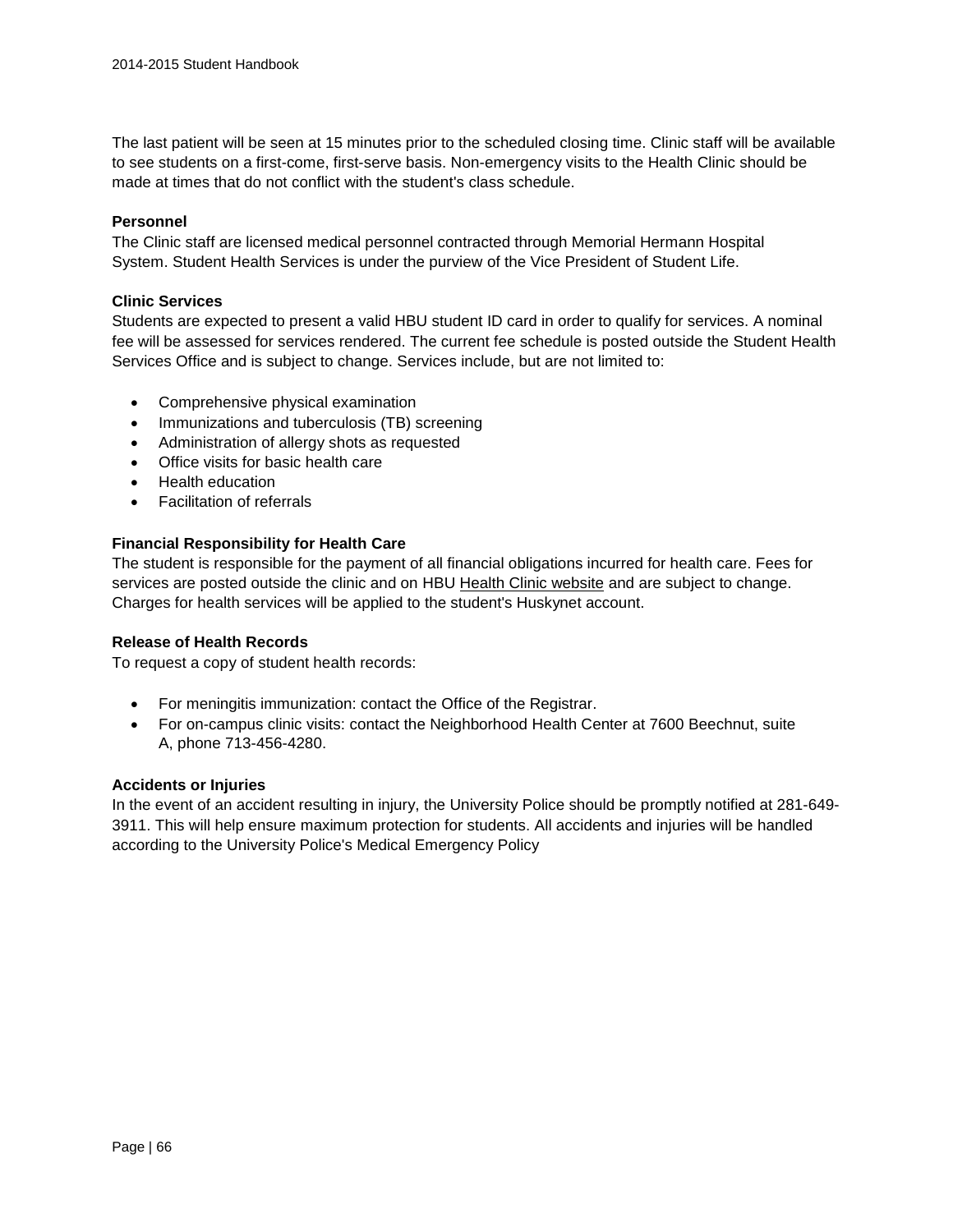# **Information Technology Services**

# **Computer Use Policy**

See Policies section of the *Student Handbook*.

## **Computer Labs**

HBU offers a supervised walk-up lab available to all students. It is located in Atwood II, room 101. You must be a currently enrolled HBU student to use the computer lab. Guests and/or children are not allowed to accompany students into the lab.

#### **Equipment:**

- Computers
- MS-Office (Word, Excel, Access, PowerPoint)
- Internet connectivity
- Special software requested by professors.

# **Email**

All students are provided an HBU e-mail account once admitted to the university. This then becomes the main means of communicating official HBU business. It is imperative that students check their HBU e-mail on a routine basis. *Failure to read an email will not be an excuse for missing deadlines and other important expectations placed on students.* For assistance with e-mail, including directions on how to point your HBU e-mail to another e-mail account, contact the [ITS Help Desk](https://hbu.edu/Students-Alumni/Student-Resources/Information-Technology-Services-(ITS).aspx) at [www.hbu.edu/its.](https://hbu.edu/Students-Alumni/Student-Resources/Student-Handbook/Student-Resources/www.hbu.edu/its)

# **HuskyNet**

HuskyNet is our web-based interface found in the HBU Portal [\(MY.hbu.edu\)](http://my.hbu.edu/) used by students to check and update their personal information (addresses, phone numbers, etc.) or to access various tools, such as registration and add/drop classes, advising, view academic status, class schedules, grades, nonofficial transcripts, view financial account information and accept/decline financial aid awards, and more. The majority of students, faculty and staff will have most of their needs met through these self-service tools. For complete information on all of the services available through Information Technology Services go to [www.hbu.edu/its.](https://hbu.edu/Students-Alumni/Student-Resources/Student-Handbook/Student-Resources/www.hbu.edu/its)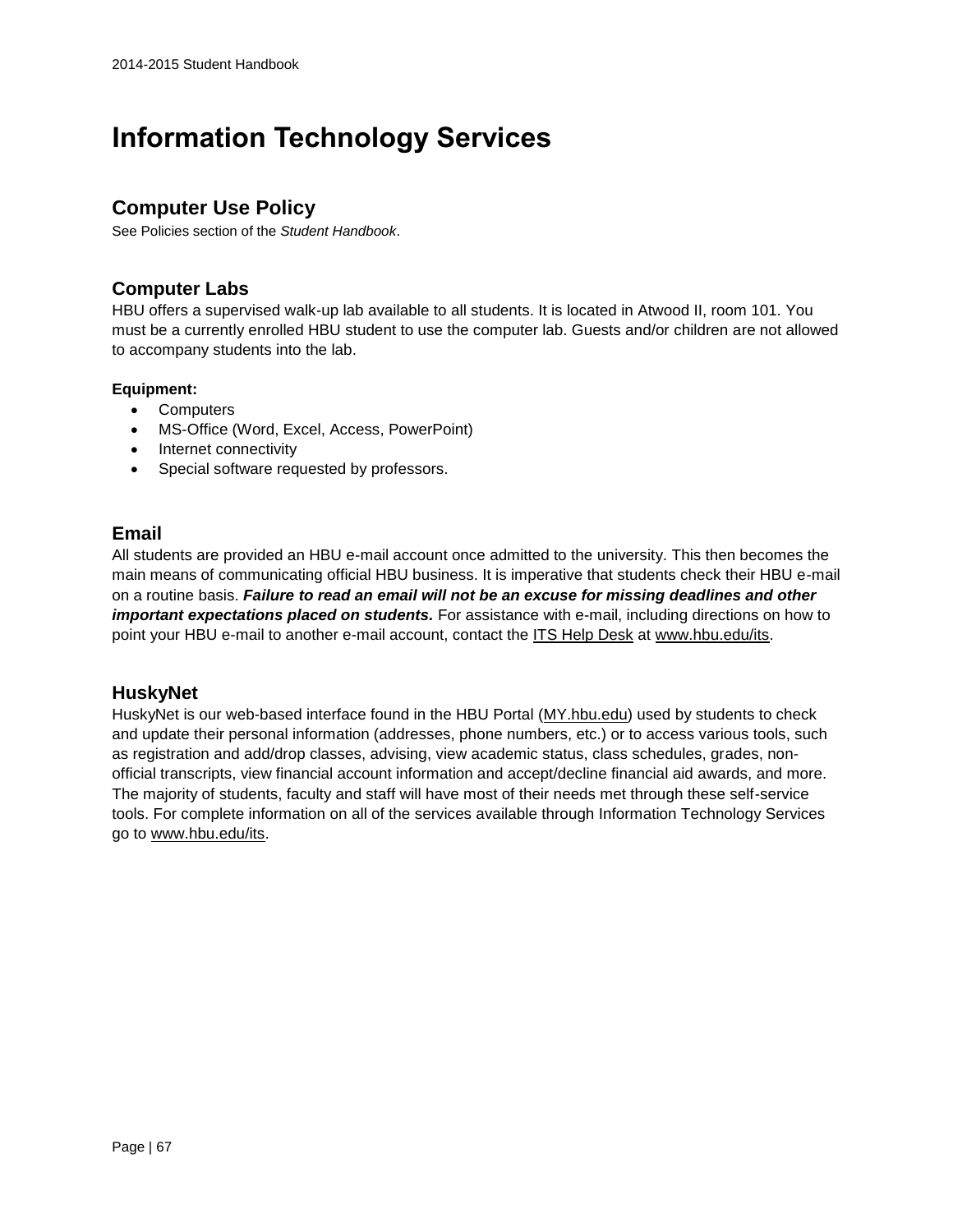# Student Code of Conduct

# **Preamble**

# **Philosophical Approach**

Houston Baptist University has chosen to set itself apart for the purpose of preparing students for meaningful lives and work and for service to God and the peoples of the world. The University is dedicated to the development of moral character, the enrichment of spiritual lives, and the perpetuation of growth in Christian ideals. Spiritual maturity, strength of character, and moral virtue are considered foundational for successful living. The University shall stand as a witness for Jesus Christ expressed directly through its administration, faculty, and students.

Students, by their voluntary membership in this Christian community, assume responsibility to abide by all the standards, rules, and regulations of the University, as well as to use personal discretion involving any activities which may be morally or spiritually destructive or reflect poorly on the campus community. All members of the campus community share mutual responsibility for confronting actions that violate established standards for conduct or reflect poorly on the University. It is essential that this confrontation is exercised in a spirit of love and gentleness-a hallmark characteristic of biblical Christianity.

The Student Code of Conduct serves the educational mission of the University in achieving the aforementioned objectives. Community standards, policies and regulations, and the Student Conduct System are in place for the expressed purpose of moving students towards personal maturity and creating an environment that is conducive to academic learning, personal development, and spiritual growth.

The Student Conduct System is an educational and restorative process, not a legal proceeding. The process always attempts to confront misconduct in an educative posture that the student might learn from the experience, respond to the correction, and be reconciled to the community whenever possible. The conduct system provides University personnel opportunities to educate students and to help them attain better decision-making, character formation, and spiritual maturity. The effectiveness of these *teachable moments* requires that each student be treated with equal care, concern, honor, fairness, and dignity.

# **Article I: Definitions**

- 1. The term "University" means Houston Baptist University.
- 2. The term "student" includes all persons taking courses at the University, either full-time or parttime, pursuing undergraduate or graduate studies. Persons who withdraw after allegedly violating the Student Code of Conduct, who are not officially enrolled for a particular term but who have a continuing relationship with the University or who have been notified of their acceptance for admission are considered "students" as are persons who are living in University housing, although not enrolled in this institution. This Student Code of Conduct applies to the main campus, University-sponsored events, and activities at which the University is substantially represented.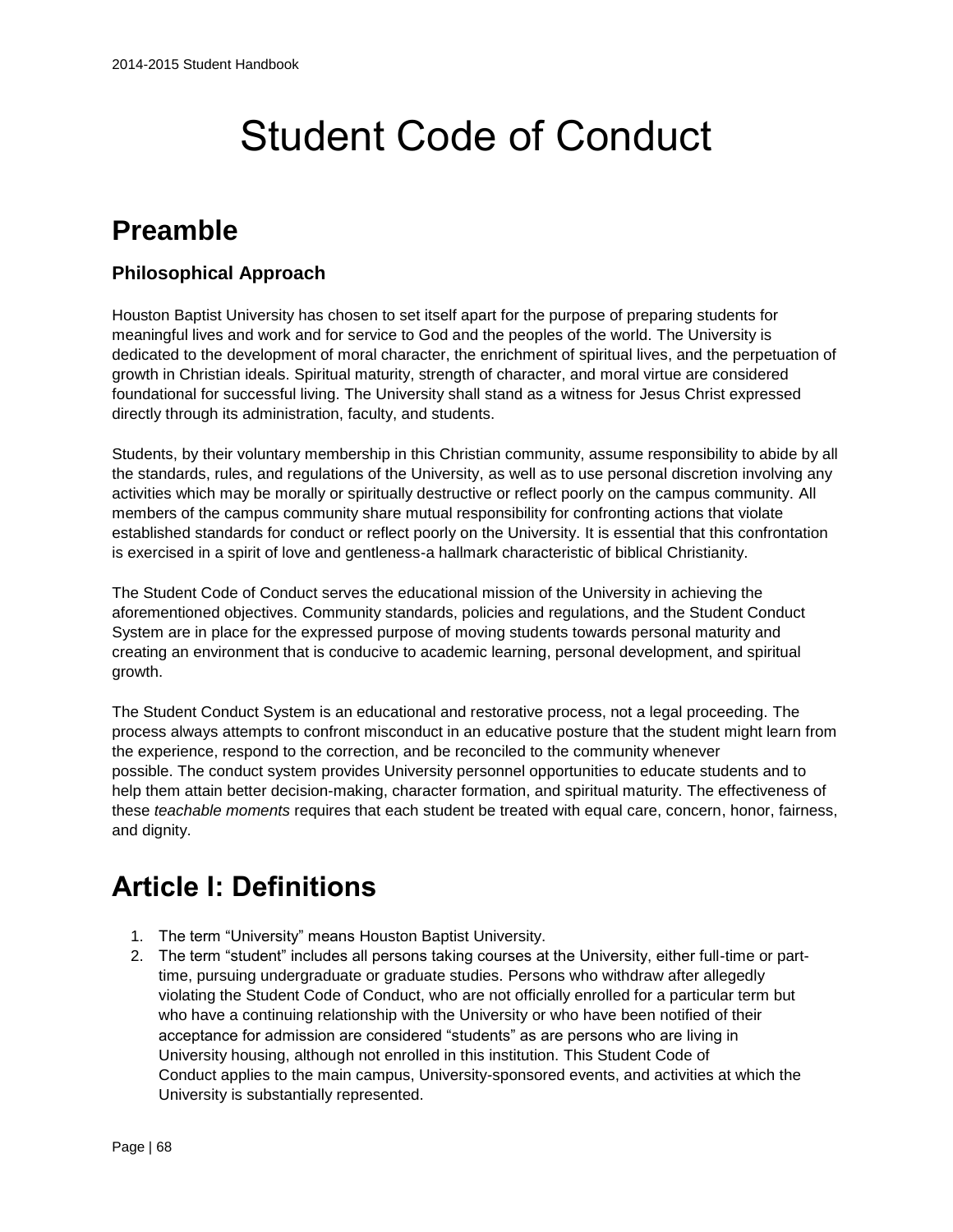- 3. The term "faculty member" means any person hired by the University to conduct classroom or teaching activities or who is otherwise considered by the University to be a member of its faculty.
- 4. The term "University official" includes any person employed by the University, performing assigned administrative or professional responsibilities.
- 5. The term "member of the campus community" includes any person who is a student, faculty member, University official, enlisted volunteer, or any other person employed by the University. A person's status in a particular situation shall be determined by the Vice President of Student Life.
- 6. The term "University premises" includes all land, buildings, facilities, and other property in the possession of or owned, used, or controlled by the University (including adjacent streets and sidewalks).
- 7. The term "organization" means any number of persons who have complied with the formal requirements for University recognition or charter.
- 8. The term "Student Conduct Administrator" means a University official authorized by the Vice President of Student Life to impose sanctions upon any student(s) found to have violated the Student Code of Conduct. A Resident Director may serve as the Student Conduct Administrator in less severe violations involving residents under his or her supervision.
- 9. The term "Appellate Administrator" means a University official authorized on a case-by-case basis to consider an appeal from a student, either the complainant or the respondent. The Vice President of Student Life will serve as the Chief Appellate Administrator.
- 10. The term "Conduct Board" means a committee assembled by the Student Conduct Administrator that may be called upon at the discretion of the Student Conduct Administrator to resolve discipline cases.
- 11. The term "Student Conduct Board" means a committee of HBU students assembled by the Student Conduct Administrator that may be called upon at the discretion of the Student Conduct Administrator to resolve lower level discipline cases.
- 12. The term "Appellate Board" means a committee of persons authorized to consider an appeal as to whether a student has violated the Student Code of Conduct or from the sanctions imposed by the Student Conduct Administrator. The Chief Appellate Administrator or an alternative designee from the Student Conduct and Appeals Committee may serve as the chair of the Appellate Board.
- 13. The term "Student Conduct and Appeals Committee" refers to an appointed committee of faculty, staff, and students available to serve as members of an Appellate Board at the request of the Appellate Administrator. Faculty and staff nominees are confirmed by the University President. Student members are nominated by the Student Government Association President and appointed by the Vice President of Student Life.
- 14. The term "shall" is used in the imperative sense.
- 15. The term "may" is used in the permissive sense.
- 16. The term "customary(ily)" is used to provide the prerogative to diverge from the typical action.
- 17. The term "community standards" refers to general or overarching guidelines and biblical principles represented in University policies, rules, regulations, codes of conduct, and other reasonable expectations for Student Code of Conduct.
- 18. The term "policy" means the written regulations of the University as found in, but not limited to, the *University Catalog*, Student Code of Conduct, *Student Handbook*, Housing Agreement, web site, or other relevant publication.
- 19. The term "Complainant" means any person who submits a charge alleging that a student violated this Student Code of Conduct. When a student alleging the violation believes that he or she has been a victim of another student's misconduct, the student who believes he or she has been a victim will have the same rights under this Student Code of Conduct as are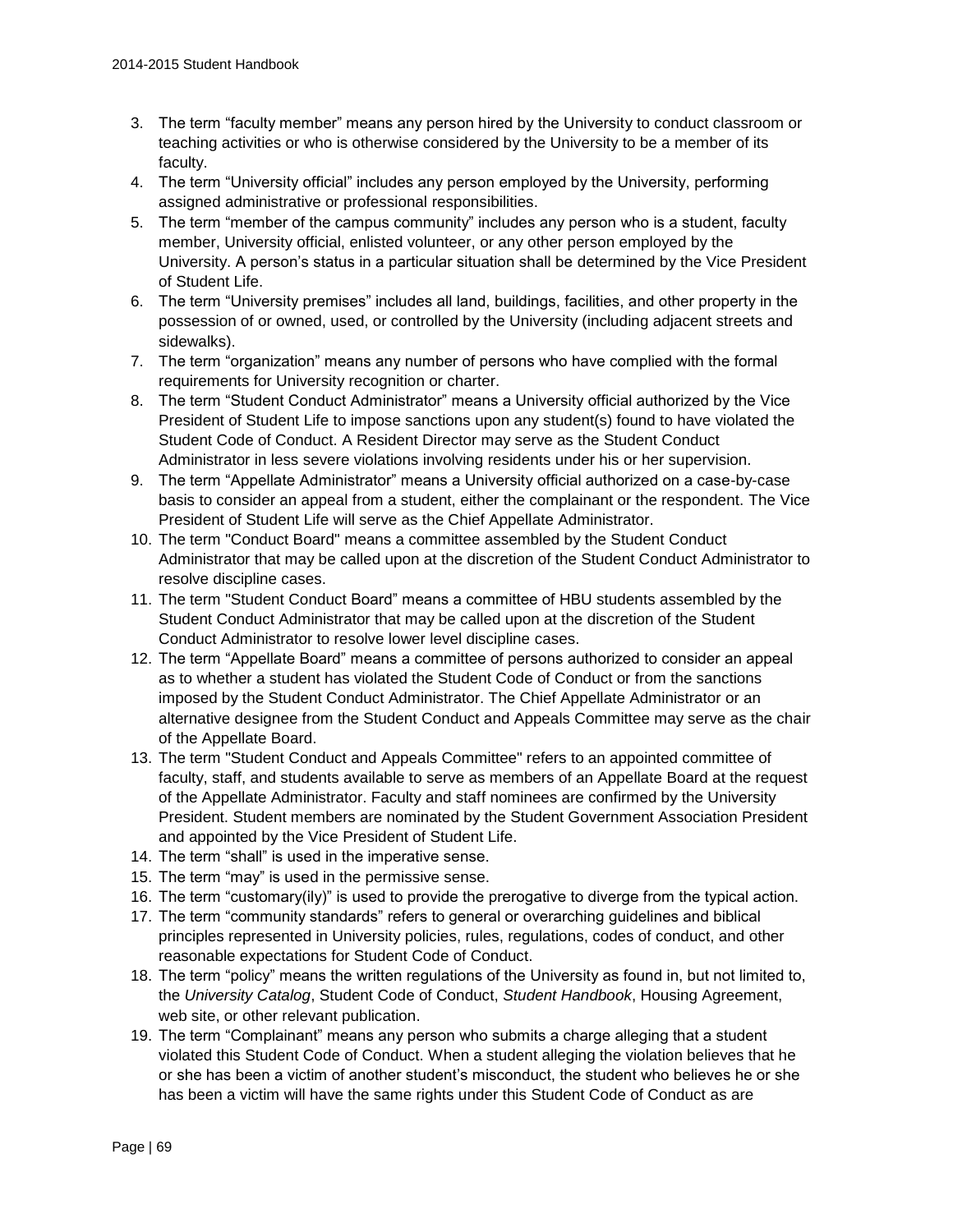provided to the Complainant, even if another member of the University community submitted the charge itself.

20. The term "Respondent" means any student accused of violating the Student Code of Conduct.

# **Article II: Student Conduct Authority**

# **A. Authority and Responsibility**

The Vice President of Student Life is that person designated by the University President to be responsible for the administration of the Student Conduct System. The Provost is that person designated by the University President to be responsible for the administration of the academic policies and procedures addressing academic dishonesty (see the Houston Baptist University Catalog, section entitled "Dishonesty in Academic Affairs"). Faculty is designated by the Provost to be responsible for general classroom conduct management.

# **B. Student Conduct Review Oversight**

The Vice President of Student Life is the person designated to appoint Student Conduct Administrators and/or convene the Student Conduct and Appeals Committee when needed.

# **C. Procedural Authority**

The Vice President of Student Life with input from the Student Conduct Administrator and/or Student Conduct and Appeals Committee shall develop policies for the administration of the Student Conduct System and guidelines consistent with provisions of the process.

### **D. Finalizing a Decision**

Decisions made by a Student Conduct Administrator complete the conduct process, unless a formal appeal is petitioned. Decisions made by the Chief Appellate Administrator shall bring to conclusion the formal student conduct system protocol.

# **Article III: Proscribed Student Code of Conduct**

### **A. Jurisdiction of the University Student Code of Conduct**

The University Student Code of Conduct and Community Standards shall apply to conduct that occurs on University premises, at University-sponsored activities, and to off-campus conduct that is deemed to adversely affect the University community and/or the pursuit of its objectives. Each student shall be responsible for his or her conduct from the time of application for admission through the actual awarding of a degree, even though conduct may occur before classes begin or after classes end, as well as during the academic year and during periods between terms of actual enrollment (and even if his or her conduct is not discovered until after a degree is awarded).

The Student Code shall apply to a student's conduct even if the student withdraws from school while a conduct matter is pending. The Vice President of Student Life shall decide whether the Student Code shall be applied to conduct occurring off campus, on a case-by-case basis, at his discretion.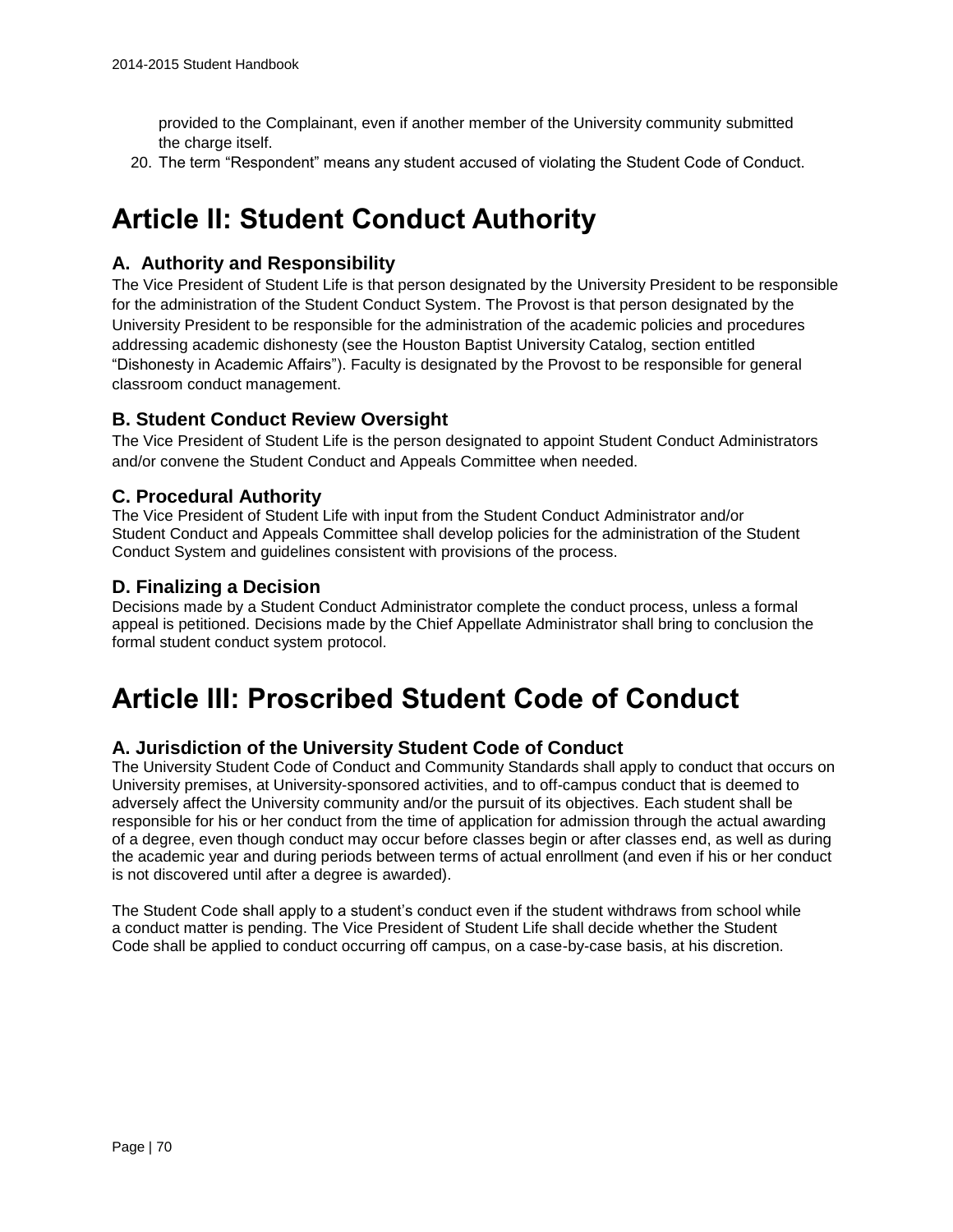# **B. Community Standards**

"Community Standards" refer to general guidelines or biblical principles that are represented in University policies and expectations for the conduct of community members. They may be articulated in written or spoken directives or may be implicitly understood as "common sense" or basic to Christian teaching or practice. The following Community Standards are not meant to be an exhaustive list, but rather touch on topics of particular concern, interest, or conflict with contemporary culture.

- 1. *Respect.* Students are expected to demonstrate respect for those in authority including faculty, staff, and student leaders/workers. Respect is also expected to be extended to policies, procedures and regulations established by the University for the orderly administration of University activities and the welfare of the members of the HBU community. Furthermore, respect for the rights and human dignity of others, especially in the conduct of relationships; Respect for the rights and needs of the community to develop and maintain an atmosphere conducive to academic study and personal development; and, Respect for Federal, State, and Local laws and ordinances is expected.
- 2. *Integrity and accountability.* Members of the campus community are expected to maintain lives of integrity regarding biblical principles and standards of conduct adopted by the campus community. The University firmly believes that mature individuals submit themselves to accountability within a community of persons and take responsibility for actions that violate that covenant relationship. Members are equally responsible to bring to bear accountability where there is knowledge that fellow members are violating community standards for conduct and should exercise such action in humility with concern for the offender.
- 3. *Affirmation of diversity*. The University recognizes the influence that diversity has in shaping the unique contributions of community members. The University is committed to affirming these contributions and creating opportunities for synergistic reasoning and insights. This commitment is based on a belief that community members should be able to maintain their unique distinctiveness while sharing mutual respect and dignity for the experiences and beliefs of others. Consistent with its educational objectives, the University refrains from endorsing or permitting conduct deemed to be in conflict with biblical principles or expressions of non-Christian religious worship or ceremony on University premises or at University-sponsored gatherings.
- 4. *Sanctity of life.* The University embraces a biblical position which honors the sanctity of life. Consequently, the University cannot support actions which encourage or result in the termination of human life through suicide, euthanasia, or abortion-on-demand. The University's belief in the sanctity of life influences its response to those students who are involved in a crisis pregnancy. The campus community is prepared to stand with both the father and mother of the unborn child as they consider the results of their actions and experience forgiveness that comes from genuine repentance. Subsequently, abortion is not advised or entertained as an alternative solution. The University is committed to assisting the student(s) with other alternatives. Continuity of on-campus student residency will be considered in light of what is best for all those impacted by the pregnancy. As always, persons in such a crisis will find University officials supportive and redemptive.
- 5. *Sexual harassment.* The University desires to maintain a working and learning environment free from the sexual harassment of its community members and guests. Any behavior determined to constitute sexual harassment will be viewed as neither complimentary nor humorous and will be subject to student conduct action. The University recognizes that the perception of sexual harassment behavior is often subjective and that the circumstances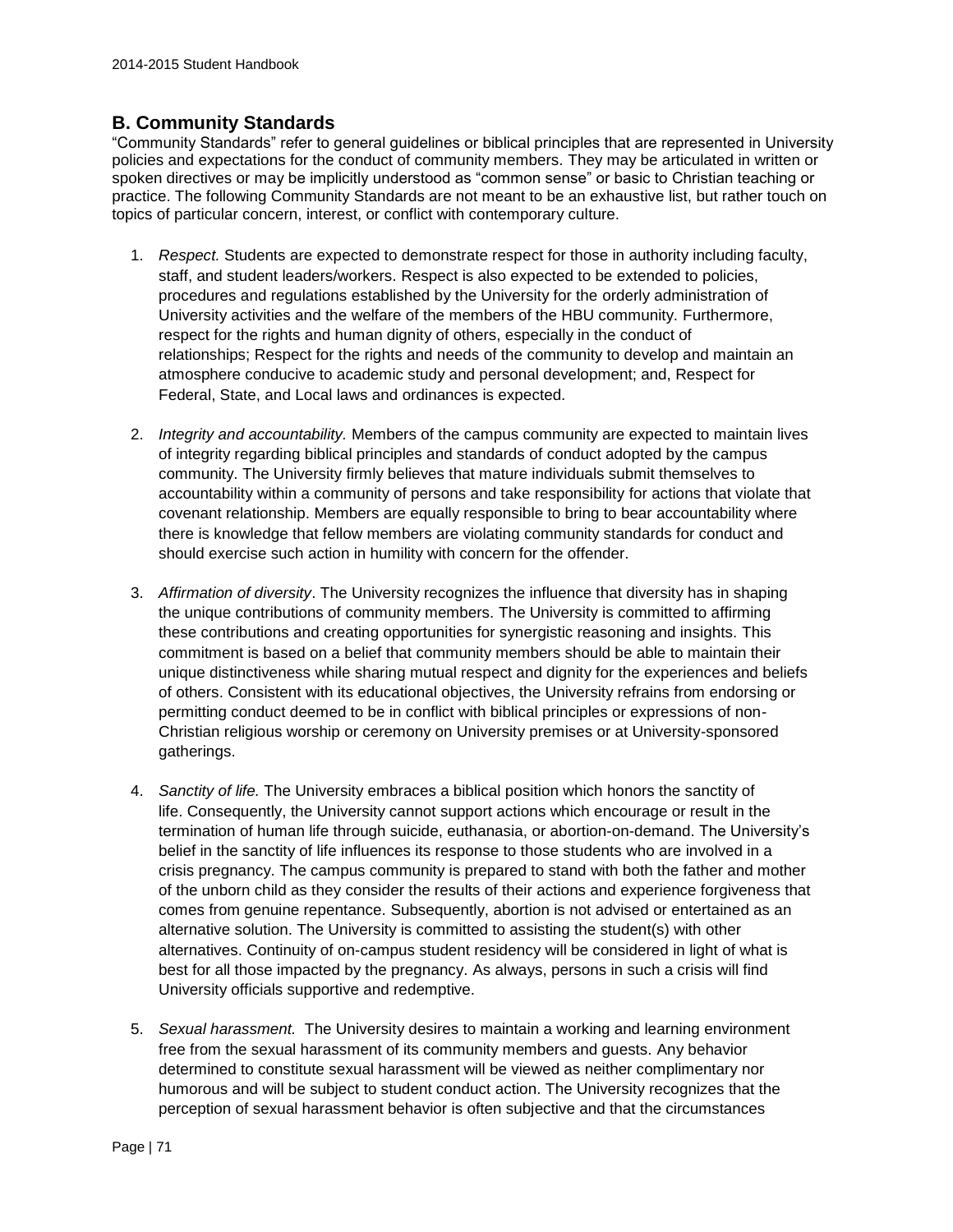surrounding the conduct, as well as its pattern, frequency, and severity need to be considered in assessing the behavior. Although statistical analysis has shown that sexual harassment is usually committed by an individual in a position of power or influence, sexual harassment can occur between any two individuals regardless of gender, employment status, work relationship, or academic association. Sexual harassment may be verbal, graphic, written or physical in nature. Each may be grounds for student conduct action.

# **C. Policies and Regulations**

The following acts in addition to the standards discussed in Article III.B are defined by the University to be unacceptable. The list may not be all inclusive:

- **1.0** *Administrative Policy***.** The following are prohibited:
	- 1.1 *Knowing presence contribution*. Behavior, active or passive, which fails to confront or correct the misconduct of fellow community members. Students may be held accountable for an incident at which they indirectly participated in the violation through their own complicity.
	- 1.2 *Non-Compliance*. Violation of any University policy, rule, or regulation. Failure to comply with the requests or directions of University officials or law enforcement officers acting in performance of their duties. Failure to identify oneself to these persons when requested to do so.
	- 1.3 *Acts of dishonesty*. Dishonesty including but not limited to the following:
		- a. Cheating, plagiarism, or other forms of academic dishonesty.
		- b. Furnishing false information to any University official, faculty member, or office.
		- c. Forgery, alteration, or misuse of any University document, record, or instrument of identification.
	- 1.4 *Disruption or obstruction.* The disruption or obstruction of teaching, research, administration, student conduct proceedings or free flow of pedestrian or vehicular traffic, other University activities, including its public service functions on or off campus, or of other authorized non-University activities when the conduct occurs on University premises. Participating in an on-campus or off-campus demonstration, riot, or activity that infringes on the rights of other members of the University community.
	- 1.5 *Abuse of the Student Conduct System*. Including but not limited to:
		- a. Failure to timely respond and/or obey the notice from a University official to appear for a meeting or review as part of the Student Conduct System.
		- b. Falsification, distortion, or misrepresentation of information before a Student Conduct Administrator.
		- c. Disruption or interference with the orderly conduct of a Student Conduct and Appeals Committee proceeding.
		- d. Institution of a student conduct proceeding in bad faith.
		- e. Attempting to discourage an individual's proper participation in, or use of, the Student Conduct System.
		- f. Attempting to influence the impartiality of a Student Conduct or Appellate Administrator or member of the Student Conduct and Appeals Committee prior to, and/or during the course of, the student conduct proceeding(s).
		- g. Failure to comply with the sanction(s) imposed under the Student Conduct System.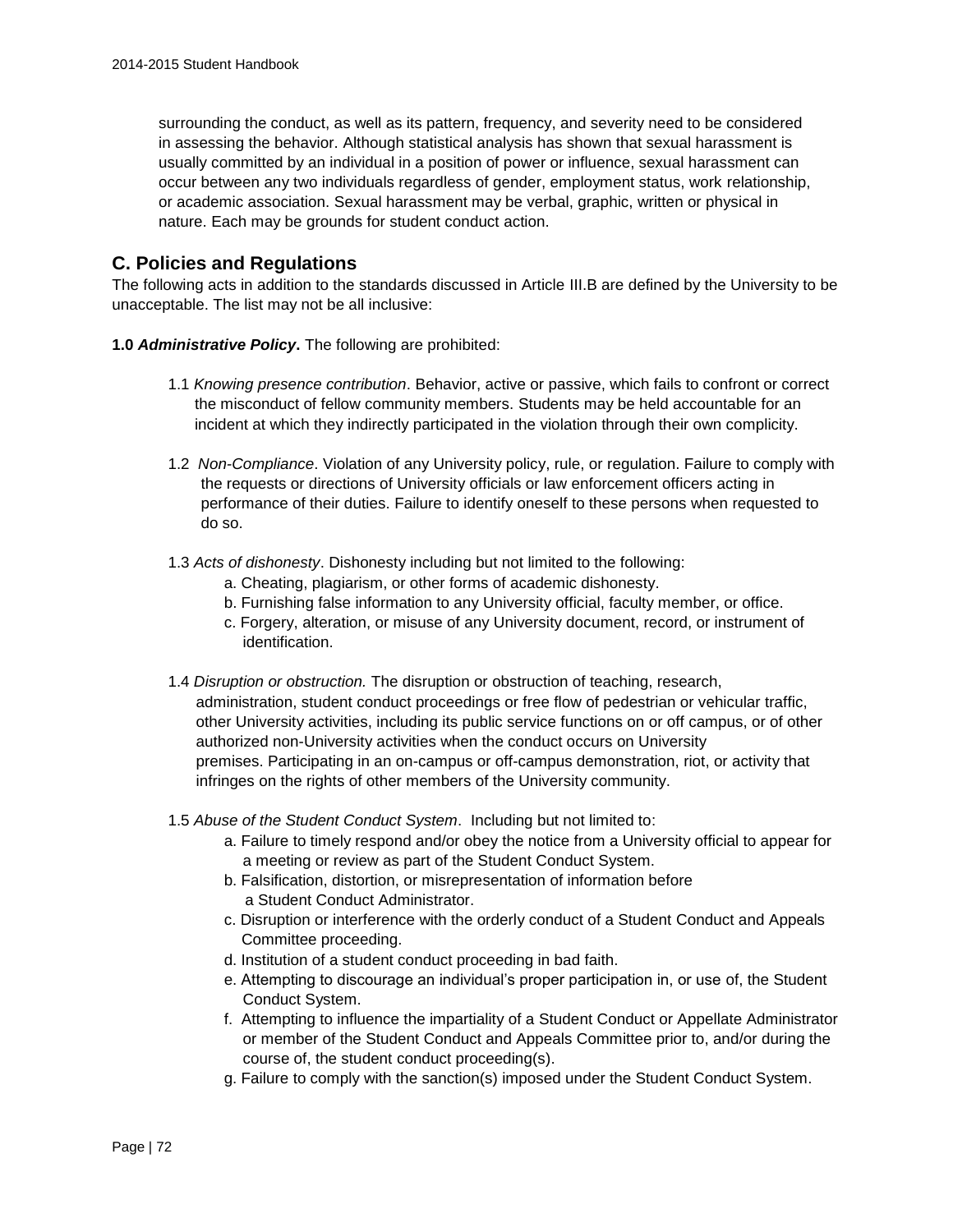h. Influencing or attempting to influence another person to commit an abuse of the Student Conduct System.

#### **2.0** *Property, Facilities and Grounds***.** The following are prohibited:

- 2.1 *Theft or vandalism.* Attempted or actual theft of and/or damage to, or unauthorized alteration or misuse of, property of the University or property of a member of the University community or other personal or public property, on or off campus.
- 2.2 *Unauthorized use.* Unauthorized possession, duplication or use of keys to any University premises or property, or unauthorized entry to or use of University premises or property.

2.3 *Abuse of computer resources*. Theft or other abuse of computer facilities and resources, including but not limited to:

- a. Unauthorized entry into a file, to use, read, or change the contents, or for any other purpose.
- b. Unauthorized transfer of a file.
- c. Use of another individual's identification and/or password.
- d. Use of computing facilities and resources to interfere with the work of another student, faculty member, or University official.
- e. Use of computing facilities and resources to view, download, or send pornographic, obscene, or abusive messages or images.
- f. Use of computing facilities and resources to interfere with normal operation of the University computing system.
- g. Use of computing facilities and resources in violation of copyright laws.
- h. Any violation of the University Computer Use Policy.
- 2.4 *Unauthorized motorized vehicles*. Operating unlicensed motorized vehicles, except for those prescribed for a verifiable physical disability, anywhere on University premises without the prior written consent of the Vice President of Student Life.
- 2.5 *Postings and solicitation*. Posting flyers, posters, advertisements, etc. without departmental sponsorship or the approval of Student Life. Postings must be stamped "Poster Approved" and displayed in compliance with written policies available in Student Life. Solicitation of goods and the services on University premises without the prior approval of Student Life is prohibited.

#### **3.0** *Safety and Security.* The following are prohibited:

- 3.1 *Failure to evacuate.* Failure to evacuate a campus building immediately upon the sound of an alarm, or to follow specific prescribed procedures or the on-site directives of a University representative.
- 3.2 *Breaching security systems*. Jeopardizing or interfering with the safety and security systems established within the campus community, including the propping of locked doors, altering locking devices, permitting unauthorized access to another, etc.
- 3.3 *Misuse or tampering with emergency equipment.* Illegitimately engaging alarm pull stations, discharging fire extinguishers, or disengaging smoke detectors. Individuals misusing or tampering with emergency equipment may be subject to criminal complaint.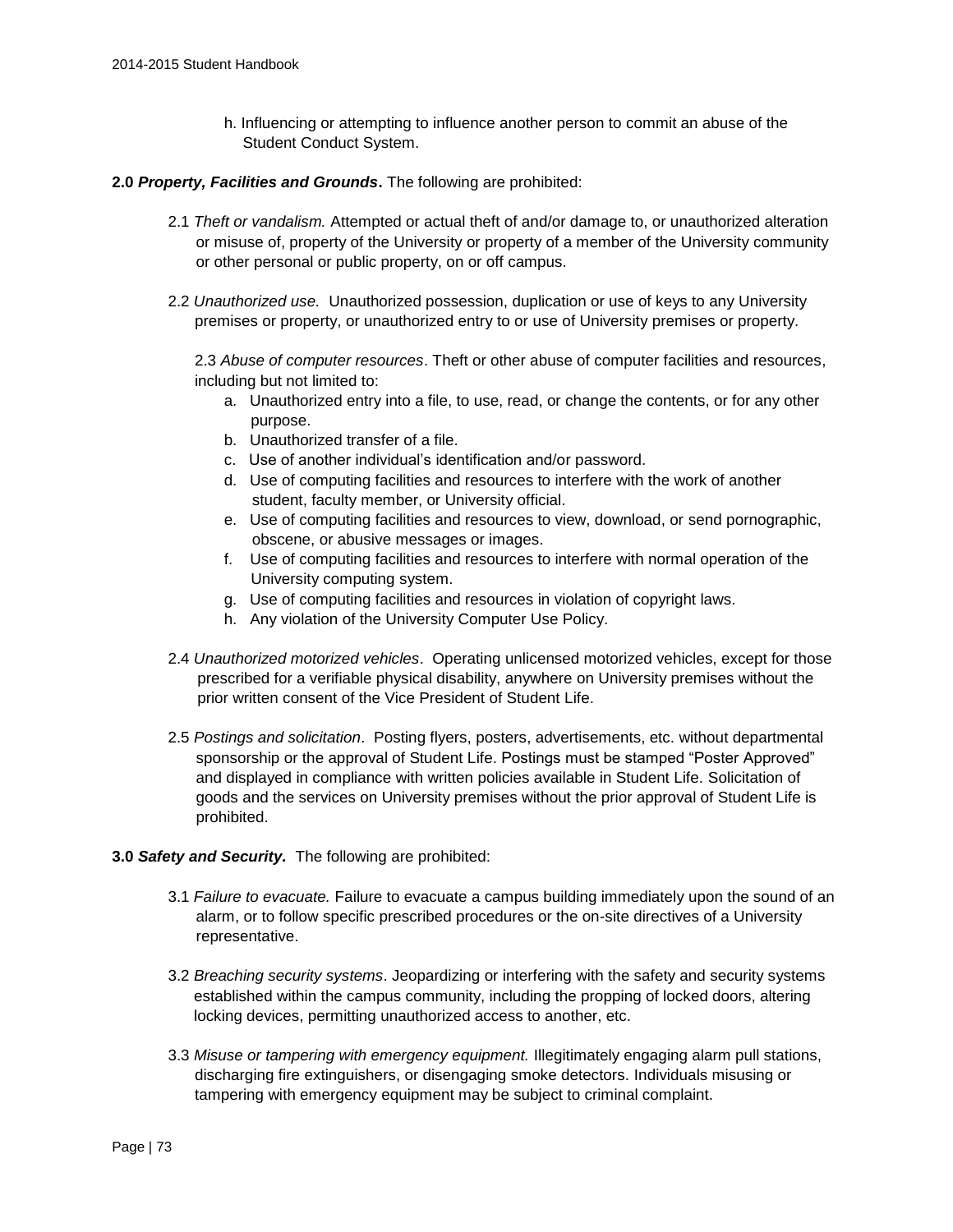- 3.4 *Weapons possession.* Illegal or unauthorized possession of firearms, explosives, other weapons, or dangerous chemicals on University premises or use of any such item, even if legally possessed, in a manner that harms, threatens, or potentially causes fear to others.
- 3.5 *Flammable agents or burning objects.* Use or storage of flammable agents or materials in or near buildings, including gasoline, solvents, paint, propane, butane, or other machine dependent upon combustible fuel for operation. Unauthorized burning of any object, including candles, incense, charcoal, gas barbecues, etc. in or immediately adjacent to buildings.
- 3.6 *False Report of Emergency.* Causing, making, or circulating a false report or warning of a fire, explosion, crime, or other catastrophe.
- **4.0** *Social, Moral, or Biblical.* The following are prohibited:
	- 4.1 *Unlawful acts.* Violation of any federal, state, or local law. Students convicted of a crime during continued enrollment or residential status in University housing must report this information to the Vice President of Student Life.
	- 4.2 *Abuse or threats.* Physical abuse, verbal abuse, threats, intimidation, harassment, coercion, and/or other conduct which threatens or endangers the health or safety of any person, including oneself, whether acted upon or not.
	- 4.3 *Sexual harassment*. Including but not limited to the following:
		- a. Sexual advances
		- b. Requests for sexual favors
		- c. Verbal or physical conduct of a sexual nature that expressly or implicitly imposes conditions upon, threatens, interferes with, or creates an intimidating, hostile, or demeaning environment for an individual's (1) academic pursuits, (2) University employment, (3) participation in activities sponsored by the University or organizations or groups related to the University, or (4) opportunities to benefit from other aspects of University life.
	- 4.4 *Sexual assault.* Acts of sexual aggression including rape, attempted rape, sexual battery, and/or assault. Any sexual act that occurs without the consent of another person or that occurs when the person is unable to give consent.
	- 4.5 *Sexual misconduct.* Consensual sexual behavior when it falls outside biblical intentions and/or explicit guidelines, such as sexual intimacies outside of a heterosexual marriage, including any type of intercourse, sensual nakedness, fondling of sexual organs, or sleeping intimately with one another.
	- 4.6 *Inappropriate dating, living, or displays of affection.* Including, but not limited to, the following: a. Single students dating married persons.
		- b. Married students dating anyone other than their spouse.
		- c. Homosexual relations.
		- d. Cohabitation with members of the opposite sex.
		- e. Public affection deemed inappropriate for the context.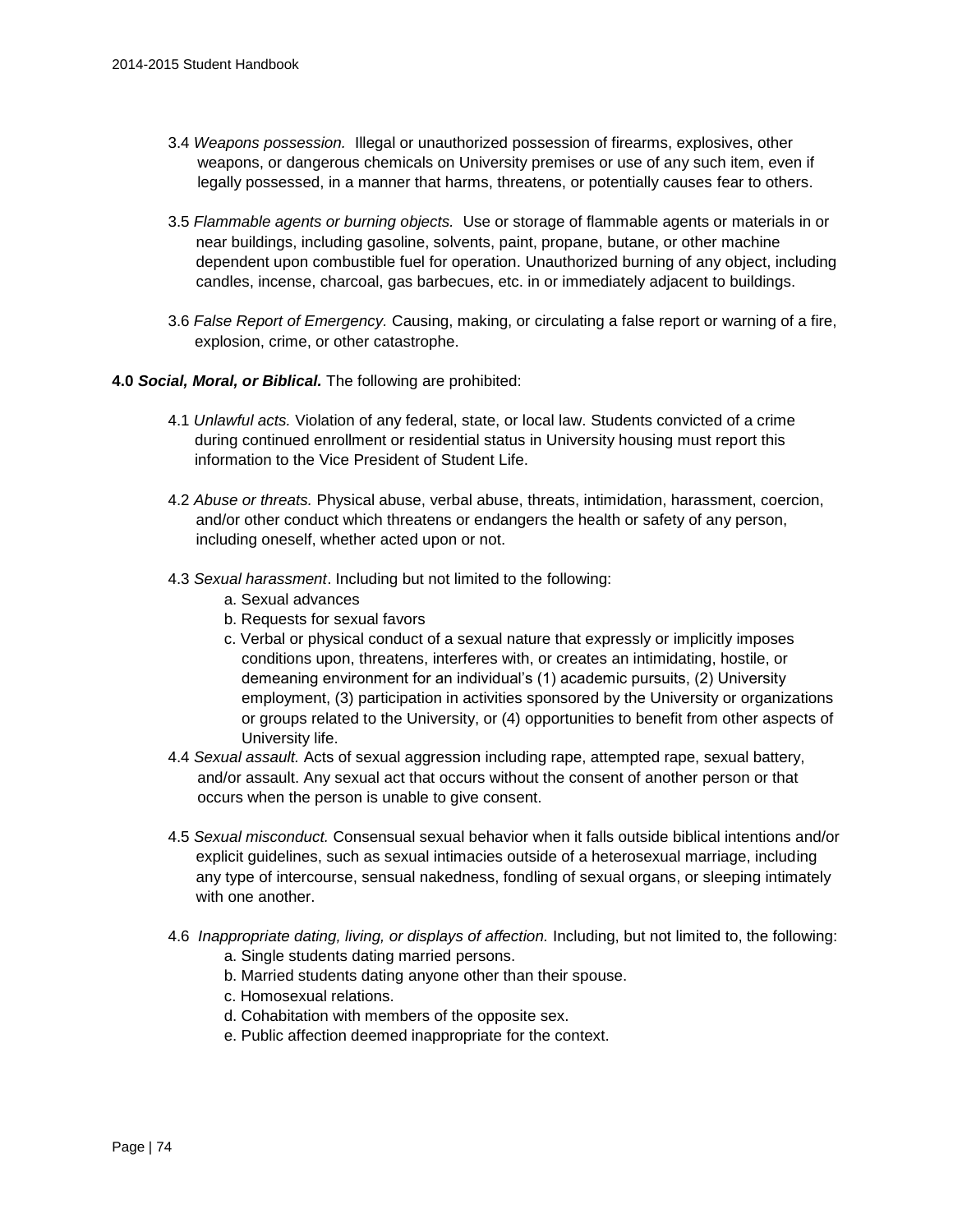- 4.7 *Pornography.* Possession, display, or distribution of pornographic materials or images*.* Use of pornography for personal entertainment, including Internet and telephone services that provide pornographic images, sounds, or sensual conversation.
- 4.8 *Offensive Entertainment*. Entertainment played or displayed publicly on University premises or at University-sponsored activities that contain levels of violence, profanity, and sexual overtures that would be found offensive and/or in conflict with community standards.
- 4.9 *Hazing.* Defined as an act which has the potential of endangering the mental or physical health or safety of a student, or which destroys or removes public or private property, for the purpose of initiation, admission into, affiliation with, or as a condition for continued membership in, a group or organization. The expressed or implied consent of the victim will not be a defense. Apathy or acquiescence in the presence of hazing is not a neutral act; it is a violation of this rule (see 1.1 Knowing presence.)
- 4.10 *Drugs.* Use, possession, manufacturing, promoting use, or distribution of marijuana, heroin, narcotics, or other controlled substances except as expressly permitted by law. Possession of drug paraphernalia or items that display or encourage drug or drug use is also prohibited.

In an attempt to create a conducive environment and influence lifestyle choices by which its community members may be successful in attaining the mission of the institution, the University takes a firm stand regarding the possession, distribution, or use of controlled substances or drugs on campus, which may result in a suspension of one full academic year.

The Student Conduct Administrator may adjust customary sanction(s) if the student has exposed the violation on his or her own with the intention of reconciling himself or herself to the community and submitting to structures of support and accountability.

- 4.11 *Alcoholic beverages.* Use, possession, manufacturing, or distribution of alcoholic beverages. Facilitating or encouraging the off-campus use or possession of alcoholic beverages by persons less than twenty-one years of age is prohibited. Displaying alcohol containers (empty included). Promoting the use of alcohol in any way.
- 4.12 *Intoxication or drunkenness.* Under the influence of drugs or alcohol on University premises or at University-sponsored events.
- 4.13 *Smoking*. Smoking on University premises or at University-sponsored events, including cigarettes, cigars, pipes, and other smoking substitutes.
- 4.14 *Disorderly conduct.* Conduct that is disorderly, lewd, or indecent; breach of peace; or aiding, abetting, or procuring another person to breach the peace on University premises or at functions sponsored by, or participated in by, the University or members of the academic community. Disorderly conduct includes but is not limited to any unauthorized use of electronic or other devices to make an audio, visual, or video record of any person while on University premises without his/her prior knowledge, or without his/her effective consent when such a record is likely to cause injury or distress. This includes, but is not limited to, surreptitiously taking pictures of another person in a gym, locker room, or rest room.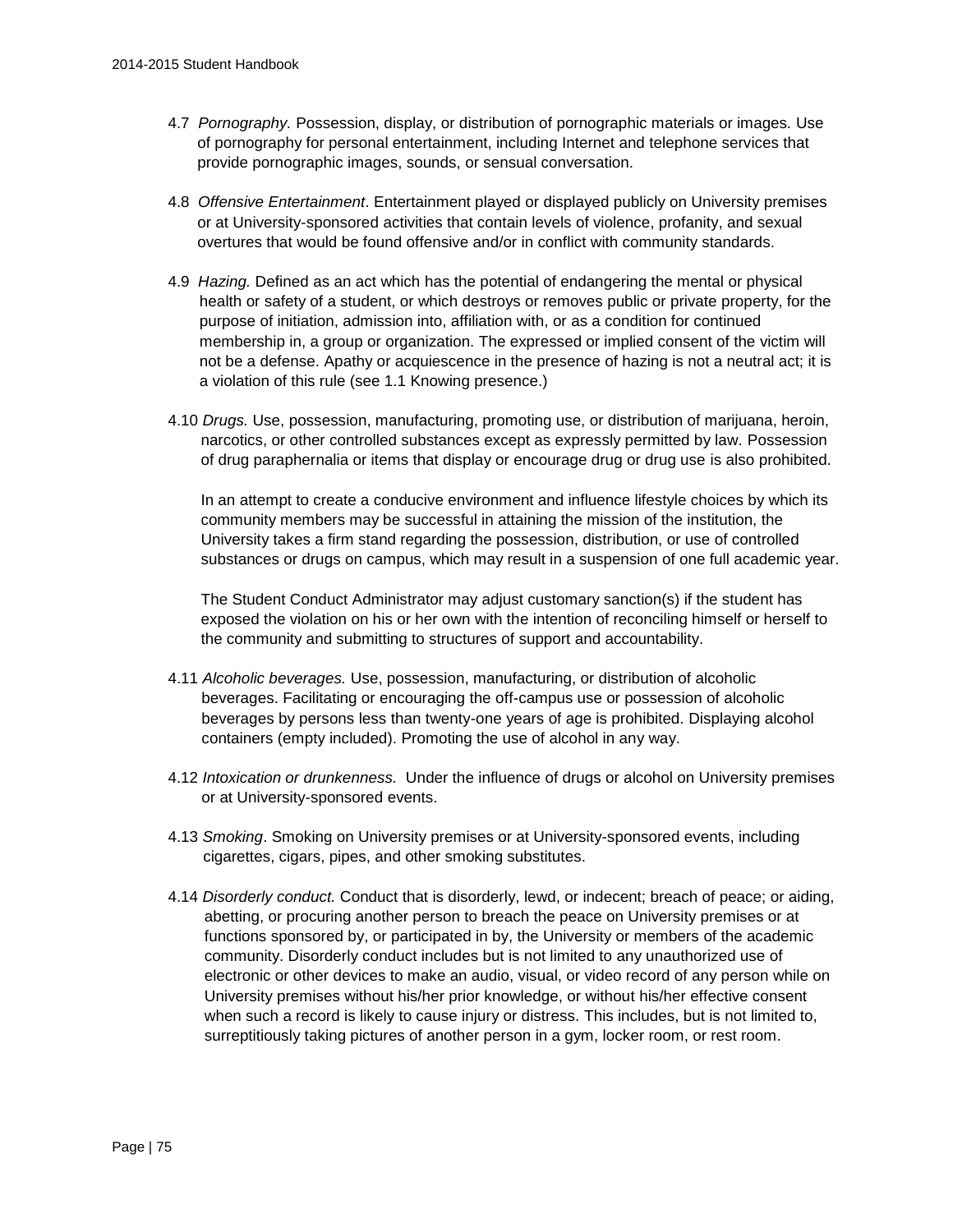- 4.15 *Profanity and obscenity*. Use of language, or verbal depiction of activity, that is vulgar, coarse, crude, or indecent. Wearing articles of clothing that are construed as vulgar, coarse, crude, or indecent, or in other ways violates our community standards.
- 4.16 *Gambling.* Any activity that involves betting, wagering, raffles, or games of chance for which there exists the potential of personal or financial loss. "Drawings" are permitted when entry into the drawing is free, an entry fee is optional, or a gift of approximate or greater value is received upon paying a participation fee.
- 4.17 *Unauthorized On-campus dances.* Any unauthorized dance sponsored by a University official or recognized student group. The University or a recognized student group may sponsor dance activities on or off University premises under the direction and supervision of assigned University personnel or advisors. Dances are subject to University guidelines and community standards. Specific program guidelines and protocols are outlined in the "Dance Policy" (available in the Office of Student Life).

# **D. Violation of Law and University Student Conduct Process**

- 1. *Separate processes.* University disciplinary proceedings may be instituted against a student charged with conduct that potentially violates both the criminal law and the Student Code of Conduct (that is, if both possible violations result from the same factual situation) without regard to the pendency of civil or criminal litigation in court or criminal arrest and prosecution. Proceedings under this Student Code of Conduct may be carried out prior to, simultaneously with, or following civil or criminal proceedings off campus at the discretion of the Vice President of Student Life. Determinations made or sanctions imposed under this Student Code of Conduct shall not be subject to change because criminal complaint arising out of the same facts giving rise to violation of University rules were dismissed, reduced, or resolved in favor of or against the criminal law defendant.
- 2. *University cooperation with law enforcement*. When a student is charged by federal, state, or local authorities with a violation of law, the University will not request or agree to special consideration for that individual because of his or her status as a student. If the alleged offense is also being processed under the Student Code of Conduct, the University may advise offcampus authorities of the existence of the Student Code of Conduct and of how such matters are typically handled within the University community. The University will attempt to cooperate with law enforcement and other agencies in the enforcement of criminal law on campus and in the conditions imposed by criminal courts for the rehabilitation of student violators (provided that the conditions do not conflict with campus rules or sanctions). Individual students and other members of the University community, acting in their personal capacities, remain free to interact with governmental representatives as they deem appropriate.

# **Article IV: Student Conduct System Procedures**

# **A. Complaints and Resolution of Complaints**

1. *Complaint.* Any member of the University community may file a complaint against a student for violations of the Student Code of Conduct. A complaint shall be prepared in writing by the Complainant or interviewing University official and directed to the Student Conduct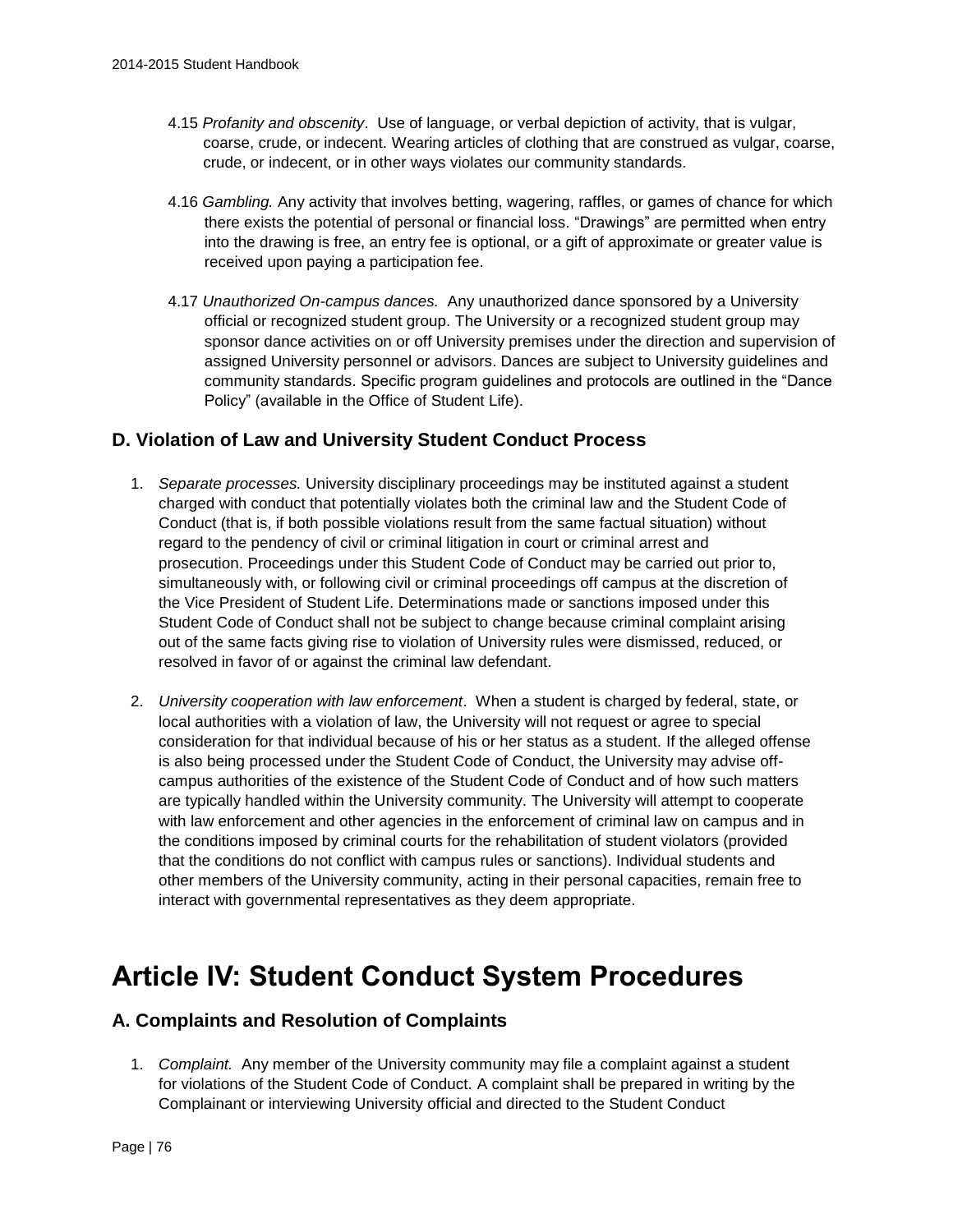Administrator. Complaints should be submitted as soon as possible after a violation takes place, but no "statute of limitations" prevents the Student Conduct Administrator from acting when deemed warranted.

- 2. *Initial Notification.* The accused student shall be notified via HBU email that there has been a complaint. The accused student shall be provided notice of the allegations against the student and a copy of the written complaint, when deemed appropriate, as determined by the Student Conduct Administrator. The accused student shall be required to respond within 48 hours accepting or denying responsibility for the alleged violation. Failure to respond within 48 hours may result in additional sanctions. After a response from the accused student, the Student Conduct Administrator may conduct an inquiry.
- 3. *Inquiry.* The Student Conduct Administrator may conduct an inquiry to determine if the complaint has merit. Subsequent proceedings may be arranged at the discretion of the Student Conduct Administrator. The Student Conduct Administrator may, at his or her discretion, ask a HBU faculty or staff member to sit in during the inquiry process. During the course of the inquiry process, if new information is obtained that the student may have violated additional policies and procedures not included in the initial notification, the Student Conduct Administrator shall make every effort to notify the student of the additional violations.
- 4. *Resolution.* If the complaint is not admitted and/or cannot be disposed of by mutual consent, the Student Conduct Administrator will make a decision based on the information revealed in the inquiry. If the respondent is found in violation of the Code of Conduct, sanctions shall be assigned by the Student Conduct Administrator.
- 5. *Notification.* The Student Conduct Administrator will notify the Respondent in writing of the decision(s) reached. The student will be notified of his/her right to appeal and information on the appeals process will be included in writing.

# **B. Conduct Boards**

- 1. At his or her discretion, the Student Conduct Administrator may convene a **Student Conduct Board** composed of HBU students, faculty and staff, to resolve lower level violations. The accused student shall be notified that he or she will be appearing before the Student Conduct Board. Under the guidance of the Student Conduct Administrator, the Student Conduct Board will conduct an inquiry and submit its recommendation to the Student Conduct Administrator. The Student Conduct Administrator shall then review and either approve or deny the recommendation reached by the Student Conduct Board, and may reconvene the Student Conduct Board if necessary.
- 2. At his or her discretion, the Student Conduct Administrator may convene a **Conduct Board,**  composed of faculty and staff (no students), to resolve more serious or egregious violations. The accused student shall be notified that he or she will be appearing before the Conduct Board. Under the guidance of the Student Conduct Administrator, the Conduct Board will conduct an inquiry and submit its recommendation to the Student Conduct Administrator. The Student Conduct Administrator shall then review and either approve or deny the recommendation reached by the Student Conduct Board, and may reconvene the Conduct Board if necessary.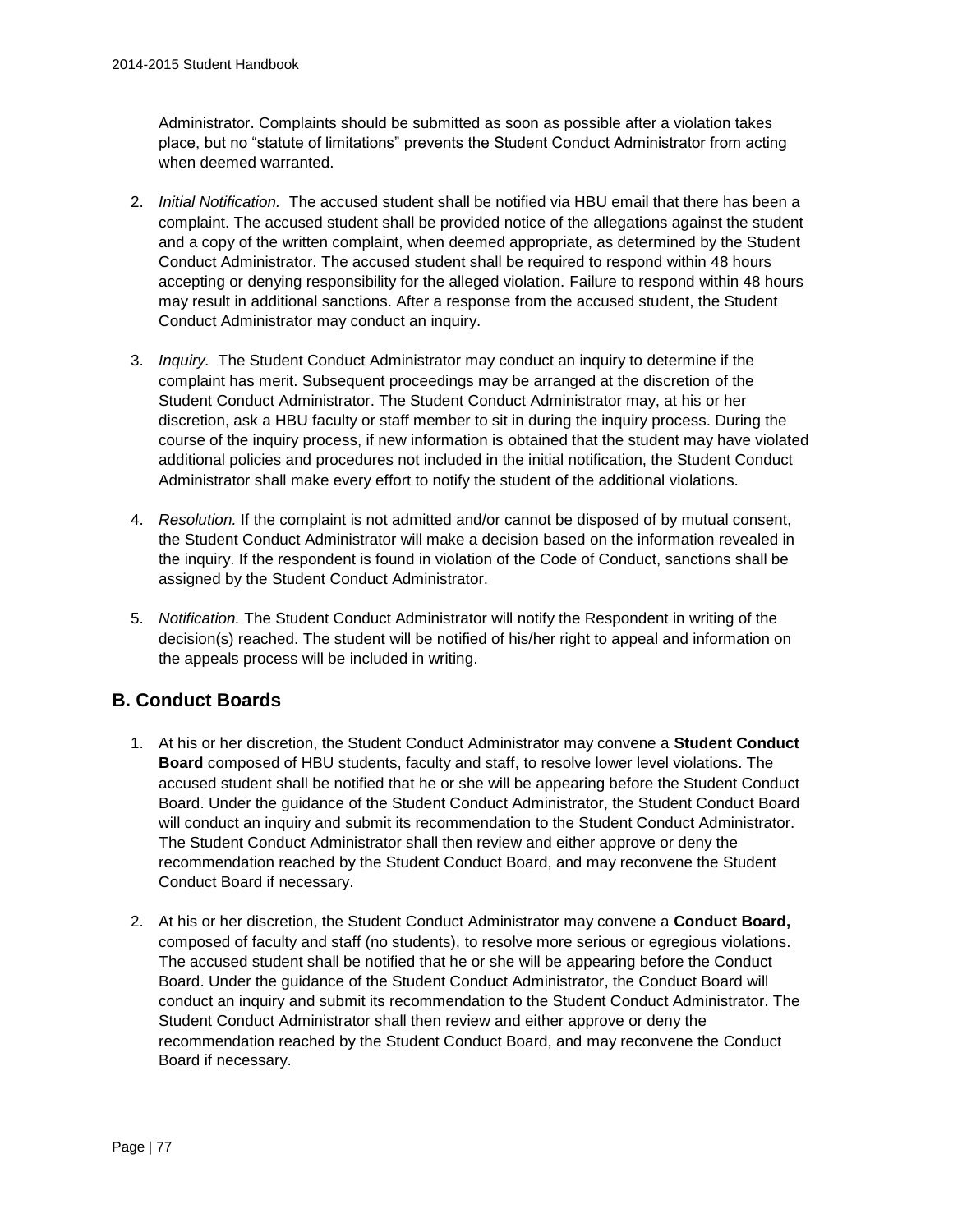## **C. Sanctions**

Reconciliation to the community after a violation of the Student Code of Conduct often requires some form of consequence for the action. Intermediate consequences are employed wherever possible to avoid expulsion from the University or on-campus Housing. Each incident is reviewed on a case-by-case basis, with consideration to:

- 1) the severity of the violation,
- 2) the context of the incident,
- 3) a history of prior misconduct,
- 4) the responsiveness of the respondent to accountability, and
- 5) the degree to which the individual displays genuine repentance.

Community members are encouraged to provide firsthand testimony that will bring greater clarity and understanding to the student conduct process. While painstaking efforts are taken to maintain consistency from case to case and individual to individual, confidentiality often prevents the disclosure of details that contribute to a decision, occasionally resulting in unanswered questions regarding an outcome. Uninformed members of the campus community are asked to extend the benefit of the doubt to officials, knowing that prayerful consideration has been employed in the proceedings and the subsequent outcome.

- 1. *Sanctions.* The following sanctions may be imposed upon any student found to have violated the Student Code of Conduct:
	- *a. Verbal Warning*-Verbal notice to the student that the student is violating or has violated institutional regulations, accompanied by a request to desist and refrain from the misconduct.
	- b. *Written Warning*-A notice in writing to the student that the student is violating or has violated institutional regulations, accompanied by a request to desist and refrain from the misconduct.
	- c. *Loss of Privileges*-Denial of specified privileges for a designated period of time.
	- d. *Fines*-Previously established and published fines may be imposed.
	- e. *Restitution*-Compensation for loss, damage, or injury. This may take the form of appropriate service and/or monetary or material replacement.
	- f. *Discretionary Sanctions*-Work assignments, essays, service to the University, or other related discretionary assignments.
	- g. *Probation*-A written reprimand for violation of specified regulations. Probation is for a designated period of time and includes the probability of more severe disciplinary sanctions if the student is found to violate any institutional regulation(s) during the probationary period.
	- h. *University Housing Suspension*-Separation of the student from University Housing for a definite period of time, after which the student is eligible to return. Conditions for readmission may be specified.
	- i. *University Housing Expulsion*-Permanent separation of the student from University Housing.
	- j. *Interim Suspension*-Requires that a student immediately leave University premises or a University-sponsored activity when it is fair and reasonable to believe that a student is an immediate threat to the safety of others or himself/herself or to the disruption of University operations. Conditions for return will be specified. (Also see IV.B.2.)
	- k. *Suspension*-Separation of the student from the University for a definite period of time, after which the student is eligible to return. Conditions regarding access to University premises, attendance at University-sponsored activities, and subsequent readmission may be specified.
	- l. *Dismissal-*Separation of the student from the University with no promise (implied or otherwise) of readmission at a future date. Conditions regarding access to University premises, attendance at University-sponsored activities, and subsequent consideration for possible readmission may be specified.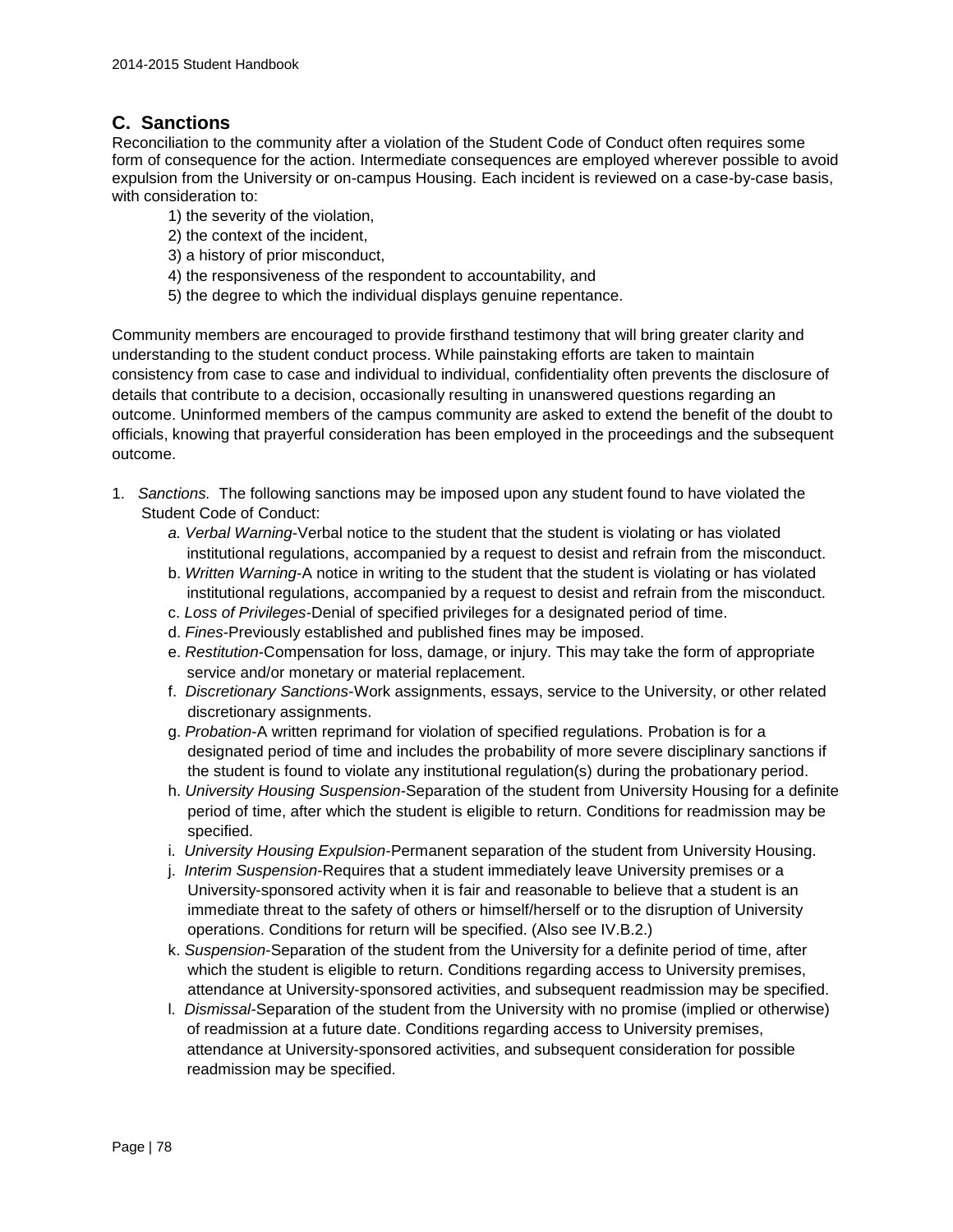- m. *Expulsion*-Permanent separation of the student from the University. Conditions regarding access to University premises and attendance at University-sponsored activities may be specified.
- n. *Revocation of Admission and/or Degree-*Admission to, or a degree awarded from, the University may be revoked for fraud, misrepresentation, or other violation of University standards in obtaining the degree, or for other serious violations committed by a student prior to graduation. The endorsement of the appropriate governing body and approval of the President are required.
- o. *Withholding Degree*-The University may withhold awarding a degree otherwise earned until the completion of the process set forth in this Student Code of Conduct, including the completion of all sanctions imposed, if any.
- 2. *Guidelines for imposing consequences.* The following guidelines attempt to establish some continuity in administering consequences for the violation of the Student Code of Conduct. The Student Conduct Administrator will customarily employ the following guidelines in determining an appropriate consequence, unless there are circumstances that warrant an alternative response on the part of the University. Multiple sanctions may be employed for a single violation, and cumulative violations may result in greater consequences than a single offense.
	- a. *Level 1 Violations*: Minor violations likely to result in a minimum consequence of a verbal or written warning with additional sanctions, fine, or restitution on the first occurrence include, but are not limited to, the following examples:
		- (1) Violation of smoking policy
		- (2) Violation of burning objects policy
		- (3) Failure to respond to a request for appointment
		- (4) Minor abuse and damage to property
		- (5) Profanity and obscenity
		- (6) Violation of residential visitation policy
		- (7) Violation of residential noise policy

Customary action: Verbal warning; written warning; loss of privileges, monetary fines, restitution, and/or discretionary sanction(s).

- b. *Level 2 Violations*: Intermediate violations likely to result in a minimum consequence of probation or limited-term suspension with additional sanctions and conditions on the first occurrence include, but are not limited to the following examples:
	- (1) Disrespect to persons of authority
	- (2) Significant damage to property
	- (3) Misuse of safety equipment
	- (4) Petty theft
	- (5) Sexual misconduct
	- (6) Cohabitation
	- (7) Violation of alcohol policy
	- (8) Intoxication or drunkenness
	- (9) Repeat offenses of Level 1 Violations

Customary action: Level I customary actions, educational sanctions, probation, multipleday suspension, and/or suspension of privileges.

- c. *Level 3 Violations*: Major violations likely to result in long-term suspension, dismissal, or expulsion on the first occurrence include, but are not limited to the following examples:
	- (1) Use or possession of controlled substances or illegal drugs
	- (2) Intentionally causing physical harm to another person
	- (3) Sexual assault
	- (4) Arson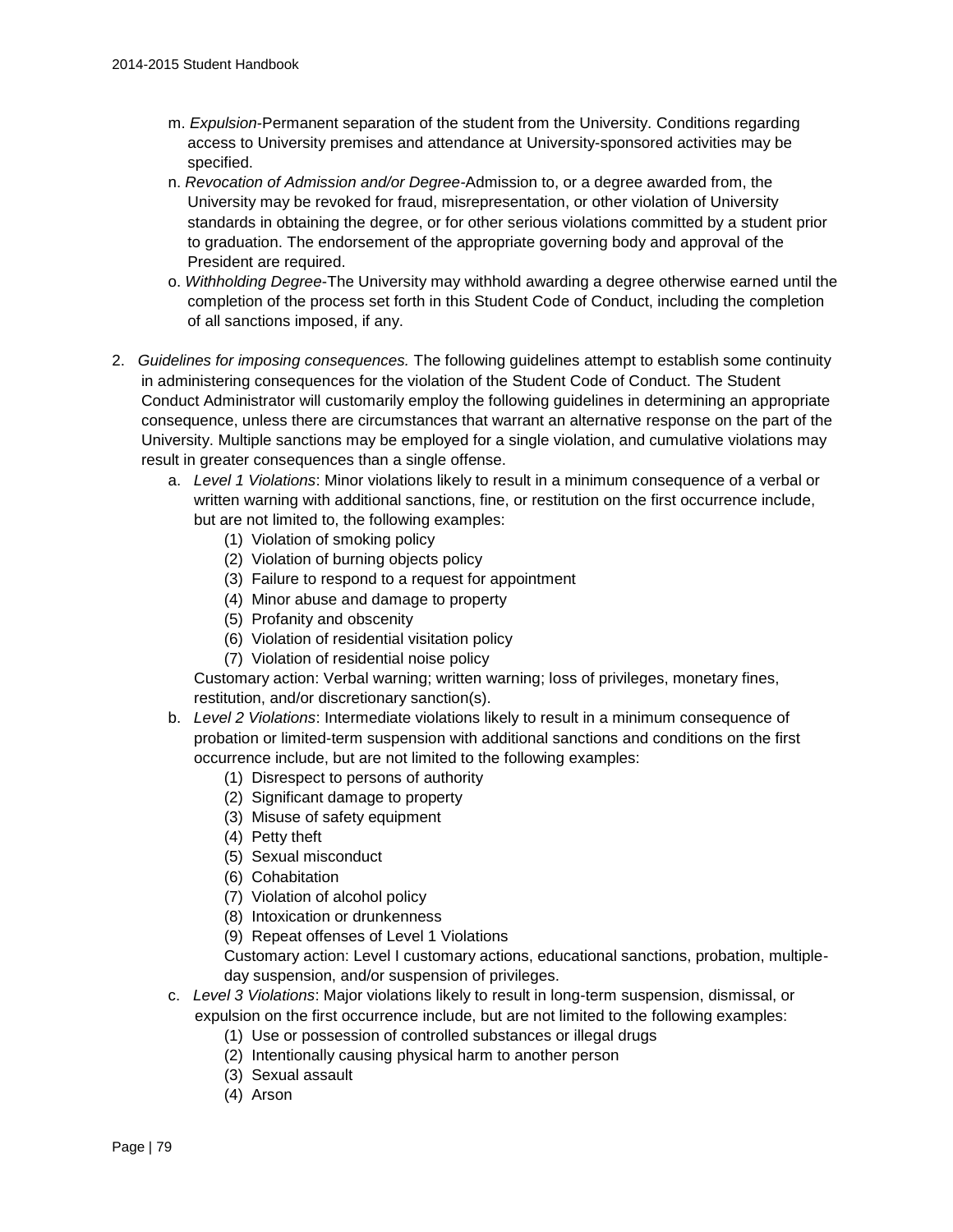- (5) Grand theft
- (6) Possession of a weapon or firearm
- (7) Repeat offense(s) of Level 1 and/or Level 2 Violations

Customary action: Level I and/or Level 2 customary actions, interim suspension, academic term suspension, dismissal, and/or expulsion.

- 3. *Interim suspension.* In certain circumstances, the Vice President of Student Life, or a designee, may impose a University or Housing suspension prior to the resolution of the complaint.
	- a. *Conditions*. Interim suspension may be imposed:
		- (1) To ensure the safety and well-being of members of the University community or the preservation of University property.
		- (2) To ensure the student's own physical or emotional safety and well-being.
		- (3) If the student poses an ongoing threat of disruption of, or interference with, the normal operations of the University.
		- (4) To prevent repeat violations of the Code of Conduct that the Student Conduct Administrator reasonably believes may occur absent the interim suspension. (5) During breaks where University services and/or resources are limited.
	- b. *Campus access*. During the interim suspension, a student shall be denied access to University premises (including housing, food services and classes) and/or all other University activities or privileges for which the student might otherwise be eligible, as the Vice President of Student Life, Campus Police or the Student Conduct Administrator may determine to be appropriate.
	- c. *Process*. The interim suspension does not replace the regular process, which shall proceed on the normal schedule, up to and through an appeal review, if exercised. However, the student should be notified in writing of this action and the reasons for the suspension. When timing necessitates a more immediate verbal notification, the written notification should be provided as soon as possible, thereafter. The notice should include reference to a meeting at which the student may demonstrate why his or her continued presence on campus would not fall under one of the conditions above for imposing the interim suspension.
- 4. *Student conduct holds.* The Student Conduct Administrator places a "hold" with the Office of the Registrar preventing subsequent enrollment when a student is suspended, dismissed, or expelled from the University. A permanent record of the student conduct action is noted in the student's academic record.
- 5. *Disposition of student conduct records.* Other than student conduct suspension, dismissal, expulsion, or revocation or withholding of a degree, student conduct sanctions shall not be made part of the student's permanent academic record, but shall become part of the student's student conduct record. Upon graduation, the student's student conduct record may be expunged of student conduct actions other than Housing expulsion OR University suspension, dismissal, or expulsion OR revocation or withholding of a degree. All remaining student conduct records may be expunged from the student's confidential record seven years after graduation or separation from the University.
- 6. *Group sanctions.* The following sanctions may be imposed upon groups or organizations:
	- a. Those sanctions listed above in article IV.B.1.a-g.
	- b. Loss of selected rights and privileges for a specified period of time.
	- c. Deactivation. Loss of all privileges, including University recognition, for a specified period of time.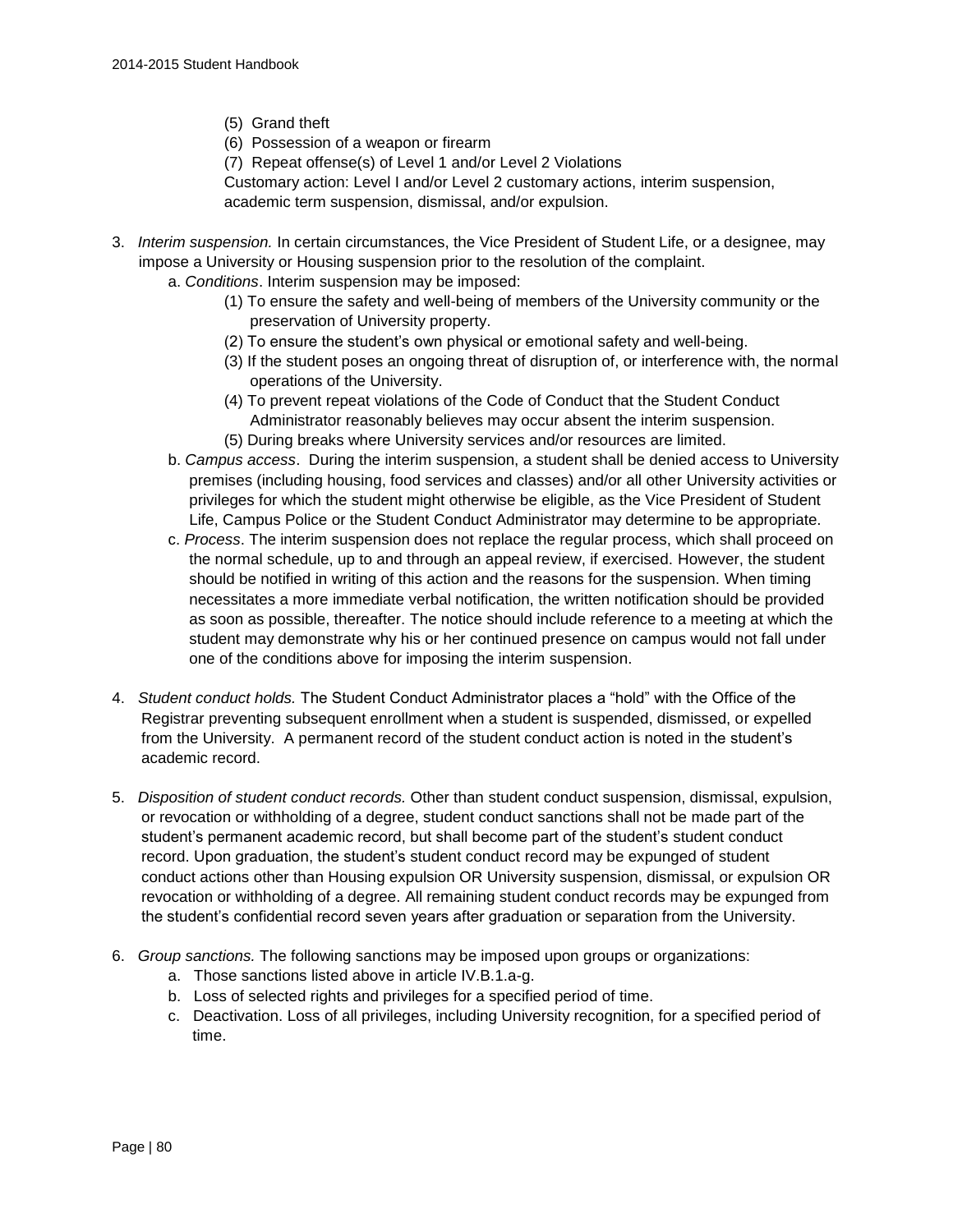7. *Notification of sanctions.* The Student Conduct Administrator is not limited to sanctions listed above. Upon completing a review of the situation, the Student Conduct Administrator shall advise the respondent, group and/or organization of the sanction(s) imposed, if any.

# **D. Appeals**

- 1. *Initiating an appeal.* A decision reached by a Student Conduct Administrator may be appealed by the Respondent(s) or Complainant(s) within three (3) academic school days of the student conduct resolution notification. Such appeals shall be addressed to the respective Appellate Administrator in writing and shall be delivered to the Student Conduct Administrator. If after reviewing the appeal, the Student Conduct Administrator maintains the veracity of the disciplinary process, findings, and action, the appeal is forwarded to the appropriate Appellate Administrator. Sanctions imposed by the Student Conduct Administrator are customarily suspended until the appeal process is completed, unless otherwise notified by the Appellate Administrator.
- 2. *Conditions for appeal*. Except as required to explain the basis of new information, an appeal shall be limited to a review of the record of the Student Conduct Administrator and supporting documents for one or more of the following purposes. If the appeal is not based on one of these purposes, the appeal may be dismissed, at the discretion of an appropriate University official as assigned by the Vice President of Student Life:
	- a. To determine whether the inquiry and follow up meetings was conducted fairly in light of the complaint and information presented, and in conformity with prescribed procedures giving the complaining party a reasonable opportunity to prepare and to present information that the Student Code of Conduct was violated, and giving the Respondent a reasonable opportunity to prepare and to present a response to those allegations. Deviations from designated procedures will not be a basis for sustaining an appeal unless significant prejudice results.
	- b. To determine whether the decision reached regarding the Respondent was based on substantial information, that is, whether there were facts in the case that, if believed by the fact finder, were sufficient to establish a violation of the Student Code of Conduct.
	- c. To determine whether the sanction(s) imposed were appropriate for the violation of the Conduct Code which the student was found to have committed.
	- d. To consider new information, sufficient to alter a decision or other relevant facts not brought out in the original review, because such information and/or facts were not known to the person appealing at the time of the original Student Conduct and Appeals Committee Review.
- 3. *Appeal Review Process.* If conditions for an appeal are met and forwarded to the Appellate Board, the review shall be conducted by the Student Conduct and Appeals Committee according to the following guidelines:
	- a. Student Conduct and Appeals Committee reviews normally shall be conducted in private.
	- b. In a review involving more than one Respondent, the Student Conduct Administrator, at his or her discretion, may permit the review concerning each student to be conducted either separately or jointly.
	- c. The Complainant and the Respondent have the right to be assisted by an advisor they choose, at their own expense. The advisor must be a member of the University community and may not be an attorney. The Complainant and/or the Respondent are responsible for presenting his or her own information; therefore, advisors are not permitted to speak or to participate directly in any Student Conduct and Appeals Committee Review before the committee. A student should select as an advisor a person whose schedule allows attendance at the scheduled date and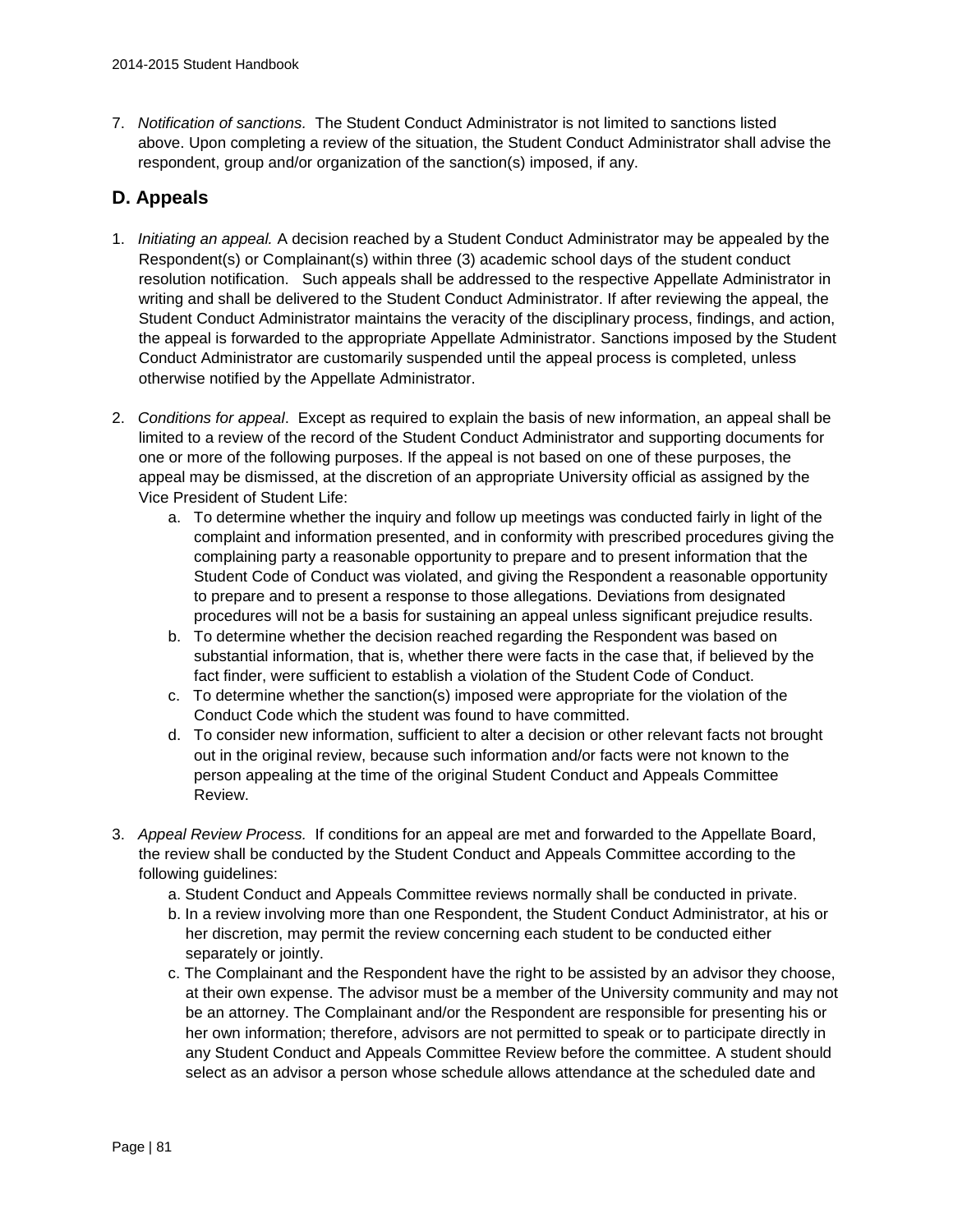time for the review because delays will not normally be allowed due to the scheduling conflicts of an advisor.

- d. The Complainant, the Respondent, and their advisor(s), if any, shall be allowed to attend the entire portion of the review at which information is received (excluding deliberations). Admission of any other person to the review shall be at the discretion of the Student Conduct and Appeals Committee and/or its Student Conduct Administrator.
- e. The Complainant, the Respondent, and the Student Conduct and Appeals Committee may arrange for witnesses to present pertinent information at the review. The University will try to arrange the attendance of possible witnesses who are members of the University community, if reasonably possible, and who are identified by the Complainant and/or Respondent prior to the review. Witnesses will provide information to and answer questions from the Student Conduct and Appeals Committee. Questions may be suggested by the Respondent and/or Complainant to be answered by each other or by other witnesses. This will be conducted by the Student Conduct and Appeals Committee with such questions directed to the Chairperson, rather than to the witness directly. This method is used to preserve the educational tone of the review and avoid creation of an adversarial environment. Questions of whether potential information will be received shall be resolved at the discretion of the chairperson of the Student Conduct and Appeals Committee.
- f. Pertinent records, exhibits, and written statements may be accepted as information for consideration by a Student Conduct and Appeals Committee at the discretion of the Chairperson.
- g. All procedural questions and decisions are subject to the final discretion of the Chairperson of the Student Conduct and Appeals Committee.
- h. After the portion of the review concludes in which all pertinent information has been received, the Student Conduct and Appeals Committee shall determine (by majority vote) whether the Respondent has violated each section of the Student Code of Conduct which the student is charged with violating.
- i. If a respondent, with notice, does not appear before a Student Conduct and Appeals Committee review, the information in support of the Complaint shall be presented and considered even if the Respondent is not present.
- j. The Student Conduct and Appeals Committee's determination shall be made on the basis of whether it is reasonable to conclude that the Respondent violated the Student Code of Conduct. A higher standard determination shall be made on the basis of whether it is more likely than not to conclude culpability in cases likely to result in significant consequence. The University is not obligated to a legal standard of "beyond a reasonable doubt."
- k. Formal rules of process, procedure, and/or technical rules of evidence, such as are applied in criminal or civil court, are not used in student conduct proceedings. **Reminder: The Student Conduct System is an educational process, NOT a legal proceeding.**
- **4.** *Bringing closure to an appeal.* The Appellate Board's opinion and recommendations for subsequent action are submitted to the Appellate Administrator to inform his/her final judgment. The Appellate Administrator will notify the student in writing of the decision. There shall be a single written Administrative Review summarizing the Student Conduct and Appeals Committee Review prepared or delegated and approved by the Chairperson or Student Conduct Administrator. The summary will be filed as a part of the student's student conduct record.

### **E. Records**

Student conduct records will be maintained by the Student Life office and be available in compliance with FERPA guidelines for viewing and requesting copies. The Student Conduct Administrator and/or the Student Conduct and Appeals Committee may, subject to their discretion, utilize audio and/or visual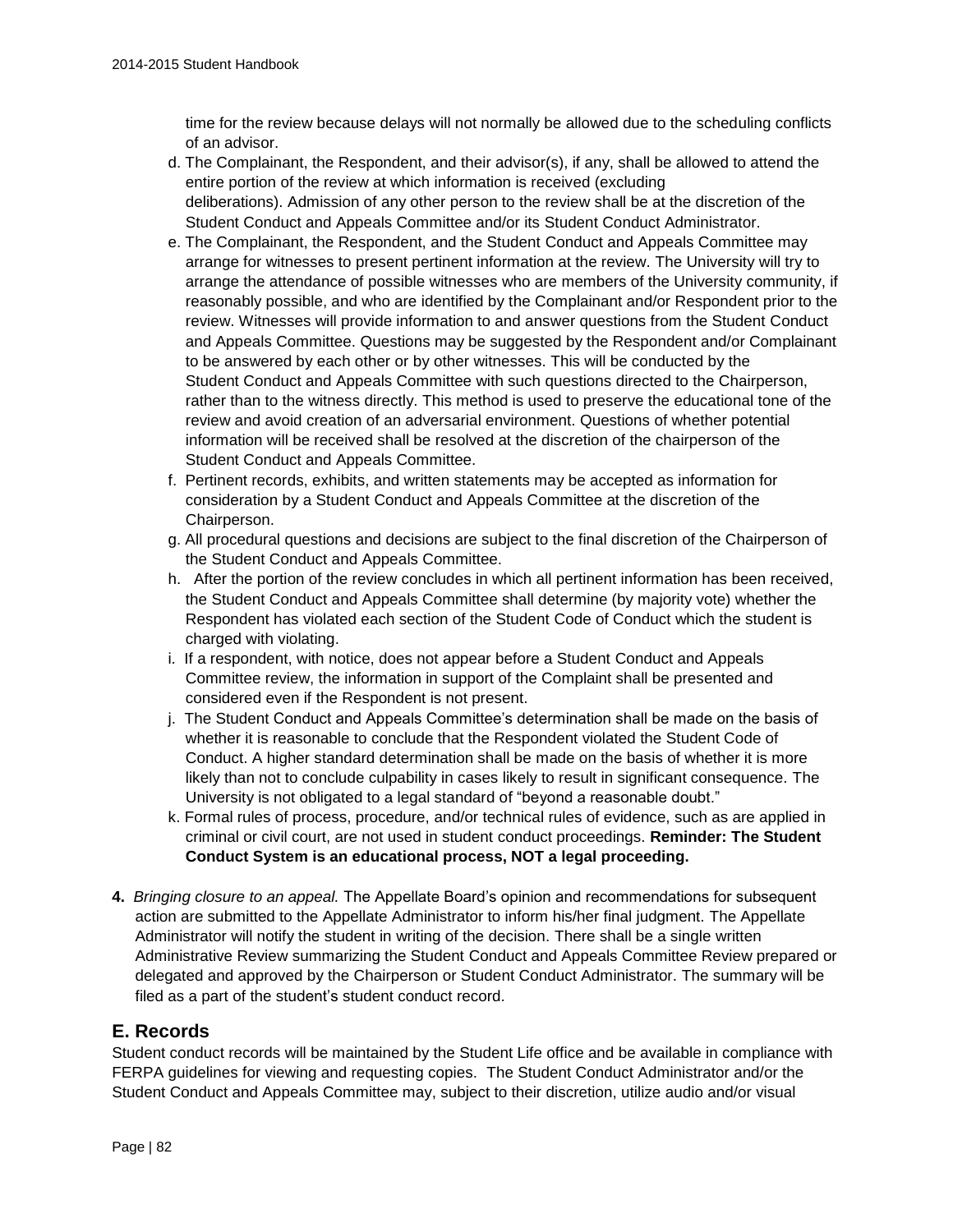recordings during the student conduct process. No other party shall use audio or visual recordings during the student conduct process without the explicit consent of the Student Conduct Administrator and/or the Student Conduct and Appeals Committee.

## **F. Special Accommodations**

The Student Conduct Administrator and/or the Student Conduct and Appeals Committee may accommodate concerns for the personal safety, well-being, and/or fears of confrontation of the Complainant, Respondent, and/or other witness(es) during the review by providing separate facilities, by using a visual screen, and/or by permitting participation by telephone, videophone, closed circuit television, video conferencing, videotape, audio tape, written statement, or other means, where and as determined to be appropriate in the sole judgment of the Vice President of Student Life or the Student Conduct Administrator.

# **G. Confidentiality**

All participants involved in a particular matter under this Code are expected to keep the matter confidential in order to preserve the integrity of the process. Authorized University officials with a need to know may have access to information regarding the discipline process and outcomes. The University may also be required to release information in response to duly issued subpoenas in criminal, civil or administrative proceedings. In cases where any participant involved in the process chooses to make public the process and/or the decision of any University official involved in the process, the University may respond accordingly.

# **Article V: Interpretation and Revision**

# **A. Authority**

Any question of interpretation or application of the Student Conduct System shall be referred to the Vice President of Student Life or his designee for final determination.

### **B. Review and Revision Time Line**

The Student Conduct System and Student Code of Conduct shall be reviewed every three (3) years under the direction of the Vice President of Student Life. Revisions shall be implemented with the approval of the President.

### **C. Disclaimer**

The Student Conduct System and Code of Conduct are subject to change when deemed necessary by the University to meet the evolving needs of students, the community, and the University. All substantive changes will be widely communicated by the Vice President of Student Life through various means available.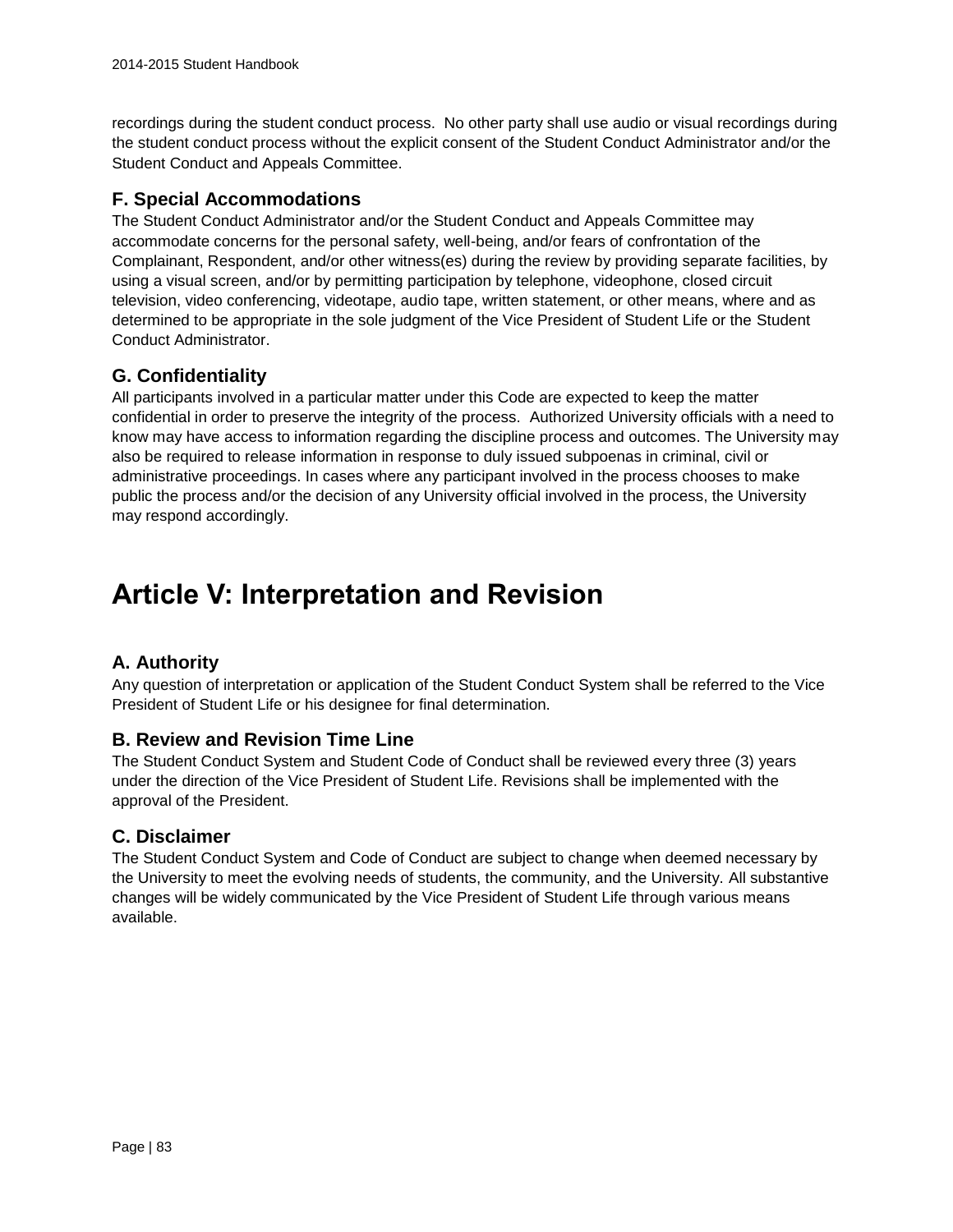# University Administration

#### **President - [Robert B. Sloan Jr., DdTheol](https://hbu.edu/About-HBU/General-Information/University-Leadership/Presidents-of-HBU/Dr-Robert-B-Sloan,-Jr.aspx)**

#### **Chief of Staff | University Relations - [Sharon Saunders](https://hbu.edu/About-HBU/General-Information/University-Leadership/Executive-Council/Sharon-Saunders.aspx)**

- The Guild Patti Bailey
- University Events & Conferences [Candace Desrosiers](https://hbu.edu/About-HBU/Resources/University-Events-and-Conferences.aspx)

#### **Advancement - [Tommy Bambrick, EdD](https://hbu.edu/About-HBU/General-Information/University-Leadership/Executive-Council/Tommy-Bambrick.aspx)**

- Alumni Relations & Advancement [Amy Youngblood](https://hbu.edu/About-HBU/General-Information/Giving-to-HBU/Meet-Our-Staff.aspx)
- Development [Charles Bacarisse](https://hbu.edu/About-HBU/General-Information/Giving-to-HBU/Meet-Our-Staff.aspx)

#### **Athletics - [Steve Moniaci](http://www.hbuhuskies.com/staff.aspx?staff=1)**

- Compliance and Academics Jacob Wonder
- Intercollegiate Sports Head Coaches
- Sports Information Russ Reneau
- Trainers Keri Strong

#### **Enrollment Management - [James Steen](https://hbu.edu/About-HBU/General-Information/University-Leadership/Executive-Council/James-Steen.aspx)**

- Admissions [Ed Borges](https://hbu.edu/Choosing-HBU/Admissions/Visit-Campus/Contact-Your-HBU-Team/Meet-HBU-Admissions.aspx)
- Financial Aid and Scholarships [Jené Gabbard](https://hbu.edu/Choosing-HBU/Admissions/Financing-Your-Education/Contact-Financial-Aid.aspx)
- Recruiting [Clint Strickland](https://hbu.edu/Choosing-HBU/Admissions/Visit-Campus/Contact-Your-HBU-Team/Meet-HBU-Admissions.aspx)

#### **Financial Operations - [Sandy Mooney, CPA](https://hbu.edu/About-HBU/General-Information/University-Leadership/Executive-Council/Sandy-Mooney,-CPA.aspx)**

- Accounting Sam Webb
- Aramark Food Services Benny Gilbert
- Information Technology Services Glenn Johnson
- Financial Analysis Loree Watson
- Human Resources [Jennifer Boatwright](https://hbu.edu/About-HBU/Resources/Job-Opportunities.aspx)
- Maintenance Gary Dyke
- Treasury Hugh McClung
- University Bookstore [Anthony Martin](http://www.hbubookstore.com/site_about_us.asp)
- University Police [Charles Ragain](https://hbu.edu/About-HBU/The-Campus/Police-Parking/Contact-HBU-Police.aspx)

#### **Innovation and Strategic Marketing - [Jerry Johnston](https://hbu.edu/About-HBU/General-Information/University-Leadership/Executive-Council/Jerry-Johnston.aspx)**

#### **Provost - [John Mark Reynolds, PhD](https://hbu.edu/About-HBU/General-Information/University-Leadership/Executive-Council/John-Mark-N-Reynolds.aspx)**

- College of Education and Behavioral Sciences, Dean [Cynthia Simpson, PhD](https://hbu.edu/Choosing-HBU/Academics/Colleges-Schools/School-of-Education/Departments/Department-of-Special-Populations/Faculty/Cynthia-Simpson,-Dean.aspx)
- College of Science & Mathematics, Dean [Doris Warren, PhD](https://hbu.edu/Choosing-HBU/Academics/Colleges-Schools/College-of-Science-and-Mathematics/Departments/Department-of-Chemistry/Faculty/Doris-Warren,-Dean.aspx)
- Library [Ann Noble](https://hbu.edu/Choosing-HBU/Academics/Colleges-Schools/Moody-Library/Departments/Moody-Library/Faculty/Ann-Noble.aspx)
- Registrar [Erinn Hughes](https://hbu.edu/Choosing-HBU/Academics/Registrar/Contact-the-Office-of-the-Registrar.aspx)
- School of Business, Dean -
- School of Christian Thought, Dean [Jeffrey Green, PhD](https://hbu.edu/Choosing-HBU/Academics/Colleges-Schools/School-of-Christian-Thought/Departments/Department-of-Philosophy/Faculty/Jeffrey-Green,-Dean.aspx)
- School of Fine Arts, Dean [Matthew Boyleston, PhD](https://hbu.edu/Choosing-HBU/Academics/Colleges-Schools/School-of-Fine-Arts/Departments/Department-of-Journalism-Mass-Communications,-Crea/Faculty/Matthew-Boyleston,-Dean.aspx)
- School of Humanities, Dean [Christopher Hammons, PhD](https://hbu.edu/Choosing-HBU/Academics/Colleges-Schools/School-of-Humanities/Departments/Department-of-Law-and-Society/Faculty/Christopher-Hammons,-Dean.aspx)
- School of Nursing and Allied Health, Dean [Renae Schumann, PhD, RN](https://hbu.edu/Choosing-HBU/Academics/Colleges-Schools/School-of-Nursing-and-Allied-Health/Departments/Department-of-Nursing/Faculty/Renae-Schumann,-Dean.aspx)
- Smith College of Liberal Arts, Dean [Jodey Hinze, JD](https://hbu.edu/Choosing-HBU/Academics/Colleges-Schools/Smith-College-of-Liberal-Arts/Departments/Faculty/Faculty/Jodey-Hinze,-Dean.aspx)
- University Museums [Suzie Snoddy](https://hbu.edu/About-HBU/The-Campus/Museums/Museum-of-Southern-History.aspx)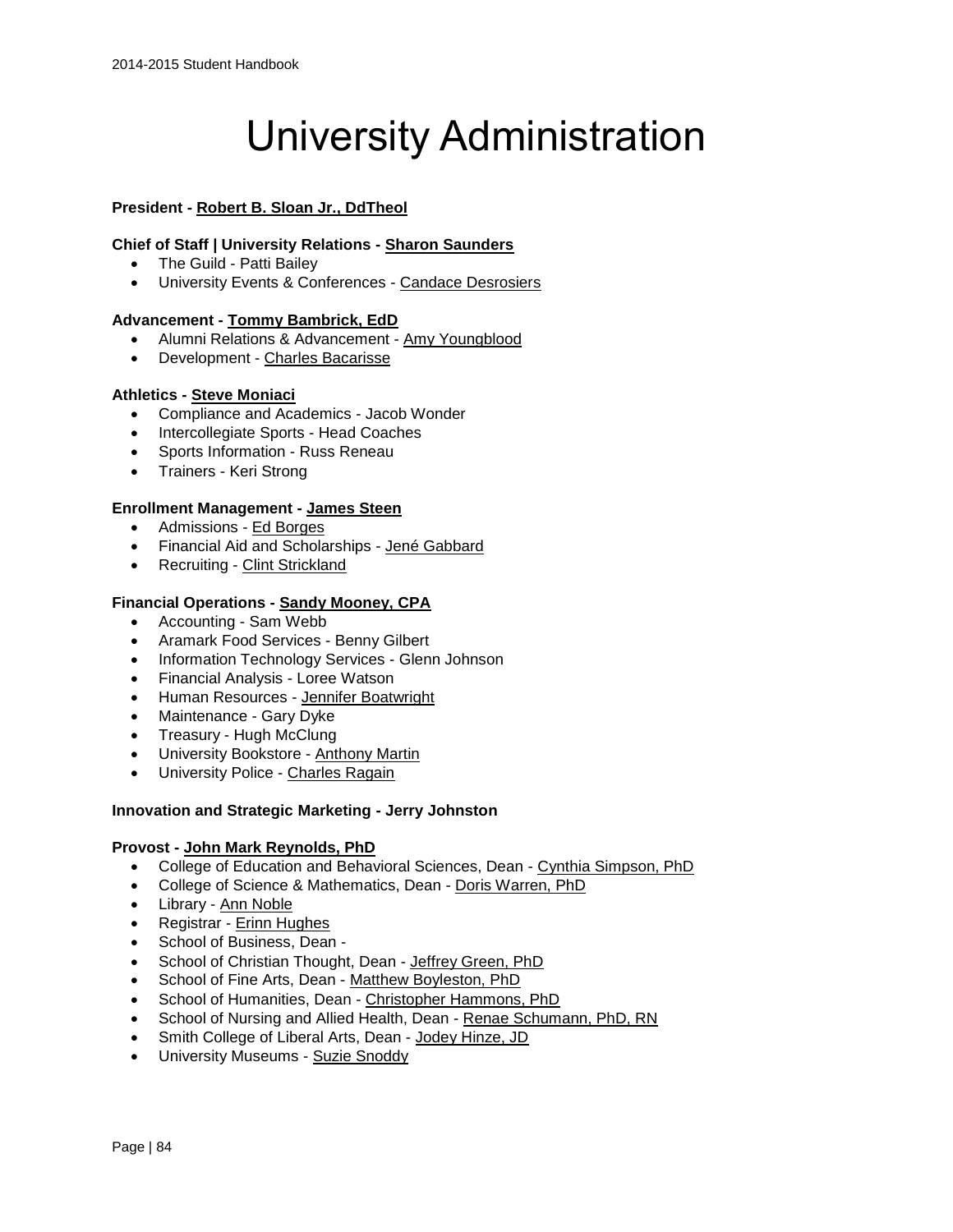#### **Student Life** - **[Whit Goodwin](https://hbu.edu/About-HBU/General-Information/University-Leadership/Executive-Council/Whit-Goodwin.aspx)**

- Academic Success Center Megan Mueller
- Campus Recreation [Joshua Dunn](https://hbu.edu/Students-Alumni/Student-Information/Student-Life/Campus-Recreation/Contact.aspx)
- Career and Calling / Hire a Husky [Colette Cross](https://hbu.edu/Students-Alumni/Student-Resources/The-Career-Center/Contact.aspx)
- First and Second Year Experiences Krista Nix
- Residence Life [Mark Endraske](https://hbu.edu/Students-Alumni/Student-Information/Residence-Life/Residence-Housing/Contact.aspx)
- Spiritual Life -
- Student Health Services [Brenda Woods](https://hbu.edu/About-HBU/Resources/Health-Services/Contact-the-Health-Clinic.aspx)
- Student Involvement [Mon'Sher](https://hbu.edu/Students-Alumni/Student-Information/Student-Life/Student-Life-Directory.aspx) Spencer
- Student Success David Hao
- Student Development Dave Groom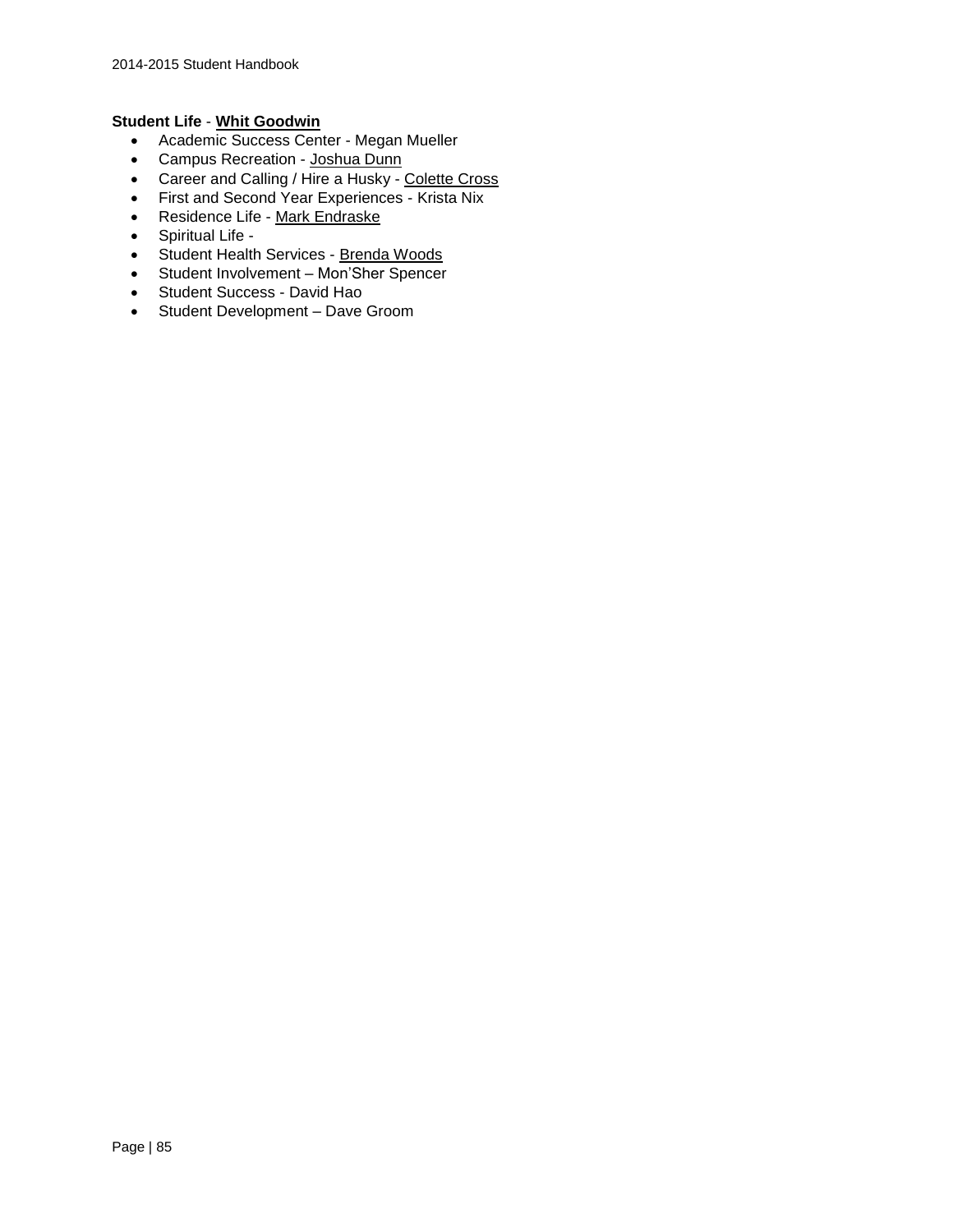# University Directory

Whether you're a prospective student, an alum, a friend of the University, or a fellow Houstonian, we welcome the opportunity to answer your questions and provide you with the information you need.

The University switchboard may be reached at (281) 649-3000.

Mailing Address: Houston Baptist University 7502 Fondren Road Houston, Texas 77074-3298

For media inquiries, further information on press releases, assistance with locating faculty experts, or marketing information, please [contact the Office of University Communications.](https://hbu.edu/About-HBU/Resources/Directory/Contact-Form.aspx) We will make every effort to assist you in a timely and effective manner.

If you do not see the desired department below, general inquiries and messages can be sent via our [contact form](https://hbu.edu/About-HBU/Resources/Directory/Contact-Form.aspx).

| Academic Affairs/Provost                  | (281) 649-3232 |
|-------------------------------------------|----------------|
| Academic Records and Registration         | (281) 649-3213 |
| Accounting                                | (281) 649-3146 |
| <b>Accounts Payable</b>                   | (281) 649-3016 |
| Admissions                                |                |
| Undergraduate Admissions                  | (281) 649-3211 |
| Masters - Business (MBA, MS-HRM, MS-MGMT) | (281) 649-3306 |
| Masters - Christian Counseling            | (281) 649-3095 |
| Masters - Education                       | (281) 649-3241 |
| Masters - Fine Arts                       | (281) 649-3338 |
| Masters - Human Resources Management      | (281) 649-3306 |
| Masters - Liberal Arts                    | (281) 649-3269 |
| Masters - Psychology                      | (281) 649-3095 |
| Masters - Theological Studies             | (281) 649-3383 |
| Advancement                               | (281) 649-3222 |
| Academic Success Center                   | (281) 649-3081 |
| Alumni Association                        | (281) 649-3413 |
| <b>Aramark Food Services</b>              | (281) 649-3360 |
| Athletics                                 | (281) 649-3205 |
| <b>Band Hall</b>                          | (281) 649-3378 |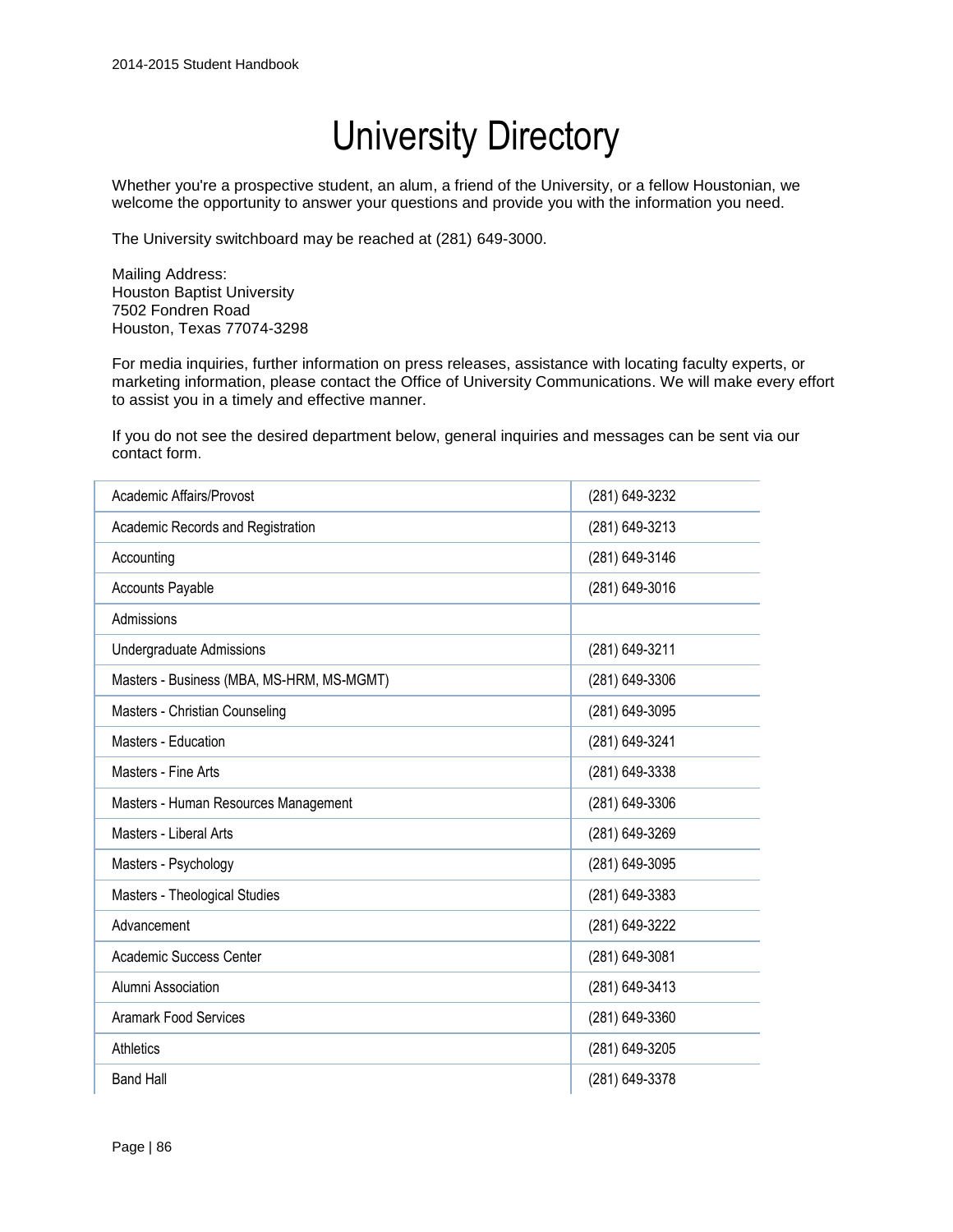| <b>Baugh Center</b>                           | (281) 649-3341       |
|-----------------------------------------------|----------------------|
| Bible in America, Dunham Family (see Museums) |                      |
| Bookstore (see University Bookstore)          |                      |
| <b>Business Office</b>                        | (281) 649-3749       |
| Cashier's Office                              | (281) 649-3471       |
| Campus Dining                                 | (281) 649-3259       |
| <b>Campus Ministries</b>                      | (281) 649-3117       |
| Campus Police (see Police)                    |                      |
| Campus Services (see Operations)              |                      |
| <b>Campus Recreation</b>                      | (281) 649-3505       |
| Career and Calling                            | (281) 649-3475       |
| Hire A Husky / Hire an HBU Student            |                      |
| Ceramic Studio                                | (281) 649-3000 x2210 |
| <b>Church Relations</b>                       | (281) 649-3355       |
| Colleges and Schools                          |                      |
| School of Christian Thought                   | (281) 649-3383       |
| School of Fine Arts                           | (281) 649-3338       |
| School of Humanities                          | (281) 649-3600       |
| School of Business                            | (281) 649-3325       |
| School of Education and Behavioral Sciences   | (281) 649-3094       |
| Honors College                                | (281) 649-3630       |
| School of Nursing and Allied Health           | (281) 649-3300       |
| College of Science & Mathematics              | (281) 649-3013       |
| <b>Communications and Rhetoric</b>            | (281) 649-3603       |
| Cullen Parlor (Cullen Nursing building)       | (281) 649-3198       |
| Decorative Arts Museum (see Museums)          |                      |
| Development (see Advancement)                 |                      |
| Dillon I/II                                   | (281) 649-3000 x2200 |
| Dunham Bible Museum (see Museums)             |                      |
| <b>Enrollment Management Vice President</b>   | (281) 649-3755       |
| Emergency (to report an emergency)            | (281) 649-3911       |
| <b>Emergency Preparedness</b>                 |                      |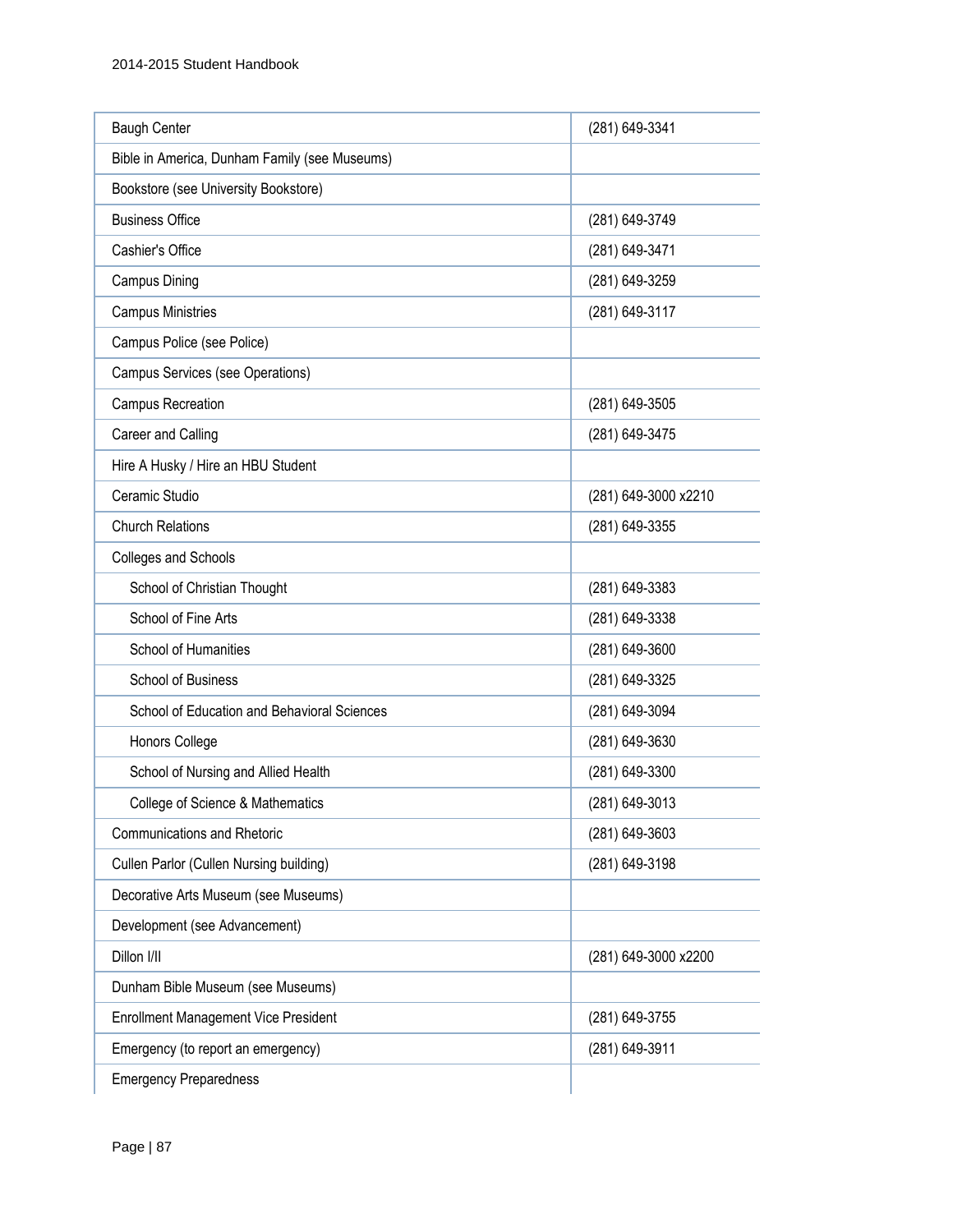| Employment Opportunities at HBU                              |                |
|--------------------------------------------------------------|----------------|
| English                                                      | (281) 649-3610 |
| Events (see University Events & Conferences)                 |                |
| <b>Financial Operations Vice President</b>                   | (281) 649-3256 |
| <b>Financial Aid</b>                                         | (281) 649-3749 |
| <b>Fitness Center</b>                                        | (281) 649-3501 |
| <b>Food Services</b>                                         | (281) 649-3360 |
| Glasscock Center                                             | (281) 649-3251 |
| Graduate Admissions (also Admissions)                        | (281) 649-3269 |
| Guild, The                                                   | (281) 649-3362 |
| Helpdesk                                                     | (281) 649-3410 |
| Hire a Husky / Hire an HBU Student (see Career and Calling)  |                |
| Human Resources                                              | (281) 649-3387 |
| Husky Central (see Undergraduate Admissions)                 |                |
| <b>Information Technology Services</b>                       | (281) 649-3410 |
| For technical support: See the HelpDesk                      |                |
| <b>Institutional Effectiveness</b>                           | (281) 649-3417 |
| <b>Instructional Media Services</b>                          | (281) 649-3410 |
| <b>International Admissions</b>                              | (281) 649-3292 |
| <b>International Students Services</b>                       | (281) 649-3292 |
| Journalism and Mass Communications                           | (281) 649-3662 |
| Library (see Moody Library)                                  |                |
| Lost and Found (inside Student Life)                         | (281) 649-3238 |
| Mabee Theater                                                | (281) 649-3151 |
| Mail Room (see Post Office)                                  |                |
| Maintenance                                                  | (281) 649-3319 |
| Marketing and Communications (see University Communications) |                |
| Masters Programs (see Admissions)                            |                |
| Media Services (see Instructional Media Services)            |                |
| Men's Dorm                                                   | (281) 649-3100 |
| Moody Library                                                | (281) 649-3304 |
| Museums                                                      |                |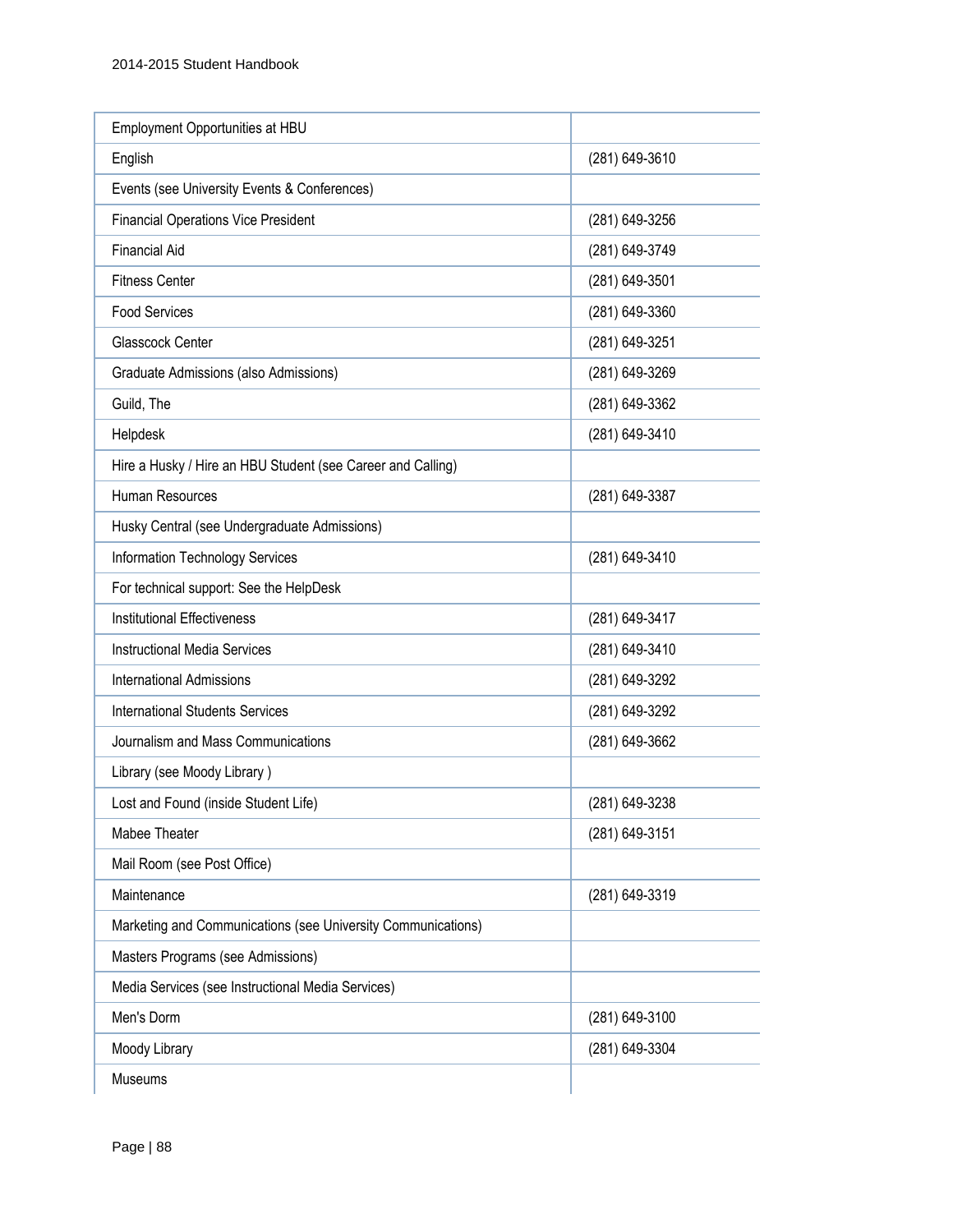| American Architecture and Decorative Arts      | (281) 649-3311       |
|------------------------------------------------|----------------------|
| Dunham Bible                                   | (281) 649-3287       |
| Southern History                               | (281) 649-3997       |
| Music, Dept. of                                | (281) 649-3338       |
| Nurse (see Student Health Services)            |                      |
| Nursing (see Colleges and Schools)             |                      |
| Operations (see Maintenance)                   |                      |
| Personnel/Payroll (see Human Resources)        |                      |
| Police (Campus Alert & Emergency Preparedness) |                      |
| Emergency                                      | (281) 649-3911       |
| Non-Emergency                                  | (281) 649-3314       |
| <b>Political Science</b>                       | (281) 649-3394       |
| Post Office                                    | (281) 649-3000 x2391 |
| President's Office                             | (281) 649-3450       |
| Procurement                                    | (281) 649-3770       |
| Provost/Academic Affairs                       | (281) 649-3232       |
| Refuge                                         | (281) 649-3766       |
| Registrar                                      | (281) 649-3213       |
| Residence Life                                 | (281) 649-3100       |
| Campus Recreation                              | (281) 649-3505       |
| <b>Student Organizations</b>                   | (281) 649-3124       |
| Student Involvement                            | (281) 649-3154       |
| Scholarships                                   | (281) 649-3748       |
| Spiritual Life Office                          | (281) 649-3117       |
| Sports Information (see Athletics)             |                      |
| <b>Student Health Services</b>                 | (281) 649-3643       |
| <b>Student Life</b>                            | (281) 649-3238       |
| Freshman Programs                              | (281) 649-3652       |
| Parent Programs                                | (281) 649-3652       |
| Student Involvement / Student Organizations    | (281) 649-3124       |
| <b>Student Government Association</b>          |                      |
| <b>Student Programming Board</b>               |                      |